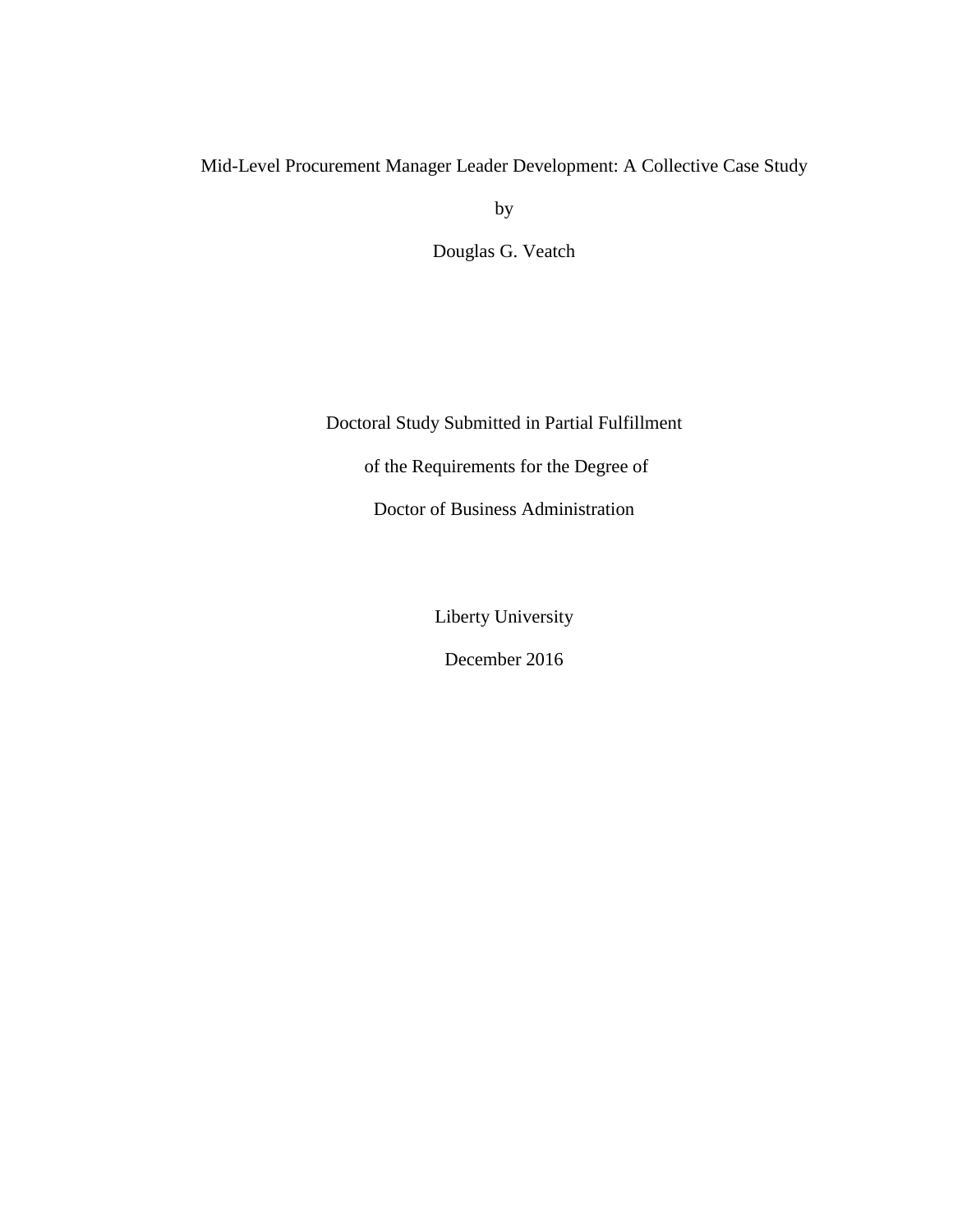# MID-LEVEL PROCUREMENT MANAGER LEADER DEVELOPMENT:

# A COLLECTIVE CASE STUDY

by

Douglas G. Veatch

Doctoral Study Submitted in Partial Fulfillment of the Requirements for the Degree of

Doctor of Business Administration

Liberty University

December 2016

Dr. Gene Sullivan, Dissertation Chair

Dr. Melanie Hicks, Dissertation Committee Member

\_\_\_\_\_\_\_\_\_\_\_\_\_\_\_\_\_\_\_\_\_\_\_\_\_\_\_\_\_\_\_\_\_\_\_\_\_\_\_\_\_\_\_\_\_\_\_\_\_\_\_

\_\_\_\_\_\_\_\_\_\_\_\_\_\_\_\_\_\_\_\_\_\_\_\_\_\_\_\_\_\_\_\_\_\_\_\_\_\_\_\_\_\_\_\_\_\_\_\_\_\_\_

\_\_\_\_\_\_\_\_\_\_\_\_\_\_\_\_\_\_\_\_\_\_\_\_\_\_\_\_\_\_\_\_\_\_\_\_\_\_\_\_\_\_\_\_\_\_\_\_\_\_\_

Dr. Gene Sullivan, DBA Program Director

Dr. Scott Hicks, Dean, School of Business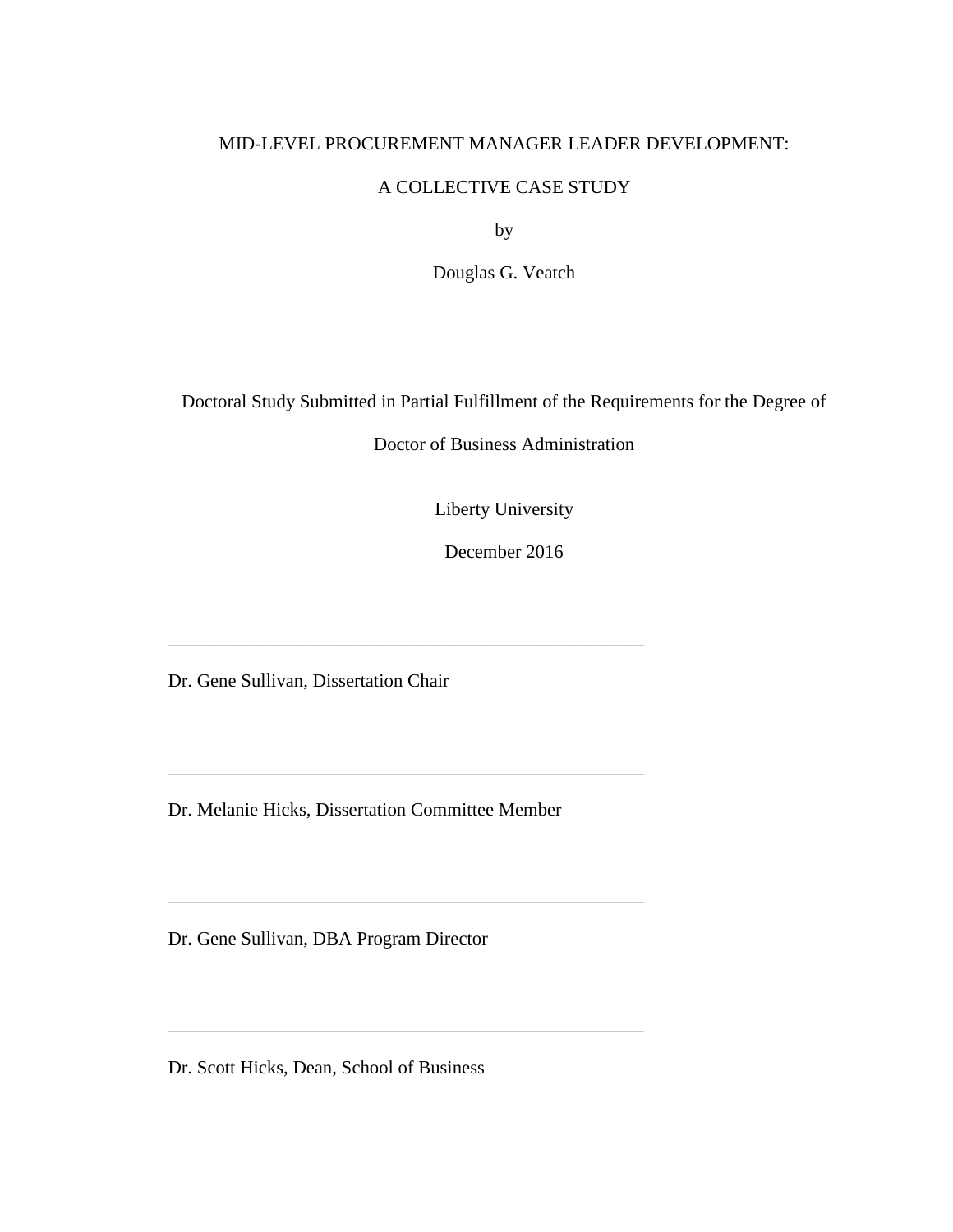## **Abstract**

The development of high-performing employees with the potential to assume leadership roles remains a vital exercise for organizations. Public and private sector organizations of all sizes have implemented programs focused on developing the next generation of leaders. The researcher explored the issue of how a national service industry organization is experiencing varied levels of success of leader development in the case of geographically dispersed mid-level procurement managers in the trucking logistics group. Guided by elements of successful leader development programs, the purpose of this collective qualitative case study was to discover the common issues and factors that lead to success or failure in the application of leader development programs. The study was primarily informed by structured participant interviews with current managers and potential successors across multiple offices within the group. Organizational artifacts were reviewed, and member checking was conducted for validation and to establish reliability. The findings of the study suggested that the leadership style of the manager was an important component of leader development programs. Organizations may benefit from implementing practices that encourage servant and visionary leadership behaviors in current and future managers as a means to cascade the positive effects of these styles throughout the organization. Further, there is a similarity between the servant leadership style demonstrated by Jesus and the outcome on His disciples, and that of applying a servant leader approach to developing next generation leaders in organizations.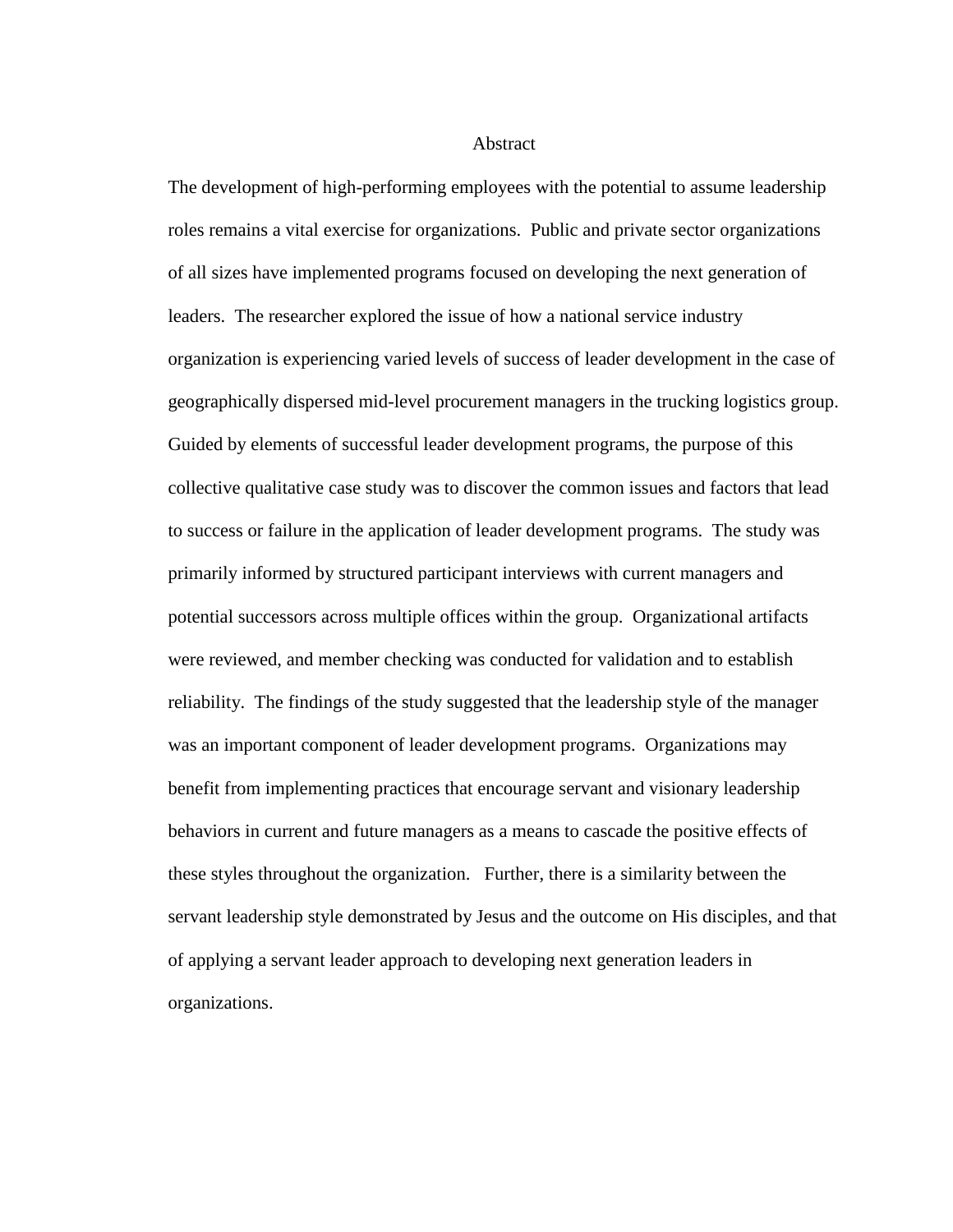# Dedication

This project is dedicated to the love of my life, my understanding and supportive wife Lisa. This journey would not have been possible without her constant support and encouragement. I further want to dedicate this project to my children Zachary and Allison, for making all those trips down the stairs to my office to bring me hugs. I could not have succeeded without all of their encouragement and love.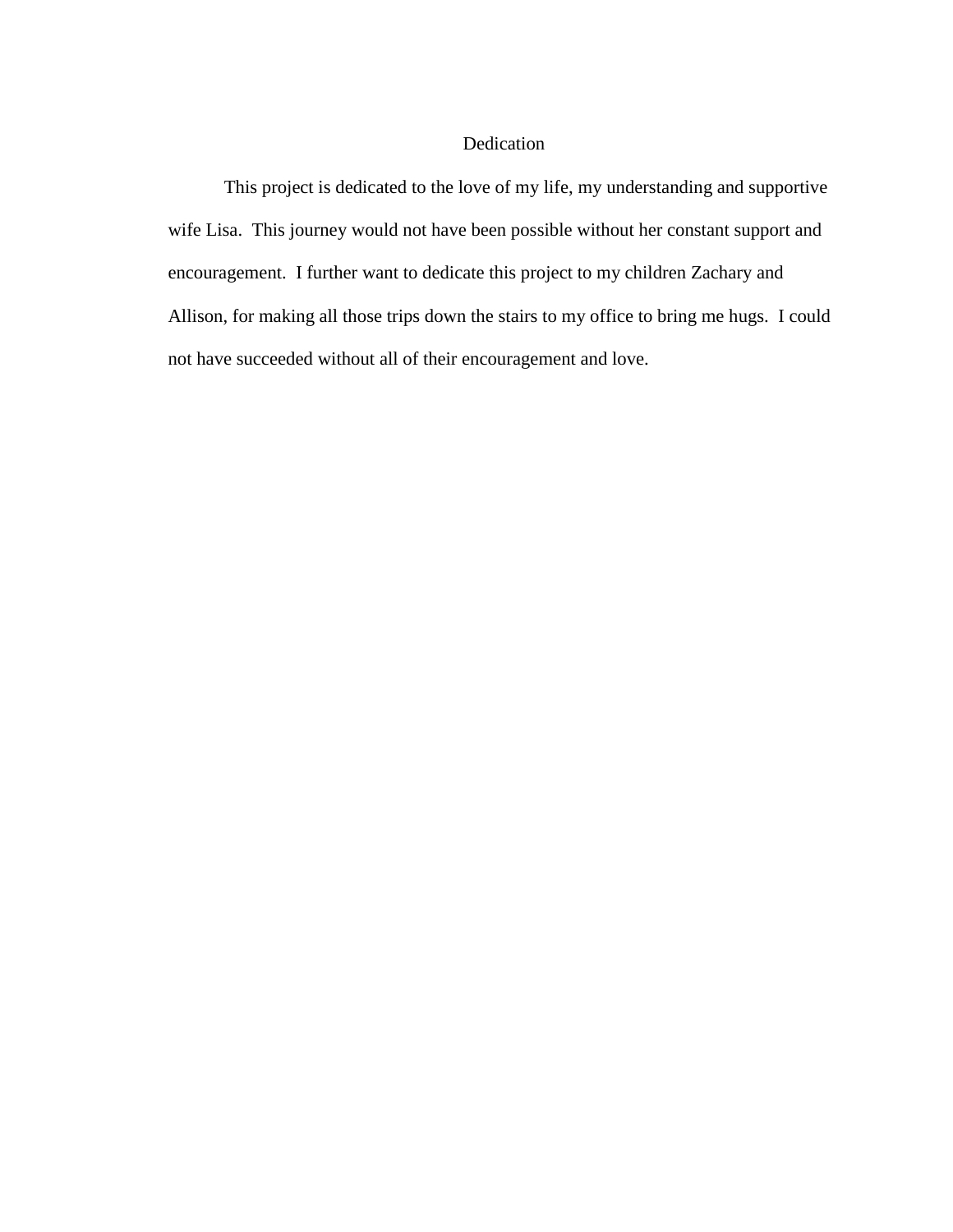## Acknowledgments

It would be difficult to acknowledge everyone who has played a part in providing support and encouragement as I have worked to complete this project. However, I would like to thank those who have been at the forefront. First and foremost, I would like to thank my Lord and Savior Jesus Christ, who through his sacrificial death, burial, and resurrection, has offered us all a personal relationship and life eternal. Next, I would like to thank my wife Lisa, and kids, Zachary and Allison, who have sacrificed so much to provide me with the time, support, encouragement, and love that I needed to complete this degree. Finally, I would like to thank my parents, David and Darlene Veatch, for teaching me what is most important in life, and my in-laws, Dr. Walter and Gail Jandrasits, for always believing in me.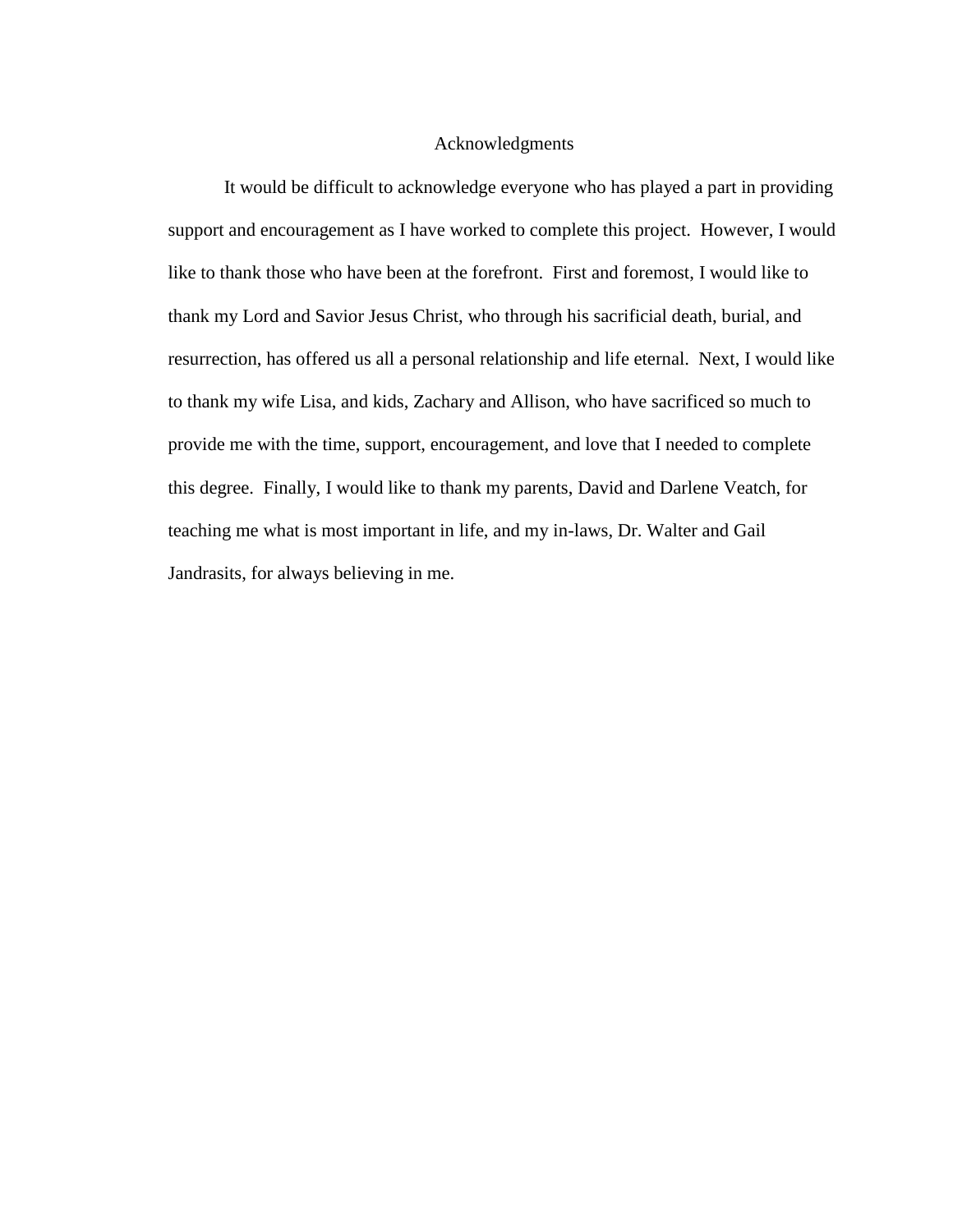# Table of Contents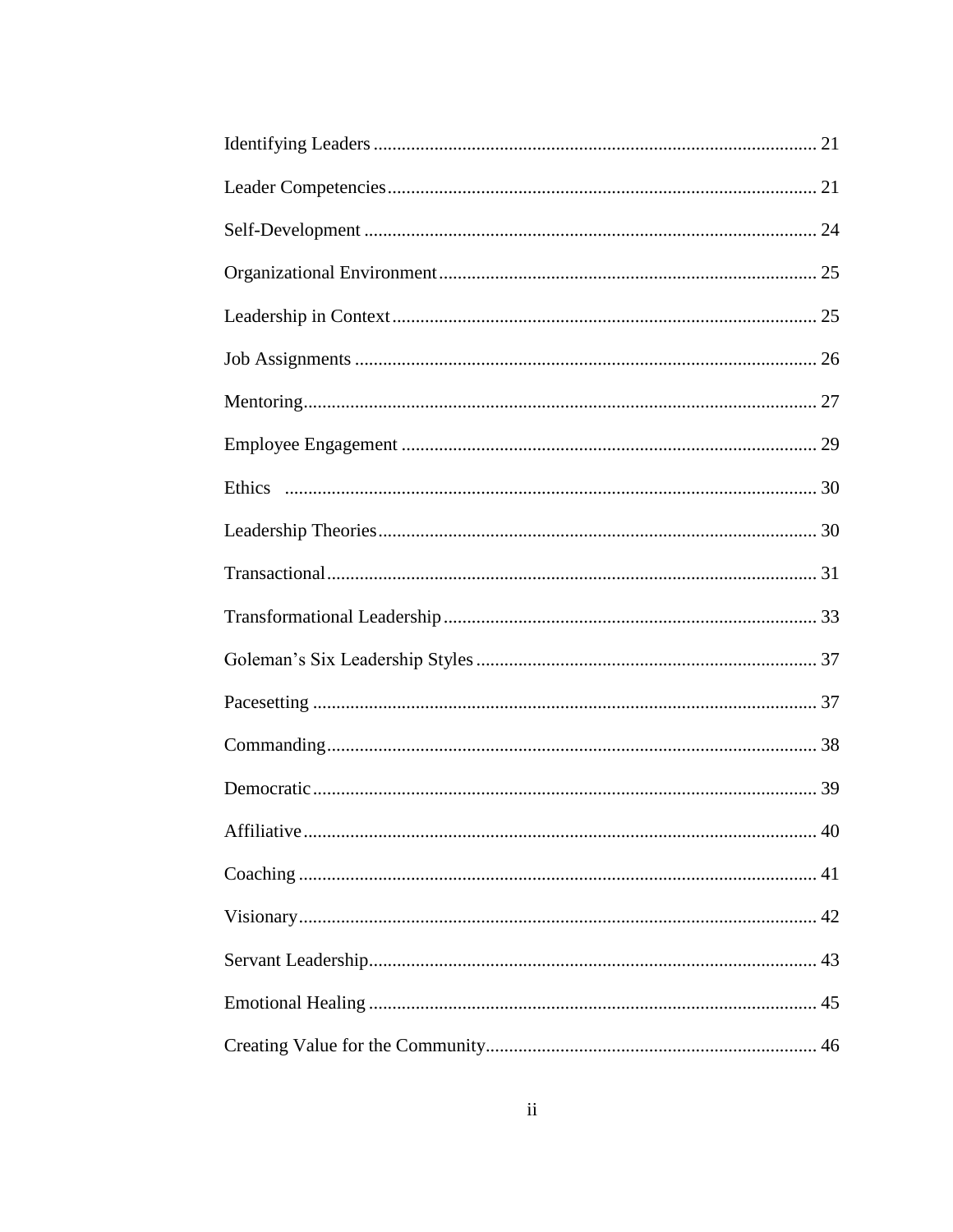| Summary of Styles Elements Contributing to Leader Development 52 |  |
|------------------------------------------------------------------|--|
|                                                                  |  |
|                                                                  |  |
|                                                                  |  |
|                                                                  |  |
|                                                                  |  |
|                                                                  |  |
|                                                                  |  |
|                                                                  |  |
|                                                                  |  |
|                                                                  |  |
|                                                                  |  |
|                                                                  |  |
|                                                                  |  |
|                                                                  |  |
|                                                                  |  |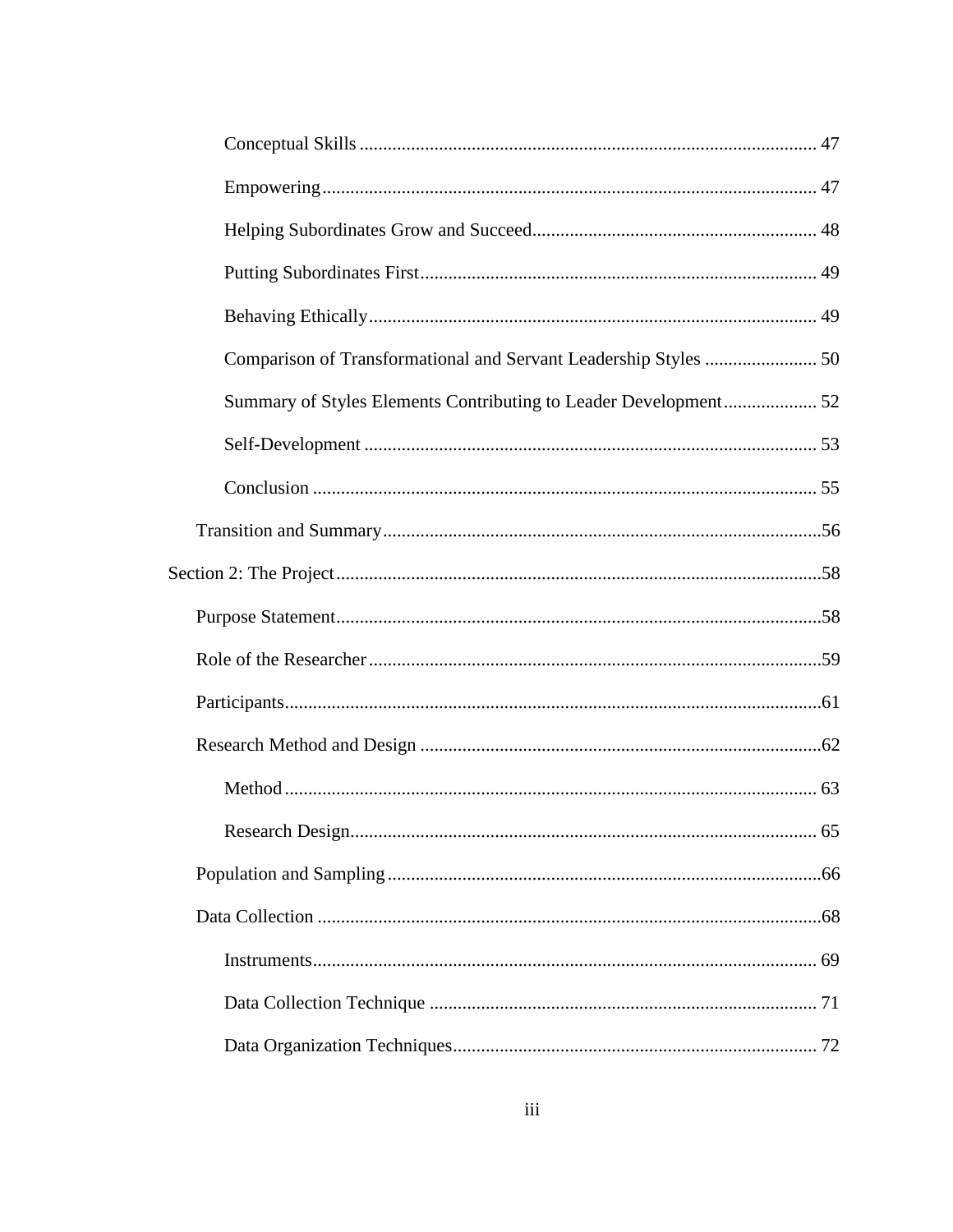| Section 3: Application to Professional Practice and Implications for Change 79 |  |
|--------------------------------------------------------------------------------|--|
|                                                                                |  |
|                                                                                |  |
|                                                                                |  |
|                                                                                |  |
|                                                                                |  |
|                                                                                |  |
|                                                                                |  |
|                                                                                |  |
|                                                                                |  |
|                                                                                |  |
|                                                                                |  |
|                                                                                |  |
|                                                                                |  |
|                                                                                |  |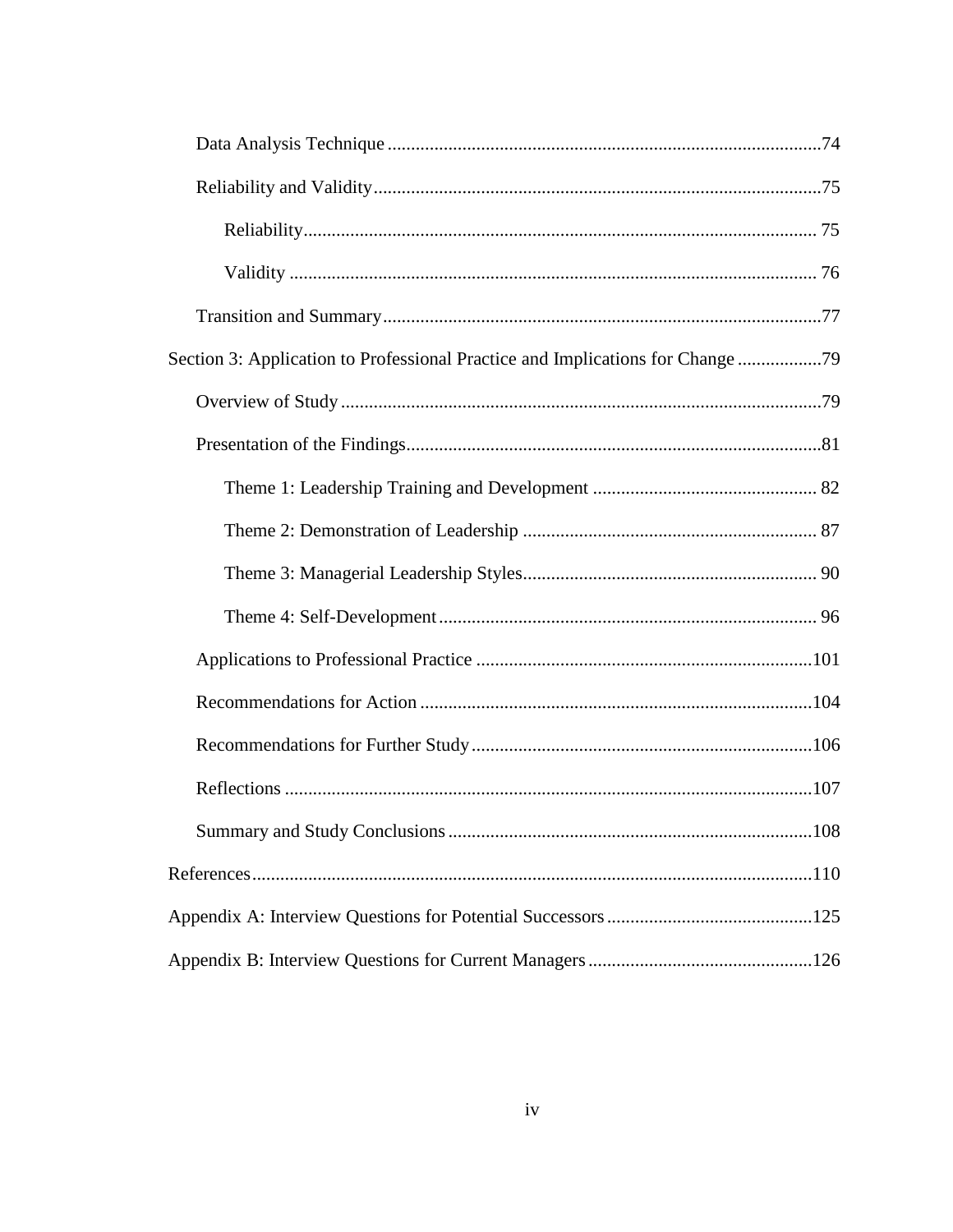# List of Tables

<span id="page-9-0"></span>

|--|--|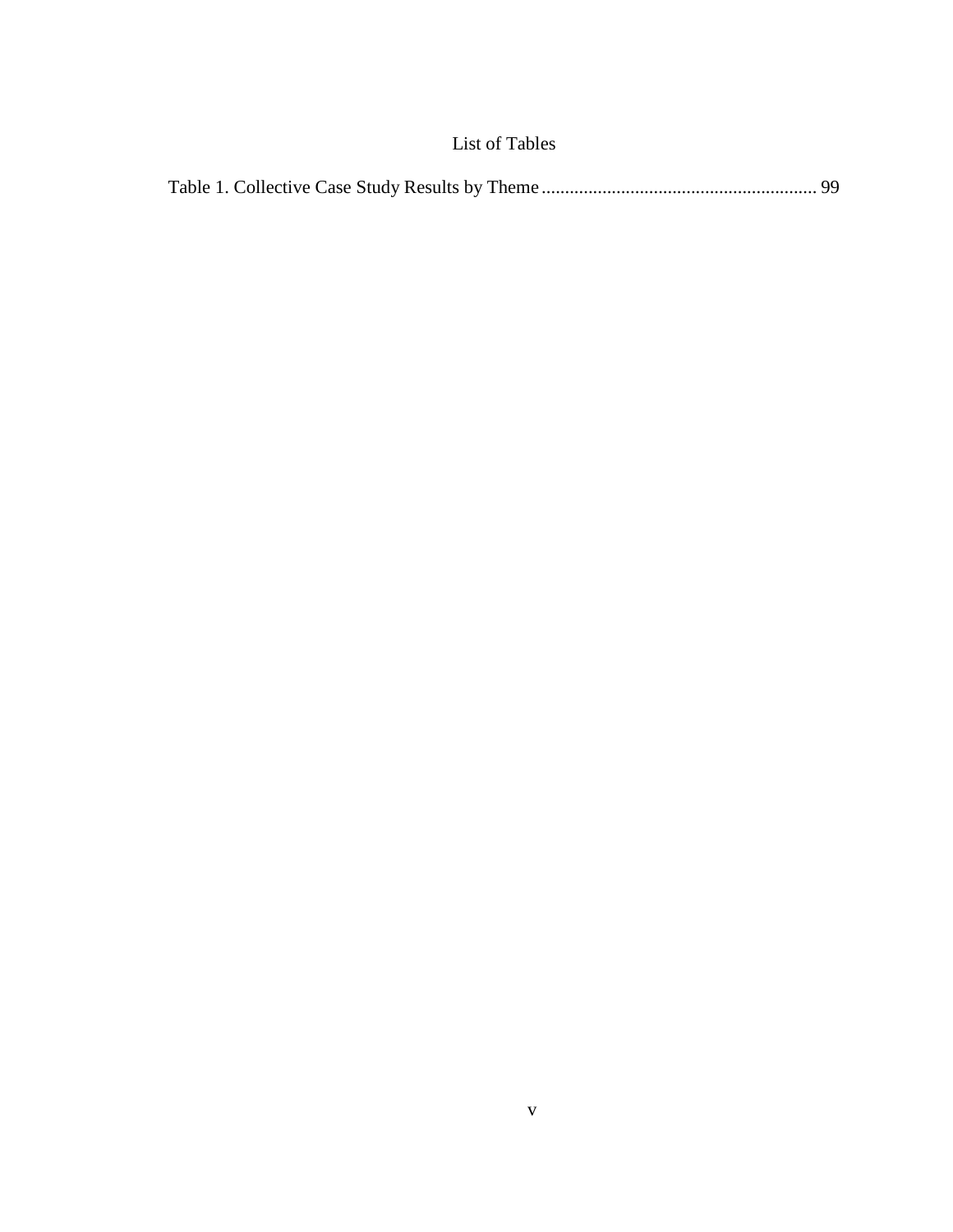|  |  | List of Figures |  |
|--|--|-----------------|--|
|--|--|-----------------|--|

<span id="page-10-0"></span>

|--|--|--|--|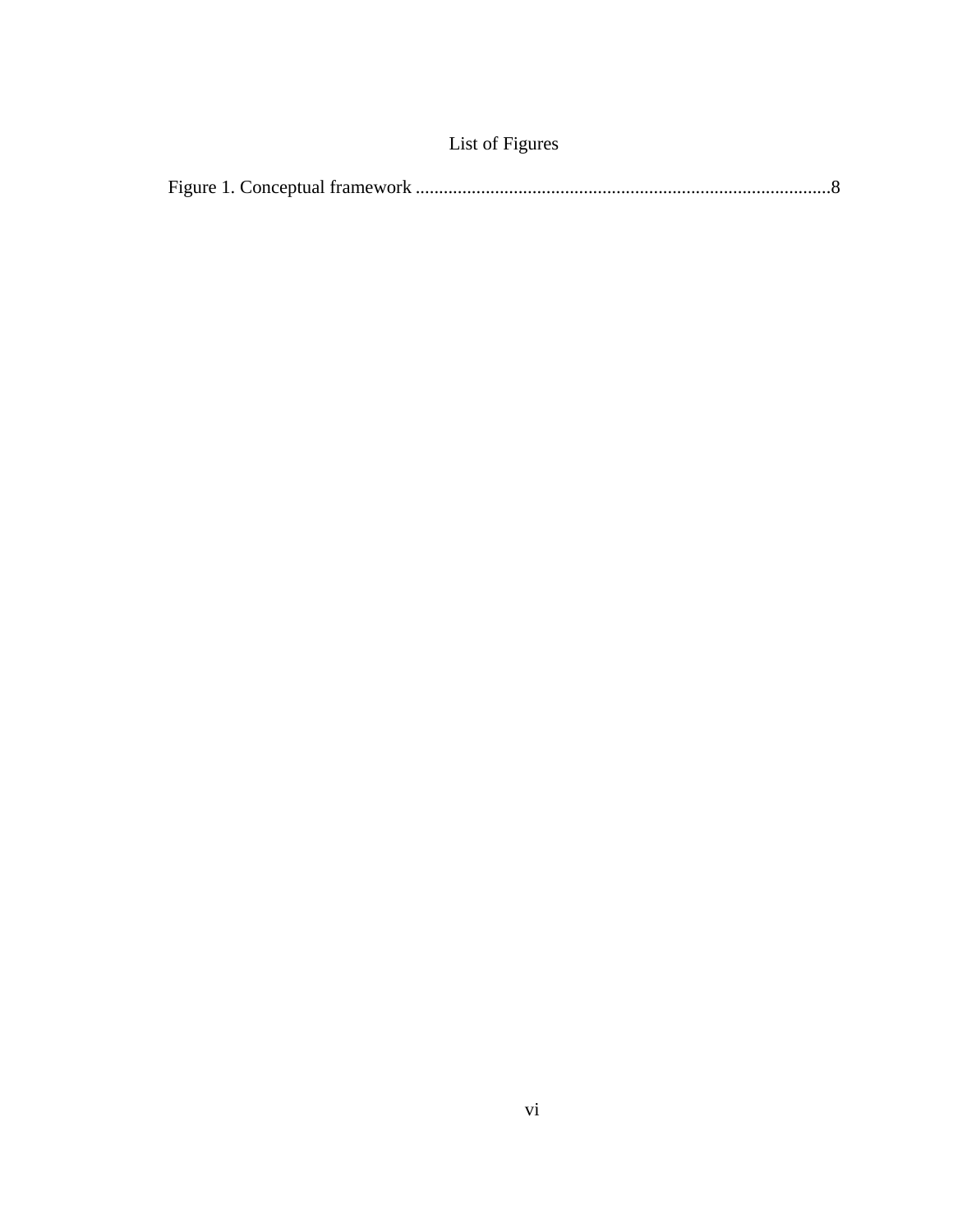#### Section 1: Foundation of the Study

<span id="page-11-0"></span>As organizations seek to gain competitive advantage through the strategic management of human resources, the identification and development of high-performing employees with the potential to assume leadership roles becomes increasingly vital. According to Kotter (1996), promotion criteria, succession decisions and developing the next generation of leaders is critical to maintaining success. Public and private sector organizations of all sizes have implemented programs focused on developing succession leadership. To provide a means to evaluate the implications of the applied practice, the field of leader development has come to the forefront of theory building and research over the past decade (Day, Fleenor, Atwater, Sturm, & McKee, 2014). With the advances in the field producing new theories, frameworks, and concepts, leader development continues to evolve as firms seek to overcome the challenges and complexities facing twenty-first century organizations (O'Connell, 2014).

#### **Background of the Problem**

<span id="page-11-1"></span>Researchers define leadership traits and styles from a variety of different viewpoints. Northouse (2007) provides a summary of several of the more popular approaches and theories including the skills approach, styles approach, contingency theory, leader-member exchange theory, and path-goal theory. Some have espoused leadership styles such as visionary, affiliative, democratic, and commanding (Goleman, Boyatzis, & McKee, 2002) while others have written about servant leadership (Blanchard & Hodges, 2005; Greenleaf, Frick, & Spears, 1996). Various leadership styles, such as transformational, dynamic, and charismatic, are considered catalysts for organizational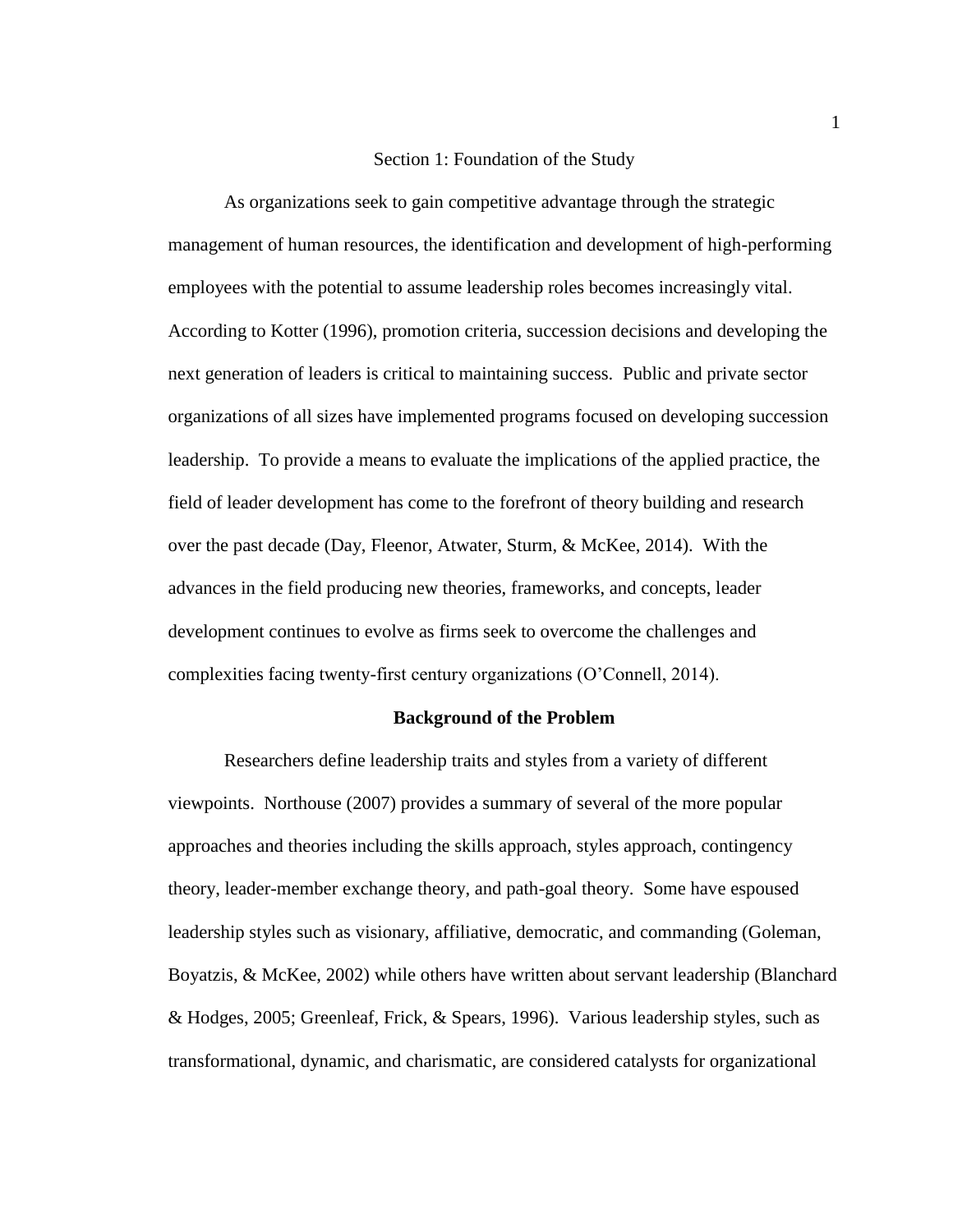achievement, and have often been used to engender success. Alternatively, Collins (2001) suggests it is leadership, blended with humility and drive, that results in successful transformation. No matter the stylistic differences, or varied definitions, leadership remains at the forefront of successful organizations.

Day (2001) notes that building leadership capacity collectively and at the individual level of the organization is necessary for innovation. Boaden (2006) demonstrated that the link between leader development and organizational success could not be understated. To that end, companies continue to invest significant resources into leader development through formal and informal training programs (Hirst, Mann, Bain, Priola-Merlo, & Richver, 2004). These programs may include classroom training, or provide development through work assignments and self-directed learning opportunities (Boyce, Zaccaro, & Wisecarver, 2010; Cacioppe, 1998). The goal is to increase the knowledge, skills, and abilities for individuals to apply to interpersonal communications that focus on change management and teambuilding (Murphy & Johnson, 2011).

The importance of identifying future leaders and providing necessary development opportunities is paramount to success. However, the effectiveness of training programs and development experiences depends, in part, on the organizational conditions that impact the application of what is being learned (Yukl, 2006). Day et al. (2014) suggests that it takes time for leadership behavior to manifest after reaching the conceptual understanding. Creating the right conditions for success, especially at the middle levels of management, can be difficult. For example, the Harvard Business Review Analytic Services (HBR, 2014), conducted a study and argued that most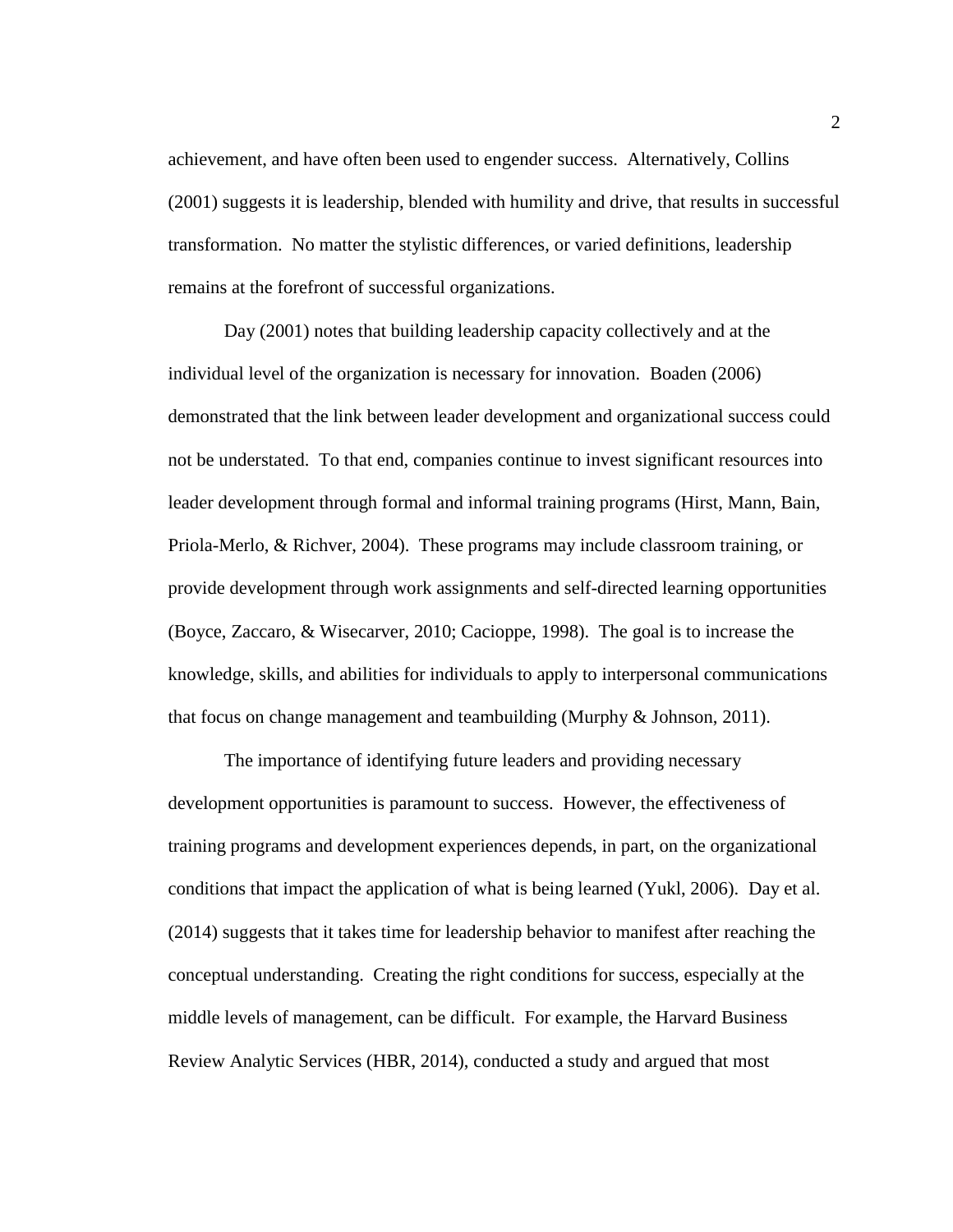organizations believe frontline managers are not offered sufficient development programs, executive support, or requisite tools. Because mid-level leaders can no longer support menial tasks, but must be leveraged to respond to shifting demands in the workplace, they must be given sufficient time and resources to succeed (Johnson, 2009).

Through this study, the researcher will consider the leader development efficacy in a national service industry organization. The structure of the supply management group of the organization uses a commodity management center approach. The trucking logistics commodity management center consists of four geographically dispersed purchase teams; each having a manager, team leaders, and two sub-levels of purchasing specialists. This hierarchal design provides the ability for a specialist to progress naturally through multiple levels as he gains more experience. Additionally, potential successors at the team leader level participate in training and workplace learning intended to improve leadership skills.

#### **Problem Statement**

<span id="page-13-0"></span>The researcher explored the issue of how a national service industry organization is experiencing varied levels of success of leader development in the case of geographically dispersed mid-level procurement managers in the trucking logistics group. The prevalence and frequency with which organizations report disappointing achievements at the middle levels regarding the development and evaluation of managerial talent emphasize the need for improvement in these areas (Gilley, Gilley, Ambort-Clark, & Marion, 2014). Priestland and Hanig (2005) also suggest that managers at this level experience unfulfilled potential resulting from a lack of focus or poor training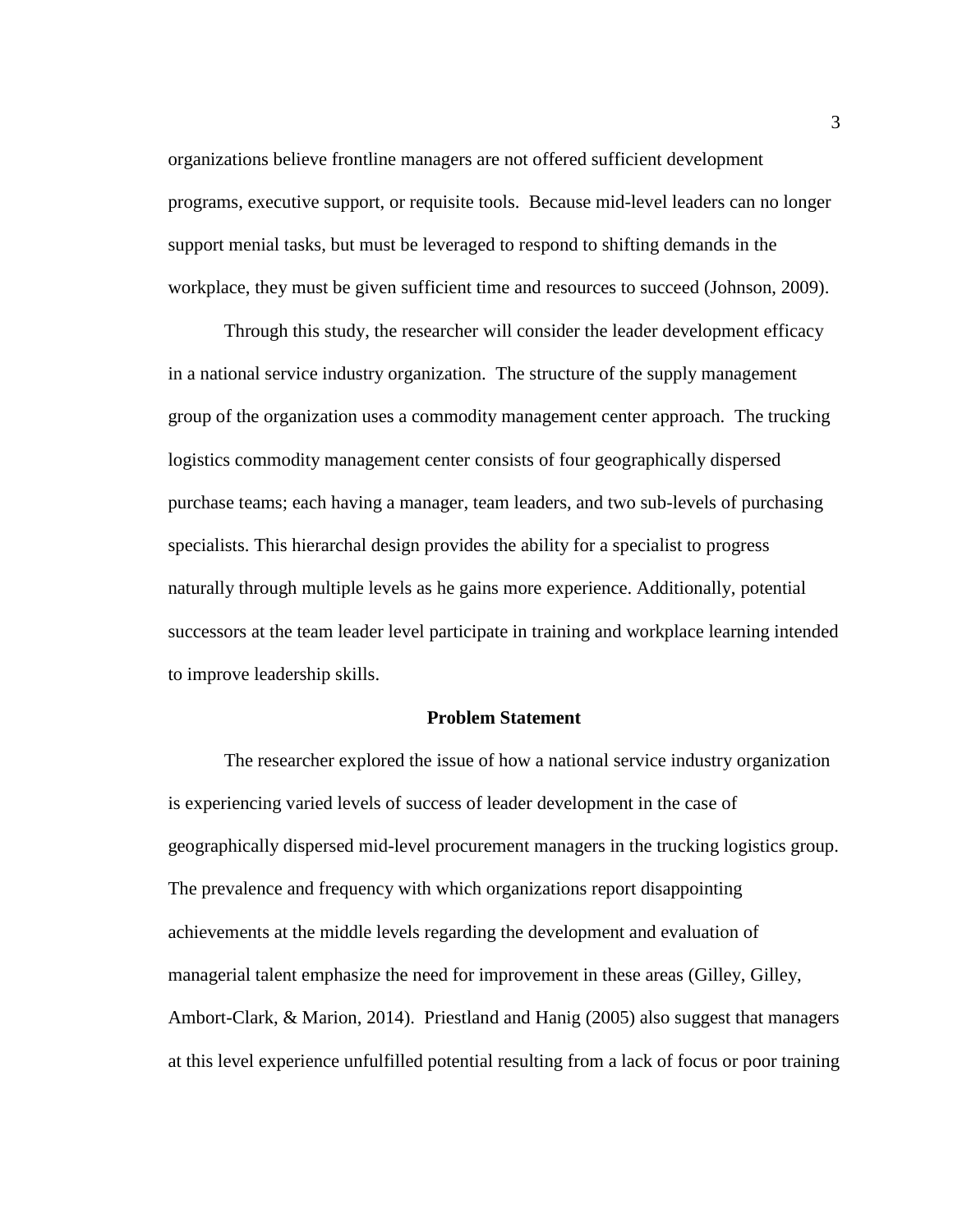programs, causing organizations to lose opportunities for greater achievement. Within the subject firm, identified successors have not demonstrated the expected levels of leader acumen.

Organizational practices that may include formal training programs, mentoring, coaching, 360-degree feedback, job assignments, and action learning can contribute to successful leader development programs (Day et al., 2014). Although the organization employs several of these concepts, they have only led to demonstrative success within one of the teams. Further, contextual factors, individual experiences, and selfdevelopment have been found to lead to more effective leader development (McDermott, Kidney, & Flood, 2011; O'Connell, 2014). Aside from geographical location, the four teams have comparable position levels and workload concerns. The hierarchal design provides for analogous experiences across teams, and structured learning opportunities exist indiscriminately across the organization. The focus of this study is to examine the leader development efforts employed within the supply management organization to identify differences between the successful group and unsuccessful groups, and incongruence between the literature and practical application.

### **Purpose Statement**

<span id="page-14-0"></span>The purpose of this collective qualitative case study is to discover the common issues and factors that lead to success or failure in the application of leader development programs. Leader development warrants scholarly attention due to the complexity that goes beyond previous studies in the general field of leadership (Day et al., 2014). This study provides visibility into the practical aspects of application within the overall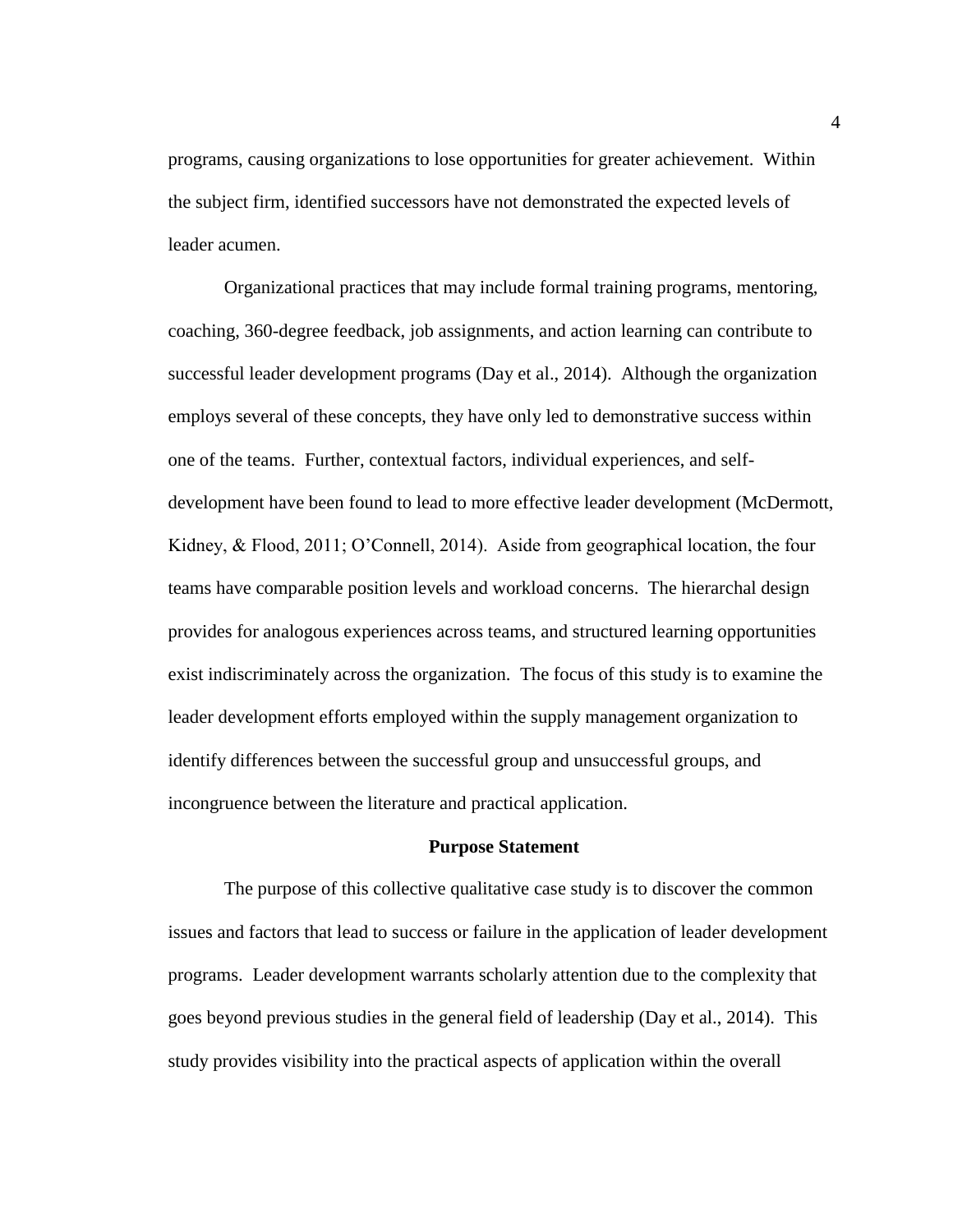perspective of previous theory-building research. The discussion of the results of the case provides insight into the effects of various leadership styles employed by managers on the ability of team members to demonstrate the necessary leadership acumen to ascend to higher levels of the organization. Further, the results of the case study contribute to the literature by examining the relevance of closing the gap between organizational leader development programs, managerial interventions, and personal development initiatives.

#### **Nature of the Study**

<span id="page-15-0"></span>The researcher selected a collective case study design for this qualitative study to discover the implementation and effectiveness levels of leader development activities across geographically dispersed work units. The study includes a variety of instruments and artifacts presented to gain insights into the application and efficacy of the leader development tools, organizational interventions, and personal development activities that are occurring. A qualitative method was appropriate in this instance because it provides for the exploration of the case through multiple lenses to garner understanding (Baxter  $\&$ Jack, 2008). The nature of the observations, forms of data collected, and method of data analysis support the qualitative approach to this study. Because the observations cannot be made in a controlled environment, and the data collection methods are imprecise (e.g. interviews), quantitative analysis would be inappropriate for this study (Creswell, 2009). Instead, the reliance on human perceptions (Stake, 2010) and the importance of including contextual conditions (Yin, 2012), align with a qualitative approach. In addition, the limited sample size of the current study, bounded by firm and locations, restricts the rigor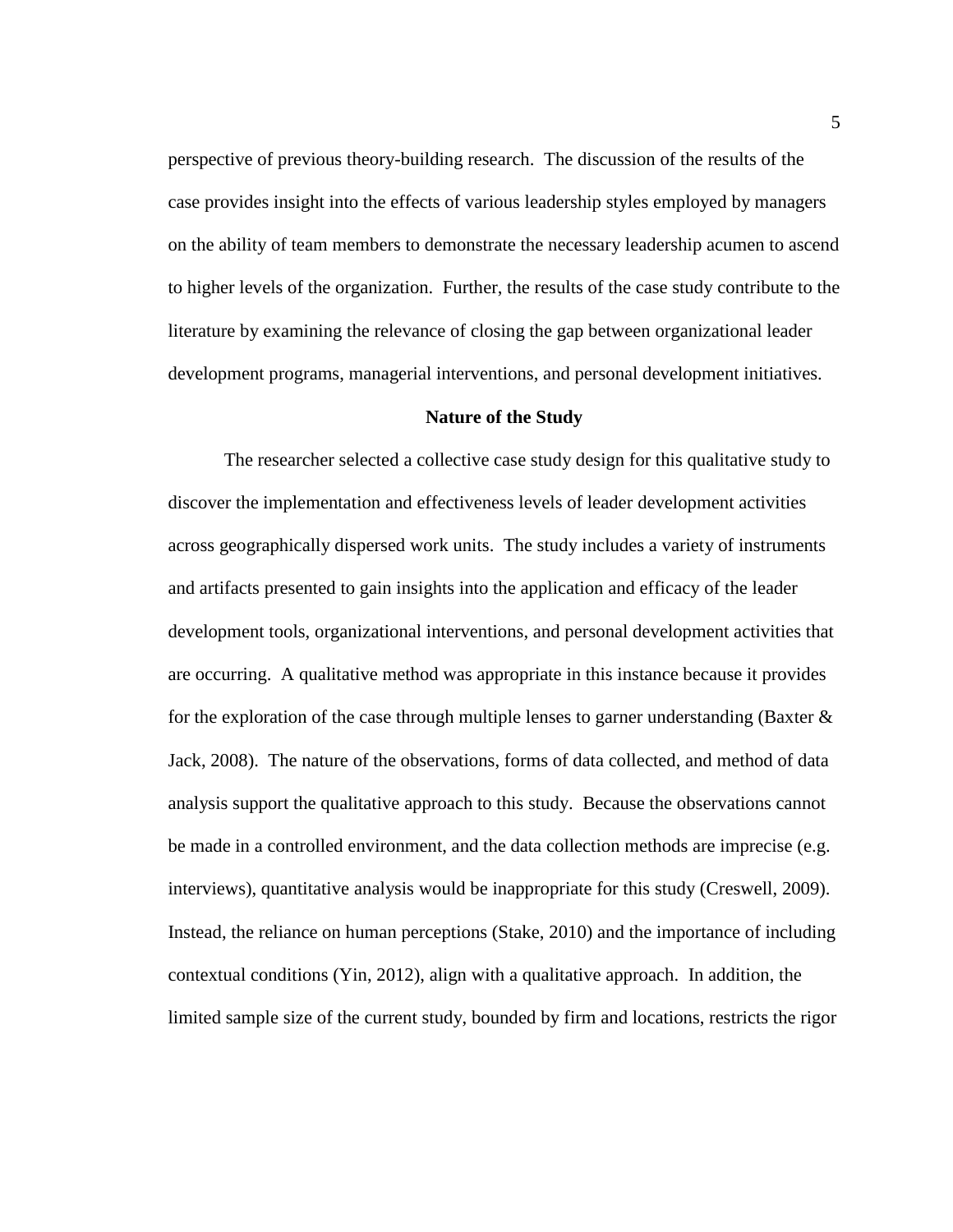needed for more advanced quantitative analysis that would support a mixed method study (Driscoll, Appiah-Yeboah, Salib, & Rupert, 2007).

Within the field of qualitative research, the researcher selected the case study above the approaches of phenomenological, grounded theory, ethnography, and historical research. By definition, historical and ethnographic research do not suit the nature of the current study because it does not focus on historical events; nor does it purport to consider the characteristics of a particular culture (Creswell, 2013). Because a phenomenological study tends to have a focus on the reactions or experiences of people to a stated event (Creswell, 2013), as opposed to exploring the systems context of the event, the data is often not generalizable, or effective for practitioners; thus limiting the usefulness of this approach. Finally, the researcher selected the case study over the grounded theory approach, as the latter approach requires testing of propositions to develop a theory (Creswell, 2013). The study, as designed, is limited to evaluating responses to consider the effectiveness of current practices.

The collective design is selected over the different various other types of case study designs based upon the method and scope of the study. According to Yin (2009), the collective case study provides the opportunity to address contemporary issues in a real-life context. Stake (2010) supports using collective case studies where multiple cases with a similar nature are considered. Although Baxter and Jack (2008) recommend using a holistic single case study with embedded units for comparing results of sub-units within a similar context, they quickly point out that in context supports a collective case study design. Although the units of the current research are within one organization, the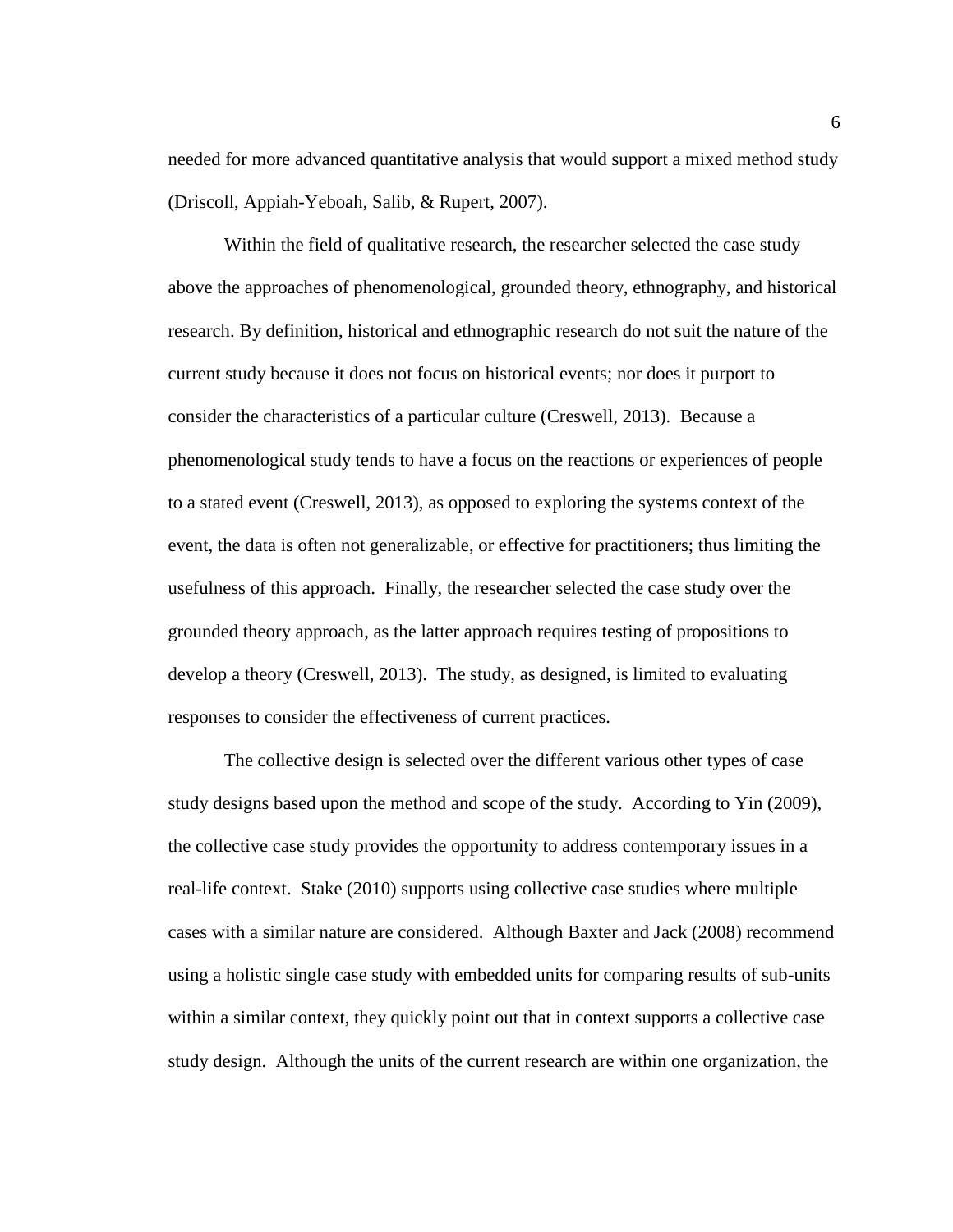geographical variance may influence the results. Further, one of the elements of the research design is to address context as a potential contributor to dissimilarity between results.

#### **Research Question**

<span id="page-17-0"></span>Within this project, the researcher explores the factors that lead to successful leader development at the mid-level manager level within a subset of supply management of one firm. The central research question explored within the context of the case being how organizational and managerial interventions, along with personal development efforts contribute to effective leader development. Several sub-questions provide context guide the study.

Hirst et al. (2004), suggest that attending training courses does not guarantee the application of acquired skills upon returning to the work environment. However, organizations expect return on investment from training efforts. The first sub-question addressed is, in the instances of comparable levels of training and experience, how are potential successors demonstrating different levels of leadership acumen? A paragraph should have min. 3 sentences

 The researcher will provide additional context relative to the literature on leader development. Previous study results have concluded that the work environment is critical to fostering leadership behaviors. Popper (2005) identifies role modeling for managers of leader development program graduates, Howard and Irving (2014), iterate the importance of providing relevant experiences and work assignments to leadership candidates, and Day et al. (2014), stress facilitative organizational behavior as one of the landmarks of a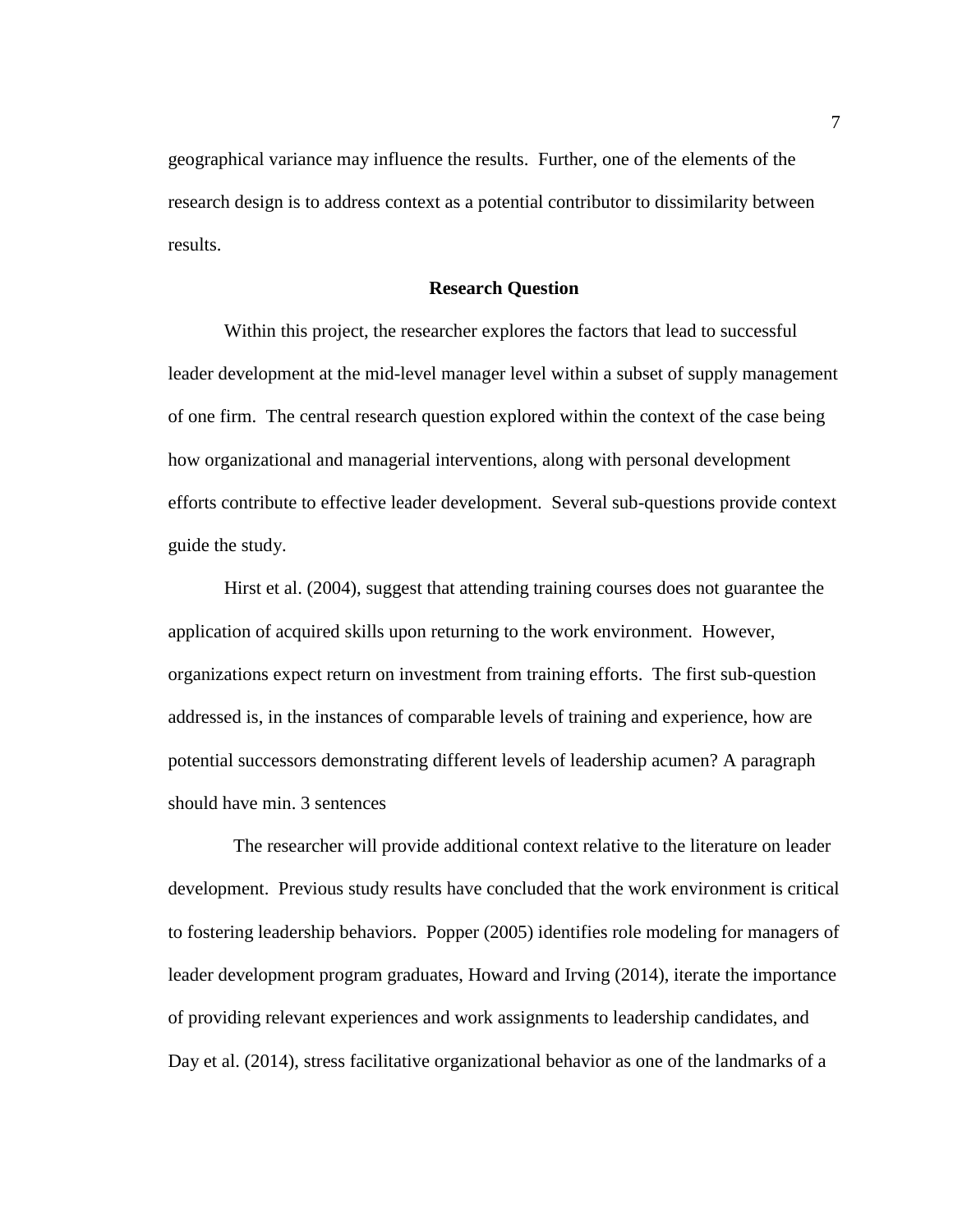successful program. The second sub-question addressed is, how has the leadership style of the manager influenced the leader development of the candidate?

Finally, the study will address the efficacy of self-development in producing desired leader behaviors. Earlier research identified self-development as a precursor to demonstrating a strong base of leadership competencies (O'Connell, 2014; Quintana, Ruiz, & Vila (2014). Accordingly, the final sub-question addressed is, how have candidate self-development efforts advanced demonstrative leader behavior?

## **Conceptual Framework**

<span id="page-18-0"></span>The fields of leadership and leader development have benefited from extensive research over the past four decades. The researcher's goal through this present study is to elaborate on previous literature by examining the relationships between leadership programs, managerial leadership styles, and personal development activities, on the furtherance of successor preparedness. The visual depiction of the framework of the study in Figure 1 identifies points of primary focus and provides a conceptualization of contributory elements.



*Figure 1. Conceptual Framework*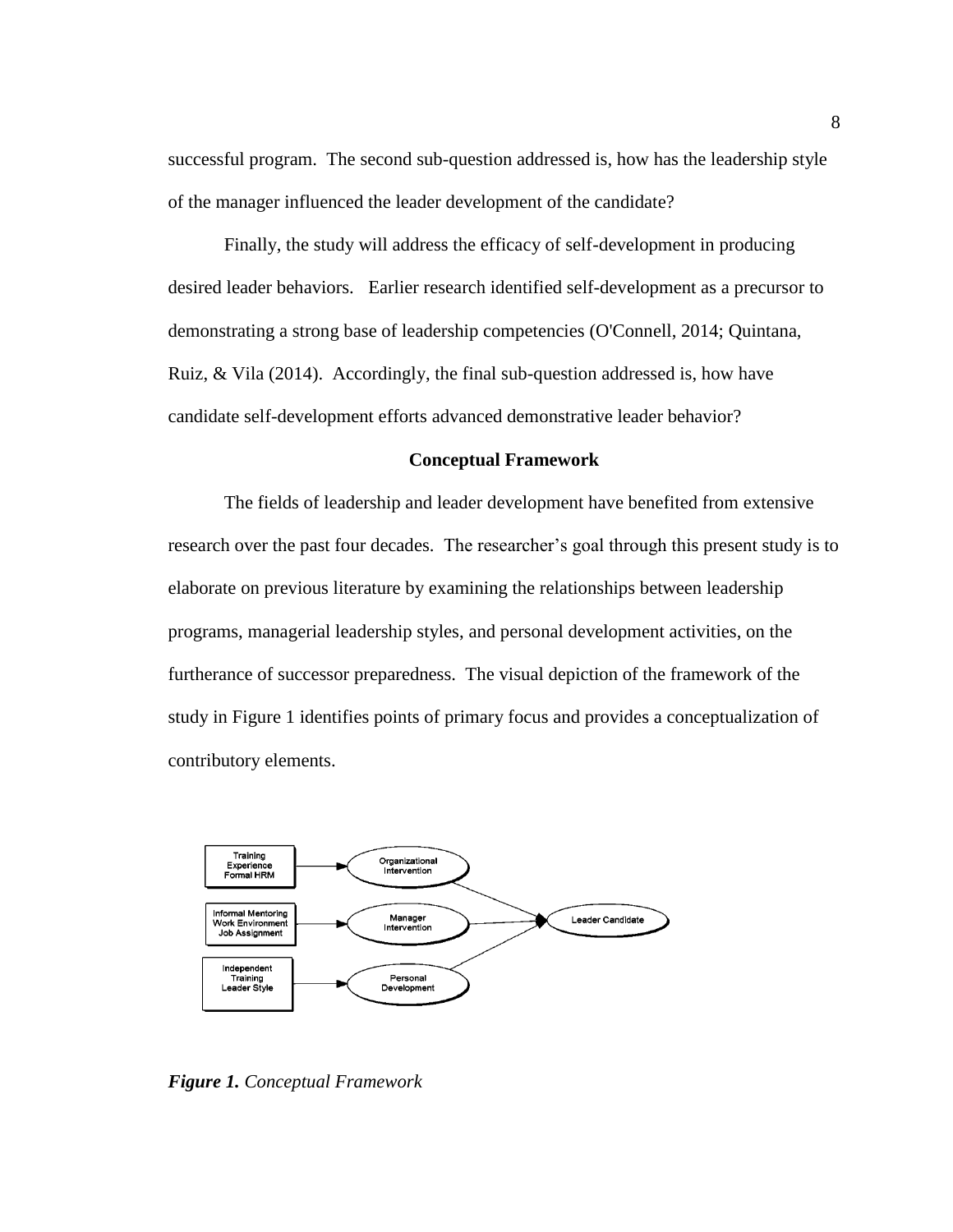Because the researcher included a focus on managerial intervention, the relevant literature on leadership informs the present research. Included in the discussion are the leadership continuum espoused by Bass (2007), Goleman's (2002) six leadership styles, and Greenleaf's (1970) model of servant leadership. These three leadership theories provide a robust field of study from which to consider the impact of managerial interventions on the development of leader candidates.

Beginning with the leadership continuum, Bass (2007) suggests that transactional and transformation leadership styles exist on one continuum and may be applied situationally. In the case of transactional leadership, Avolio and Bass (2002) point to one of the two factors that must be present for this style to be effective: reward or discipline. Conversely, transformational leadership, as noted by Northhouse (2007), employs concepts that include idealized influence, inspirational motivation, intellectual stimulation, and individualized consideration. Within the study, the elements of transactional and transformational styles provide clarity in application as a managerial intervention that may or may not lead to improved demonstrative leader acumen among candidates.

Goleman, Boyattzis, and McKee (2002) suggest that the classifications they list within the six leadership styles provide insight into the causal links between style and outcome. Beginning with pacesetting, and ending with visionary, the relationship of these styles to potential outcomes is well established. Within the current study, the elements of the six styles are especially relevant as the organization within which the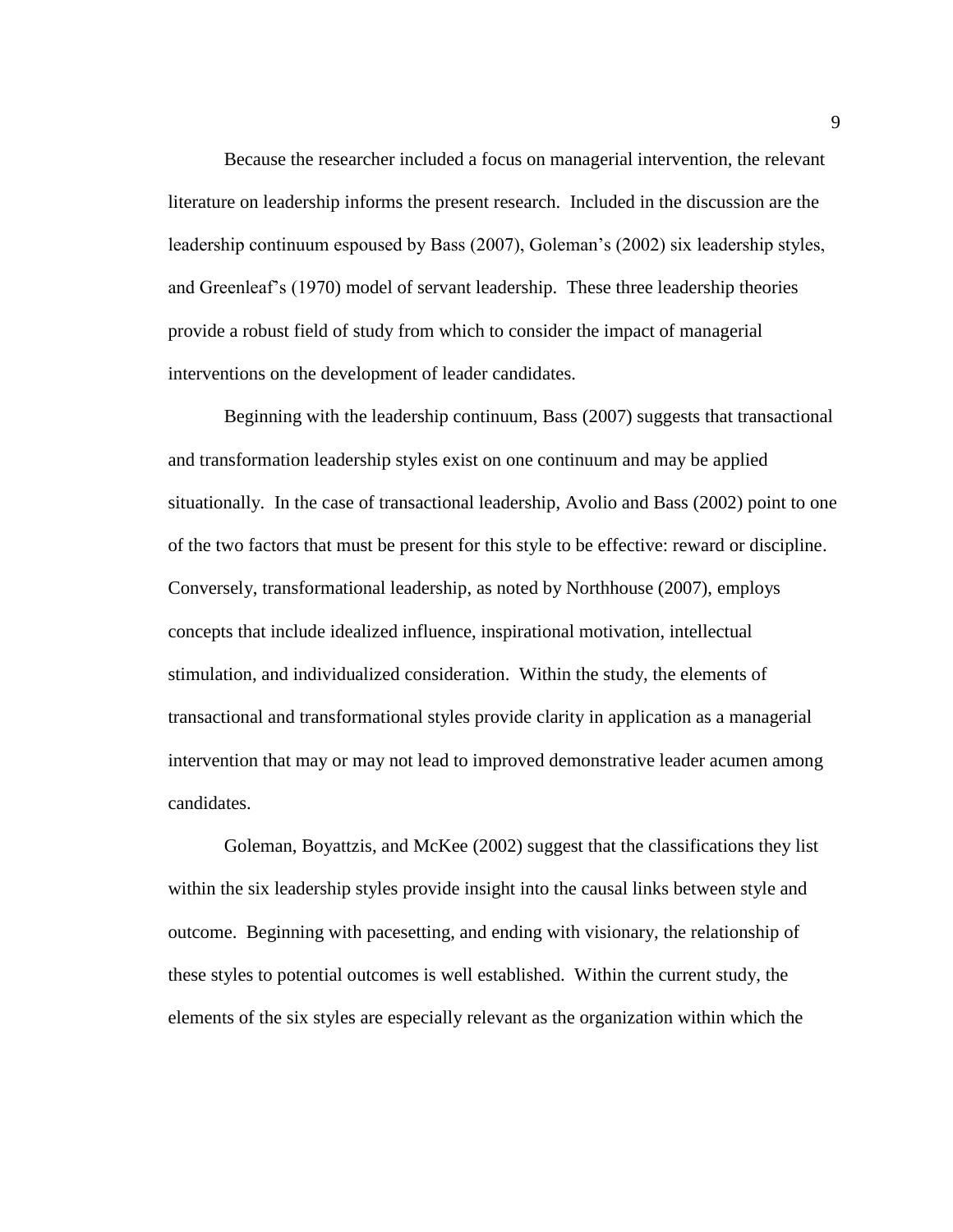participants work utilize this framework in the leader development courses. Participants will likely consider these styles in their responses.

Servant leadership theory provides the basis for exploring the interaction between leader behavior and subordinate needs. The emphasis of servant leadership places serving the needs of subordinates as the primary role of leadership (Irving, 2013). When leaders exhibit servant leadership traits, they focus on the individual success of their employees for the benefit of the organization (Beck, 2014). These leaders espouse teamwork and involve subordinates in decision-making (Greenleaf, Frick, & Spears, 1996). This propensity to foster collaboration and engagement within the organization is ideal for positively influencing the environment, and for enabling potential successors to further develop the required leader acumen. Accordingly, as the general premise of this study considers the impact of leadership style of the manager on the development of the potential successor, the transactional-transformational continuum, Goleman's six styles, and servant leadership theory provide the appropriate framework for the case.

## **Definition of Terms**

<span id="page-20-0"></span>Definitions for the following terms are provided as a point of reference for interpretation within the study:

*Leader Development:* Leader development is the process by which individuals in leadership positions are encouraged to become more effective through changes in perceptions, motivations, competencies, and behaviors (Harms, Spain, & Hannah, 2011). Leader development, as opposed to leadership development, places the focus on the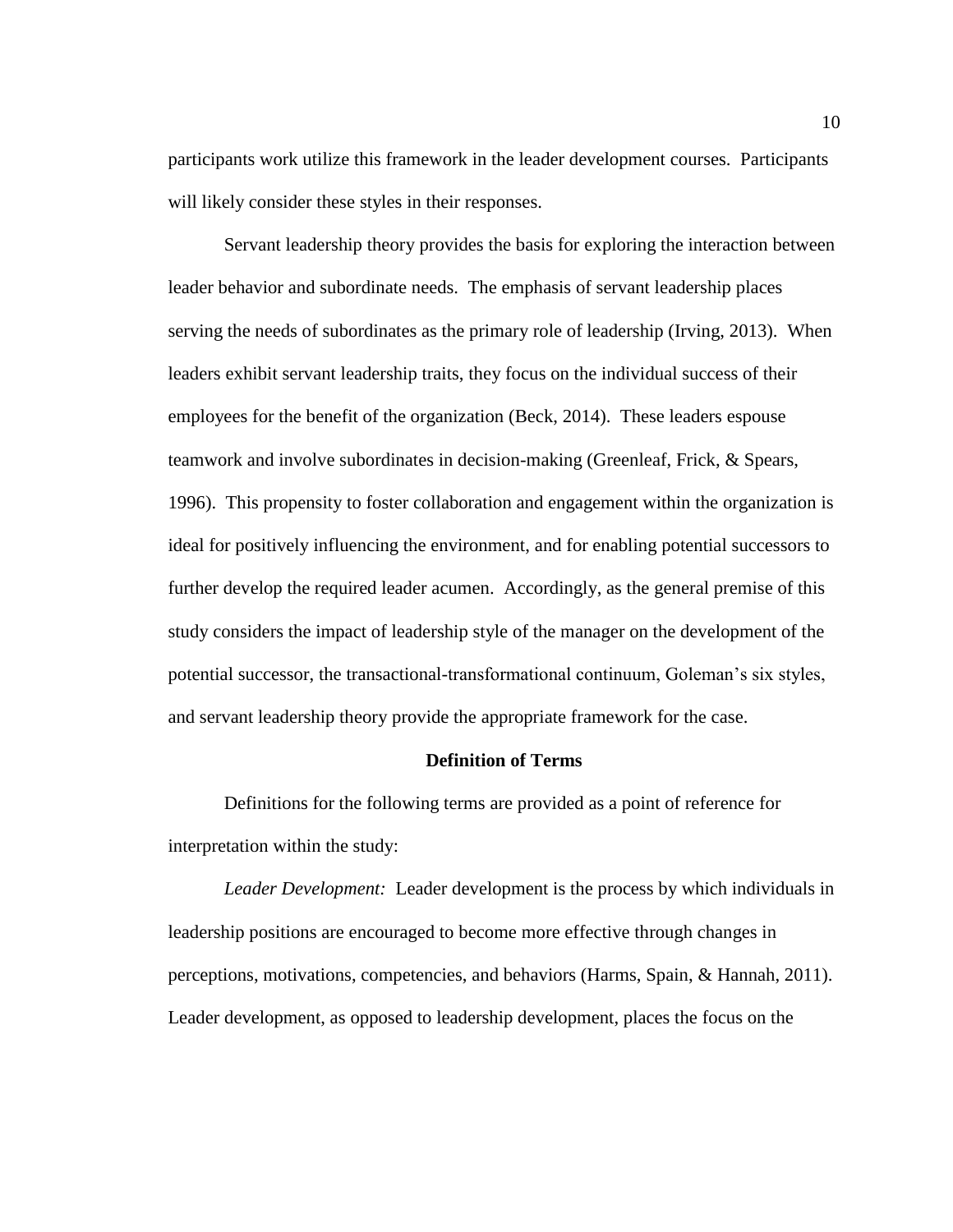process of developing individual leaders, as opposed to multiple stakeholders in a leader/follower group (Day et al., 2014).

*Manager Intervention:* Manager Intervention is any action, formal or informal, on the part of the manager that results in leader development. This may include, but is not limited to, mentoring, coaching, empowerment, or applied leadership style.

*Organizational Intervention*: Organizational Intervention is any intentional action on the part of an organization to provide developmental opportunities that include building skills, identifying methods for improvement, and increasing self-awareness (Van Velsor, McCauley, & Ruderman, 2010)

*Self-Development:* Self-development is the action taken by a leader to assume primary responsibility for his own growth by determining which knowledge and skills he needs, and identifying and pursuing the learning experiences that will best provide development in those areas (Orvis & Ratwani, 2010).

## **Assumptions, Limitations, and Delimitations**

## <span id="page-21-1"></span><span id="page-21-0"></span>**Assumptions**

The point of emphasis of this case study is on leader development efforts. Accordingly, several assumptions are elemental to the study. First, although the participants are from geographically dispersed units, the backgrounds of the individuals are assumed to be equal. That is to say, all have graduated with an undergraduate degree at minimum, have been working in supply management for at least seven years, and have similar experiences working in the commodity. In addition, the researcher assumes that all participants have the same motivation for upward mobility. In essence, all are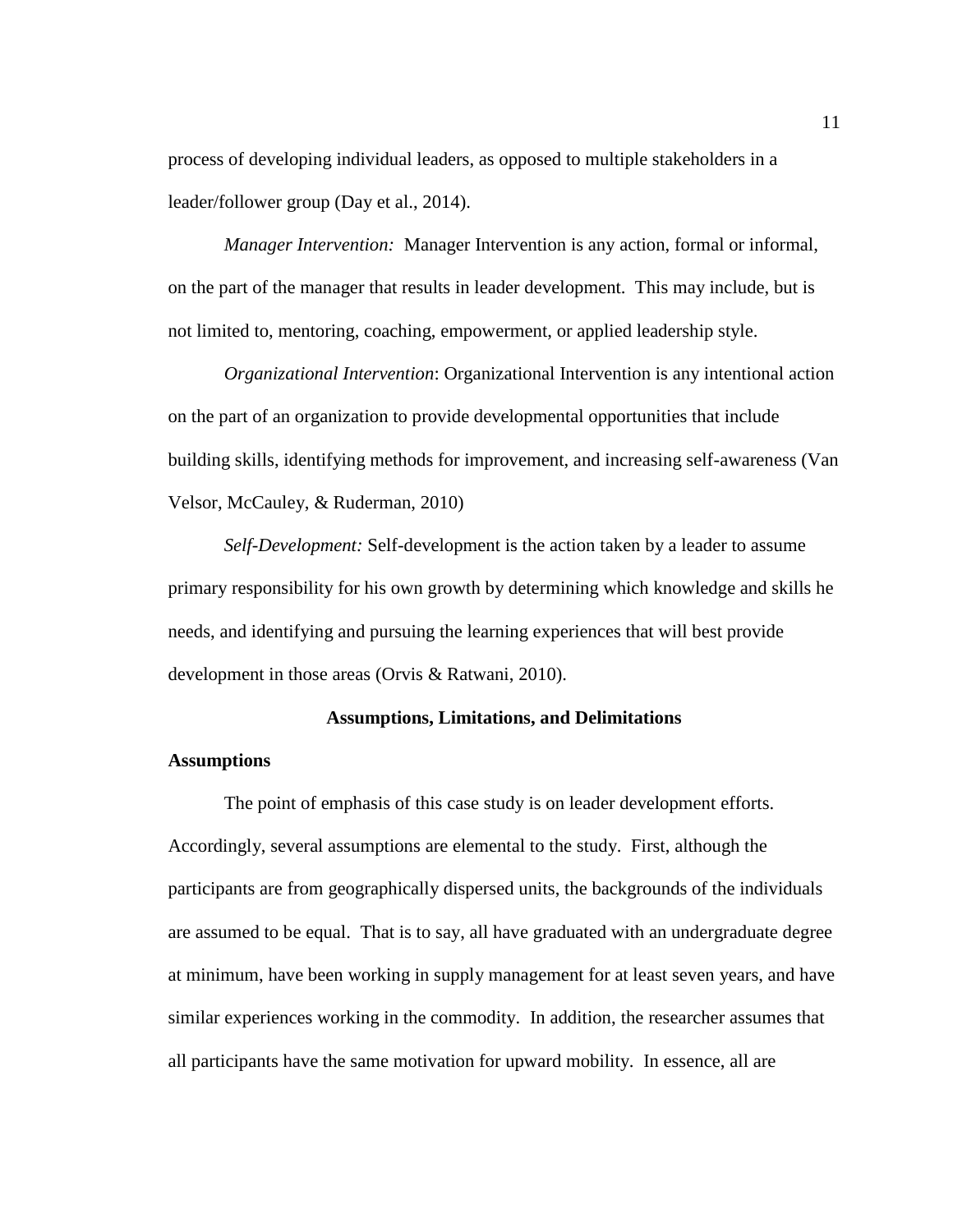technically qualified and interested in future promotions. The clear risk of this assumption is equating all education, base experience, and desire for upward mobility. Each of these categories contains significant variability. For instance, several of the subjects may have some graduate education, or significantly more than 5 years in the commodity group. The researcher has noted any substantial disparity between the subjects' backgrounds and the research assumption.

Secondly, all of the managers support leader development efforts of the organization and have an interest in developing members of the staff. In some instances, the current manager did not select the staff members and potential successors. The determination of whether the current manager would have hired or promoted the staff is beyond the scope of this study. Thus, it is appropriate for the case to assume candidates were suitable for promotion to their current positions. The risks associated with this assumption may be significant as they can affect the commitment of the current manager to participate in the further development of the candidate. In addition, the selection process may not have included a pool of qualified applicants. Since the current research is attempting to examine the issue of current successors not demonstrating the necessary leadership skills for upward mobility within the firm, the problem may be institutional and affect the qualifications of candidates for the successor roles. To mitigate the risks associated with this assumption, interviews with the current managers will include questions related to attitude toward current staff members.

The final assumption is the consistent application of policies and procedures across the organization. With four work units spread geographically throughout the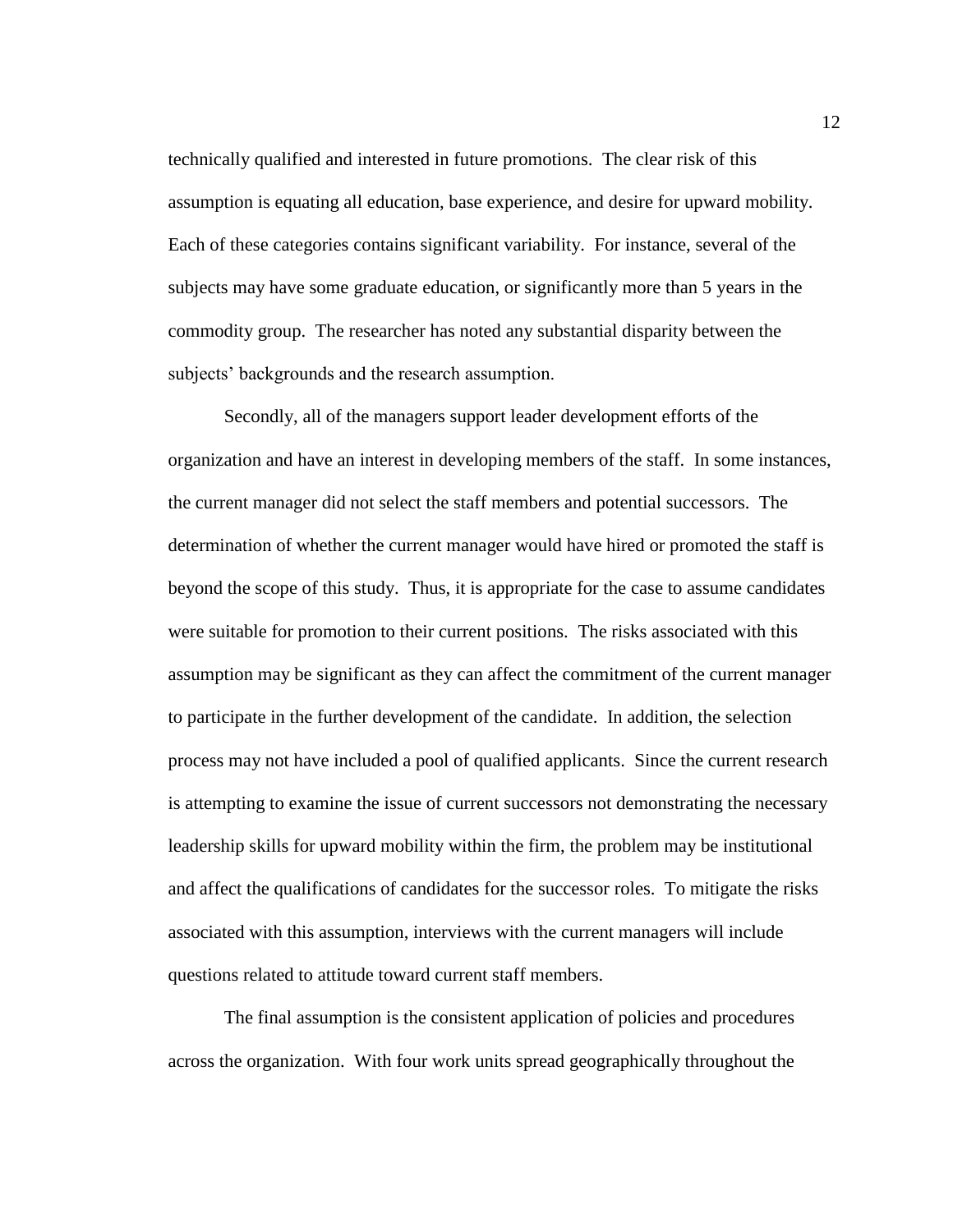country, there is a risk of inconsistencies in the interpretation and application of personnel policies. The nuances of these differences fall outside of the scope of the study. Of the assumptions, this carries the least amount of risk to the study. Many of the policies guide transactional efforts and have minimal impact on leader development.

## <span id="page-23-0"></span>**Limitations**

As with any qualitative study, there are certain intrinsic limitations. The primary limitations in this research are the size and scope of the study. By restricting the size of the research group, the researcher was unable to provide sufficient artifacts to prove causation or confirm association between concepts. The small sample also precluded generalization across industries where culture and environment may differ substantially.

Further, the researcher could not mitigate the assumptions and variability of constraints without extensive observation, testing, and evaluation, which is beyond the scope of the present study. Candidate personality traits and impacts of organizational subcultures can have an impact on the topic of study, but fall outside of the scope. As such, the implications of these elements provide a limitation due to a narrow scope that does not consider these factors.

### <span id="page-23-1"></span>**Delimitations**

Various fields of study intersect with the research. Examples include strategic human resource planning, succession planning, employee motivation, employee engagement, and strategic supply management. These topics may be briefly touched upon as appropriate in the study; however, they are outside the primary scope of leader development. Only those candidates identified as potential successors within the trucking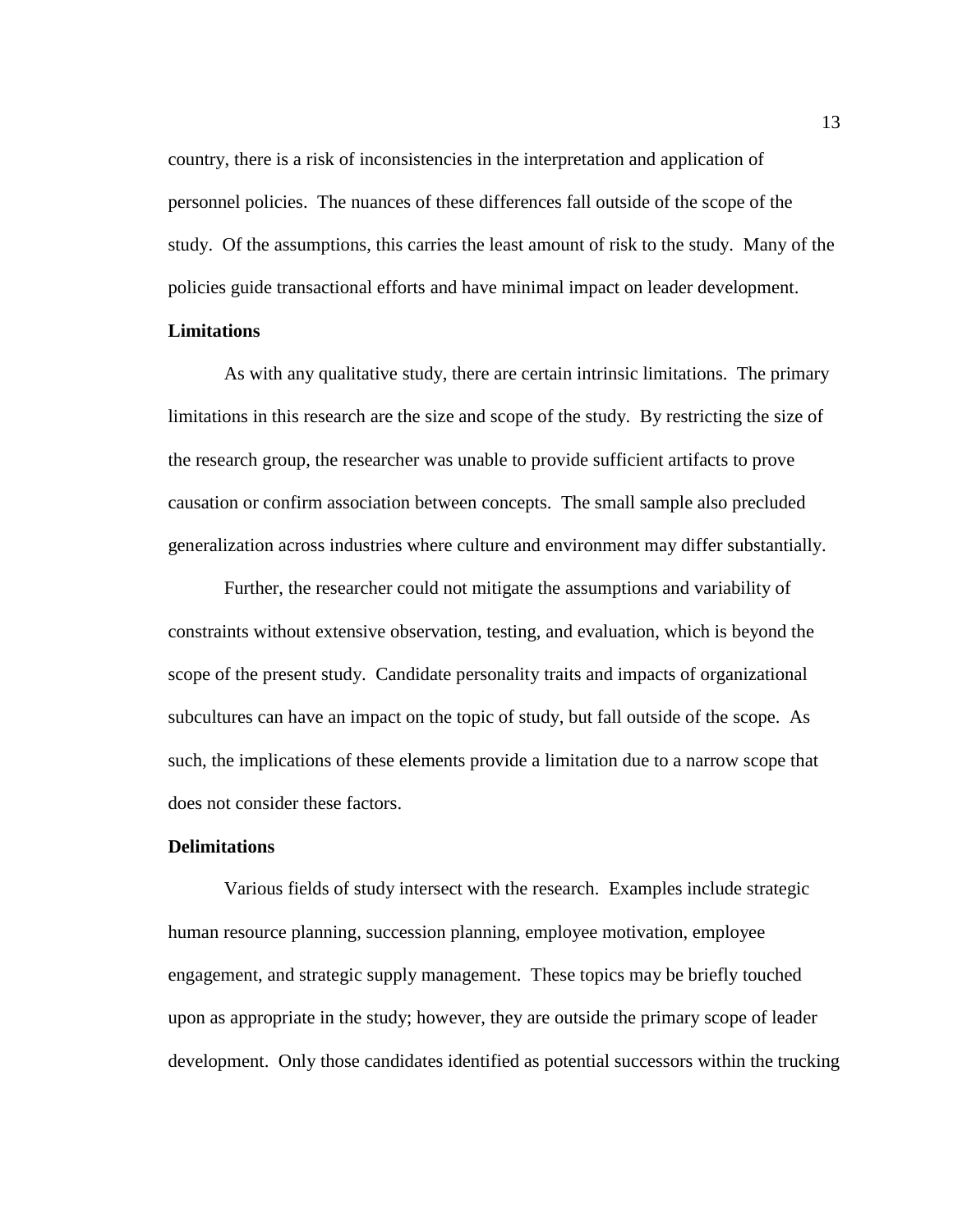logistics commodity management center within the subject organization are included within the bounds of the study. The researcher further bounded the scope to include only leader development activities within that organization. Consideration of personality traits and leadership styles are included only to the extent that they contribute to the environment that influences leader development.

#### **Significance of the Study**

#### <span id="page-24-1"></span><span id="page-24-0"></span>**Reduction of Gaps**

Although substantive literature argues for the benefits of leader development programs, the return on investment from such programs is a constant concern (Day  $\&$ Sin, 2011). Best practices that include strategies and tools for guiding the development of leaders abound in contemporary business literature. Yet, the issue with quantifying results remains. Boaden (2006) suggests a gap exists between aspiration and achievement of leader development programs. Cacioppe (1998) further suggests that failing to provide the appropriate environment that enables leader development program graduates to utilize newly acquired skills, will result in the forfeiture of the potential benefits associated from the expense of sending the candidate through the program. The researcher in this present study partly filled the gap by identifying differences between successful and unsuccessful development within the same organization. By examining the varied results of leader development, the researcher was able to suggest contributory elements that link aspiration and achievement. Further, the researcher was able to seek understanding of the differences between environment and achievement because the subjects of the study were not currently participating in a formal training program.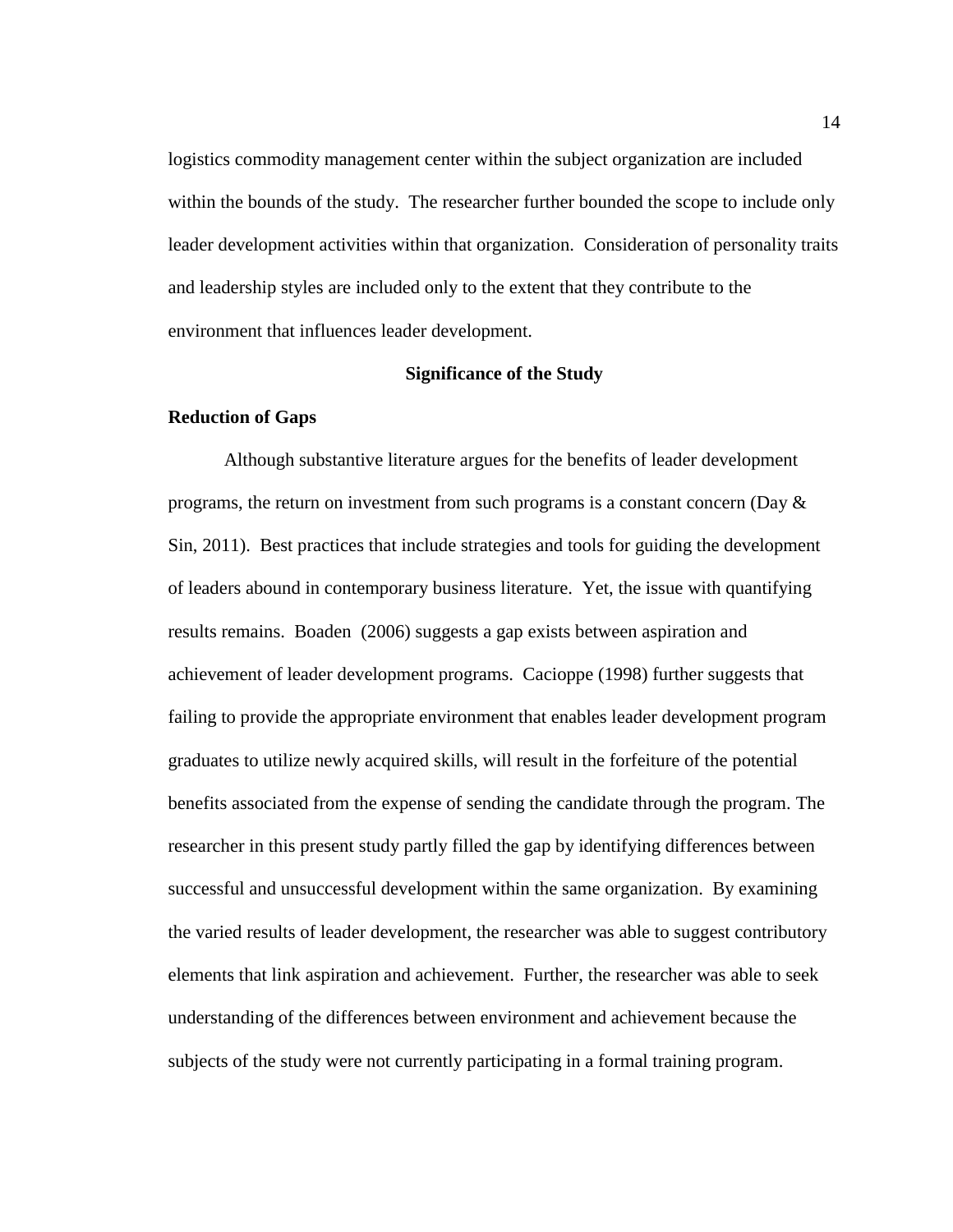## <span id="page-25-0"></span>**Implications for Biblical Integration**

Leader development is a recurring theme within scriptural context. The leaderfollower dyads of Moses and Aaron, Elijah and Elisha, Saul and David, and Paul and Timothy all offer lessons on leadership style and succession. However, the dyad of Jesus and Peter provides a strong basis for the leader's style influencing the readiness of the follower to assume greater responsibility.

Jesus provides the greatest leadership role model example in history (Blanchard  $\&$ Hodges, 2005). His leadership style contains elements of compassion, integrity, foresight, and commitment to His followers. This style had a profound impact on the preparedness of Peter to assume a leadership role upon Jesus' ascension.

Matthew 14: 28-32 is one of the primary examples of the impacts of Jesus' leadership style on succession:

And Peter answered Him and said, "Lord, if it is You, command me to come to You on the water." So He said, "Come". And when Peter had come down out of the boat, he walked on the water to go to Jesus. But when he saw that the wind was boisterous, he was afraid; and beginning to sink he cried out, saying, "Lord, save me!" And immediately Jesus stretched out His hand and caught him, and said to him, "O you of little faith, why did you doubt?" (NKJV)

In this example, Jesus was demonstrating the benefits of having developed a trust relationship with His followers. Peter believed he was ready to step out in faith based on the character of Christ that he had experienced through his interactions with Jesus. The story, however, demonstrates that Peter still required growth before donning the mantel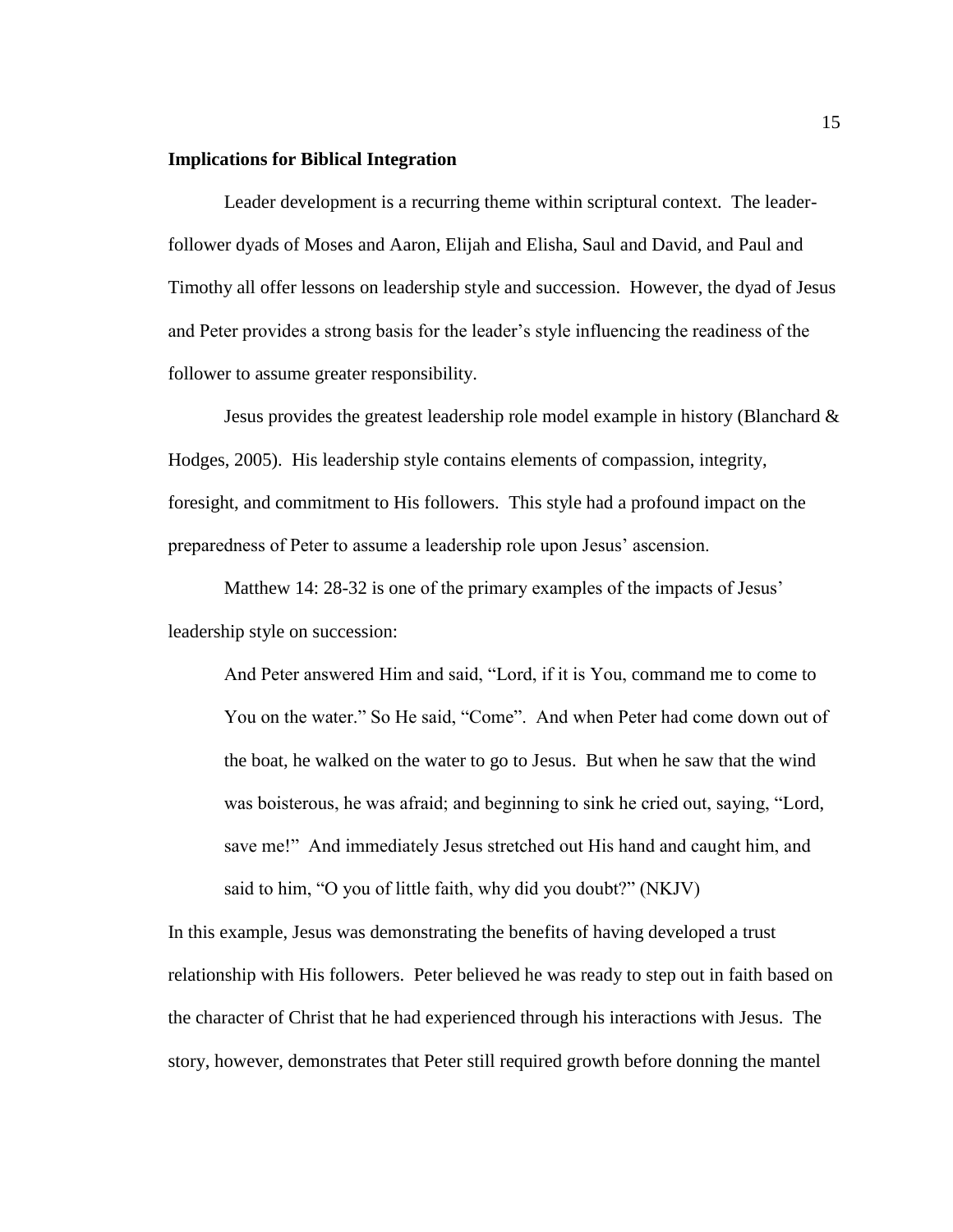of leadership. Jesus recognized this and continued to demonstrate a leadership style that would offer that development opportunity to Peter.

As Peter continued to follow Jesus and learn from Him, he also continued to experience failures. Although he denied he knew Jesus 3 times (Luke 22: 61-62, NKJV), Peter leaned on lessons learned from Jesus leadership style when offered the opportunity for redemption. In John 21, as they sat eating breakfast by the sea, Jesus gives Peter the opportunity to demonstrate that he is ready to become a leader. When Jesus is satisfied with Peter's responses, He confirms that Peter was ready: "Jesus said to him, "Feed My sheep." (John 21:17, NKJV). Peter became one of the strongest leaders in Scripture.

This example from scripture of leader development provides a basis for examining and understanding the importance of the relationship within the leaderfollower dyad. Although the biblical context may be unique, the structure and goal of the interactions and relationships are complimentary to the study. The outcome of the interaction further provides demonstrative evidence of the benefits of leader intervention in the leader training of the successor.

## <span id="page-26-0"></span>**Relationship to Field of Study**

The researcher approached the concept of leadership styles and impacts from multiple perspectives. First, the identification of leadership styles within the target group permitted the exploration of multiple leadership theories in practice. Second, the implications of the study tended toward furthering the understanding of leader development. Because the study did not examine the benefits of any particular theory or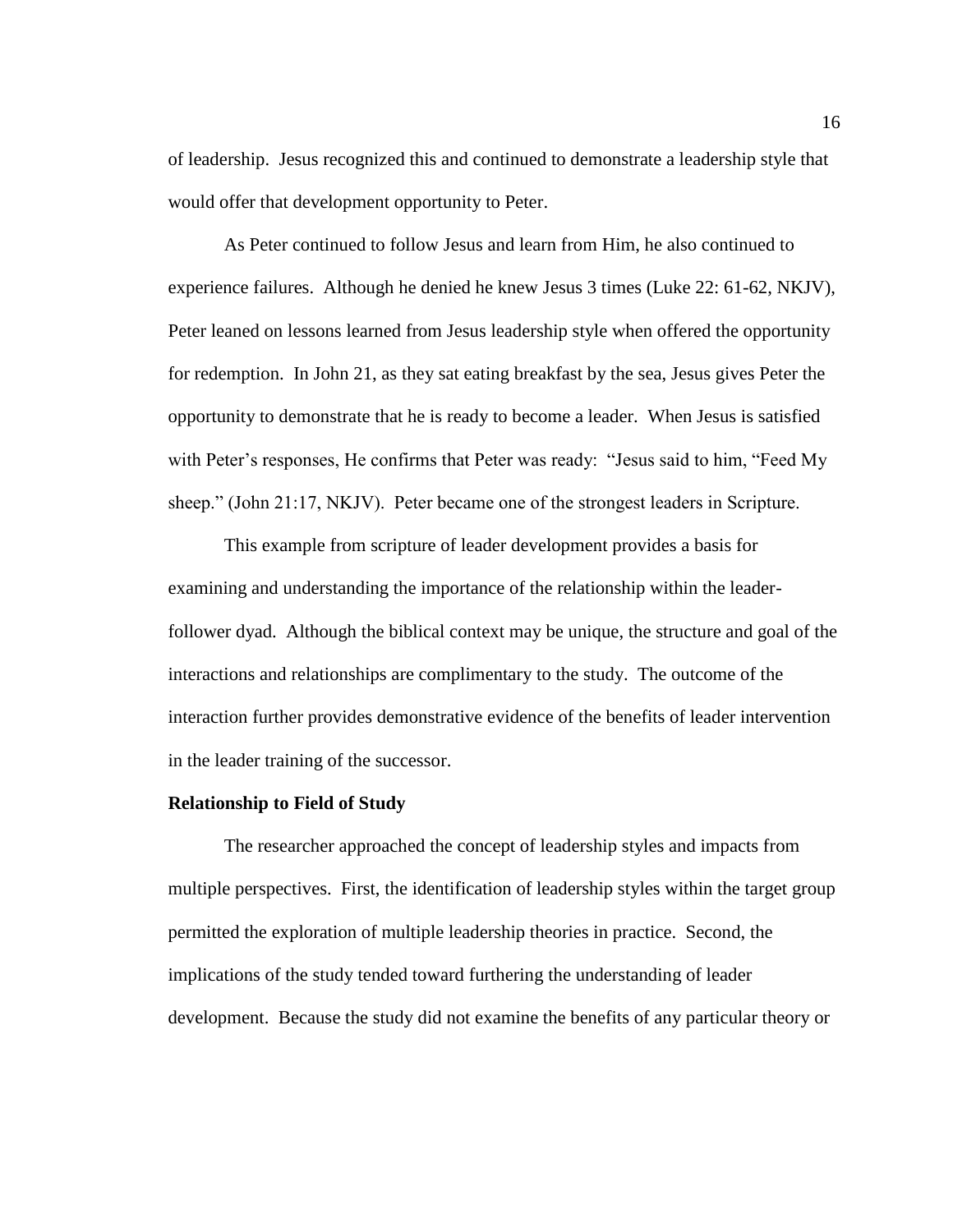approach, but instead explored the relationship of various theories on a specific outcome, the project relates to the general study of leadership.

## **A Review of the Professional and Academic Literature**

<span id="page-27-0"></span>The focus of this study was to examine leader development efforts within an organization to identify differences between successful and unsuccessful groups, and determine incongruence between the literature and practical application. The central research question explored within the context of the case being how organizational and managerial interventions, along with personal development efforts, contribute to effective leader development. Accordingly, the literature most closely associated with leader development programs, the manager's role in creating the culture of development, and the candidate's role in self-development addresses the conceptual framework of the study. The three research sub-questions provide the organization for the literature review.

The role of leader development programs in the literature addresses the first question, *in the instances of comparable levels of training and experience, how are potential successors demonstrating different levels of leadership acumen*? The review provides consensus points, and dissenting studies, to detect the importance these programs may have on candidate development. Specific to the study, where participants note elements of participation, this section informs the study relative to any gaps identified between the literature and practice.

To address the second question, *how has the leadership style of the manager influenced the leader development of the candidate?* the researcher will provide a review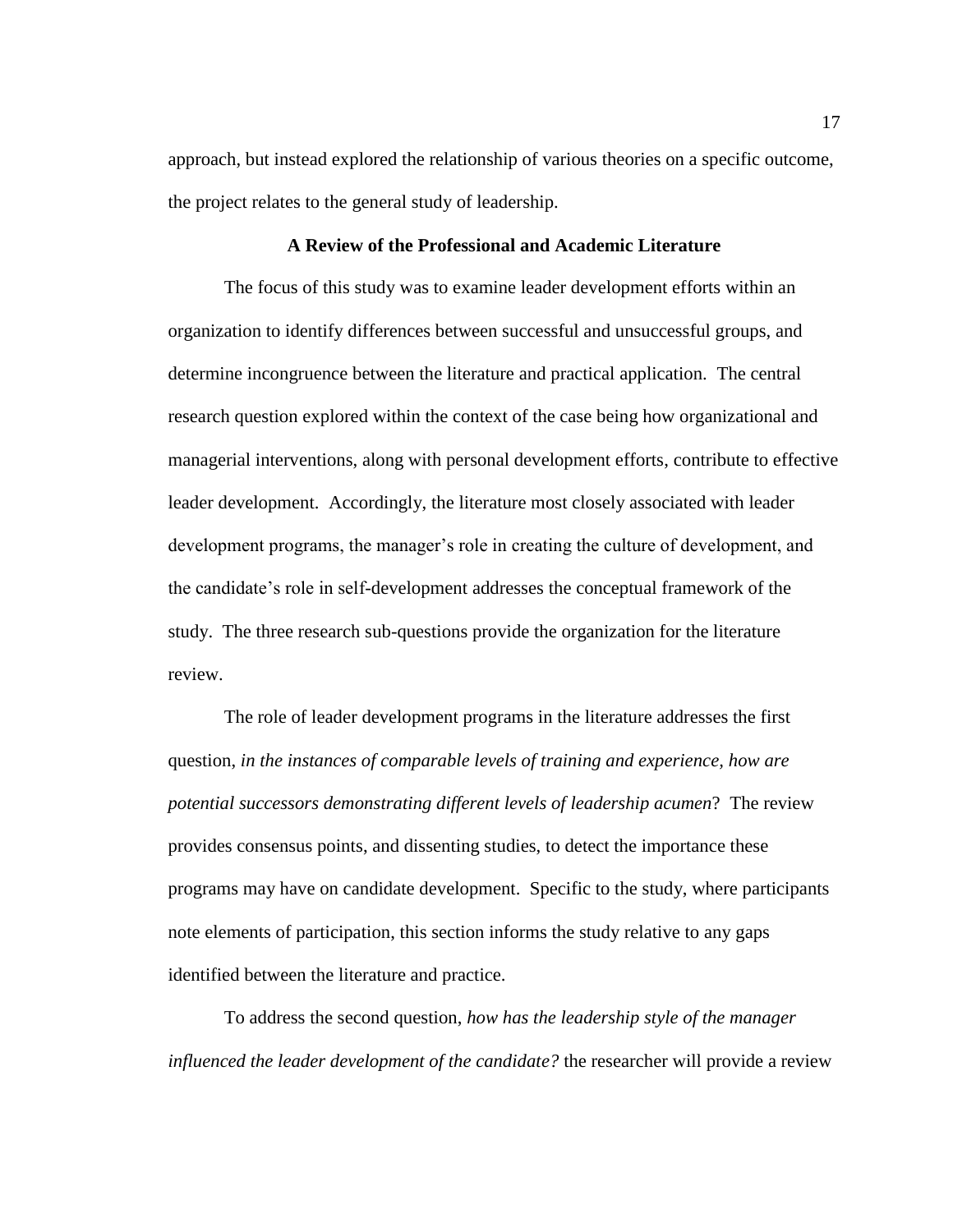of the leadership style models that inform the study. Specifically, the literature presented includes styles associated with the Transactional/Transformational style continuum (Bass & Avolio, 1990), six leadership styles (Goleman, 2002), and servant leadership (Greenleaf, 1970). Similar to the research on leadership development programs, this review provides background to examine the role of the manager's leadership style on candidate development. To that end, the elements of each style are broken down based on the available literature to identify those that contribute to leader development. Additionally, the researcher presents a summary comparison of the three styles.

The final question of, *how have candidate self-development efforts advanced demonstrative leader behavior*, will be framed with literature identifying the relationship of self-development and candidate achievement. As indicated in the theoretical framework, the combination of leader development programs, managerial interactions, and personal initiative contribute to the identification and development of organizational leaders. Personal initiative, or self-development, is necessary for a leader to master the skills needed to lead, and to develop a deeper understanding of oneself as a leader (Boyace, Zaccaro, & Wisecarver, 2010). Accordingly, the review of the research includes the elements of self-development that contribute to leader development.

## **Leader Development**

<span id="page-28-0"></span>The prevailing literature on leader development reveals a focus on how to select leader candidates, the impact that leader development programs may have on success, and the importance of creating the appropriate organizational culture to enable demonstrable acumen. Each of these are of importance to the current research as a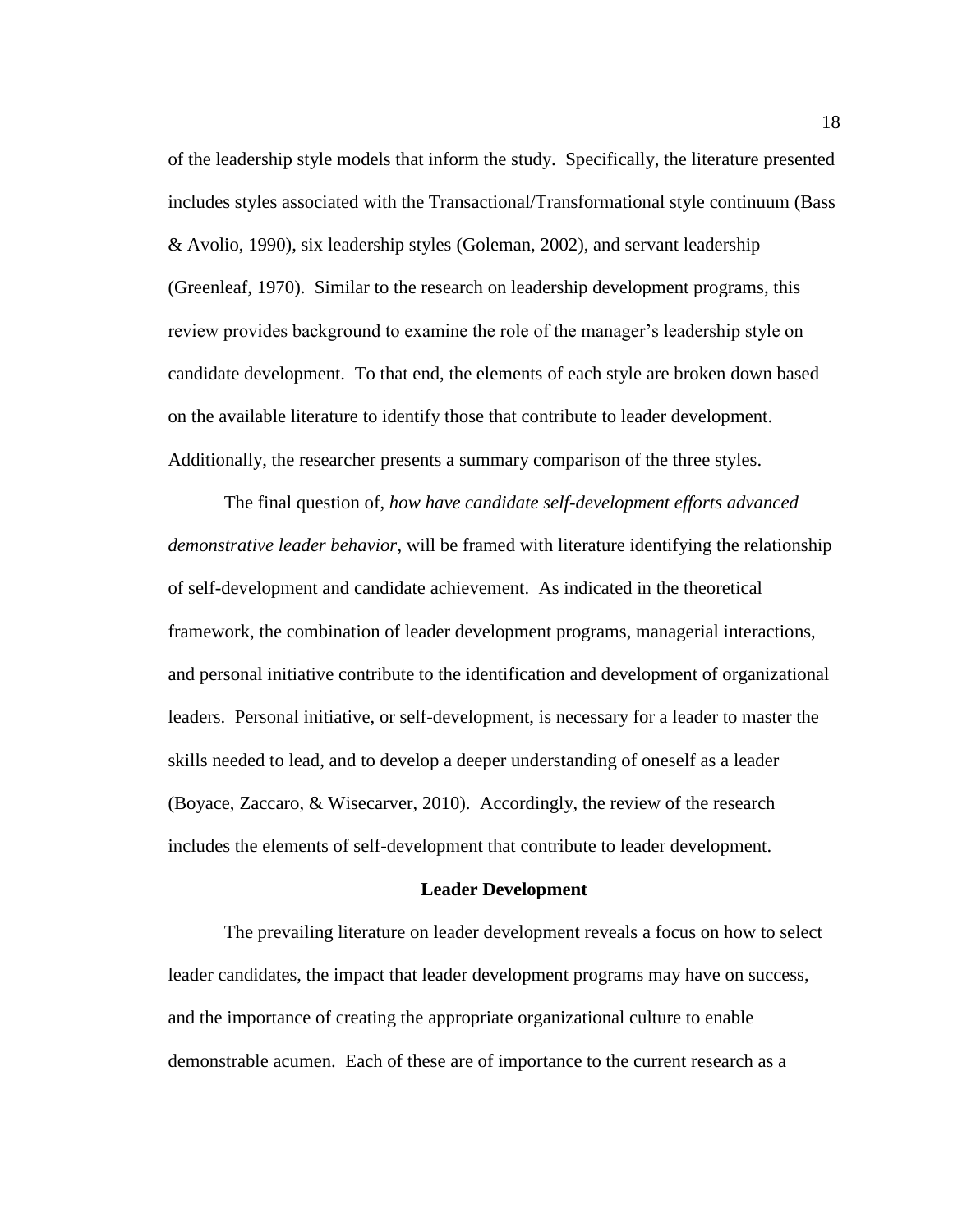survey conducted through the Harvard Business Review (2014) suggested that training and development programs for non-executive managers were lacking in most organizations; and that evidence supports improvements in leadership competencies, and selecting and developing talent, are necessary to meet increasing job demands.

On the surface, leader development relates to providing knowledge and experience to potential candidates for upward mobility within a firm. As managers begin to ascend to higher levels within the organization, it is vital that they acquire the strategic and business skills to build upon inherent social and cognitive skills to guide the strategic direction of the firm (Day, Fleenor, Atwater, Sturm, & McKee, 2014). Harms, Spain, and Hannah (2011), describe the concept as encouraging individuals in leadership positions to be more effective through changes in perceptions, motivations, competencies, and behaviors. Leader development, as opposed to leadership development, places the focus on the process of developing individual leaders, as opposed to multiple stakeholders in a leader/follower group (Day et al., 2014). In preparing these candidates for greater leadership roles, organizations provide developmental opportunities that include building skills, identifying methods for improvement, and increasing self-awareness (Van Velsor, McCauly, & Ruderman, 2010).

## **The Scope of Leader Development Programs**

<span id="page-29-0"></span>Leader development requires a holistic approach that engages multiple facets of any organization. Early literature suggested that at the basic level, course development and successful candidate identification were sufficient to have positive outcomes for the organization (Klagge, 1996). More recently, Howard and Irving (2014) noted that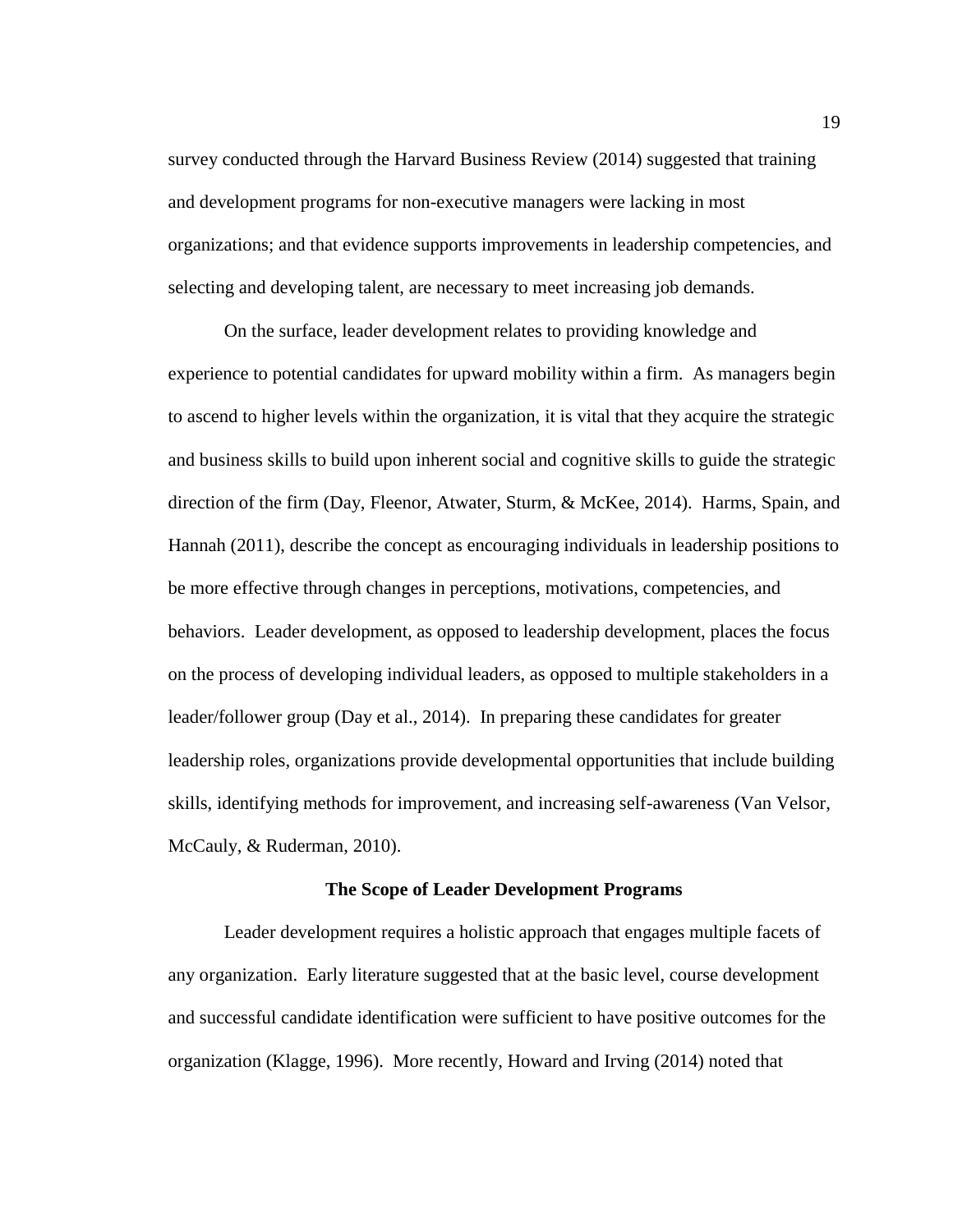significant antecedents to successful leader development programs include increasing the responsibility of the candidate, participation in projects requiring change implementation, formal training courses, rotational job assignments, interaction with organizational stakeholders and senior leadership, mentoring, and coaching. To obtain the full benefit of leader development within the organization, the emphasis must be on the collective activities that contribute to the success of the program, such as human and social capital development as a reinforcement of formal training (McDermott, Kidney, & Flood, 2011).

Popper (2005) agrees that attempts to confine the leadership development process to courses and supplement training events limits the opportunity for continuous improvement that takes place through the experience and vicarious learning that naturally occurs over a broad range throughout organizations. Goldman, Wesner, Plack, Manikoth, and Haywood (2014) further suggest that informal knowledge transfer from program graduates occurs within group work environments, enhancing the benefits by permitting candidates to apply approaches and techniques they have learned, and thus cascading further development throughout the organization. Thus, anyone who is directly involved with developing potential leaders within a firm should be ensuring that relevant work experiences and job assignments, especially those with historical developmental benefits, be included in the training and development process (Howard & Irving, 2014). Day (2001) agrees and places the highest magnitude of importance on identifying and providing challenges to candidates, with the appropriate level of support, through which they can benefit through developmental experiences. This organization-wide approach to providing opportunities requires eliciting the buy-in of managers and employees, and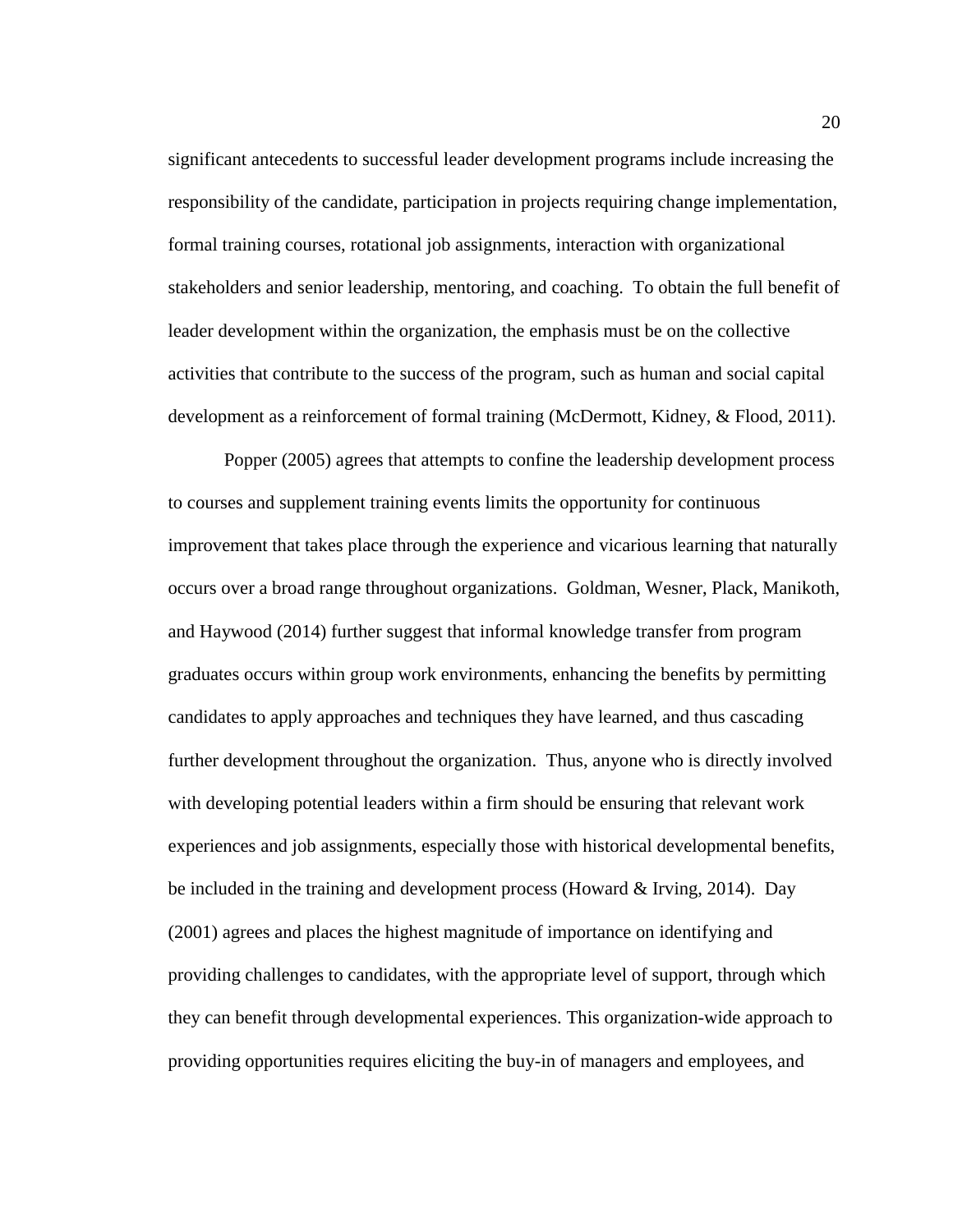includes interaction among different corporate functions, across multiple departments, and with various levels of management (Denton, 1994). The scope of any fully mature leader development program will include a network that includes training, challenging work, feedback, organizational emersion, and mentoring or coaching.

#### **Identifying Leaders**

<span id="page-31-0"></span>Hiring and retaining top talent is a constant focus in human resource management strategy. However, developing the leadership skills of those already within the organization remains a cross-functional effort that requires significant attention. It is imperative that managers be more aware of the leadership competencies possessed by candidates in the recruitment process of filling job vacancies, and when assigning work to the employees within the organization (Quintana, Ruiz, & Vila, 2014). Identifying potential leaders is the primary challenge to ensuring sufficient successors are available to ascend the leadership ranks of the organization. Shuler and Jackson (2014) reinforce the importance of human resources strategist to use global talent management and succession planning programs to build a committed team of gifted managers who are dedicated to remaining with the organization, transferring knowledge and experience to others, and developing the mindset necessary to lead at senior levels. Recent literature points to candidate disposition and competency evaluation as key elements to identifying future leaders.

## <span id="page-31-1"></span>**Leader Competencies**

The basis of identifying the best candidates for leadership has been speculative at best. Day, Fleenor, Atwater, Sturm, and McKee (2014) observed that the theories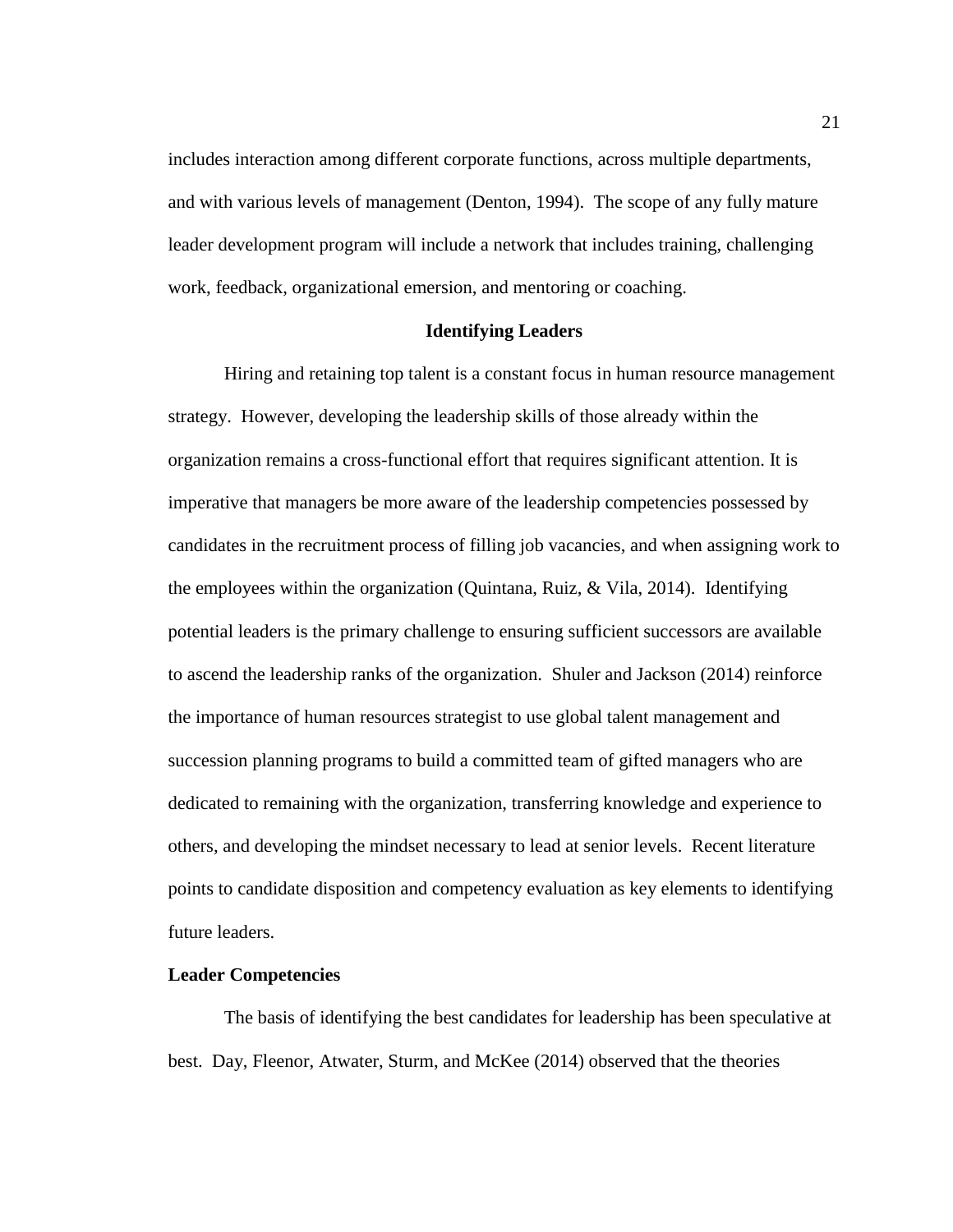guiding leader development through the years follow both personality and behavioral based approaches, with neither side emerging with consensus. They do note, however, that even without definitive empirical evidence, practitioners and researchers hold to a longstanding assumption that experiences play a critical role in leader development. Harms, Spain, and Hannah, (2011) also suggest that little empirical research is available to link any aspect of personality to leader development over time. Murphy and Johnson (2011) do not completely discount personality as a contributor to success, but do posit that events that occur long before candidates enter the workplace influence leadership development. Even so, they offer that contextual factors must be considered relative to determining the extent that one's continuous growth to effective leadership can be tied to leadership identity and self-regulatory capabilities; meaning that having a weak leadership identity at a young age does not necessarily result in in-effective leadership in adulthood. Whether it is personality, experiences, or a combination of both that result in demonstrating some level of leadership acumen, most researchers agree that base dispositions or competencies may indicate which potential candidates would be ideal for further development. Elo, Ervasti, Kuosma, and Mattila-Holappa (2014) suggest that failure to assess the candidate's core competencies, and their motivation for selfdevelopment, can have a crippling impact on a firm's leadership development efforts.

To that extent, several researchers have attempted to assemble lists of key competencies that are indicative of the individual attributes needed to develop into successful leaders. Mumford, Zaccaro, Harding, Jacobs, and Fleishman (2000), identified problem-solving skills, social judgment skills, and knowledge as the building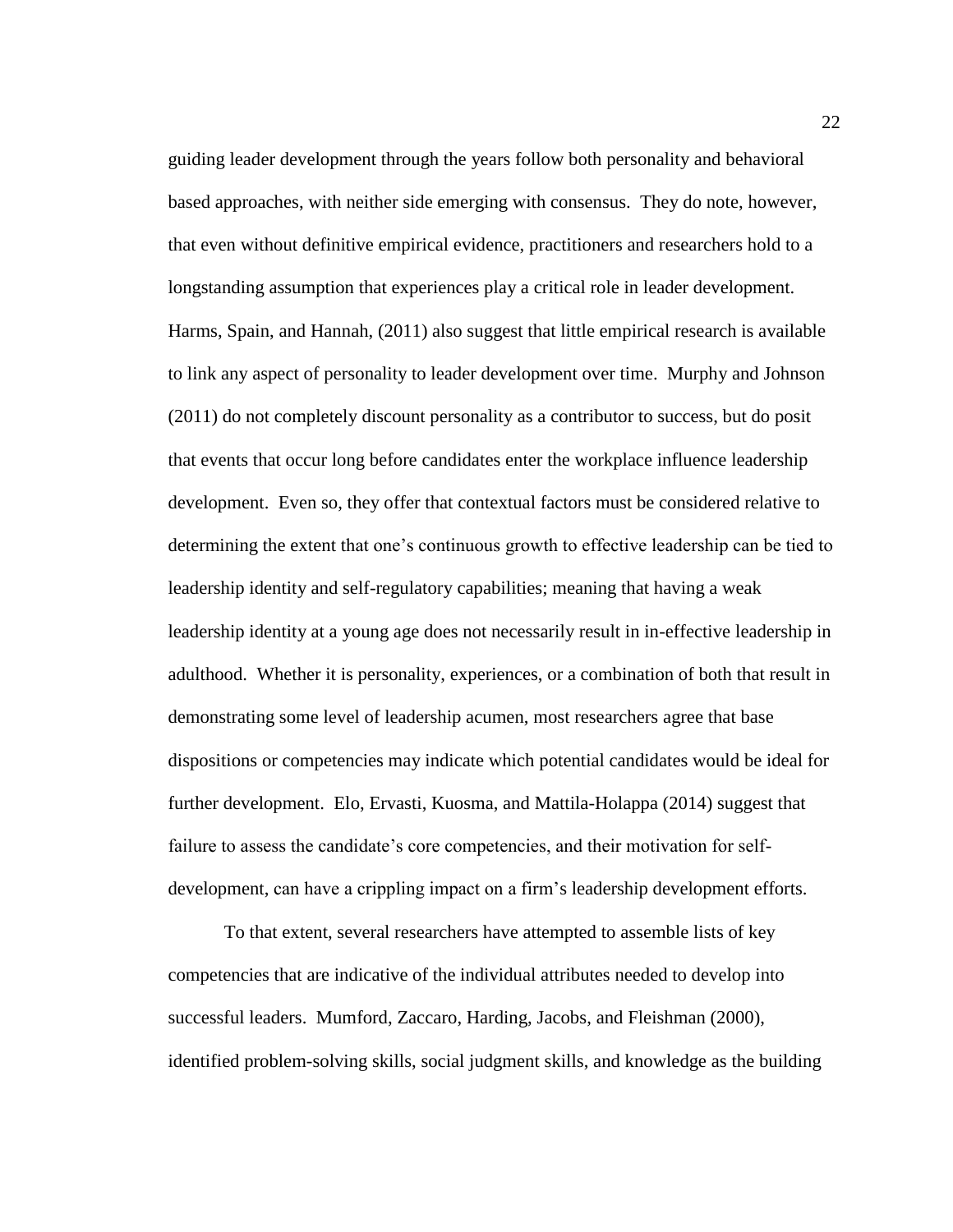blocks of positive leadership outcomes. Bussey and Welch (2014), although describing their findings as dispositions as opposed to competencies, recommend candidates be courageous, have advanced social skills, and broad self-understanding. They define these competencies as a willingness to act even with potentially negative consequences, having an ability to establish bonds with others in their sphere of influence, and the willingness to seek to know and understand oneself, respectively.

In a more practical and comprehensive list, Quintana, Ruiz, and Vila (2014) stipulate to the competencies of being able to negotiate effectively, awareness to emerging opportunities, an ability to assert authority, the talent to draw out the capacities of other, the facility to question ideas to determine merit, the capability to develop new ideas and creative solutions, coordination of projects and activities, and the communication acumen to clearly convey thoughts, ideas, and direction to others. O'Connell (2014) used the base building blocks of learning, reverence, purpose, authenticity, and flaneur, although the emphasis is on the learning competency. He suggested that learning aptitude best reflects the requirements for advanced leadership capabilities and adaptability leading to greater self-knowledge, self-awareness, and selfdevelopment.

Somewhat intuitively, Blair, Gorman, Helland, and Delise (2014) point to the individual intelligence of the potential candidate. They suggest that there is a link between intelligence and work performance, and that leadership development programs may not be effective for people who are performing poorly at work; which is indicative of lower intelligence in comparison to outstanding performers. Thus, the competencies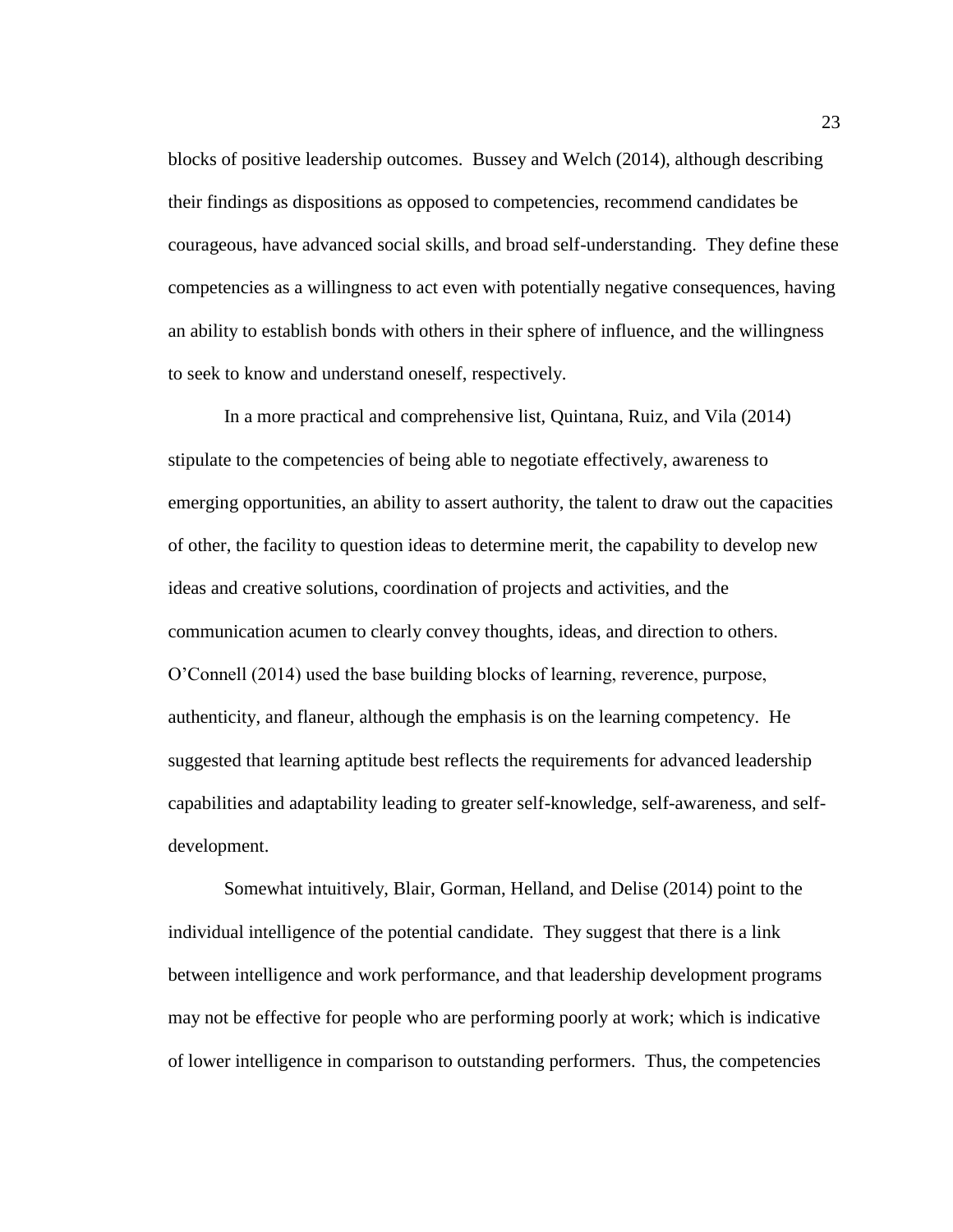identified by these various researchers seem to provide a holistic theme centering on the abilities to recognize opportunities, work well with the other resources around them, and manage their own strengths and weaknesses. Candidates who accentuate these capabilities are engaged in self-awareness and self-development activities.

#### <span id="page-34-0"></span>**Self-Development**

The level to which potential leadership candidates engage in professional selfdevelopment may serve as a barometer of success in leader development programs. Boyce, Zaccaro, and Wisecarver (2010) posit that organizations that seek out candidates that engage in self-development will likely include additional elements into leadership programs that benefit from continued application of personal initiative. They suggested that formal training programs could incorporate personalized information regarding the potential candidate's self-development activities as a means to provide the necessary tools and support to enable those candidates to grow beyond the material offered in shortterm leader development courses. Writing in the same vein, Felfe and Schyns (2014) noted that organizations should emphasize personal initiative and self-development to heighten the positive effects on the leadership beliefs of potential succession candidates. This increased belief in the relevance of the learned leadership skills through continuous self-development and reinforcement will likely translate into greater success of the candidate and the organization. Firms should use the likelihood to engage in selfdevelopment as a means of determining who should be participating in leader development programs (Felfe & Schyns, 2014, Zaccaro & Wisecarver, 2010). Base competencies and propensity to apply personal initiative to self- actualization and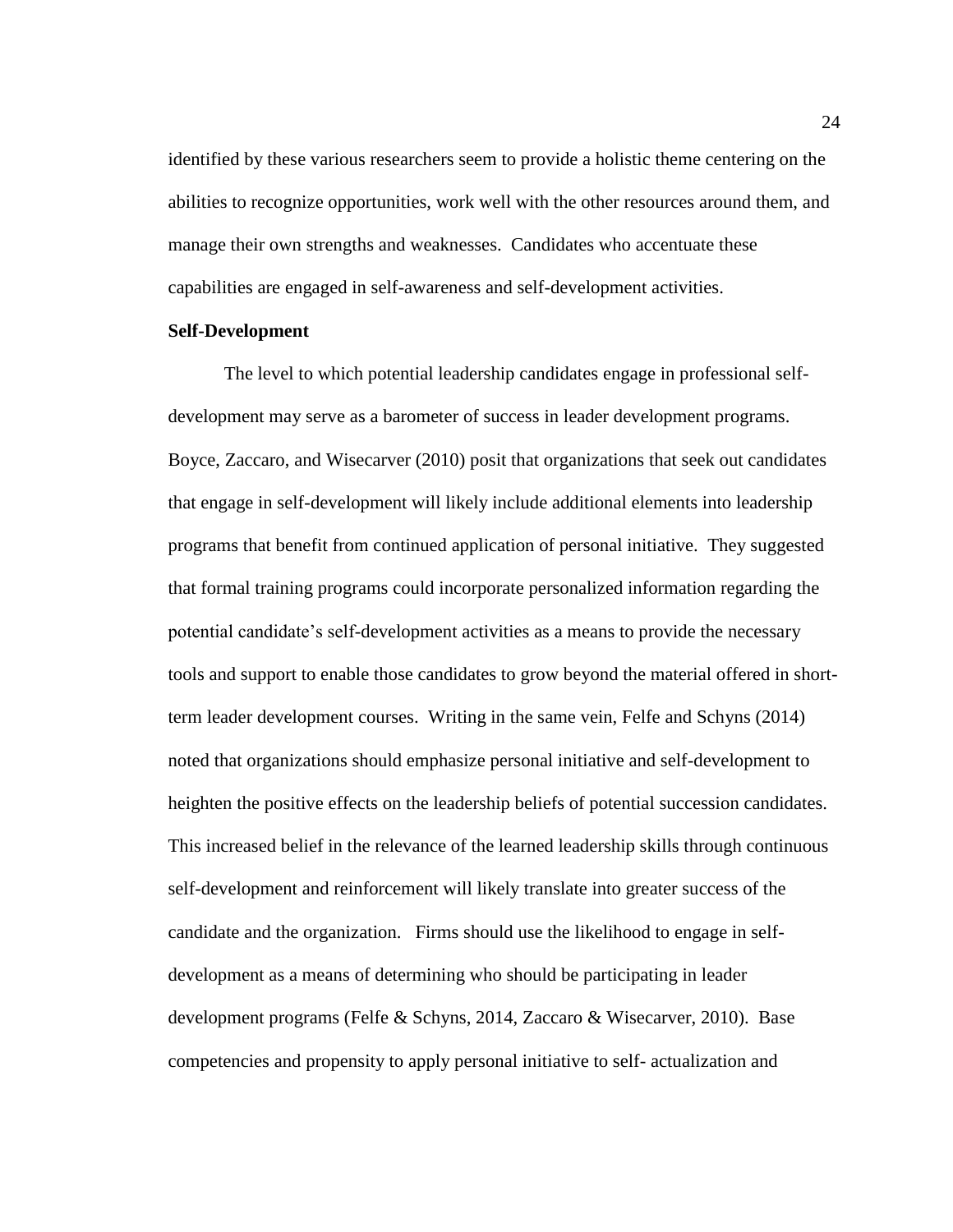continuous learning provide a basis for identifying and selecting the candidates that are most likely going to find success when attending and graduating from leader development programs.

#### **Organizational Environment**

<span id="page-35-0"></span>The role of the organization in leader development cannot be understated. The common theme in the literature includes providing the optimal environment for potential candidates to develop leader potential, presenting opportunities to practice skills learned through training, and broadening experiences that contribute to future success. McDermott, Kidney, and Flood (2011) determined that leaders from varied industries and business sectors have come to emphasize the collective nature of leader development. Leskiw and Singh (2007) confirmed that the organization's culture must emphasize leadership development to guarantee the infrastructure and ongoing support necessary for success. Where the leadership is successful in creating a culture that promotes communication, collaboration, employee involvement, and development opportunities, the firm may be able to garner significant competitive advantage in the market.

## <span id="page-35-1"></span>**Leadership in Context**

Classroom training in leadership provides a basis for learning, but typically cannot replicate the work environment. Boaden (2006) suggested that the primary differences between leadership development programs exist in the context within which the participants are actually working. He linked the gaps between the aspirations of the new leaders to the actual achievements to the ability of the participants in leadership programs to being able to act upon the lessons learned in the classroom. Similarly,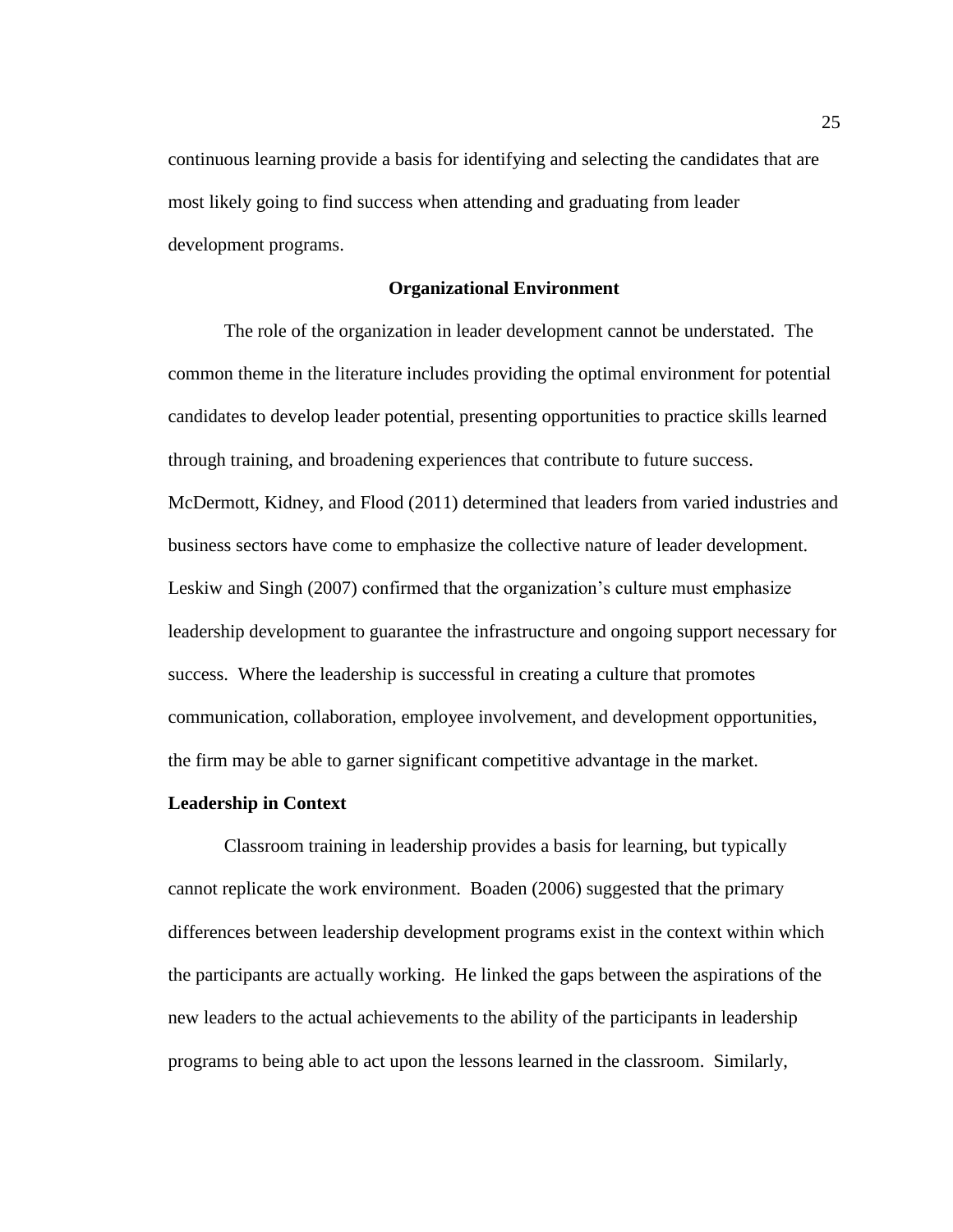Cacioppe (1998) recommended that the participant's manager know the list of competencies taught during the leadership course, as well as, the major outcome expectations for the participant upon his return to the work environment. Reichard and Johnson (2011) suggest that having through knowledge of the competencies and desired outcomes, the direct supervisor may then be better equipped to provide support toward goal achievement by meeting frequently with the leader to evaluate progress. This approach to contextualizing leadership training gains support from ongoing workplace development and job assignments.

### **Job Assignments**

Work-based learning, as described by Hirst, Mann, Bain, Pirola-Merlo, and Richver (2004), is the key component to translating competency learning from leadership courses into facilitative leadership within the organization. They suggest that the organization must find a way to eliminate or minimize the workplace pressures and time constraints that reduce the likelihood of leadership candidates who have attended training courses to apply those new skillsets into demonstrative leadership behaviors. The ultimate best practices for leadership development must include these types of job assignments that reinforce workplace- or action-learning activities in addition to formal training to provide opportunities to apply the new learning (Boaden, 2006;Leskiw & Singh, 2007). Mumford, Marks, Connelly, Zaccaro, and Reiter-Palmon (2000) claim that assignments must provide supervisory responsibilities and decision-making discretion to provide the next level of skill development for program graduates. They further recommend that assignments with more complex organizational concerns may bolster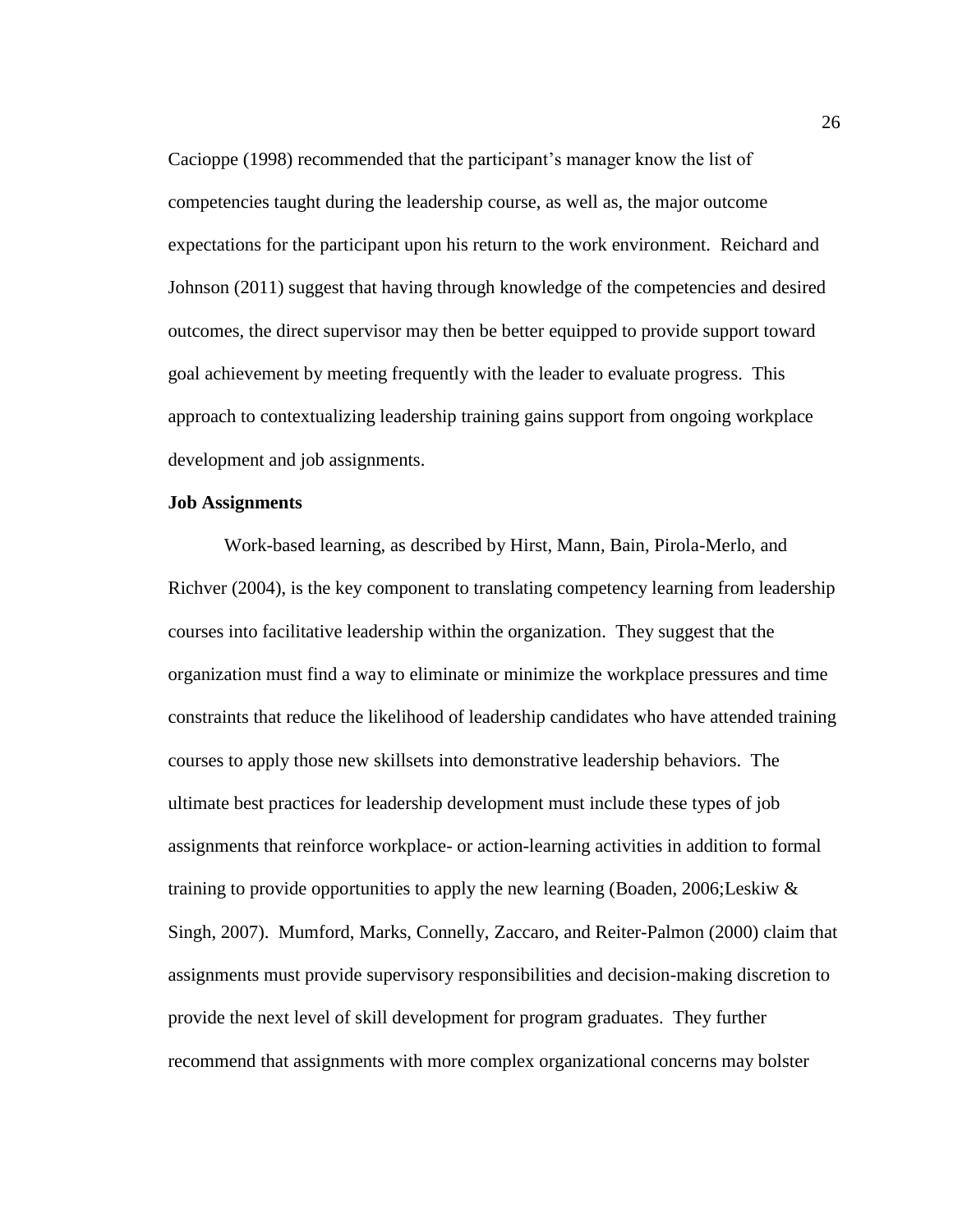problem-solving skills and provide positive interaction with present leadership. Cacioppe (1998) also associated building networking relationships between current and future leaders across the firm to greater contributions by future leaders to the present accomplishment of organizational objectives. Because the context will significantly affect the leader activities undertaken (McDermott, Kidney, & Flood, 2011), firms should find ways, including developmental stretch assignments, to place program graduates in new situations with higher responsibility levels and greater organizational saturation levels (Day, 2001). The imperative is to generate positive returns from leader development programs by enabling and encouraging program graduates to utilize new skills and demonstrate proficiencies in their immediate and expanded work context.

# **Mentoring**

The ongoing development of leader candidates also benefits from an organization environment that supports mentoring relationships between current and future leaders. Popper (2005) suggests that learning by observation through mentoring relationships with higher level leaders enables candidates to experience learning opportunities in a far broader and more complex context than can be experienced in artificially created classroom exercises, and provides the foundation for modeling successful leader behaviors to be imitated. Mason, Griffin, and Parker (2014) found a positive correlation between the effectiveness of these types of leadership interventions on the psychological wellbeing of the candidates, and on the success of achieving the desired behavioral goals. Allowing people to participate in decision-making processes, and providing the guidance they need to be successful throughout will lead to greater learning and development, and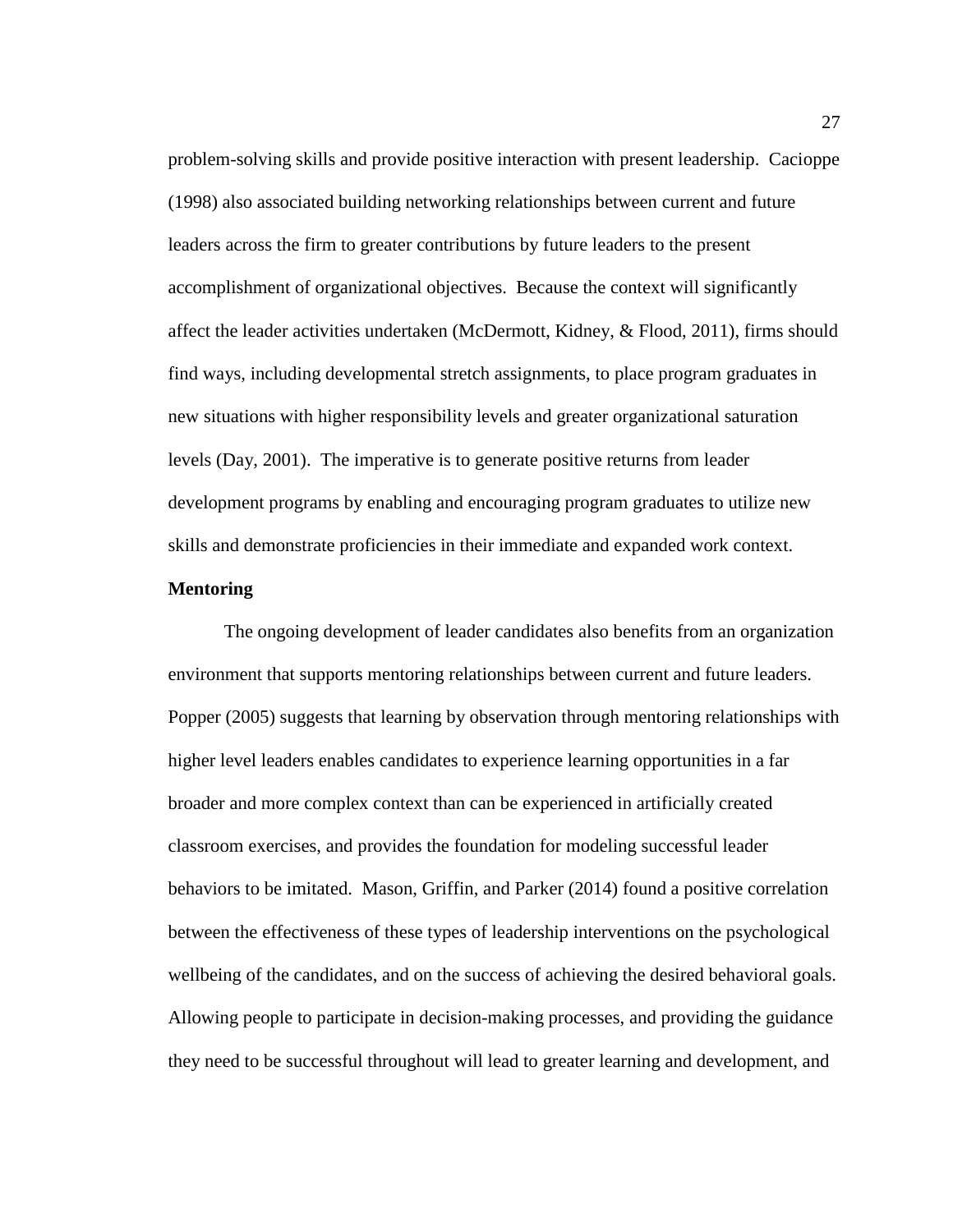organizational commitment (Cunningham, 1992). These represent clear benefits to creating a culture that fosters mentoring between current and future leaders. Even so, as Day (2001) points out, the assumption that all mentors provide substantially the same qualities and characteristics may be without merit.

Cultural dynamics and the firm's purpose for mentoring should be kept in consideration when determining who should be involved in mentoring programs, as different styles can be beneficial based on the varieties of contexts to which they will be applied (Kent, Kochan, & Green, 2013). In brief, organizations should examine mentors for their ability to reflect the leader behaviors the firm would like to replicate in future generations of leaders, and for the ability and willingness to participate in leader development. It is incumbent upon the organization to provide instruction on the desired outcomes from the program and from mentoring interactions. Failure to educate the managers and mentors on the development expectations will result in nullifying the time, effort, and expense taken by moving the candidate through the program (Cacioppe, 1998).

The organization should ensure that culture provides a comprehensive network for those who will be involved in mentoring interactions. Ghosh, Haynes, and Kram (2013) recommend that a firm create for each leader a developmental network that links each member of the organization that will play a role in the development of the candidate. They posit that a developmental strategy that utilizes mentoring and relational coordination with shared knowledge and goals for the candidate will result in a greater likelihood of the candidate exhibiting new leader behaviors and being more effective.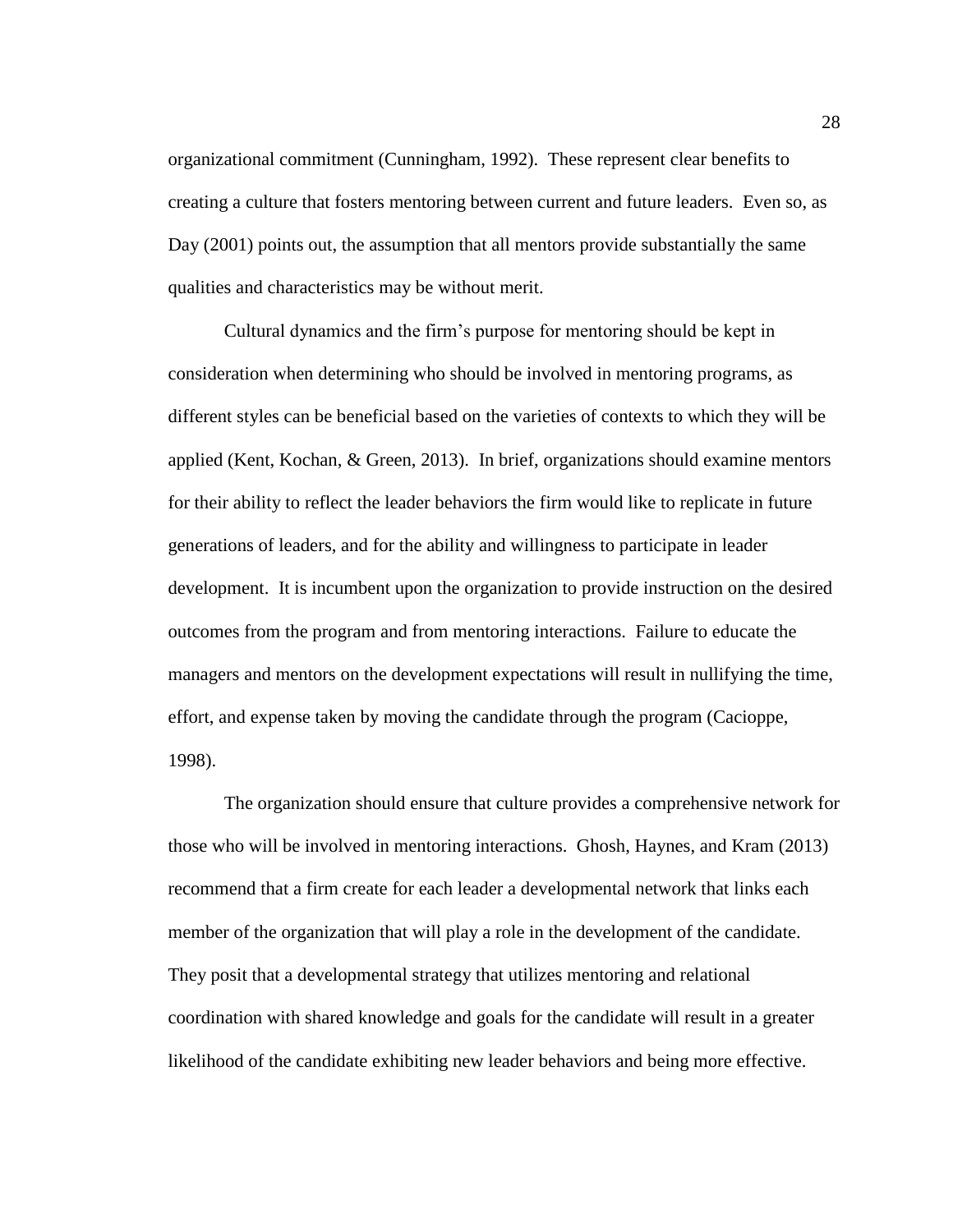Lord and Hall (2005) suggest that as candidates exhibiting these types of expert level leadership behaviors advance throughout the organization, there will be a natural reinvestment into leaders at lower levels. Accordingly, mentoring and development networks provide for an ongoing mentoring culture uniquely adapted for the parent firm.

#### **Employee Engagement**

Firms that would like to obtain full benefit from development must develop strategies that will result in employee engagement. Riwo-Abudho, Lily, and Ochieng (2012) attribute the effective management of employee engagement as the primary role of leadership. Latham (2013) seems to agree, and identifies empowering employees as an effect of acquiring the right people, and developing the talent they possess to achieve the organization's mission. Moreover, Mintzberg (2011) notes that leaders should spend a considerable amount of time working with the employees to develop effective behaviors, and to motivate, empower, and engage them.

Davila and Pina-Ramirez (2014) describe employee engagement as occurring when the employee has an emotional connection to the organization through interconnectedness of the overall vision and the employee's work achievements. Mello (2015) suggests a direct correlation between engagement levels and performance levels. Employees with high levels of engagement have reported that the levels of sharing and feedback that is given contribute to increasing their performance and levels of confidence, collaboration, and teamwork (Rutsch, 2015). They appreciate the links between their work and the work of their colleagues, which leads to collaborative innovation (Quong & Walker, 2010). This level of engagement, innovation, and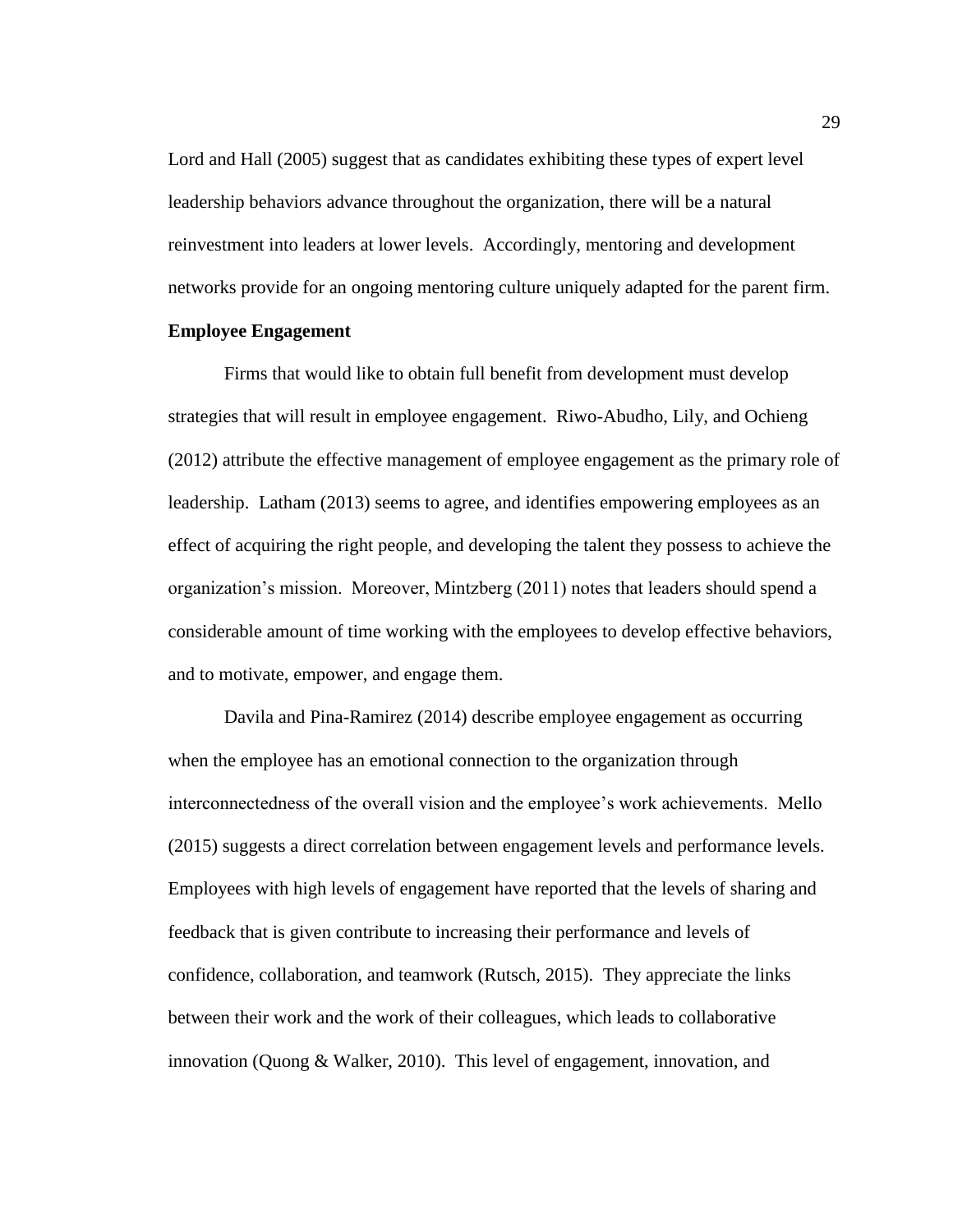collaboration contributes to creating an organizational culture that contributes to the success of leader development programs and encourages candidate self-development.

#### **Ethics**

Ethics is a fundamental requirement for leader development. Within the perspective of corporate culture, research has demonstrated a link between organizational commitment, job satisfaction, work performance, and employee development in employees who view the firm as having a strong ethical stance (Evans, McFarland, Dietz, & Jarmillo, 2012). Leaders must develop an ethical climate and take prudent actions to guarantee the organization's leadership is modeling and communicating the expected behaviors.

Ethical standards and legal standards are not the same. Thomas, Strickland, and Gamble (2005) point out that there is a component of morality that must be inherent in the organization's strategy for it not to be considered unconscionable, irresponsible, or harmful to the people or environment. Raza and Murad (2014) also point to leadership to overcome the landscape of corporate corruption and business malpractice that have marred the business world. Leader development cannot thrive in a culture that does not advance strong ethical principles.

## **Leadership Theories**

Within the available literature published since the 1980s, leadership has received a significant amount of attention and scrutiny, as academics and practitioners alike have sought to identify patterns and characteristics that guarantee success. Over time, multiple theories of leadership have been developed and recommended as the lynchpin to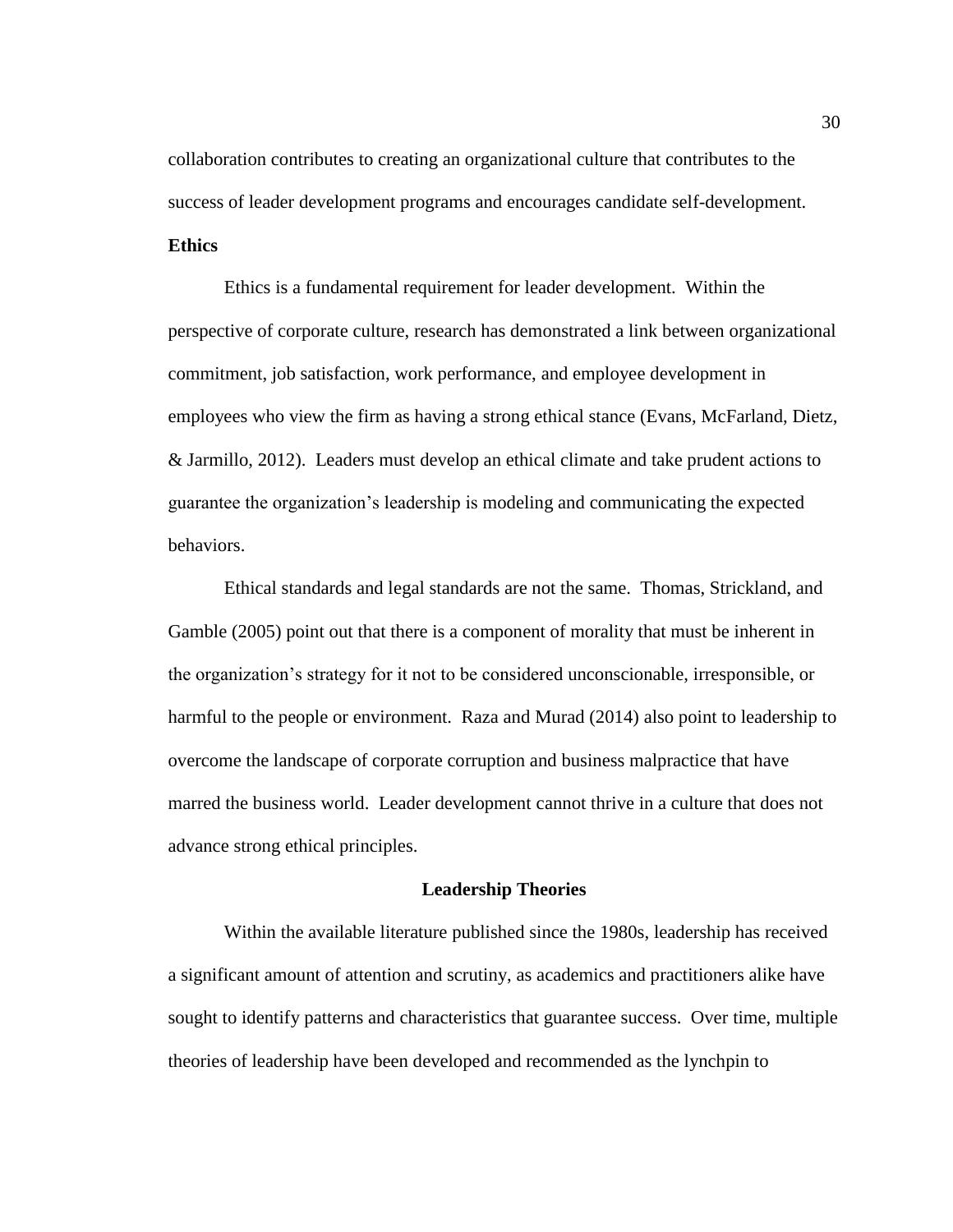generating or sustaining organizational achievement. At the core of leadership theory are the precepts of transactional and transformational leadership that draw their origins from a 1978 work called *Leadership*, written by James Burns (Northouse, 2007). Building upon Burns' theory, Bass suggested that transactional and transformational leadership operate on a single continuum and could be applied situationally (2007). Various leadership factors and styles fall under the umbrellas of transformational and transactional leadership. Goleman (2002) identified six leadership styles, from commanding to visionary, which compliment Bass' leadership model. Following a brief discussion of the transactional and transformational leadership styles, with additional context provided from Goleman's leadership repertoire (2002), will be a review of relevant literature on the concept of servant leadership. Finally, the researcher compares the transformational and servant leader models, and summarizes the attributes of each of the leadership styles that positively contribute to leader development.

# **Transactional**

Transactional leadership, on the surface, is comparable to operational leadership, or management. Yazdani (2010) characterizes transactional leadership as leadership predicated upon explicit agreements between employees and management, whereby management motivates through a contingent reward system, designed with the purpose of accomplishing specific organization goals. Similarly, Avolio and Bass (2002) suggest that transactional leadership has occurred when the leader provides the follower either reward or discipline depending on the adequacy of the followers' performance. The leader must use one of the two factors of reward or discipline as motivation for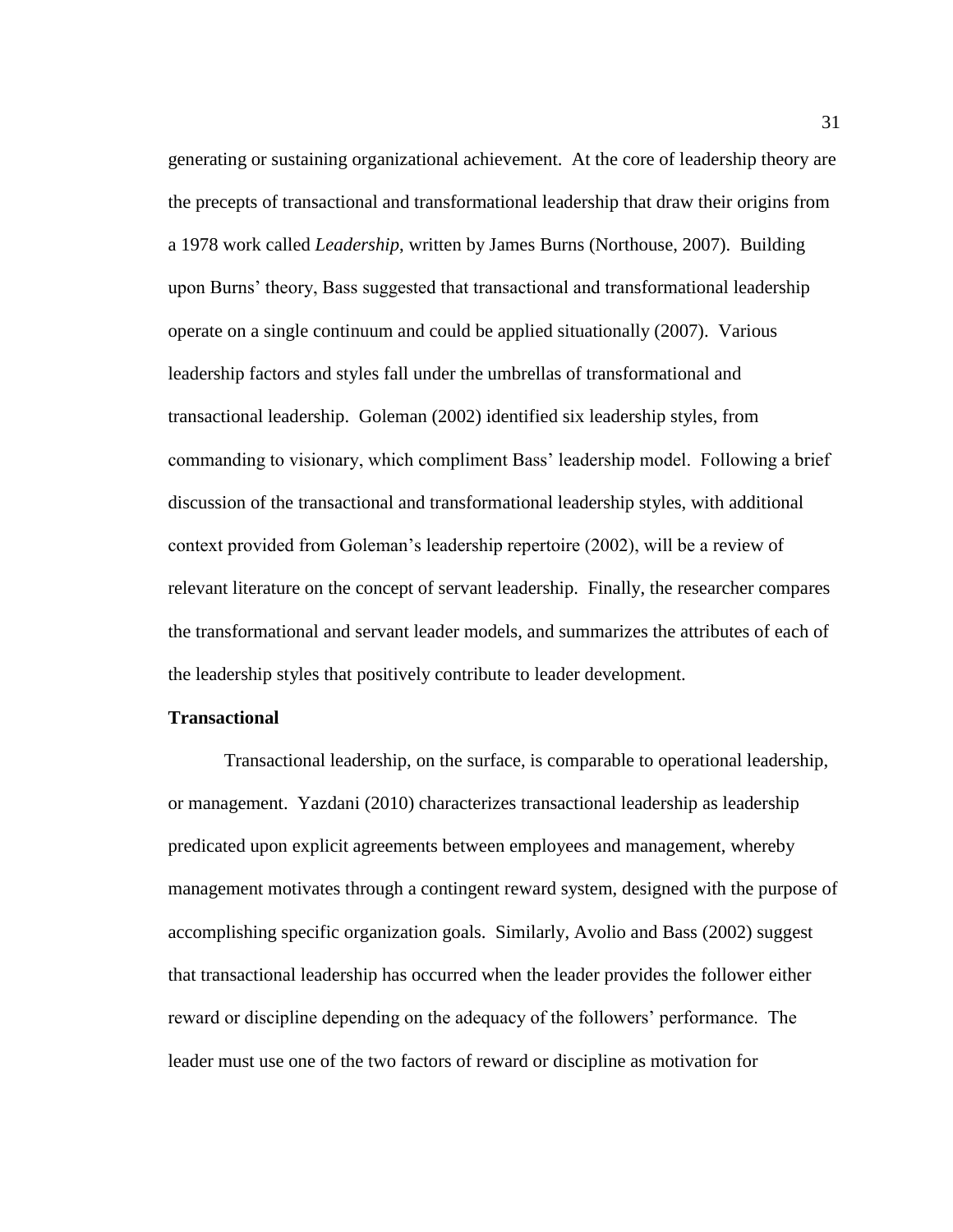transactional leadership to be effective, with reward as the more effective of the two options (Avolio & Bass, 2002).

Contingent reward has been effective in transactional leadership, although this method of motivation does not typically lead to higher levels of development and performance (Avolio & Bass, 2002). Northouse (2007) explains that contingent reward is a process through which the leader tries to solicit agreement from followers to accomplish set goals based on what the payoffs, or rewards, will be for meeting the objectives. Contingent rewards recognize good performance within the current climate and culture of the organization (Odumeru & Ifeanya, 2013).

The alternative to contingent rewards is management by exception. Avolio and Bass (2002) explain management by exception as a means of taking corrective action against a follower based upon deviation from set standards, mistakes, or errors. Through this method, a leader can maintain the status quo and then intervene only when the follower does not meet the acceptable performance expectations, and begin corrective action as a means to improve performance (Odumeru & Ifeanya, 2013).

As one moves further down the transformational to transactional continuum, the lowest point on the scale is the laissez-faire leader. Northouse (2007) aptly describes this approach to leading as when the leader fails to give feedback, makes almost no effort to help people satisfy their basic needs, refuses to accept responsibility and is often delinquent in making decisions. Avolio and Bass (2002) declare laissez-faire leadership to be the absence of leadership altogether, and classify it as the most ineffective style. And although Krasikova, Green, and LeBreton (2013) did not go so far as to classify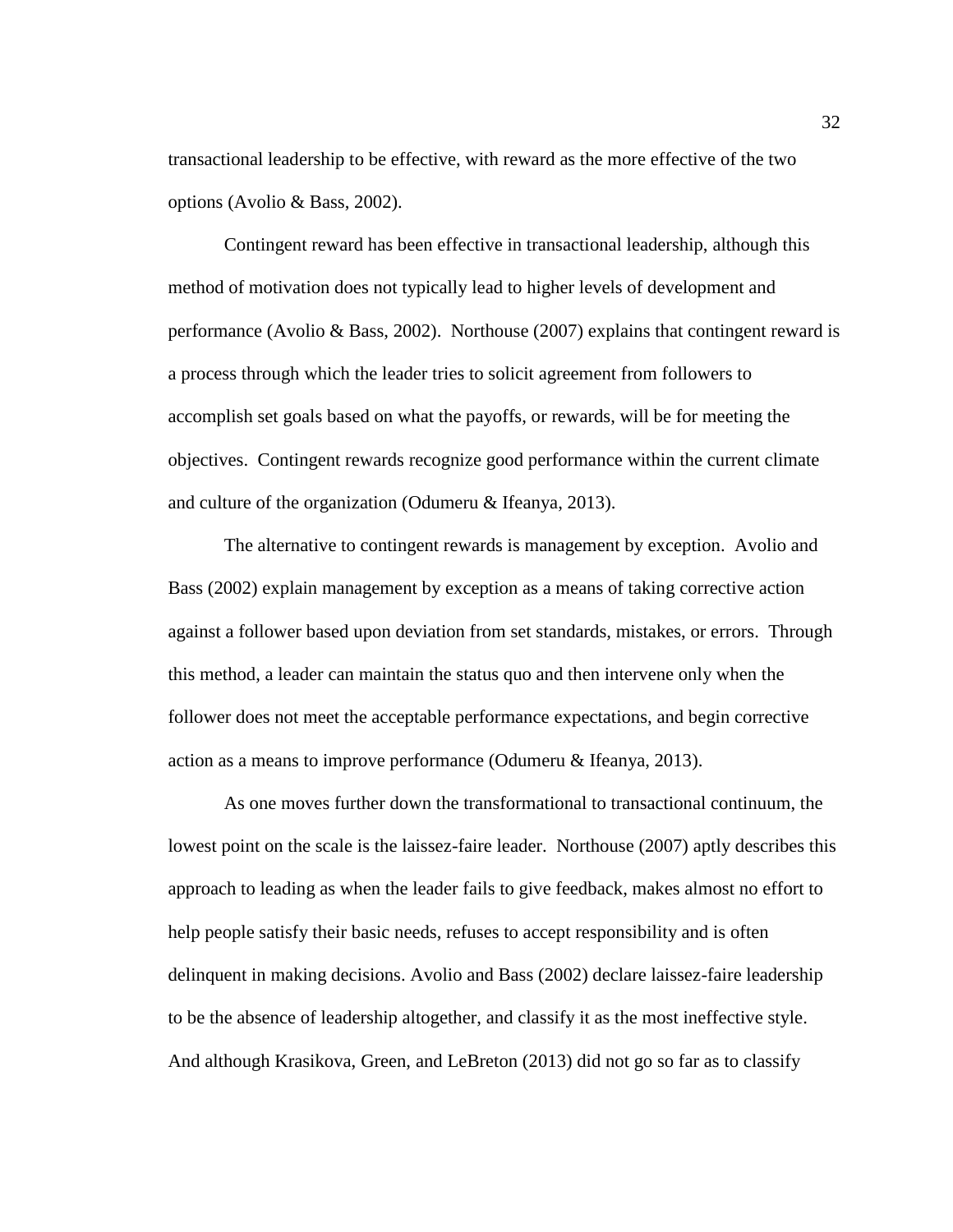laissez-fair as a destructive leadership style for the purpose of their study, they acknowledge it as being ineffective and claim that others may classify it as destructive. As relates to leader development, the laissez-faire leader is not interested in actively seeking to develop employees in any way.

Transactional leaders tend to work within existing organizational structures and interact with employees only to reach stated organizational goals (Odumeru & Ifeanya, 2013). Moreover, due to the availability of rewards in the business sector, and the ability to tie efforts to achievement (Judge & Piccolo, 2004), transactional leadership provides a basic style for business leaders to employ. The application of this leadership style, however, does not focus on the needs of the subordinates, or their personal and professional development (Northouse, 2007). Accordingly, the transactional leadership style and the related styles of pacesetting and commanding, espoused by Goleman (2002), or the laissez-faire style (Bass & Avolio, 1990) would not be preferred in conjunction with leader development programs.

Generally, transactional leadership styles do not equate to leader development. The focus on goal achievement tends to shift attention away from the needs of the follower (Northouse, 2007). Conversely, many researchers and practitioners consider transformational leadership as the apex of leadership theory and the catalyst for leader development.

# **Transformational Leadership**

The subject of transformational leadership has received considerable attention in the literature over the past several decades. Going back to the 1980s, transformational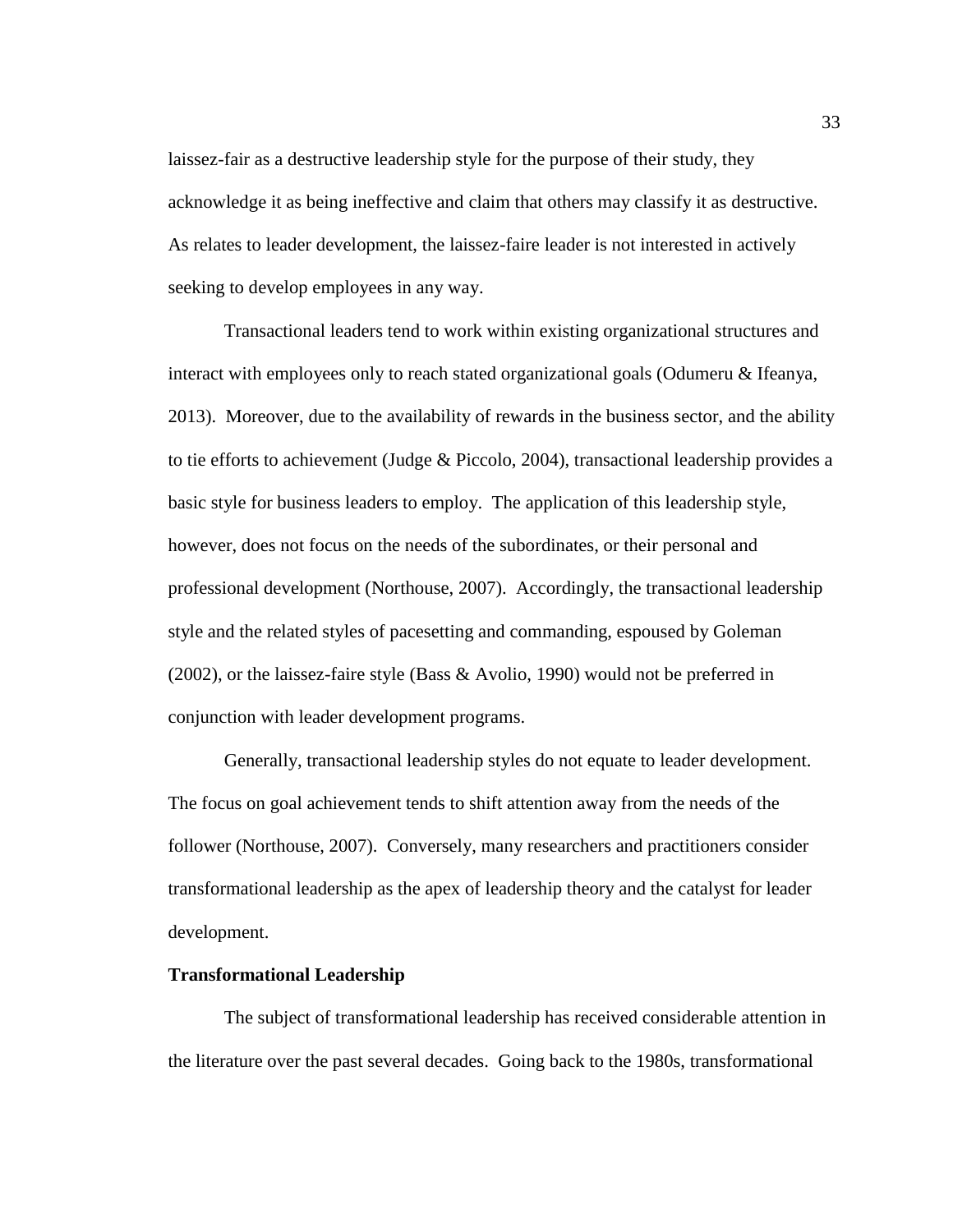leadership represents the expansion of transactional leadership, whereby leaders generate extra efforts from the followers, leading to greater commitment and job satisfaction (Avolio & Bass, 2002). Bass (1997) characterized transformational leaders as those who have demonstrated the ability to create and convey organizational vision in an inspiring way, and who generate success through the competencies of the members of the firm. Odumeru and Ogbonno (2013) credit these leaders for attending to the developmental needs of each individual they lead, finding ways to redirect followers to examine problems in different ways, creating excitement, and inspiring followers to reach new levels of achievement. Transformational leaders shift organizations of every size and make up toward successful completion of goals and objectives (Bottomley, Burgess,  $\&$ Fox, 2014). Just as contingent reward and management by exception are the factors of transactional leadership, the factors of idealized influence, inspirational motivation, intellectual stimulation, and individualized consideration, guide transformational leadership theory (Northhouse, 2007).

Respect and trust are key elements for those who aspire to leadership roles. Idealized influence describes leaders who model high standards of moral or ethical behavior that resonates with followers, and results in a desire among the followers to emulate the leader (Northouse, 2007). Avolio and Bass (2002) describe idealized leadership as gaining a level of admiration, respect, and trust from followers through sharing risks, being consistent, avoiding ambiguity, and presenting a model with which followers can easily identify and would be likely to try to emulate. Leader effectiveness is the degree to which the convictions and values espoused by the leader causes followers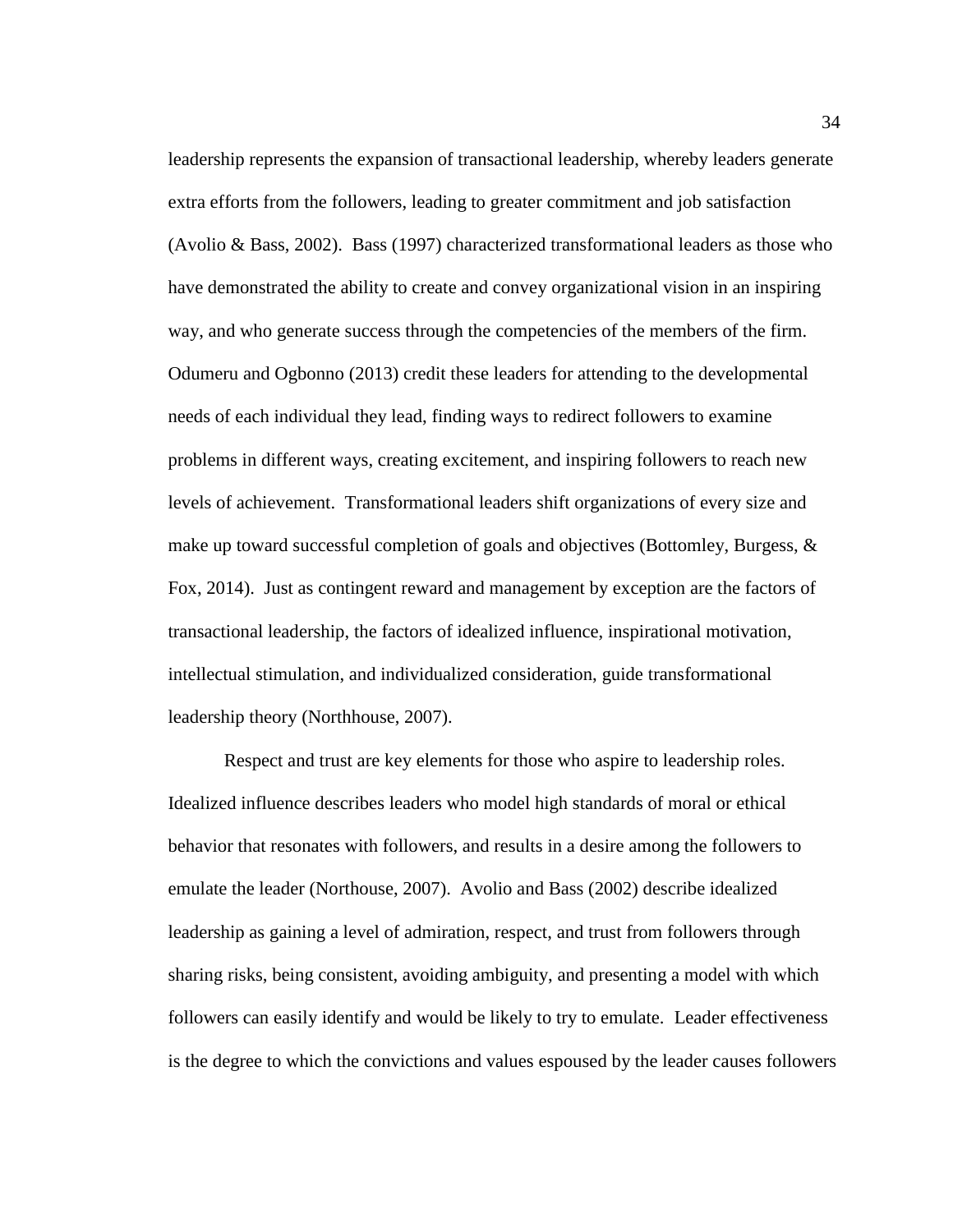to identify with that leader (Odumeru & Ifeanya, 2013). As is the case with transformational leadership, idealized influence goes beyond the transactional work and brings a greater focus to the relational aspects of leadership.

Inspirational motivation, like idealized influence, is more about interpersonal relationships and finding ways to encourage and excite followers to invest in becoming a part of something larger. As characterized by Northouse (2007), these leaders use symbols and emotional appeals to motivate followers to become committed to, and shared owners of, the future state of the organization. The response to this type of leadership includes increased team spirit, enthusiasm, and optimism among the followers (Bass & Riggio, 2006). Inspiration motivation is about casting the vision and creating excitement to gain momentum in the organization and move others toward a common goal and shared vision.

The shifting perspective on the leader-follower dyad driven partly by transformational theory and partly by servant leadership theory contends that it is incumbent upon the leader to provide meaning and creative work for the follower. This is inherent in the concept of intellectual stimulation. Avolio and Bass (2002) describe intellectual stimulation as an approach whereby the leader encourages efforts to innovate and be creative in questioning assumptions, reframing problems, and finding new approaches to old concerns. Similarly, Northouse (2007) summarized intellectual stimulation as being supportive of employees as they try different approaches to common problems and develop innovative methods for dealing with organizational concerns, and as offering encouragement when followers problem solve independently. Methods to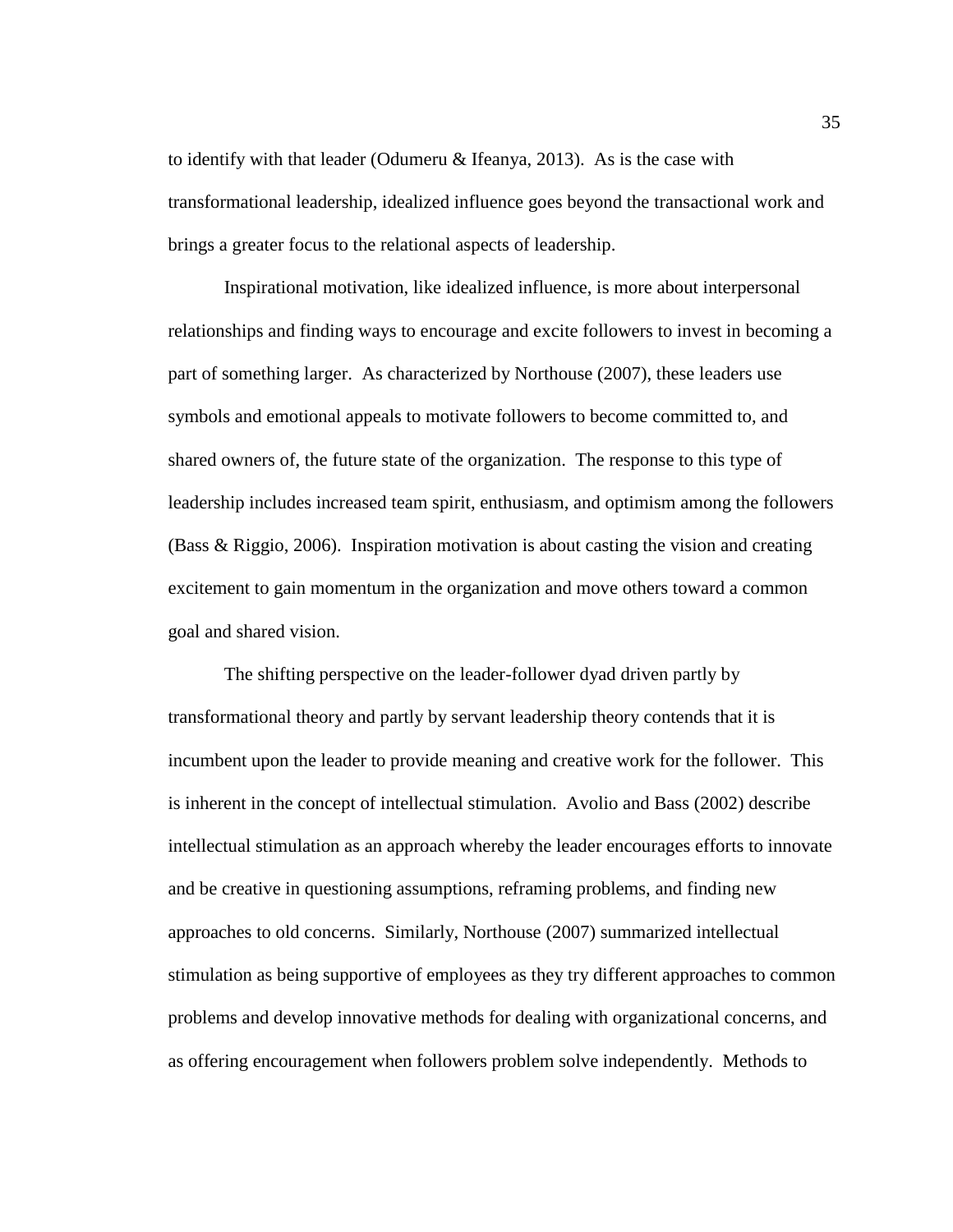promote intellectual stimulation may include providing experiences and work assignments that challenge emergent leaders (Howard & Irving, 2014). The key to applying this style, however, is to provide an environment where future leaders have the opportunity to make mistakes without being publically criticized (Avolio & Bass, 2002). Intellectual stimulation also aids the firm by leveraging the competitive advantage of an adaptive and innovative leadership group.

Individualized consideration represents the concept of transformational leadership that most enables leader development. Odumeru and Ifeanyi (2013) equate individualized consideration to the level to which the leader identifies and attends to the needs of each individual, and acts as a mentor or coach to aid the follower down the path to self-fulfillment and achievement. Northouse (2007) further explains that the transformational leader applying this style will be creating a supportive climate through active listening to discern follower goals, and will spend time with the employee to provide individualized attention and guidance. Avolio and Bass (2002) suggest that the leader's behavior will result in a demonstration of acceptance for where each employee is in development, and will cater to that specific employees' situation. For example, some may get more encouragement, some more complex work, some more autonomy, and others more direction and guidance. Opposite the transformational – transactional scale from management by exception, individualized consideration uses delegation and empowerment as tools to further the development of followers.

The transformational leadership style, and its components of idealized leadership, inspirational motivation, intellectual stimulation, and individualized consideration,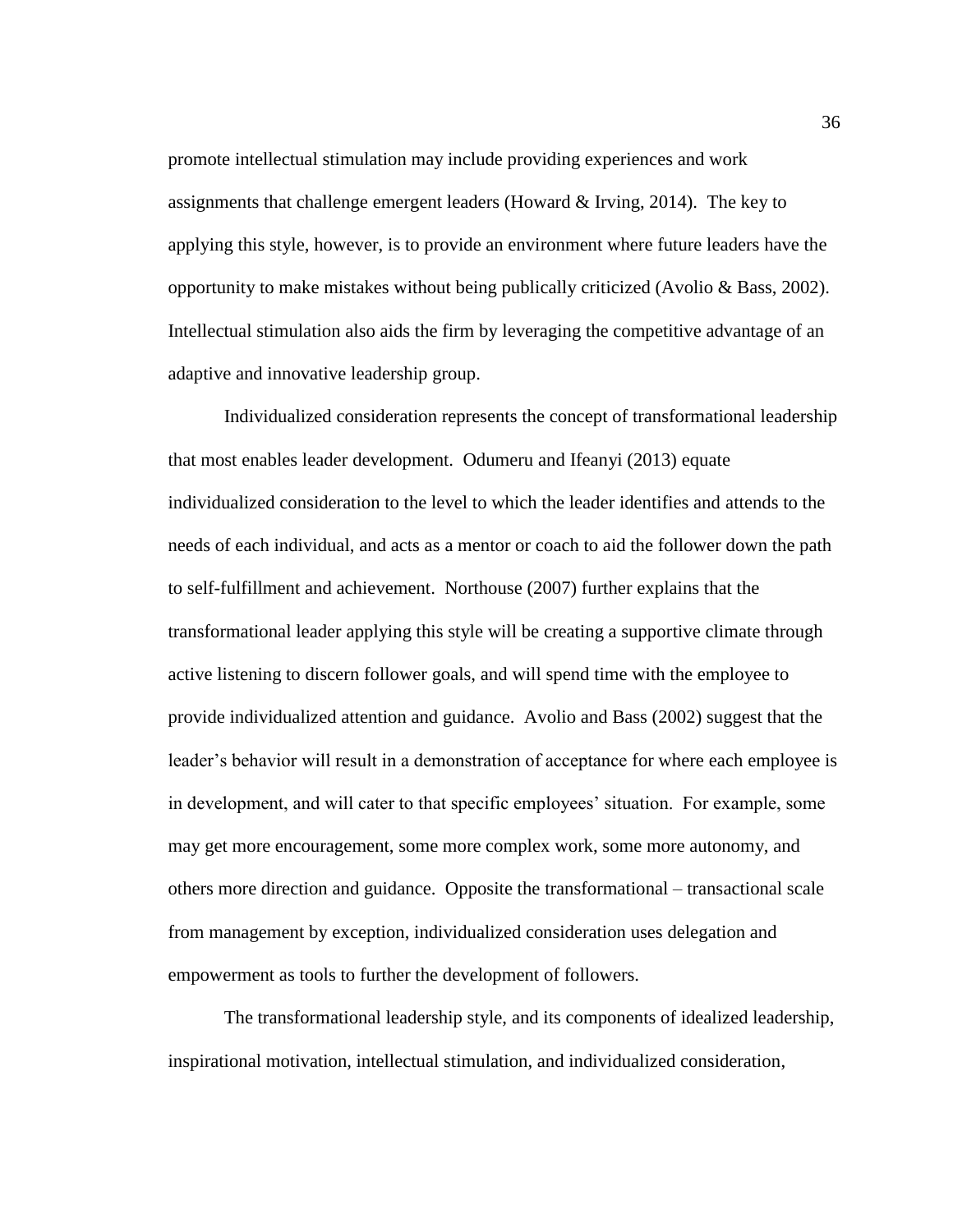focuses on the needs of the subordinates and their professional development. This style provides a number of elements to inform the present study. Similarly, Goleman has identified the styles of visionary, coaching, affiliative, and democratic to contribute to successful leader development.

#### **Goleman's Six Leadership Styles**

Not unlike Bass's leadership continuum, Goleman's leadership styles progress from commanding and pacesetting as more transactional, to democratic, affiliative, coaching, and visionary as more transformational. Goleman, Boyattzis, and McKee (2002) admit that different researchers have described the leadership styles identified by different names, but offer that the classifications they list provide insight into the causal links between style and outcome. The organization in this case study uses a leadership develop program that includes the six styles described by Goleman.

### **Pacesetting**

Pacesetting, as a leadership style, does not provide a strong basis for establishing an organizational culture to equip the next generation of leaders. Pacesetting, as described by Goleman, Boyatzis, and McKee (2002) seems to provide an admirable approach to leading, but contains potential pitfalls. Within this style, the leader is likely to step in and take over tasks to demonstrate the desired standards for performance. Considered one of the styles that will likely lead to some level of dissonance (Northouse, 2007), the pacesetter is highly skilled and confident and exemplifies high levels of performance; however, the intercession into subordinate work efforts can lead to the feeling of being buried under the relentless demands of the leader, and extremely high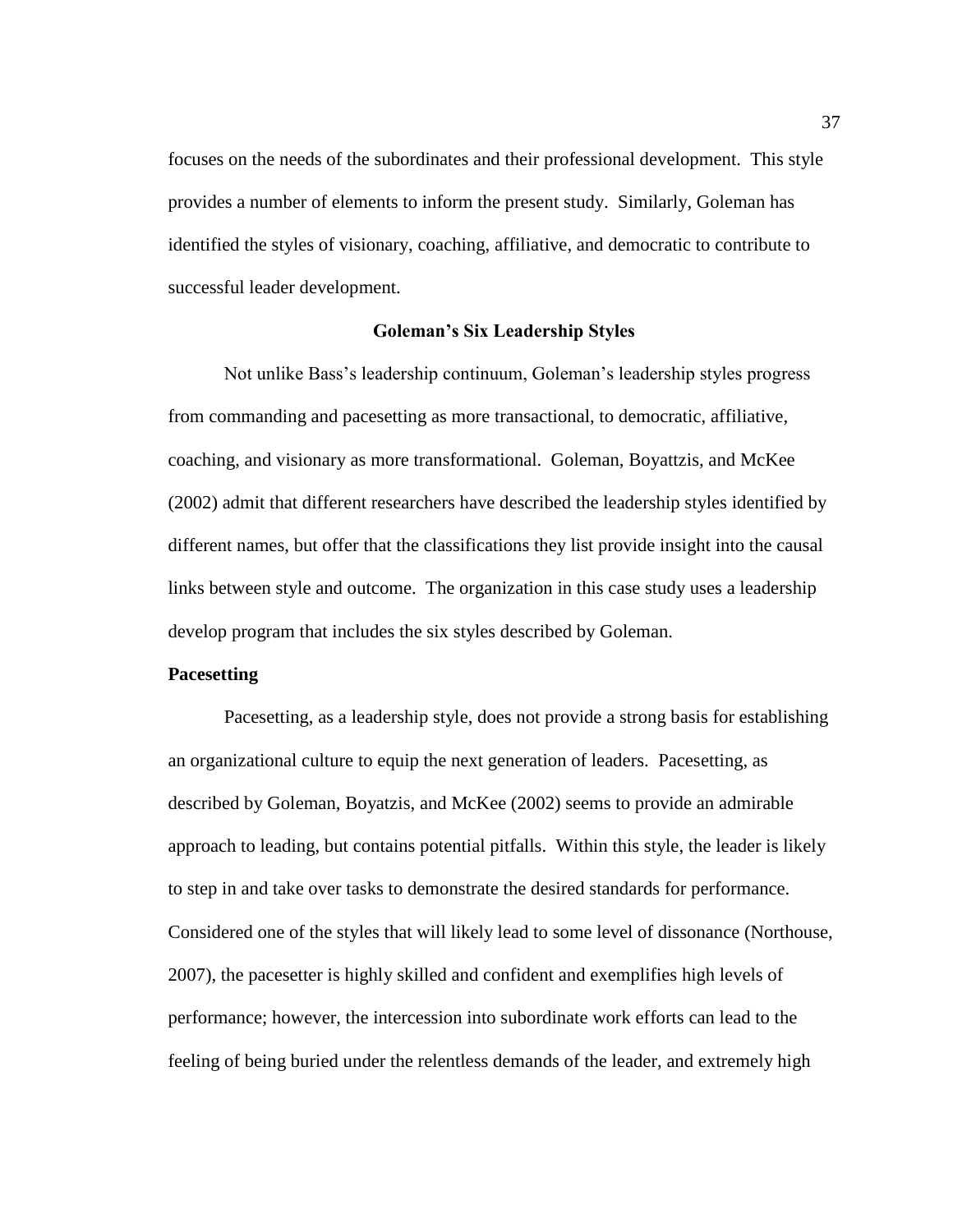expectations (Goleman, Boyatzis, & McKee, 2002). This creates an environment where the leader expects the followers to learn through osmosis as he demonstrates his mastery of certain tasks (Preston, Moon, Simon, Allen, & Kossi, 2015). Although the application of this style of leadership is situationally appropriate in small doses to accomplish shortterm goals, the focus remains on the completion of tasks, and fails to address development.

#### **Commanding**

If pacesetting fails to improve employee leader development, the commanding style may actually work against developing future leaders. The commanding style of leadership uses position power where the leader has resources to use at his disposal to accomplish the objectives of the organization. An example in application of the commanding style of leadership would be the armed forces. Preston, Moon, Simon, Allen, and Kossi (2015) suggest that the leader applying a commanding style uses fear, respect, or obedience to motivate followers, who then use the same tactics once given the opportunity to lead. Goleman, Boyatzis, and McKee (2002) describe the commanding style as one where the leader demands that subordinates immediately comply with any orders without question, and if they fail the leader use threats to maintain tight control of any situation. They further explain that the performance feedback provided by leaders using the commanding style will focus on negative performance, and disregard any positive reinforcement (Goleman et al., 2002). Leaders employing the commanding style do not have an employee focus and are not likely going to engage in the types of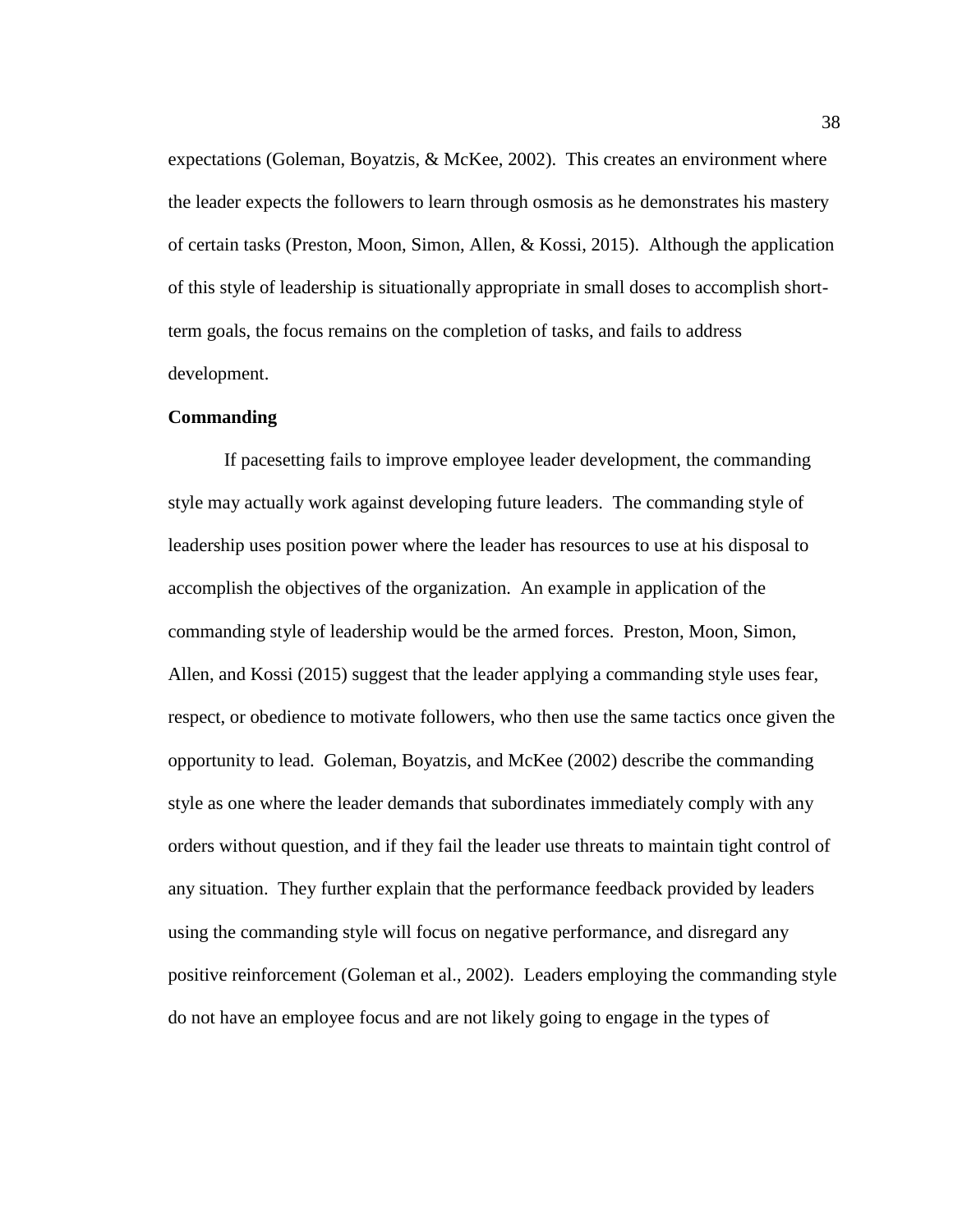behaviors that generate employee engagement and promote leader development. The basis of selection of future leaders is tenure or skill mastery, rather than leadership style.

#### **Democratic**

As can be discerned by the title of this style, the democratic leader considers the input of others in decision-making. Democratic leaders can be described as those who work as team members to create an environment where employees opinions are welcomed, and where the collective is leveraged to develop consensus for decisionmaking and goal setting (Goleman, Boyatzis, & McKee, 2002). Preston, Moon, Simon, Allen, and Kossi (2015) further suggest that this style is beneficial and practical in the current environment where organizations leverage technology to allow employees to work as part of remote work teams, and in some cases globally. Drawing opinions from a diverse workgroup can improve upon the quality and creativity of potential problem solutions. Cunningham, Salomone, and Wielgus (2015), argue that one of the disadvantages of utilizing a democratic leadership style is the potential for delays in decision making while each member considers the issue and takes time to provide input. In addition, Goleman (2000) suggests that the process of building consensus through democratic leadership can lead to more conflict, and may not have the greatest positive effect on the organizational culture. As a style for leader development, it has the potential to help potential leader candidates to learn how to build consensus and to demonstrate the importance of valuing the opinions of others.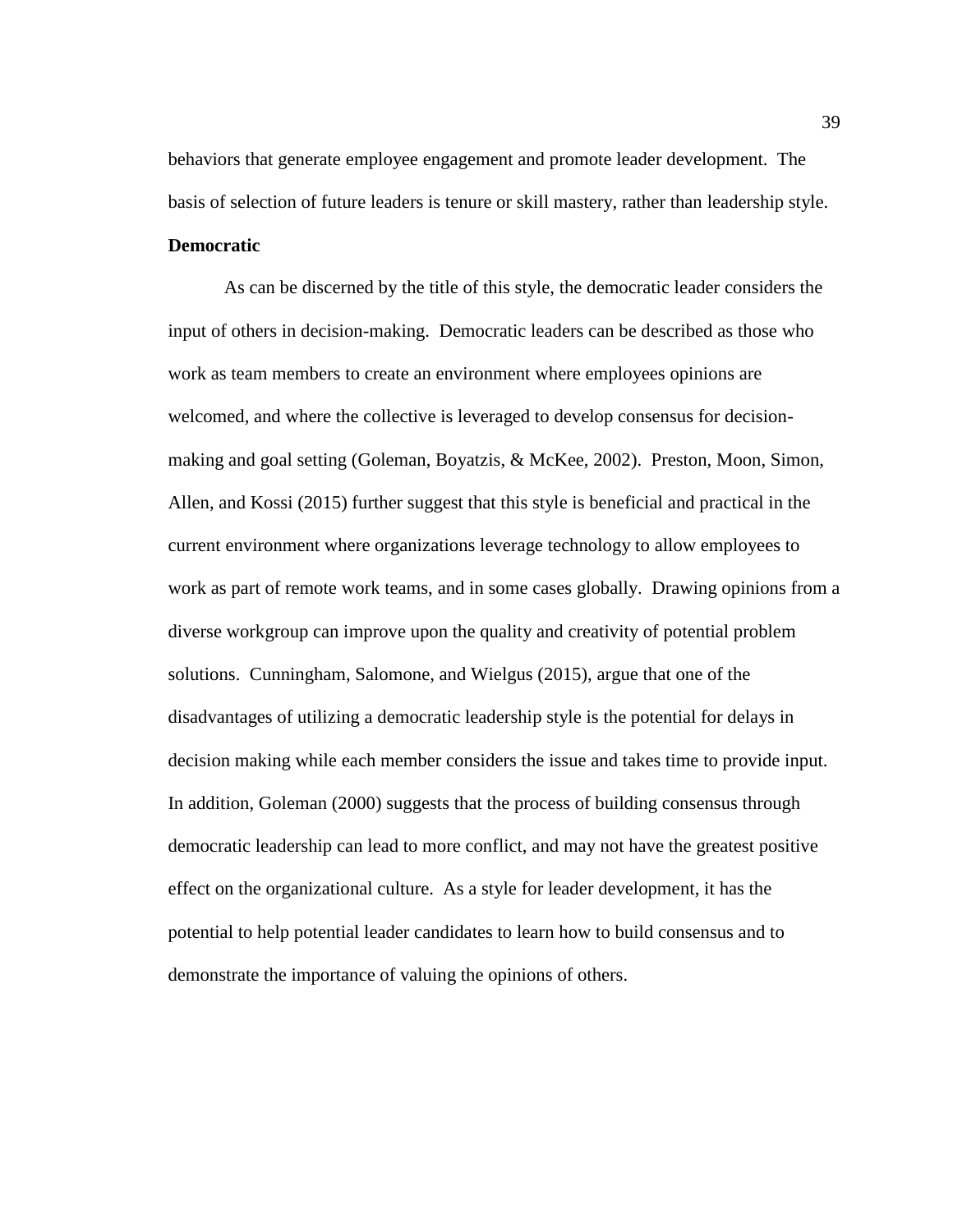# **Affiliative**

The affiliative style of leadership seeks to transform organizations by creating and leveraging a network of happy employees. Goleman (2000), in his description of affiliative leadership, identifies the strengths of this approach as building strong emotional bonds to create harmony and build loyalty. He suggests the outcomes of this approach include people communicating often with one another to share ideas, increased trust, innovation, and positive morale. Spangler Tikhomirov, Sotak, and Palrecha (2014) note that this style causes leaders to build and maintain close social relationships that they may not otherwise pursue. The application of the affiliative style may be most appropriate in circumstances where there has been conflict between team members, or where there is a need for increased support during times of stress (Preston, Moon, Simon, Allen, & Kossi, 2015). From a leader development perspective, the affiliative style enables a leader to demonstrate empathy and team building to potential leader candidates. Further, this style enables leaders and candidates to develop relationships that may result in informal coaching or mentoring.

The overly positive tone of the affiliative style may cause difficulty to the leader who uses this as his sole approach. Preston, Moon, Simon, Allen, and Kossi (2015) posit that employees who are not performing up to standards under an affiliative leader may not have their performance addressed; which fosters mediocrity. This style also leaves employees to try to figure out on their own how to improve, as affiliative leaders generally do not offer constructive feedback (Goleman, 2000). As such, a leader must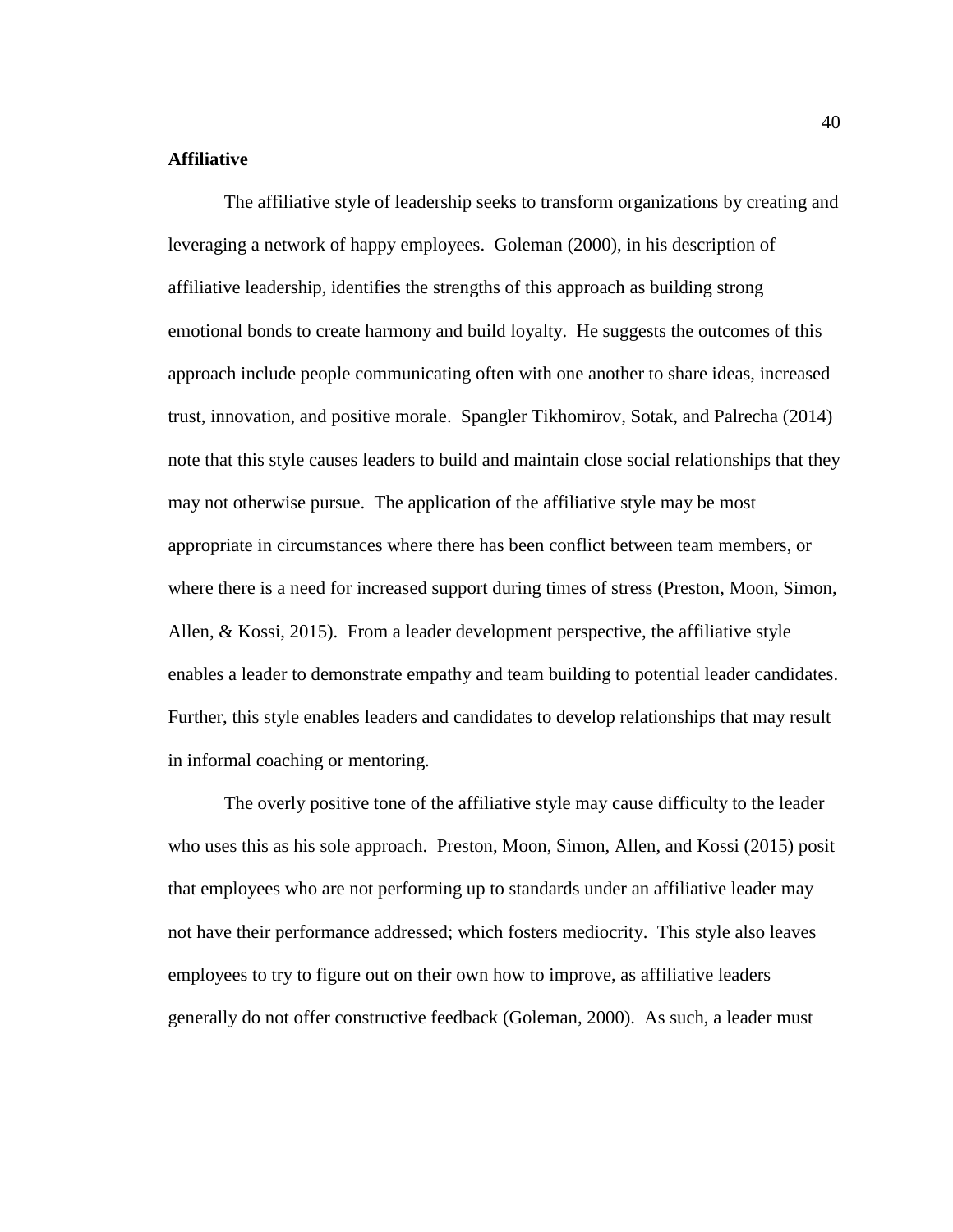leverage one of the other transformational styles to balance out the affiliative style. Coaching provides that opportunity as it overcomes the feedback concern.

# **Coaching**

The coaching style of leadership espoused by Goleman may be the most practical approach to leader development. The strength of the coaching style is the focus on assisting the employee to identify and leverage key strengths, while attending to potential weaknesses, tying those strengths and growth opportunities to both personal and career aspirations, and continually providing encouragement and feedback (Goleman, 2000). Coaching is highly positive and aids in helping an employee improve performance from a long-term perspective, while connecting the person's development with organizational goals (Goleman, Boyatzis, & McKee, 2002). Coaching also includes promoting selfactualization through conversation, with the purpose to achieve learning and continued development for expanding the potential leader's core strengths (Moen & Federici, 2012). Coe, Kinlaw, and Zehnder (2002) also supported the conversational approach that leads to superior performance, improved relationships, and sustained progress as definitive of a coaching approach. Coaching, at its core, purposes to take the potential organizational leaders, and help them achieve self-awareness to improve performance (Joo, Sushko, & McLean, 2012). The ultimate goal is to help the potential leader to improve upon current, and develop new, leadership qualities through self-awareness. Coaching provides a way for leaders to refine the skills necessary for continued and sustainable success (Nocks, 2007) although Goleman (2000) found that coaching is the least used style due to the time demands placed on leaders.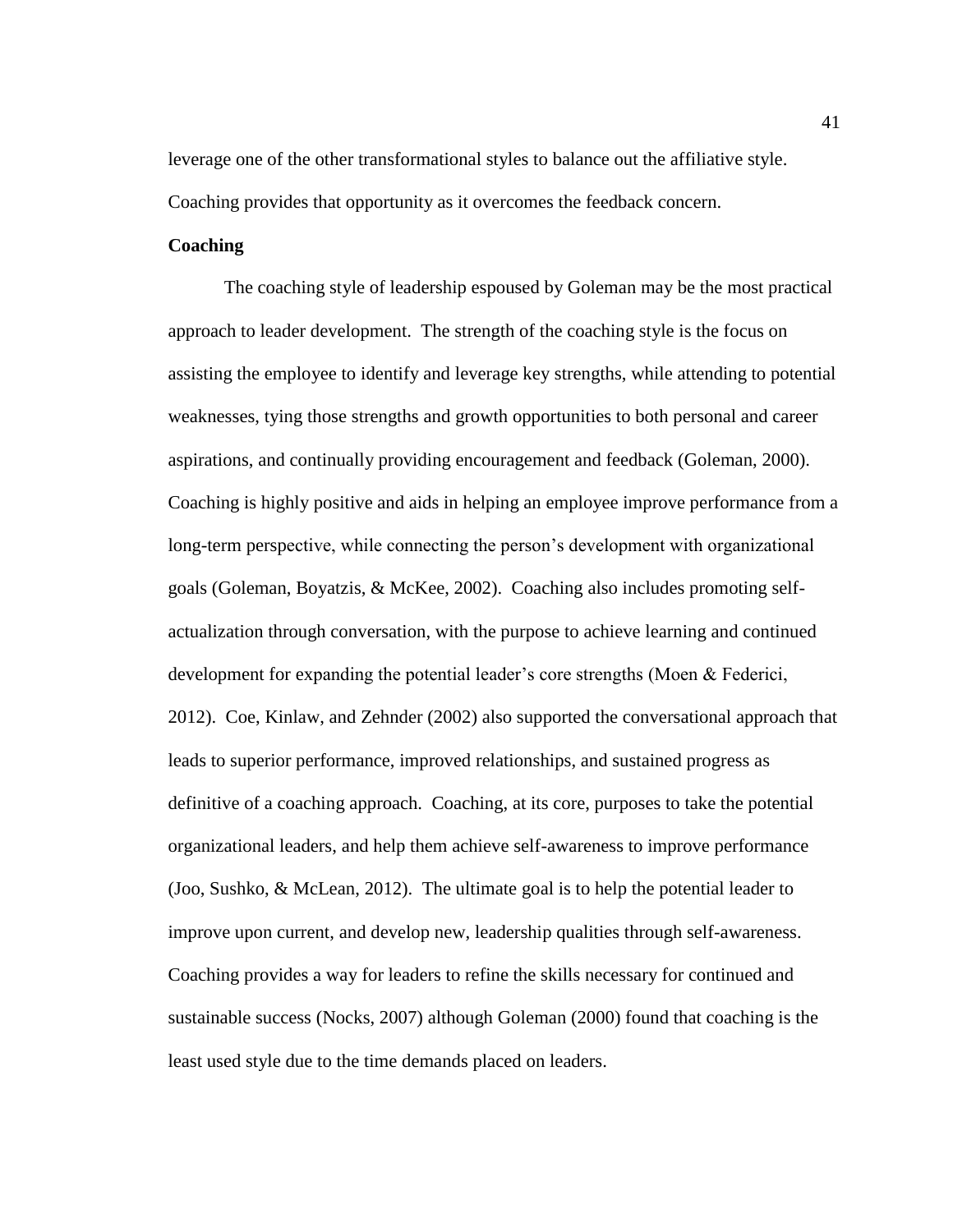## **Visionary**

When it comes to leadership styles, firms seem to covet the visionary style over any others. Someone applying all of the factors of transformational leadership is likely a visionary leader. Listed among the qualities of a visionary leader are the concepts of inspiration, encouragement, inclusivity, and flexibility (Preston, Moon, Simon, Allen,  $\&$ Kossi, 2015). Goleman, Boyatzis, and McKee (2002) posit that a visionary leader is one who takes the time to articulate the direction for the group, but does not constrain the staff; instead providing the opportunity to be innovative, and to take calculated risks. This approach provides the environment for employee engagement and team commitment (2002). Rowe and Nejad (2009) further suggest that visionary leaders make decisions based on values and beliefs, and invest heavily in building influence, so that they may share their vision in a way that will lead others to the understanding of what is achievable.

Visionary leadership is not without potential concerns. For the visionary leader, the disposition to focus on shaping the future can be too forward thinking and may not provide sufficient direction to accomplish the day-to-day objectives of the firm (Rowe & Nejad, 2009). Additionally, Goleman et al. (2002), suggest that a leader that is looking to move forward with a grand vision may fall out of step with the present needs of the organization, or may fall out of favor with other leaders in the organization that do not share the same vision.

From a leader development perspective, this style may demonstrate to leader candidates the importance of casting vision, working to gain influence, and providing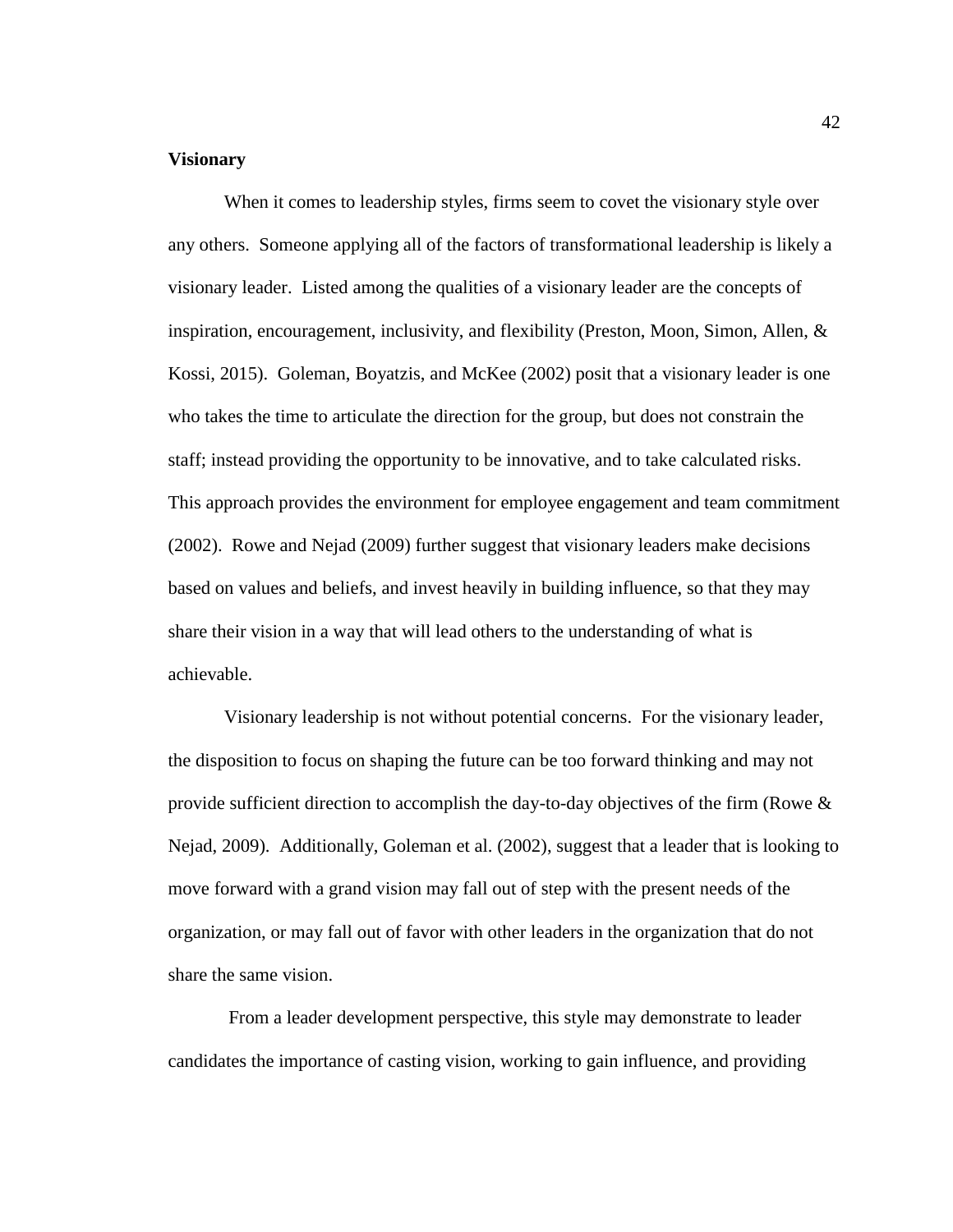sufficient latitude for employees to accomplish goals in support of the vision. To be a visionary leader, one must be able to apply self-confidence, self-awareness, and empathy (Goleman et al., 2002). Learning how to apply these traits and attitudes will advance the development of potential leader candidates.

#### **Servant Leadership**

A discussion of contemporary leadership theory must include a review of servant leadership. Originally introduced into literature by Robert Greenleaf, servant leadership has become a mainstay in literature over the past two decades (Parris & Peachey, 2013). Liden, Wayne, Meuser, Hu, Wu, and Liao (2015) note that servant leadership has emerged as a coveted leadership approach as a result of increasing needs within organizations for employee engagement, creativity among peers, and higher levels of ethical standards.

Although it is difficult to find one consensus definition for servant leadership (Parris & Peachey, 2013;Van Dierendonck, 2011), it seems appropriate to begin with the foundational description first offered by Greenleaf (1970):

It begins with the natural feeling one wants to serve, to serve first. Then conscious choice brings one to aspire to lead. That person is sharply different from one who is leader first…The difference manifests itself in the care taken by the servant-first to make sure that other people's highest priority needs are being served. The best test, and difficult to administer, is this: Do those served grow as persons? Do they, while being served, become healthier, wiser, freer, more autonomous, more likely themselves to become servants? And, what is the effect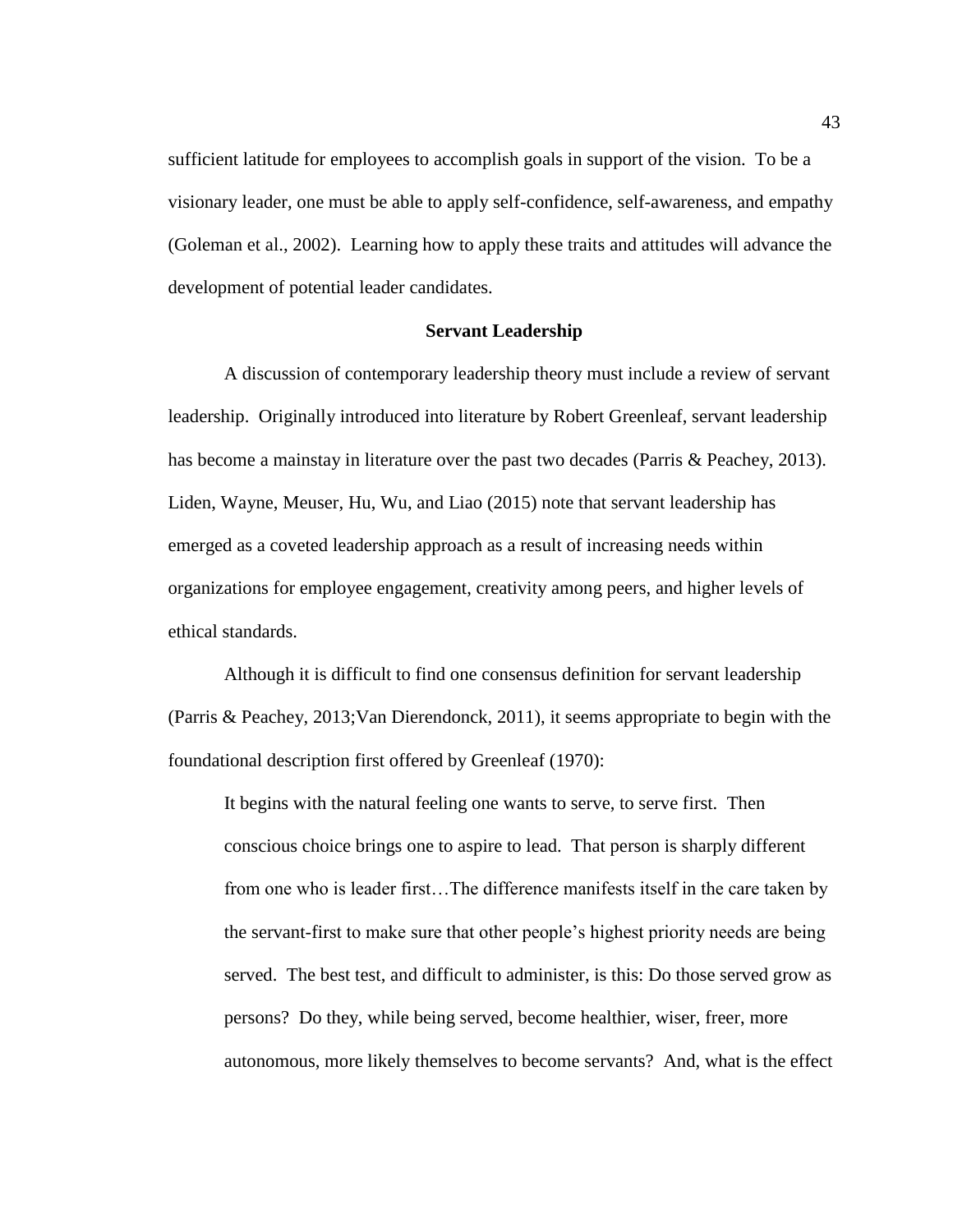on the least privileged in society? Will they benefit or at least not be further deprived (p. 6).

Since Greenleaf penned those words, there have been definitions offered which contained 28 different dimensions of what servant leadership entails (Winston & Fields 2015). For example, Sendjaya and Sarros (2002) viewed servant leaders as those who act as stewards, and who desire to develop others to achieve their highest potential. Spears (2010), while offering Greenleaf's own words, adds his perspective that servant leadership requires ethical and caring behavior, maintains a focus on developing workers, and improves the quality of organizational life.

Unlike Bass' transformational-transactional continuum, and Goleman's six leadership styles, the servant leadership model is only one style consisting of several leader attributes. The number and description of the attributes of servant leadership have varied greatly as researchers have introduced new models and instruments. Winston and Fields (2015) present the following dimensions offered by various researchers and authors:

humility, relational power, service orientation, follower development, increased follower autonomy, altruistic calling, emotional healing, persuasive mapping, wisdom and organizational stewardship, moral love, altruism, vision, trust, service, humility, empowerment, trust, service, credibility, voluntary subordination, authentic self, covenantal relationship, responsible morality, transcendental spirituality and transforming influence, emotional healing, creating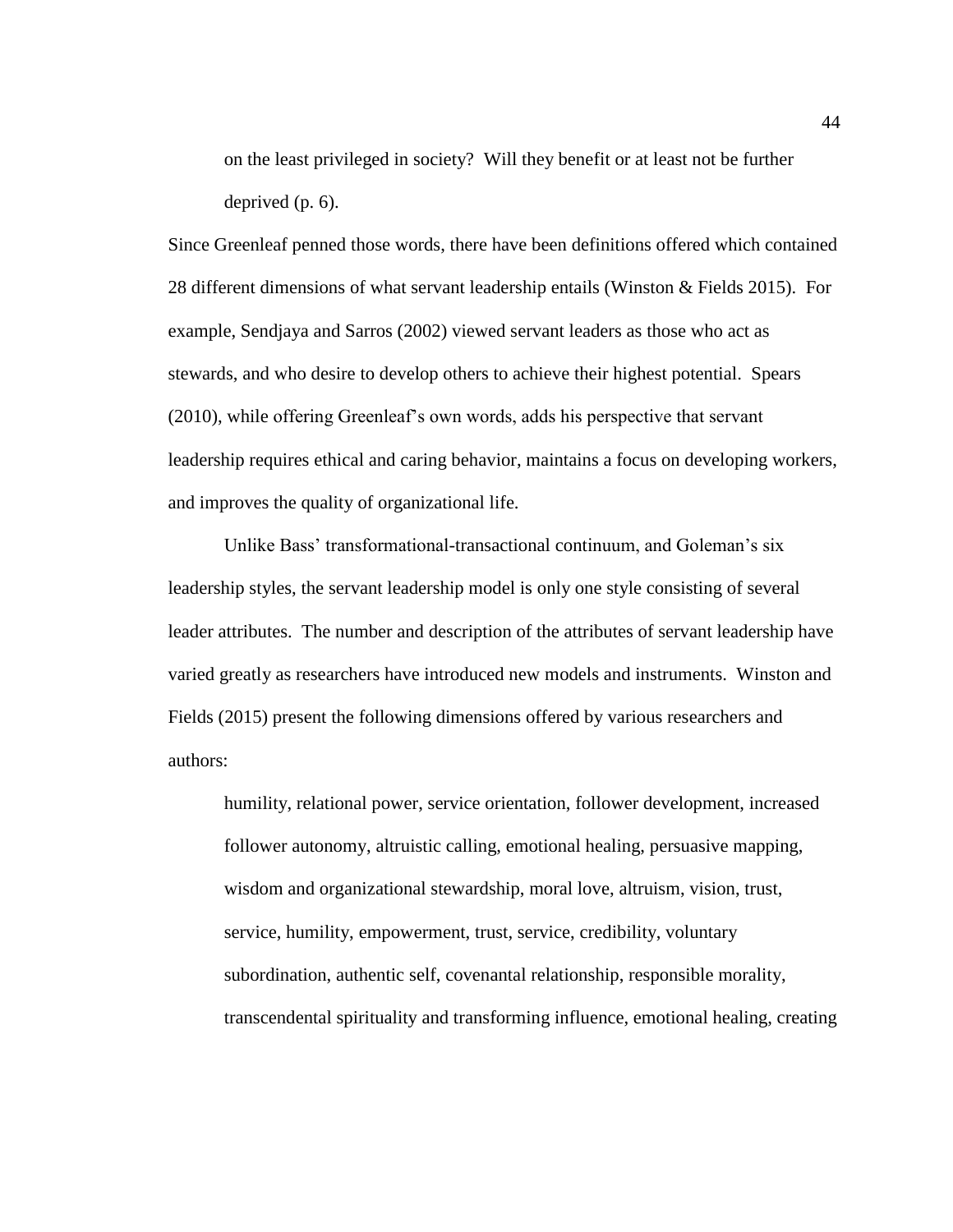value for the community, conceptual skills, helping subordinates grow and succeed, putting subordinates first, and behaving ethically (p. 414).

For the purpose of this study, the seven dimensions offered by Liden, Wayne, Zhai, and Henderson (2008) are representative of the substance of the list offered by Winston and Fields (2015). The seven dimensions offered include emotional healing, creating value for the community, conceptual skills, empowering, helping subordinates grow and succeed, putting subordinates first, behaving ethically (p. 162). Although it would be intuitive to focus only on the dimensions that deal specifically with development, each of the dimensions provide further organizational context differentiation between servant leadership and other leadership styles.

### **Emotional Healing**

The dimension of emotional healing relays the importance for a servant leader to express empathy (Barbuto & Wheeler, 2006; Beck, 2014; Krog & Govender, 2015). Because servant leaders place a high priority on the needs of others, followers tend to approach these leaders when dealing with a personal or professional trauma for guidance or support (Beck, 2014). As such, Barbuto and Wheeler (2006) suggest that emotional healing is a strong contributor to employee empowerment leading to engagement and development. However, Krog and Govender (2015) found in their study of servant leadership from the project management perspective, that emotional healing was not statistically significant to employee perceived empowerment. Still, the dimension of emotional healing, the related construct of empathy, and the inherent concept of active listening, provide the basis for other aspects of servant leadership (Beck, 2014). With the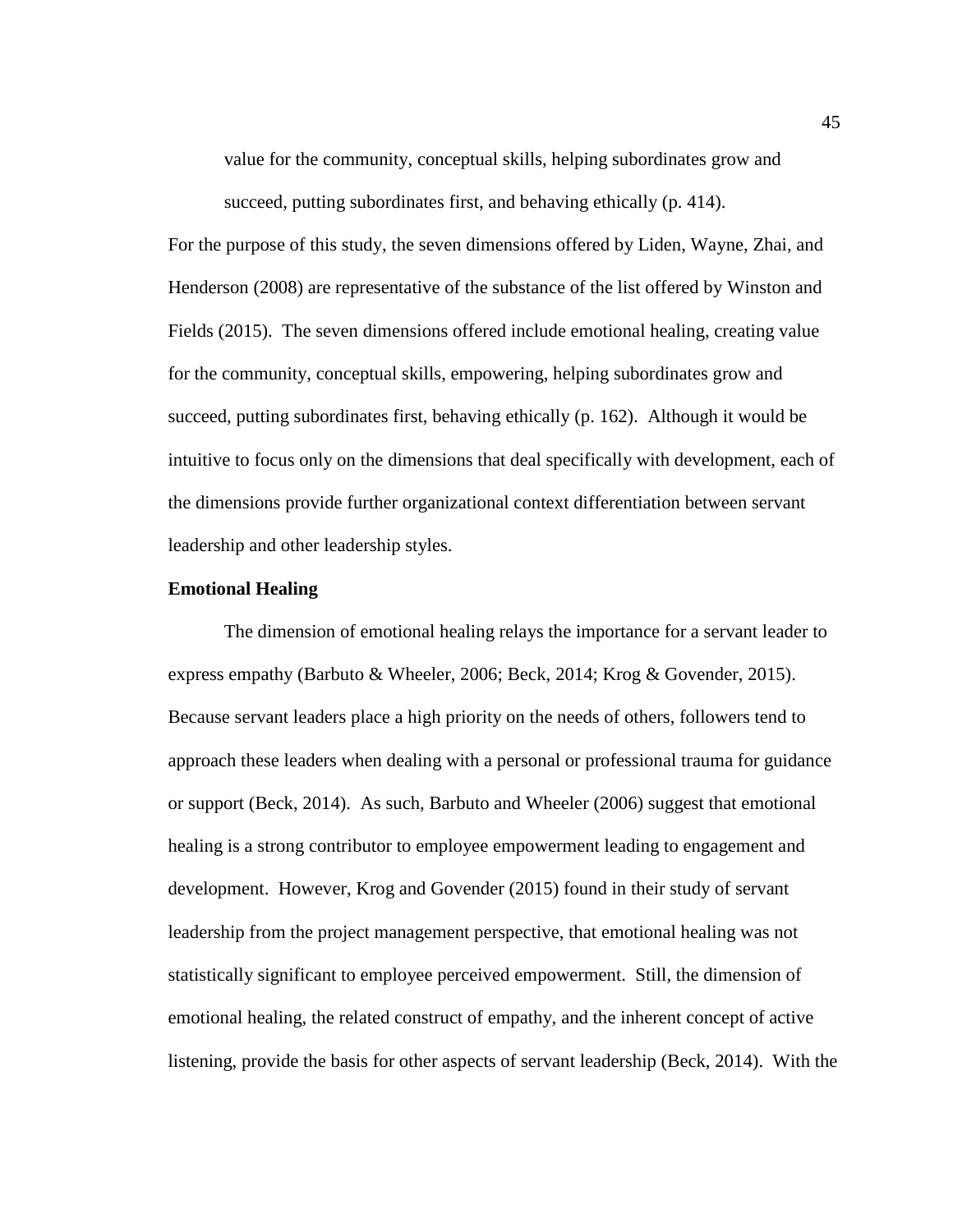differentiation of servant leadership from other leadership styles being rooted in interpersonal relationships (Liden, Wayne, Zhao, & Henderson, 2008), the element of emotional healing aids in drawing the distinction.

#### **Creating Value for the Community**

With the demands of society and government on organizations to be innovative in their approaches to organizational stewardship, the leader's passion for positively affecting society is a hallmark of the servant leadership approach (Krog & Govender, 2015). Greenleaf, Frick, and Spears (1996), posited that earning the respect of, and positively impacting the stability of, the community within which an organization operates as necessary criteria for a sound long-running business strategy. Similarly, Van Duzer (2010) suggests that primary among the purpose for business is the notion that the firm should operate in a manner that not only preserves the environment wherein it operates, but also to provide goods and services to enhance the lives of people in the community. Mirvis, Thompson, and Gohring (2012) found that adopting corporate social responsibility practices in the local community fostered high levels of employee engagement and firm benefits in recruitment, retention, and employee development. Likewise, Tuan (2016) found significant correlation between corporate social responsibility and high levels of demonstrative servant leadership. These links between community involvement, corporate social responsibility efforts, and employee development provide additional reference points to differentiate servant leadership from other styles.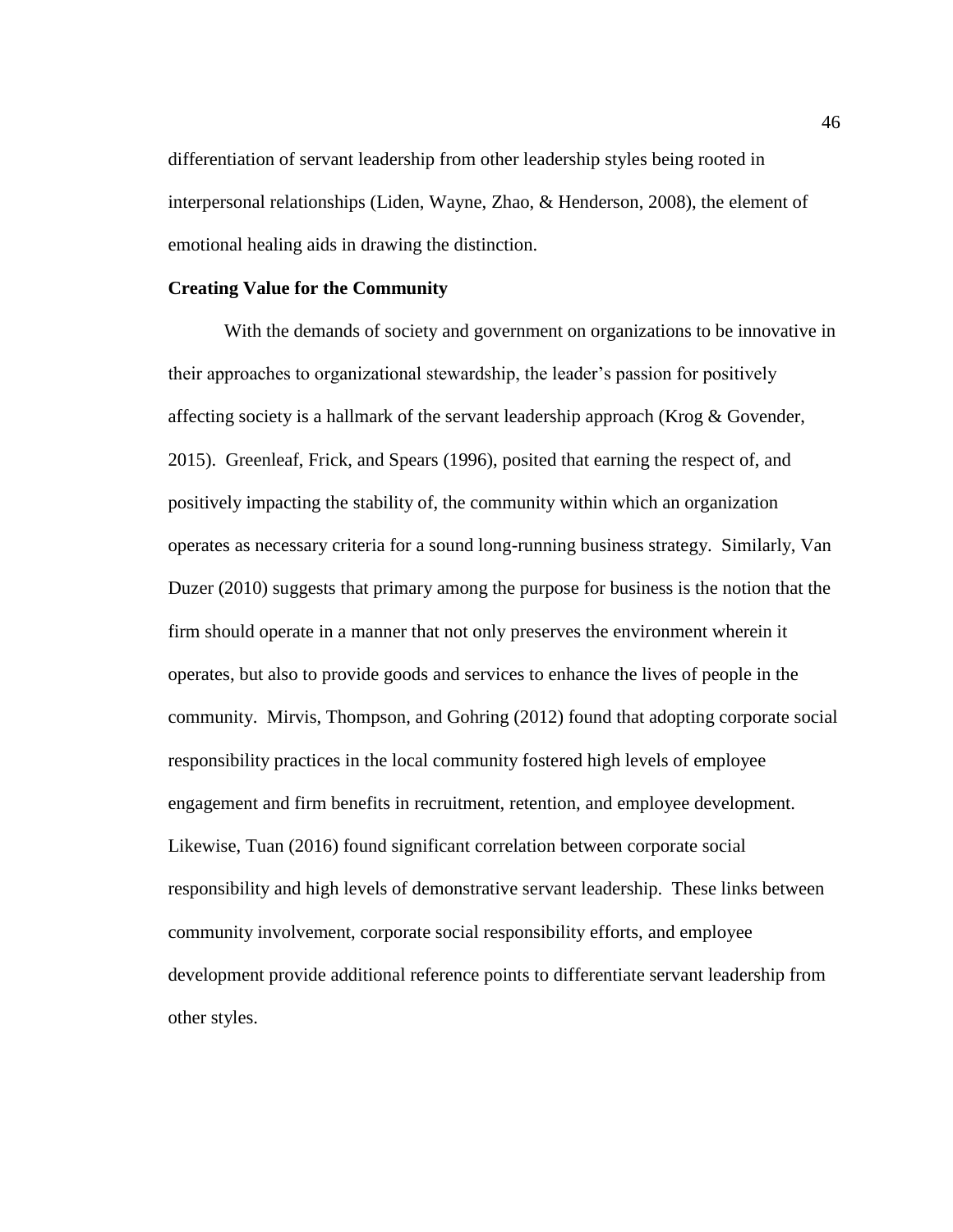### **Conceptual Skills**

Although the concept of servant leadership maintains the connotation of building interpersonal relationships, conceptual skills remain essential. Liden, Wayne, Zhao, and Henderson (2008) included conceptual skills in the multidimensional assessment to determine servant leadership constructs, and described it as the ability of the leader to be in a position to support and assist followers from a thorough knowledge of the organization and the task at hand. As mentioned previously, emotional healing allows the leader to support both personal and professional concerns. Having the organizational background and conceptual skills to provide support is one of the essential behaviors of a servant leader (Winston & Fields, 2015). Blanchard and Hodges (2005) support this theory by suggesting that servant leaders possess fully developed skills to produce superior results as individuals, but also have the ability to share the wisdom and skills with others. Thus, conceptual skills, as a dimension of servant leadership, provide for continued employee development.

# **Empowering**

The dimension of empowering entails encouraging followers, and helping to expand their capabilities to assume new responsibilities and to handle difficult situations on their own (Liden, Wayne, Zhao, & Henderson, 2008). Chiniara and Bentein (2016) demonstrated that through encouraging followers to take initiatives, learn from mistakes, express creativity in decision-making, and assume greater responsibilities, servant leadership positively correlates to autonomy needs satisfaction. This direct correlation provides the link between servant leadership and the benefits of employee empowerment,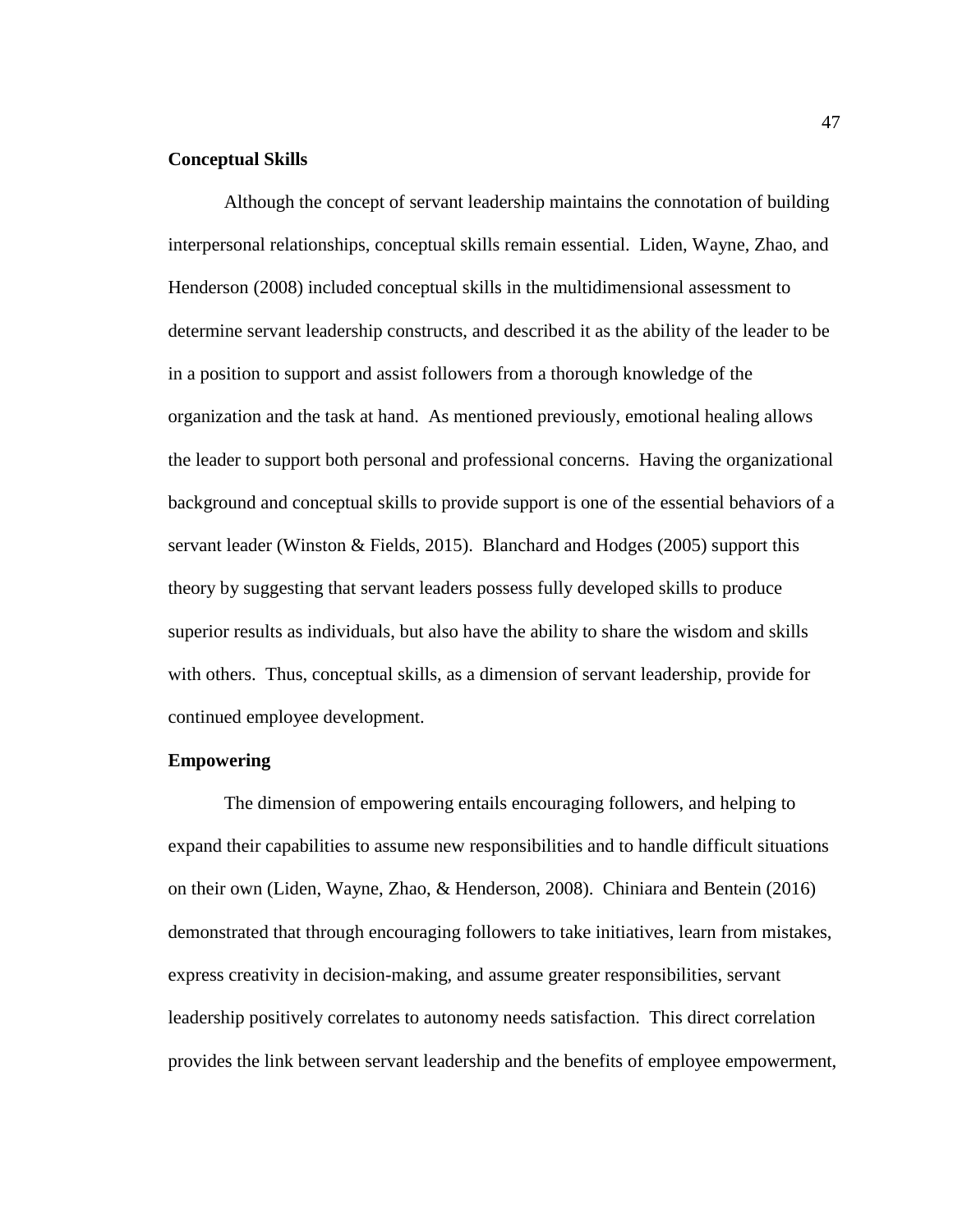which include improved productivity, increased performance and job satisfaction, innovative behaviors, and organizational commitment (Krog  $\&$  Govender, 2015; Murari & Gupta, 2012). Further, Murari and Gupta (2012) found a significant correlation between developing people and building community with empowerment. Thus, the servant leader uses empowerment to aid in the development of followers.

# **Helping Subordinates Grow and Succeed**

Almost intuitively, the precept of helping subordinates grow and succeed reflects the servant leader's penchant for demonstrating genuine interest for the career growth and development of followers through providing support, coaching, and mentoring (Liden, Wayne, Zhao, & Henderson, 2008). This may be rooted in the belief on the part of the servant leader that each person has intrinsic value that goes beyond the contributions or accomplishments within the organization (Greenleaf, 1996; Spears, 2010; Van Duzer, 2010). Chiniara and Bentein (2016) found a direct correlation between the servant leader's willingness to engage in learning about the follower's career goals, to provide the opportunities to practice current skills, and to give guidance on developing new skills, on satisfying the basic needs of the follower. Winston and Fields (2015) noted in the results of their study that items relating to development, such as training and mentoring, were not in the forefront of development; but were occurring as by-products of higher rated elements relating to creating ethical and service focused work environments. Whether as a by-product, or intentional effort, subordinate growth and achievement are a primary goal of servant leaders.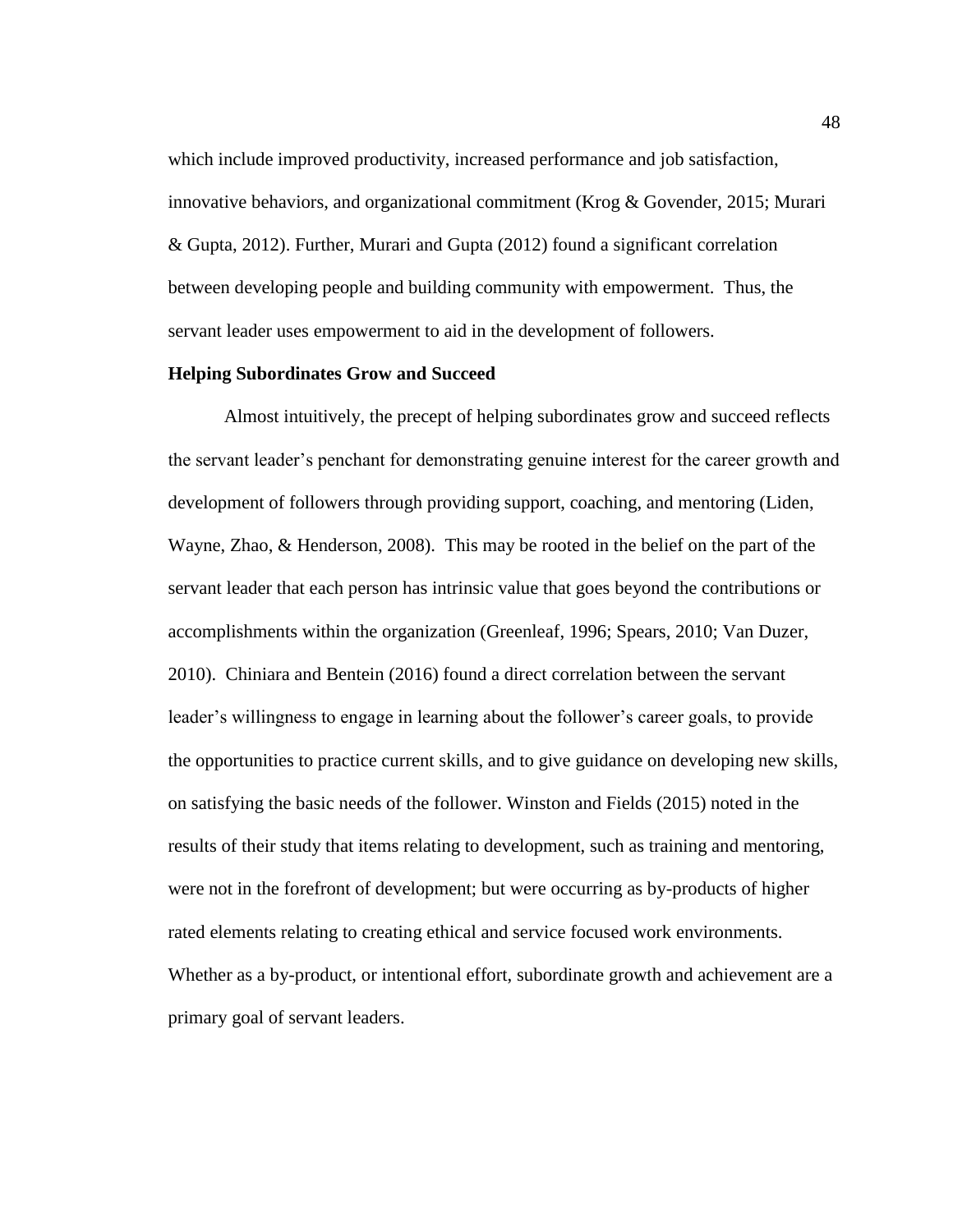### **Putting Subordinates First**

Perhaps the most difficult concept in the servant leadership paradigm is the notion of putting subordinates first. Greenleaf (1970), however, offered that this element is precisely what distinguishes servant leadership as a preferred approach to the leader/follower relationship. Murari and Gupta (2012) further remarked that the contrast between leader-first styles, and that of the servant leader, is the latter's disposition to address the highest priority needs of the followers. Even though suggesting that this element of servant leadership is abstract and poses challenges for modeling and testing, Parris and Peachey (2013) also concluded through a systematic literature review, that substantial evidence has been provided to confirm the validity of the theory and the underlying concept as a servant as leader. In relationship to employee development, this disposition to address the needs of subordinates enables the servant leader to provide opportunities for growth.

## **Behaving Ethically**

Within Greenleaf's (1970) original conceptualization of servant leadership was the emphasis on a moral responsibility to all stakeholders. Peterson, Galvin, and Lange (2012) note that studies have failed to provide significant information related to identifying the characteristics, like personal integrity, that are more likely to result in candidates exhibiting servant leader behaviors. Yet, Liden, Wayne, Zhao, and Henderson (2008) noted that the behaving ethically dimension of servant leadership was critical to the work performance of subordinates, and recommended that organizations select leaders of integrity and strong ethics for leadership roles. Thus, despite the absence of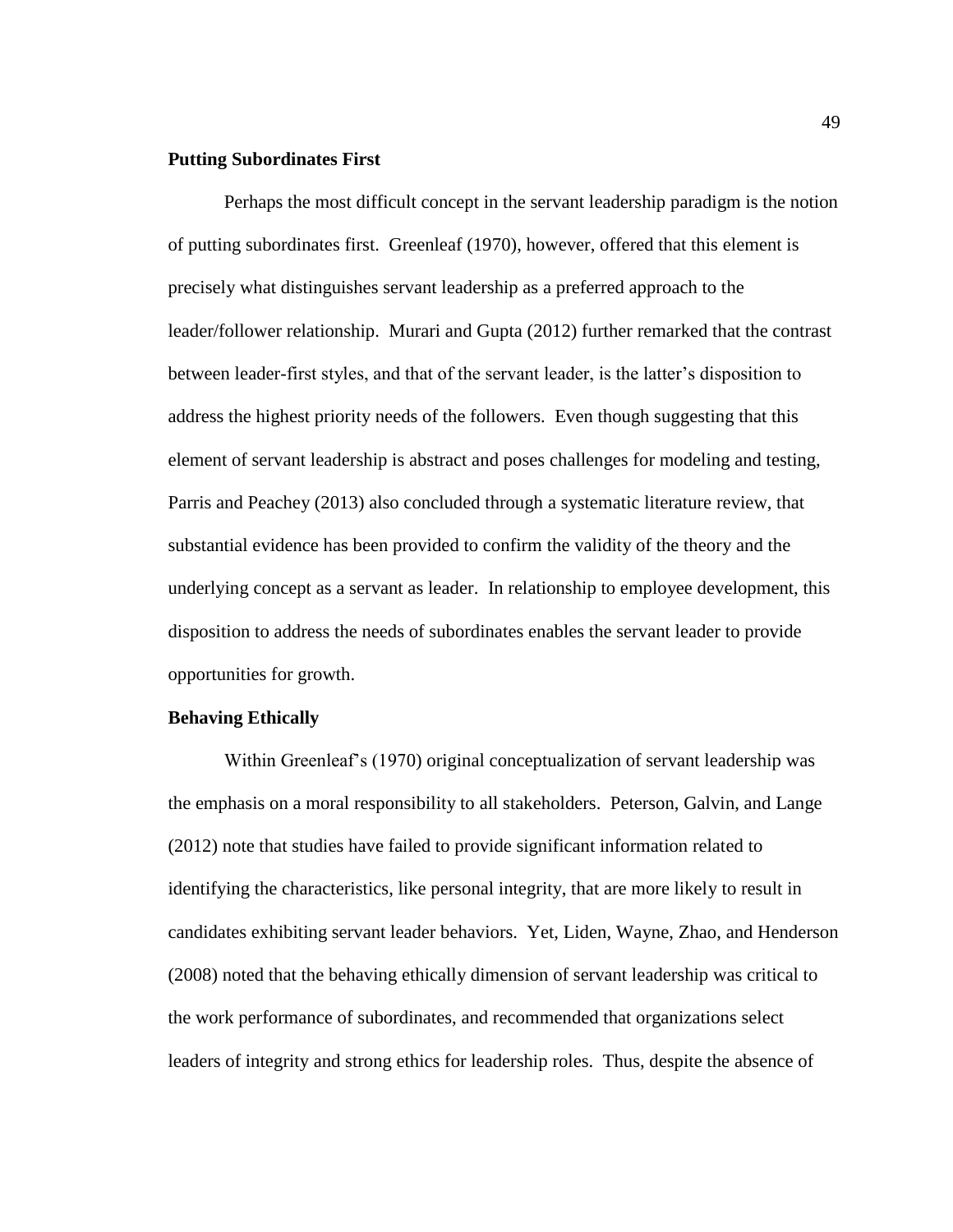substantial literature to support the antecedents of the element (Du Plessis, Wakelin,  $\&$ Nel, 2015), behaving ethically remains an imperative of servant leadership theory. From a follower outcome perspective, Beck (2014) in his review of responses from leaders in community leadership programs, found that congruent behavior of the leader, which is the association of the leader's words and actions, is the basis for developing trust within the relationship; which leads to higher performance. Further, the element of behaving ethically, when combined with Greenleaf's concept of moral responsibility to stakeholders, provides the thread that joins the other elements of servant leadership together. The focus on development would be disingenuous without the integrity of the leader to congruent behavior.

# **Comparison of Transformational and Servant Leadership Styles**

Leadership as a field of study has often focused on evaluating the correlation of various leadership styles to organizational outcomes, without much regard given to the way in which the style affects the outcome. Van Dierendonck, Stam, Boersma, de Windt, and Alkema (2014), differentiated transformational and servant leadership by characterizing the former to emphasize leader's skills, organizational vision, hierarchal relationships, and performance management; and the latter to focus on the humility of the leader, shared power, vision related to life as opposed to organization, and the autonomy and development of followers. Similarly, others have found that the primary difference between the transformational and servant leadership styles is a focus on the organization or on the individual respectively (Parolini, Patterson, & Winston, 2009; Van Dierendonck, 2011). Citing the absence of empirical studies into the fundamental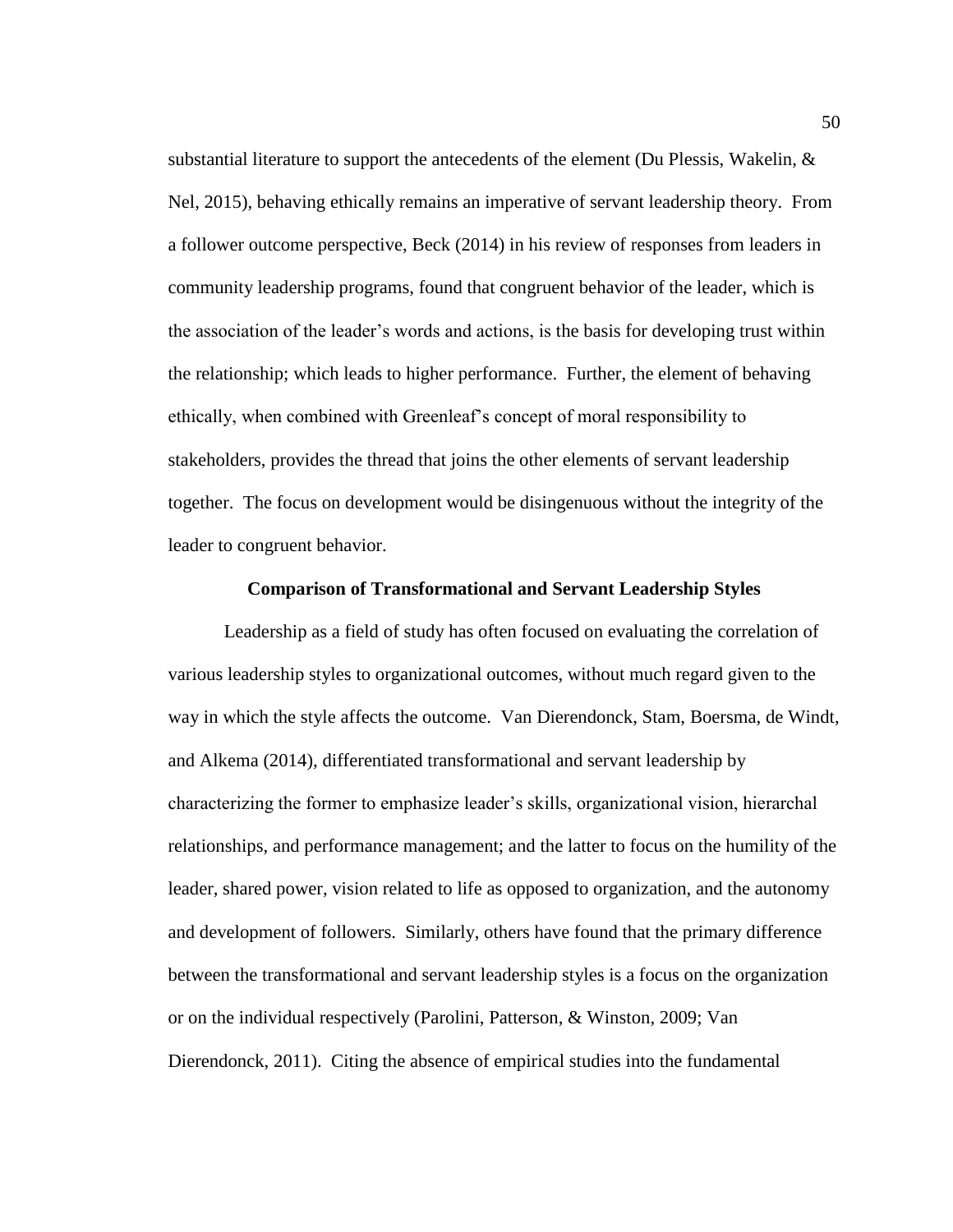differences between transformational and servant leadership, Van Dierendonck et al. (2014), sought to provide insights into the manner by which each of the theories affected followers. Van Dierendonck et al. concluded that despite the strong similarities between the two leadership styles, there were also strong differences. Differences include follower perception as indicative of transformational leadership behaviors, and follower needs fulfillment expectations as indicative of servant leadership behaviors.

From the perspective of the impacts of leadership styles on the development of potential candidates, this differentiation between servant and transformational leadership has practical implications. Van Dierendonck, Stam, Boersma, de Windt, and Alkema (2014) noted that the prevalence of transformation leadership in the overall field of study has led to a widely accepted viewpoint of a greater emphasis on the benefit to the collective over the needs of the individual. Similarly, Duff (2013) contrasted the two styles by suggesting transformational leadership focuses on goal accomplishment for the organization and servant leadership facilitates employee success in both work accomplishment and career growth. This is not to say that transformational leadership does not provide for the development of followers, only that there is some variance in the motivation behind the developmental opportunities provided. When the focus is on the individual, it is likely the scope of development may exceed circumstances where the benefit to the organization is the litmus test for engaging in developmental practices. Both transformational and servant leadership are known to provide for ongoing employee development (Beck, 2014; Duff, 2013; Van Dierendonck et al., 2014; Winston & Fields, 2015).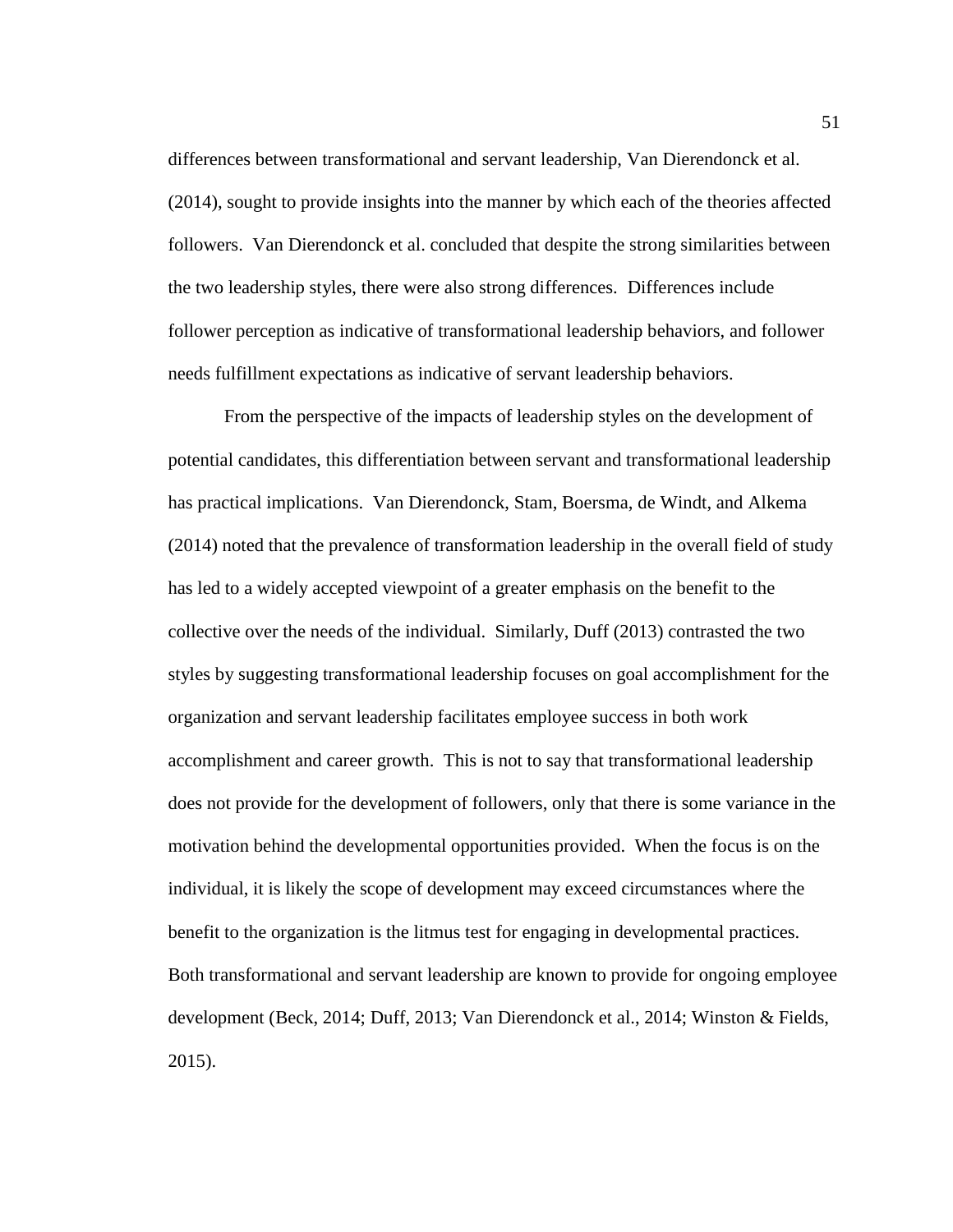#### **Summary of Styles Elements Contributing to Leader Development**

The positive development aspects of transformational and servant leadership inform the current study by linking manager behavior to employee exhibition of leadership acumen. Likewise, the absence of these behaviors may provide insights into outcome variations between managers. The core style elements that are supported by the literature as contributory to employee or leader development include idealized influence, inspirational motivation, intellectual stimulation, empowerment, ethical behavior, and a willingness to put emphasis on the growth of the follower (Avolio & Bass, 2002; Liden, Wayne, Zhai, & Henderson, 2008; Northouse, 2007; Odumeru & Ogbonno, 2013; Winston & Fields, 2015).

Idealized leadership is an element of emulation as followers identify with the leader and seek to imitate behaviors that have fostered trust, respect, and admiration in the relationship (Avolio & Bass, 2002). Inspirational motivation provides a means for the leader to encourage followers to invest in a larger vision (Northouse, 2007). Together these two concepts inform leader development by associating the leader's influence with the overall mission of the organization. Odumeru and Ogbonno (2013) relate the effectiveness of the leader based upon the level to which followers identify with the leader and seek to become more like that leader. Thus, through idealized leadership and inspirational motivation, the leader provides a clear path for next generation leaders to follow, and relate the importance of being consistent, avoiding ambiguity, having convictions and values, and showing commitment to the success of the firm and future organizational leaders.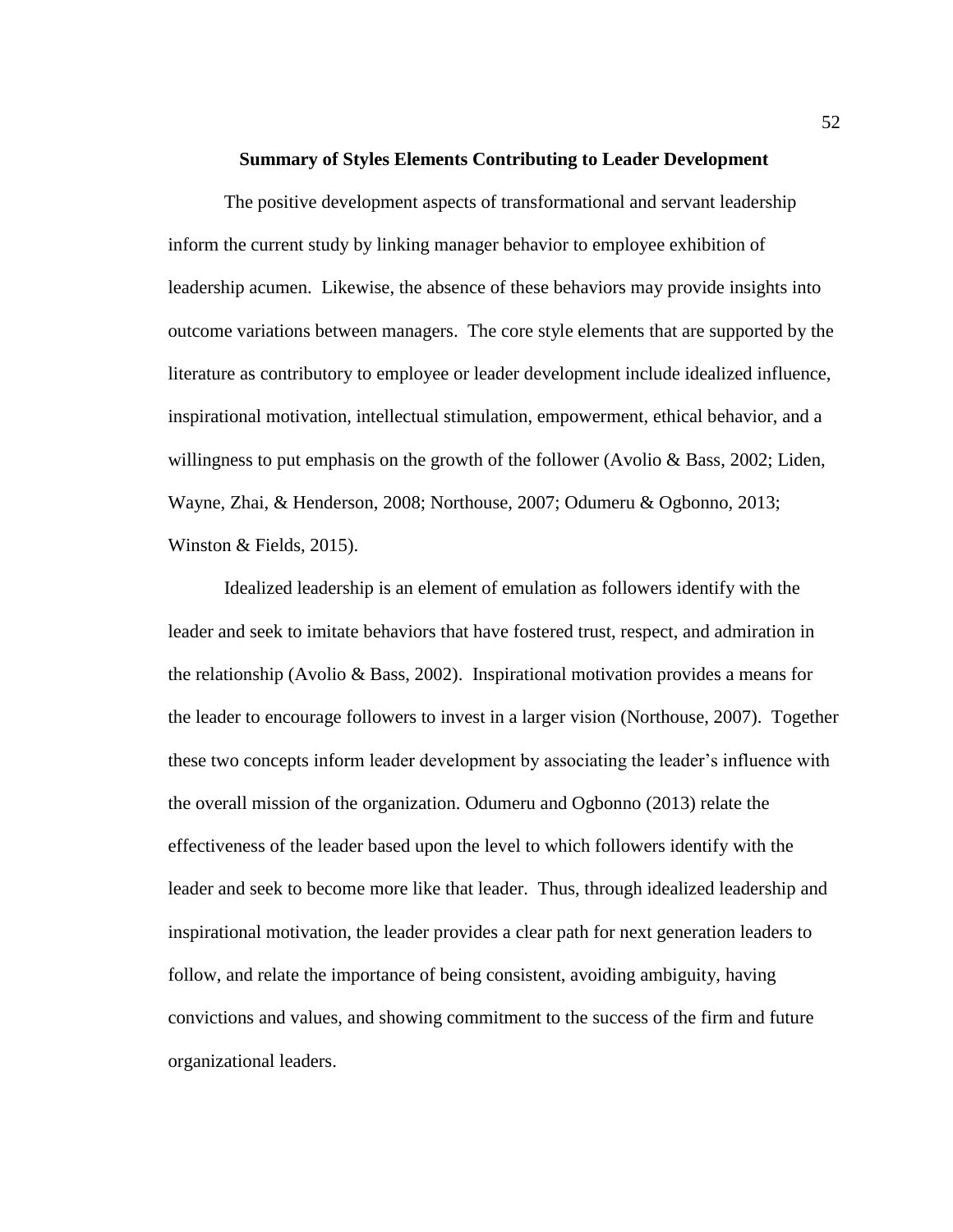Intellectual stimulation and empowerment combine the efforts of the leader to provide creative work and encourage critical thinking for decision-making (Avolio  $\&$ Bass, 2002), with taking initiative and assuming greater responsibilities (Liden, Wayne, Zhao, & Henderson, 2008). Murari and Gupta (2012) linked these types of activities to successful development of future leaders. The extent to which the leader provides these opportunities to the follower will have an impact on exhibited levels of leadership.

Ethical behavior and the willingness to place the emphasis on the growth of the follower further provide context for the current study on leader development as they have been linked to positive impacts of the leader for ongoing development of subordinates (Chiniara & Bentein, 2016; Parris & Peachey, 2013). Some have emphasized the ethical behavior element as the basis for developing the trust that leads to preferred outcomes (Beck, 2014). This places an emphasis on the growth of the follower as a precursor to continued leader development. These elements provide insight on the influence of the leadership style of the manager on leader development.

# **Self-Development**

Within the context of leadership, there have always been undertones of the necessity for self-development to continue to improve as a leader, and to develop the skills necessary to expand one's influence in an organization (Karp, 2012). Although organizations typically take some responsibility for leader development through formal instruction and work assignments, over the past decade, there has been greater emphasis placed on self-development (Boyce, Zaccaro, &Wisecarver, 2010). Self-development, as described by Orvis and Ratwani (2010), occurs when the leader takes primary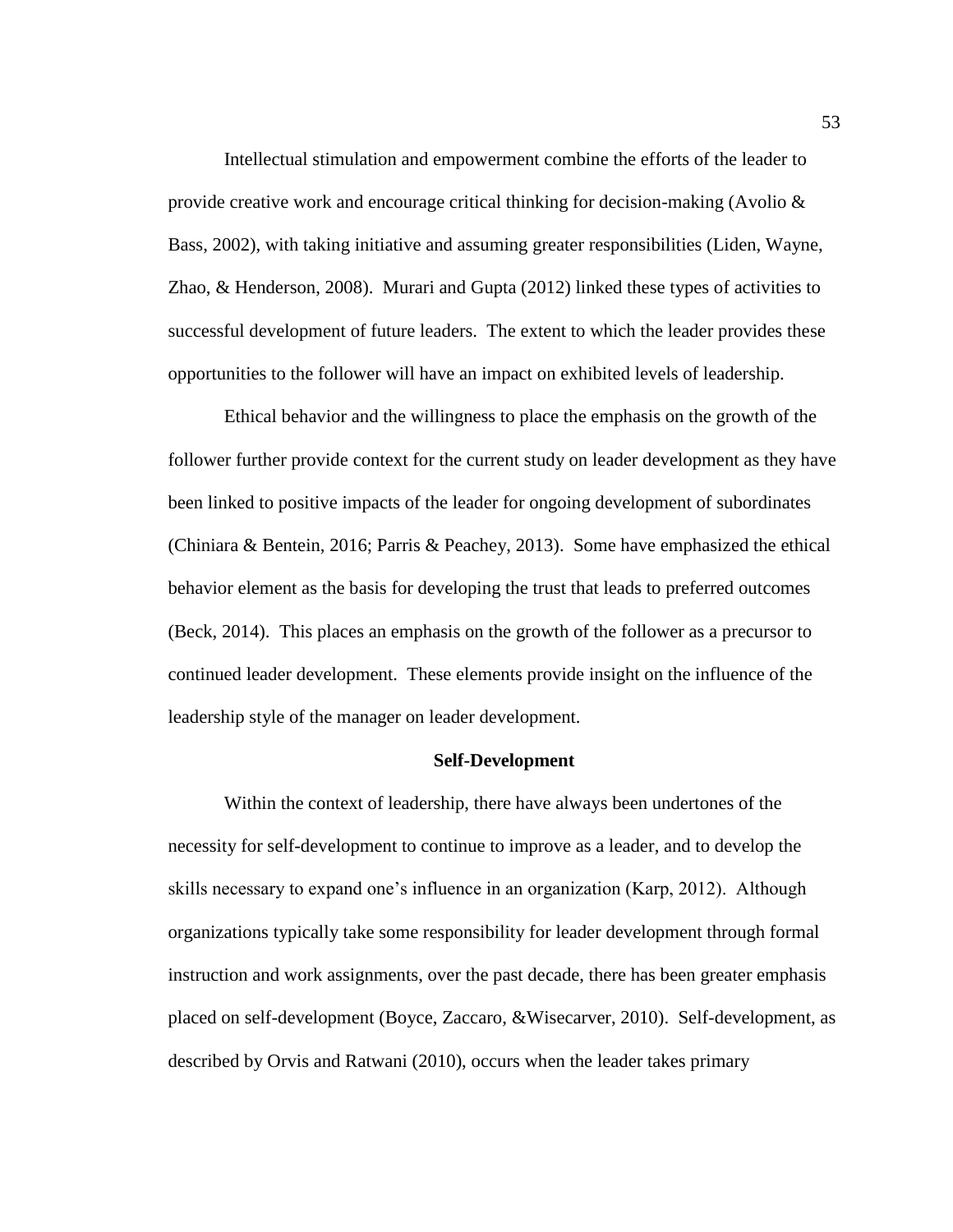responsibility for his own growth by determining which knowledge and skills he needs, and identifying the learning experiences that will best provide development in those areas. Self-development can take many forms including training to improve technical or behavioral skills, or to expand organizational or industry knowledge (Boyce, Zaccaro, & Wisecarver, 2010).

In a study conducted by Orvis (2007) self-reported self-development activities of leaders within a fire department included attending in-house courses, completing college courses, certification courses, or seminars, reading trade journals and books, attending conferences, and performing hands-on practice of skills. Similarly, Langkamer (2008) in a study of leaders from a multilevel marketing company found that leaders engaged in self-development activities ranging from reading books and listening to training CDs to developing and conducting training programs for others, to attending professional conferences and weekend retreats. The results of the two studies suggested that different types of activities were beneficial to enhancing different performance factors (Langkamer, 2008; Orvis, 2007). In the study conducted by Orvis (2007), he found activities that most closely related to improving performance factors to be of higher quality. Langkamer (2008), however, found that those activities that provided the most experiential variety led to greater adaptive performance. These studies provide support that varied approaches to self-development can support the learners continued growth.

It should be noted, that even with these recent attempts to better determine the effectiveness of self-learning techniques, there has been little historical research to support the prevailing perception of the importance of self-development activities among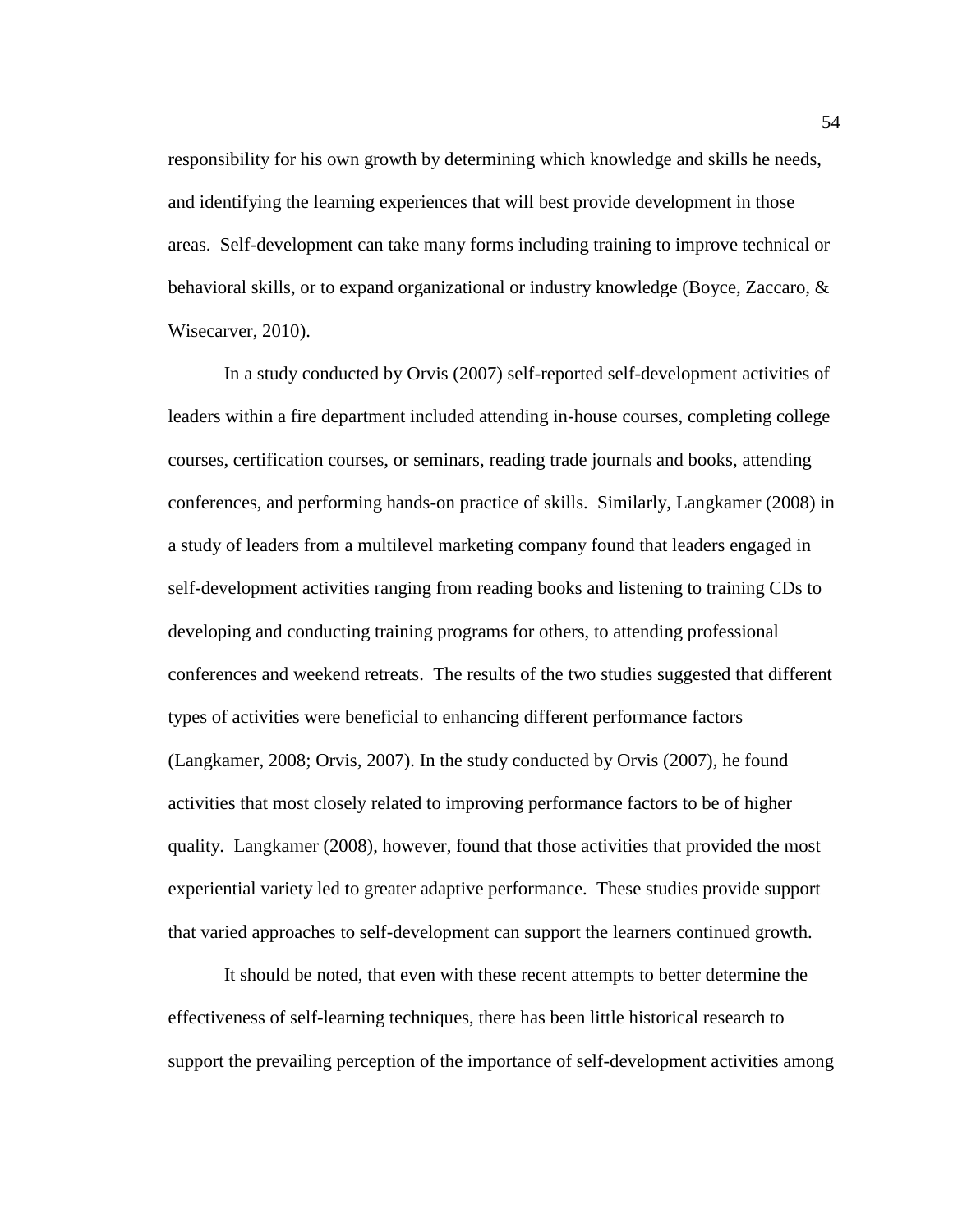leaders (Boyce, Zaccaro, & Wisecarver, 2010; Yukl, 2006). Orvis and Ratwani (2010) recommend that to ensure the greatest benefit from self-development activities, organizations should become involved and formally evaluate activities to provide guidance to leaders on the most effective forms in which to engage. Reichard and Johnson (2011) also recommend organizational support for ongoing effective selfdevelopment. As such, self-development remains embedded in literature pertaining to both formal and informal development programs (Karp, 2012), and the efforts of those candidates seeking upward mobility toward self-development inform the study as additive to organizational interventions.

#### **Conclusion**

This literature review provides the context for the current collective case study. The purpose of this collective qualitative case study is to investigate the common issues and factors that lead to success or failure in the application of leader development programs. To that end, the conceptual framework suggests that leader development requires organizational interventions, managerial influence, and self-development efforts.

The researcher provided literature to address organizational interventions in the form of formal leader development programs to serve as context to the first research subquestion. Specifically included are the scope of leader development programs and the elements necessary to achieving the desired results of the formal programs. The level to which the organization has engaged each of the study participants in formal training provides background for comparison with the literature, to determine variation in leadership acumen when compared with candidate levels of training and experience.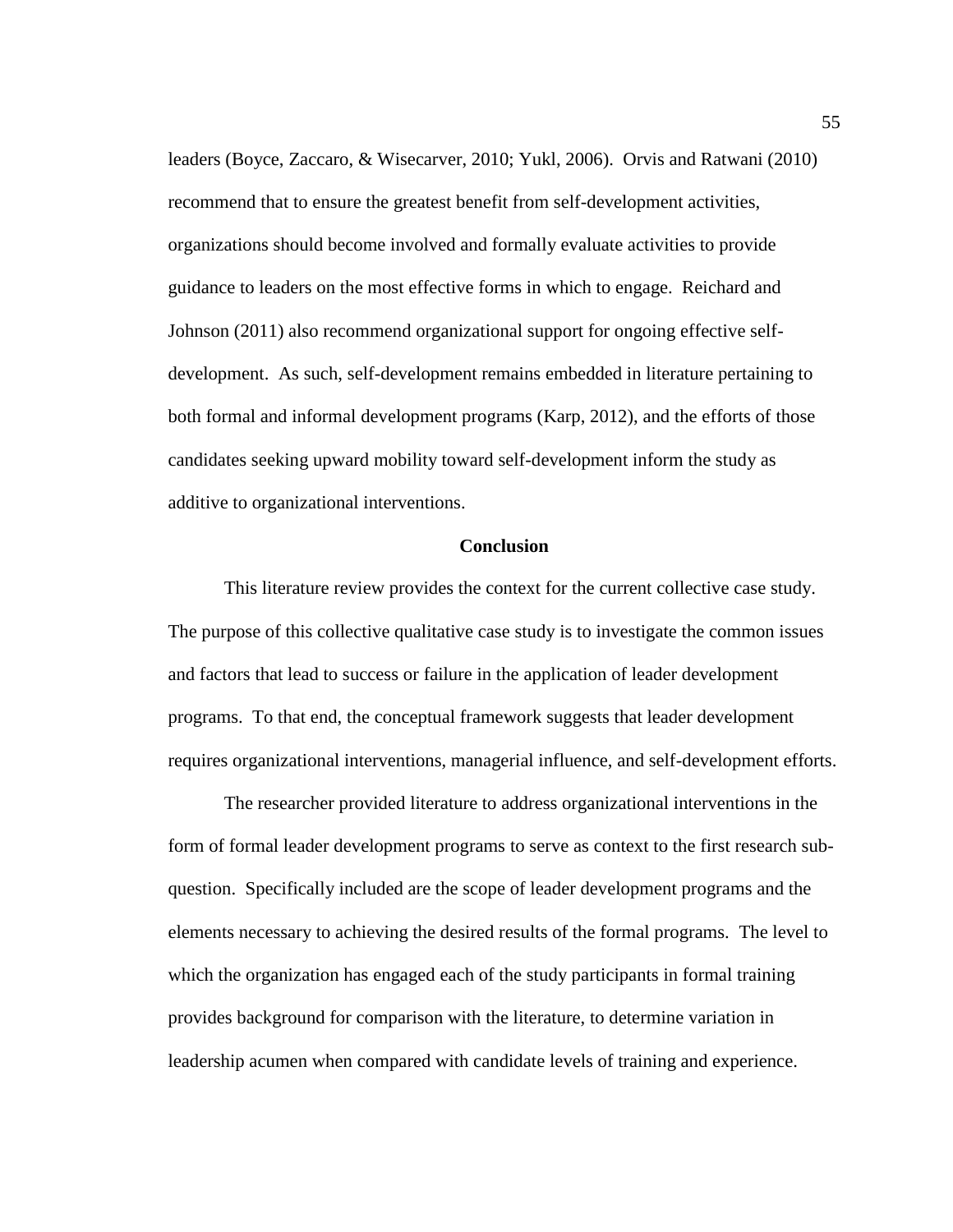The second research sub-question regarding the impact of the leadership style of the manager on the experiential learning opportunities of the candidate compares reported leadership characteristics with the elements of development discussed in the literature. The transactional-transformation leadership continuum, Goleman's six styles, and servant leadership theory provide the elements in leadership literature associated with development. The literature also provides the context to consider the observed and selfreported styles and activities of the participant managers within the case study.

The last of the conceptual framework elements detailed in the literature review was the concept of self-development. The holistic approach to leader development includes self-development in conjunction with formal development programs and managerial interventions. Accordingly, information from the literature surrounding selfdevelopment provides a point of reference for current study participant efforts in this arena.

#### **Transition and Summary**

In section 1, the background of the problem, problem statement, purpose statement, and nature of the study were reviewed. The researcher presented the research questions, conceptual framework, definition of terms, assumptions, limitations, and delimitations, and significance of the study. Finally, a review of the professional and academic literature was provided.

The study was conducted to discover the common issues and factors that lead to success or failure in the application of leader development programs. The researcher considers the organization and managerial interventions, as well as self-development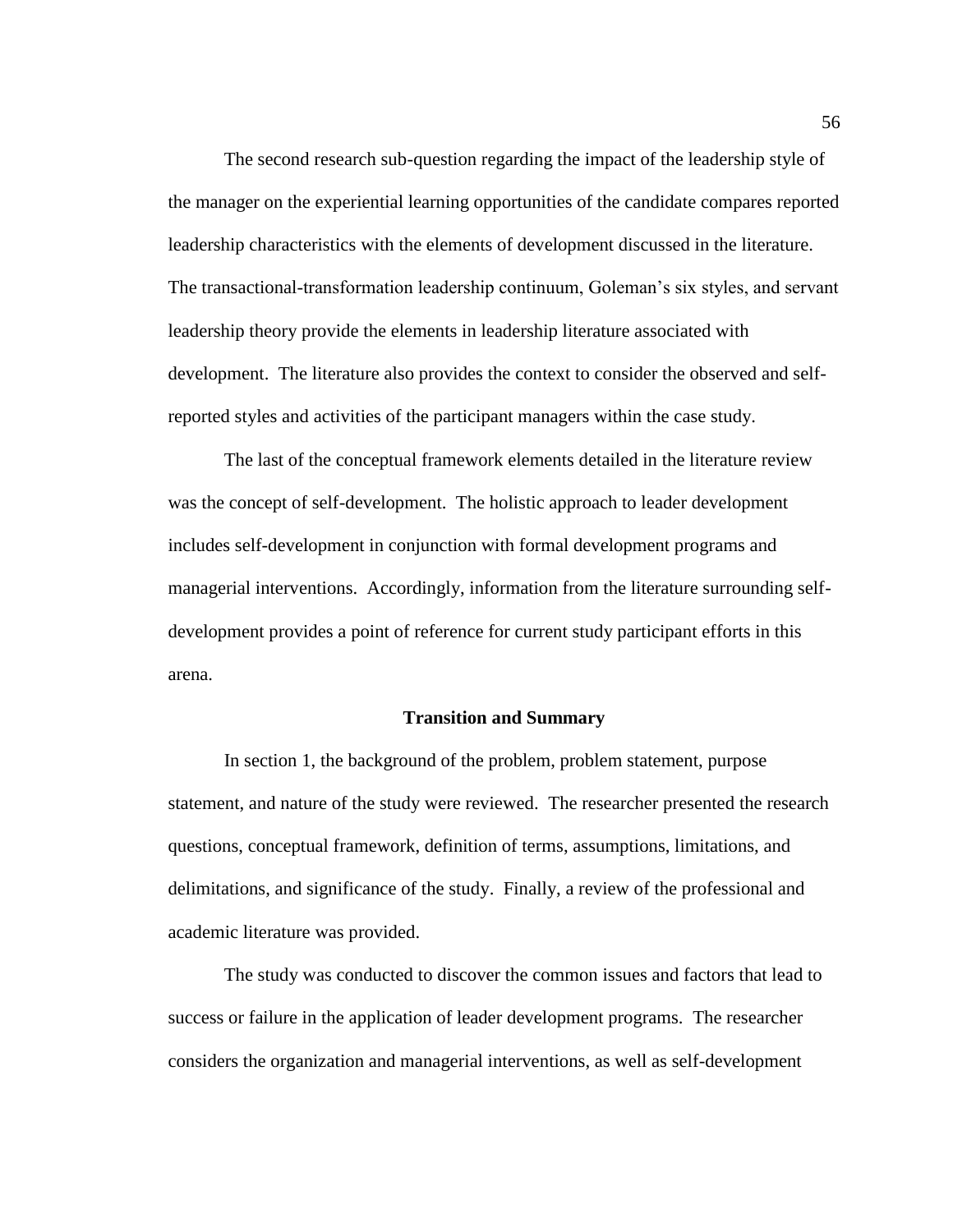efforts of study participants. Section 2 presents the project design, research method, data collection and analysis strategy, and reliability and validity of the study.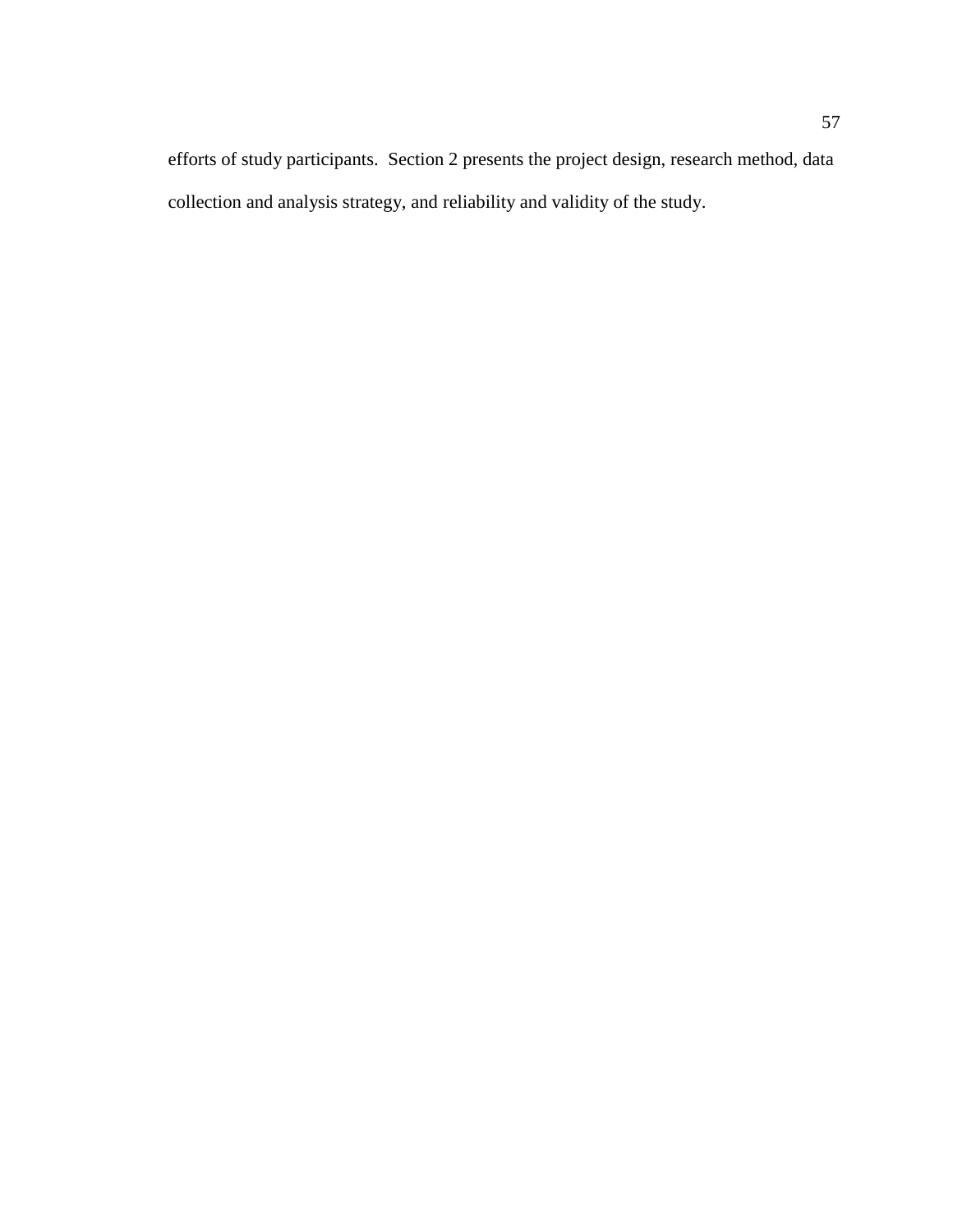#### Section 2: The Project

In spite of the broad understanding of the importance of leader development, achieving consistent results is difficult. Organizational leaders have the responsibility to ensure the future success of the firm through developing leaders at cascading levels throughout the firm. These leaders would benefit from understanding the impact of the leadership styles of the current managers, and candidate self-development, on the leadership acumen of potential successor candidates.

This case study explored the development efforts within a firm's supply management organization to identify differences between one group that has experienced practical success in building a bench of qualified successor candidates, and several other groups that have not met with comparable success. Within this section, the researcher discusses the elements of the study, to include the purpose, role of the researcher, participants, study method and design, and population and sampling. Further, the researcher provides the data collection instruments, techniques, and organization, as well as the data analysis technique, and the reliability and validity of the study.

# **Purpose Statement**

The purpose of this collective qualitative case study is to discover the common issues and factors that lead to success or failure in the application of leader development programs. Leader development warrants scholarly attention due to the complexity that goes beyond previous studies in the general field of leadership (Day et al., 2014). This study provides visibility into the practical aspects of application within the overall perspective of previous theory-building research. The discussion of the results of the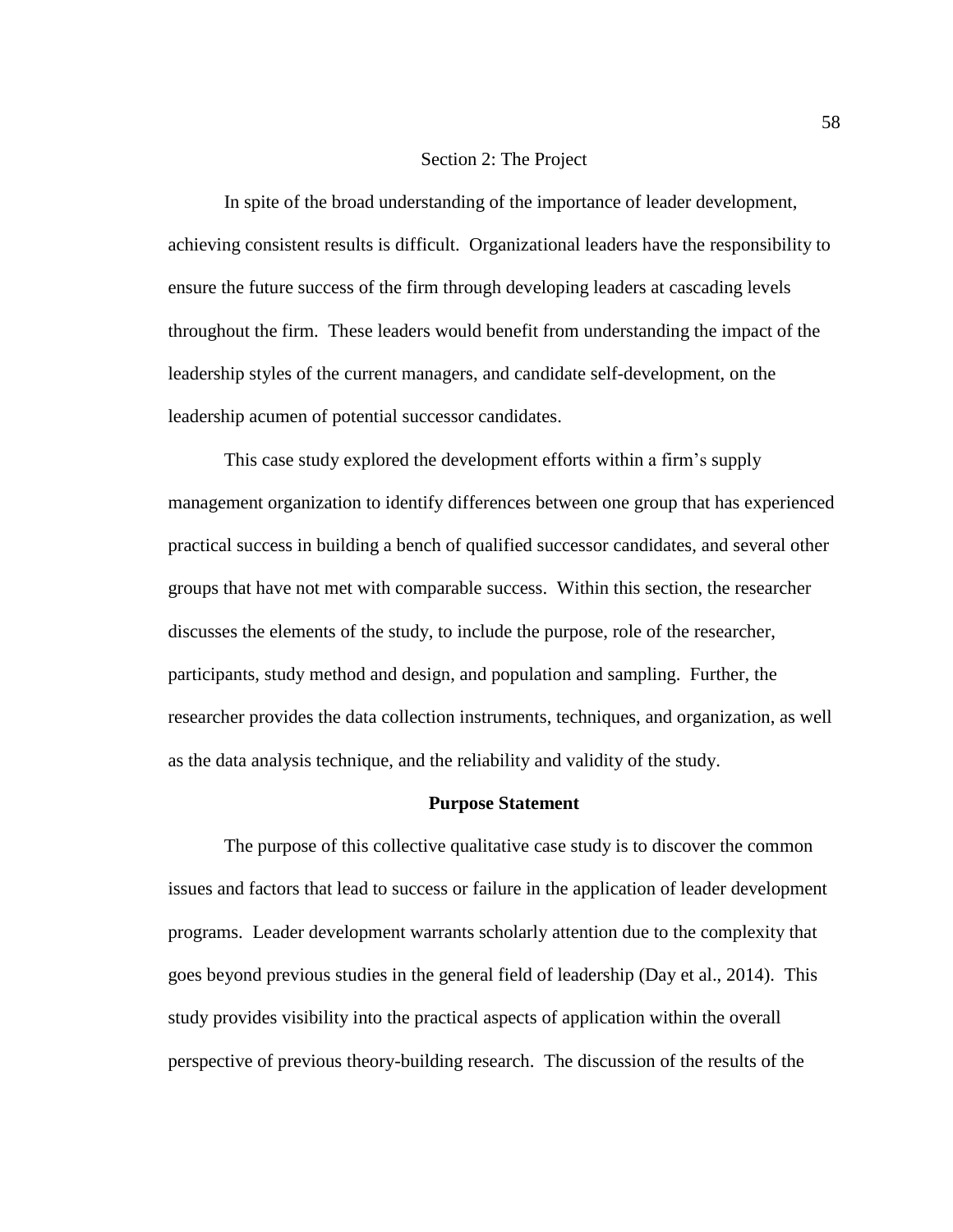case provides insight into the effects of various leadership styles employed by managers on the ability of team members to demonstrate the necessary leadership acumen to ascend to higher levels of the organization. Further, the results of the case study contribute to the literature by examining the relevance of closing the gap between organizational leader development programs, managerial interventions, and personal development initiatives.

#### **Role of the Researcher**

In a qualitative study, the researcher must play many roles. Summarily, the researcher plans the study, determines the subject of the study, links ideas together, and writes reports (Stake, 2010). In addition, the researcher must take steps to validate information and take steps to protect the rights of the research subjects (Naumes  $\&$ Naumes, 2012). Primary, the researcher is responsible for planning, overseeing, and participating in the data collection process.

Although there are many reasons to conduct research (Naumes & Names, 2012), the topic of leadership style impacts on leader development was chosen because it is of interest to the researcher. More specifically, the researcher observed differences between leadership acumen among potential successors within various organizations who had similar levels of education, experience, and training. A review of the available literature on leader development programs and leadership styles appeared to address this phenomenon only notionally, and did not substantially consider the impact of the leadership style of the current manager on the leadership acumen of the potential successors.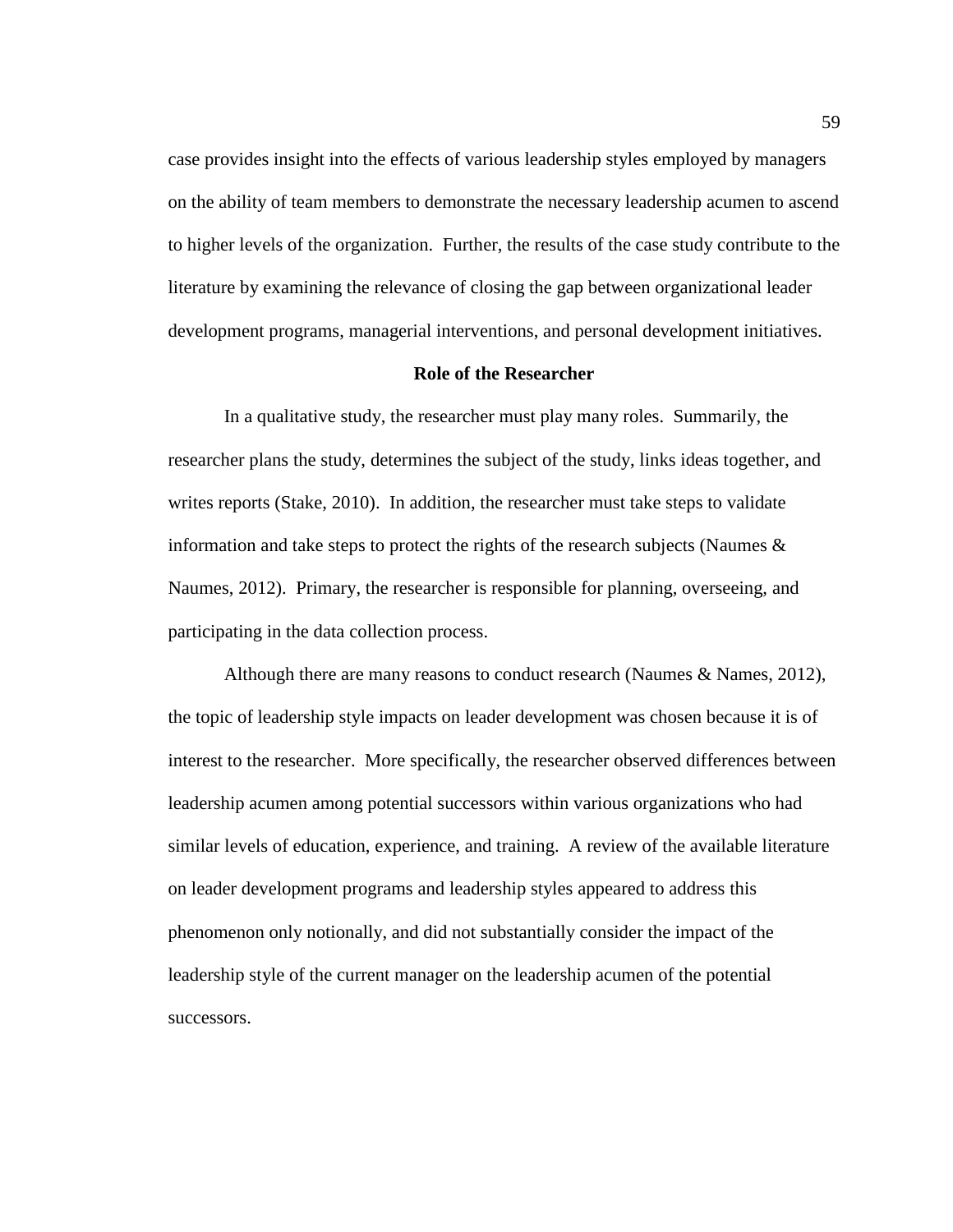The methods employed for collecting the data fit both the style of inquiry preferred by the researcher and the research questions (Stake, 2010). The research questions provided a conduit to explore the conceptual framework of the study that links organizational intervention, managerial interactions, and personal initiative through selfdevelopment activities, together as contributory to the leader development process. The researcher obtained some of the information, such as documented completion of training courses, and competency models from the organization and the participants. The researcher also used interviews as a source of data collection to gain better perspective on what types of activities the study participants relate to the elements of organizational, managerial, and self-development for leader development.

The researcher identified a population group that appeared to exemplify the problem addressed through the study. As a collective case study can improve the ability to generalize the results (Naumes & Naumes, 2012), the population group included study participants who shared common training and experience, but who worked for different managers at geographically dispersed locations. The researcher then developed the interview questions that provided insight into the research questions.

The researcher was also responsible for planning, organizing, and conducting all participant interviews. WebEx conferencing technology provided the platform to conduct and record participant interviews. Each of the interviews of managers lasted approximately four hours, while the potential candidate interviews were contained to one hour. Member checking provided the opportunity for participants to review and verify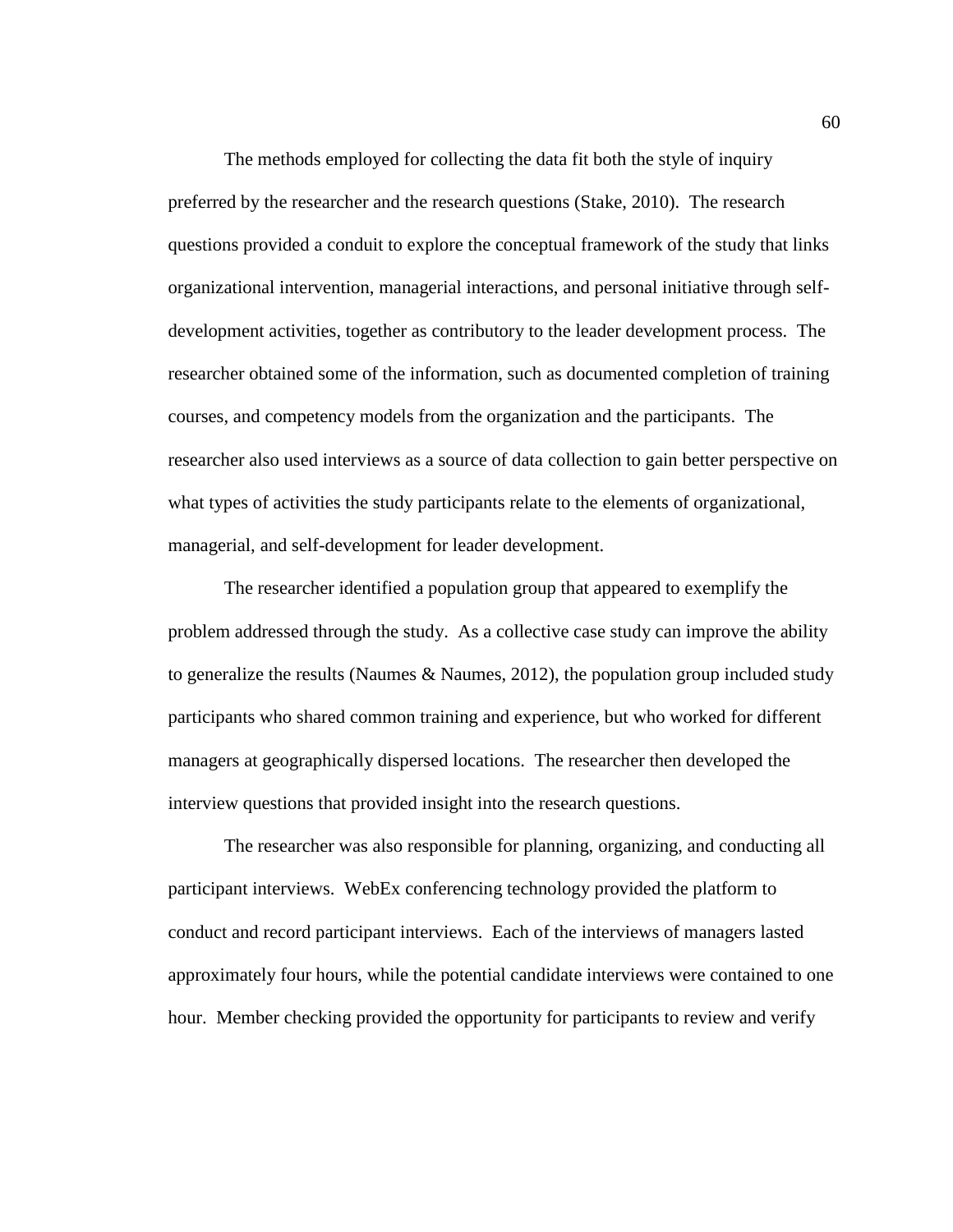the transcripts. The researcher then organized the results according to the research questions to develop the results of the case study.

Finally, the researcher addressed potential bias through bracketing. As the primary data collector and interpreter, the possibility of unintentional bias based on the researcher's previous experiences exists (Draper & Swift, 2011). Tufford and Newman (2012) suggest that bracketing can augment data collection, research findings, and interpretation provided the researcher is able to maintain self-awareness throughout the process. In this instance, the researcher recognized that he held certain biases concerning effective leadership styles based upon prior experiences in various leadership roles, and interactions with other managers throughout a lengthy career. The researcher used memos as the method for bracketing to capture observational comments during the interview process. This method permits the researcher to be more engaged with the raw data than trying to stifle presuppositions in an attempt to maintain an appearance of objectivity (Tufford & Newman, 2012).

# **Participants**

Through this study, the researcher considered the leader development efficacy in a national service industry organization. The structure of the supply management group of the organization consists of multiple commodity management centers. The trucking logistics commodity management center has four geographically dispersed purchase teams, each having a manager, team leaders, and two sub-levels of purchasing specialists. The organization provides potential successors at the team leader level with various training opportunities to address key competencies.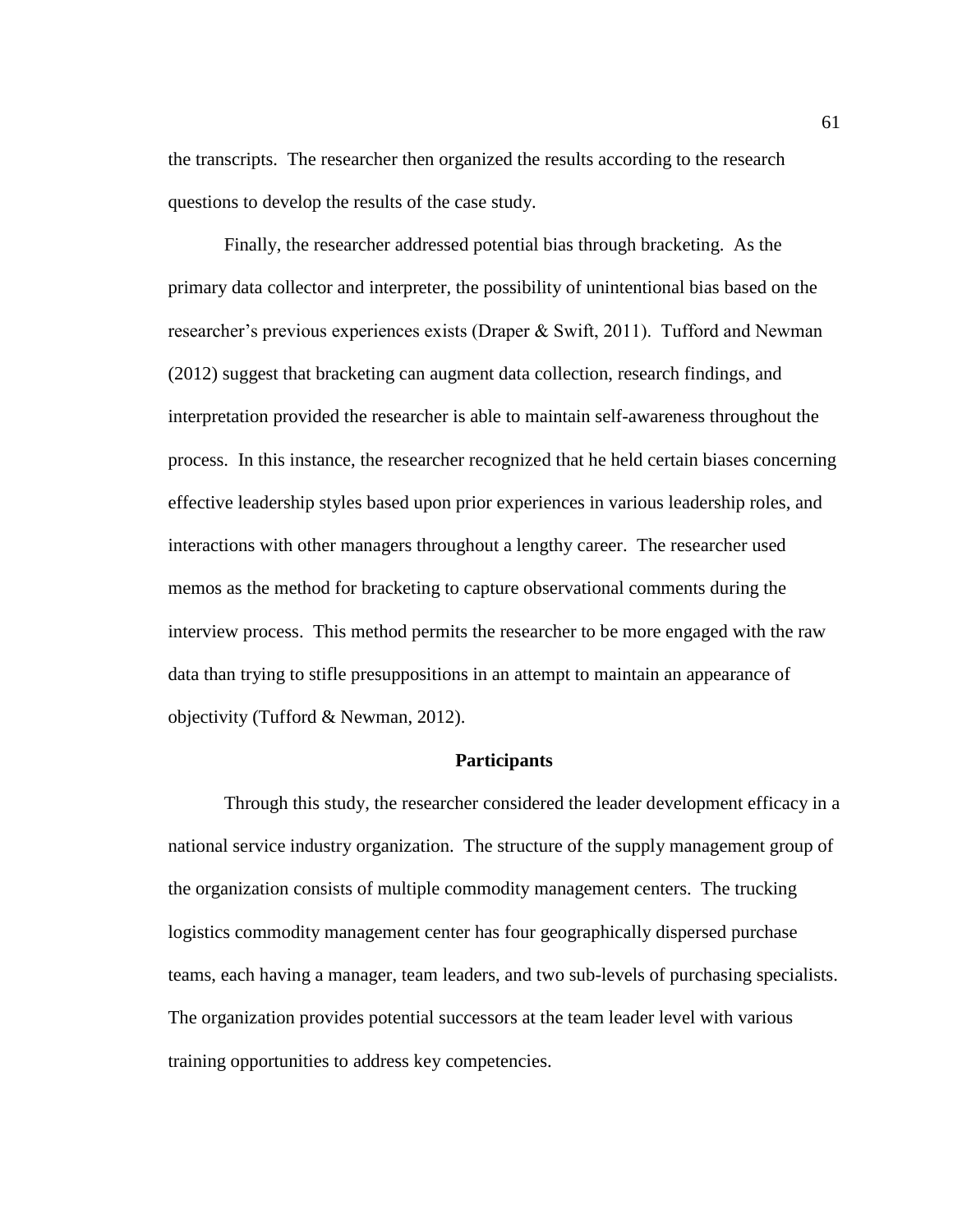The research participants included the managers and the potential successors at the team leader level. The supply management executive who oversees the group of managers identified the potential successors. The two levels of executives who oversee the managers provided access to the group of study participants. To develop a working relationship with each of the candidates, prior to the interviews, the researcher conducted a brief introductory telephone call with each participant. This provided the opportunity for study participants to ask questions about the process, expectations, and to address privacy concerns. It further provided candidates the opportunity to decline participation or identify any additional accommodations they may require. Most importantly, it allowed the researcher to convey appreciation for participation in the study, and to establish a rapport with the participants.

Prior to moving forward with the study, the researcher obtained the approval of Liberty University's Institutional Review Board (IRB). Naumes and Naumes (2012) describe the mission of such IRBs as verifying that researchers are taking the necessary steps to guarantee the rights of the research subjects. To this end, the researcher agreed to maintain the confidentiality of the research subjects, interview responses, and to avoid including potentially identifying information in any presentations or publications.

### **Research Method and Design**

As stated in Section 1, the purpose of this collective qualitative case study was to investigate the common issues and factors that lead to success or failure in the application of leader development programs. Since research in the social sciences often relies upon situational context and draws upon the experiences of study participants to obtain insights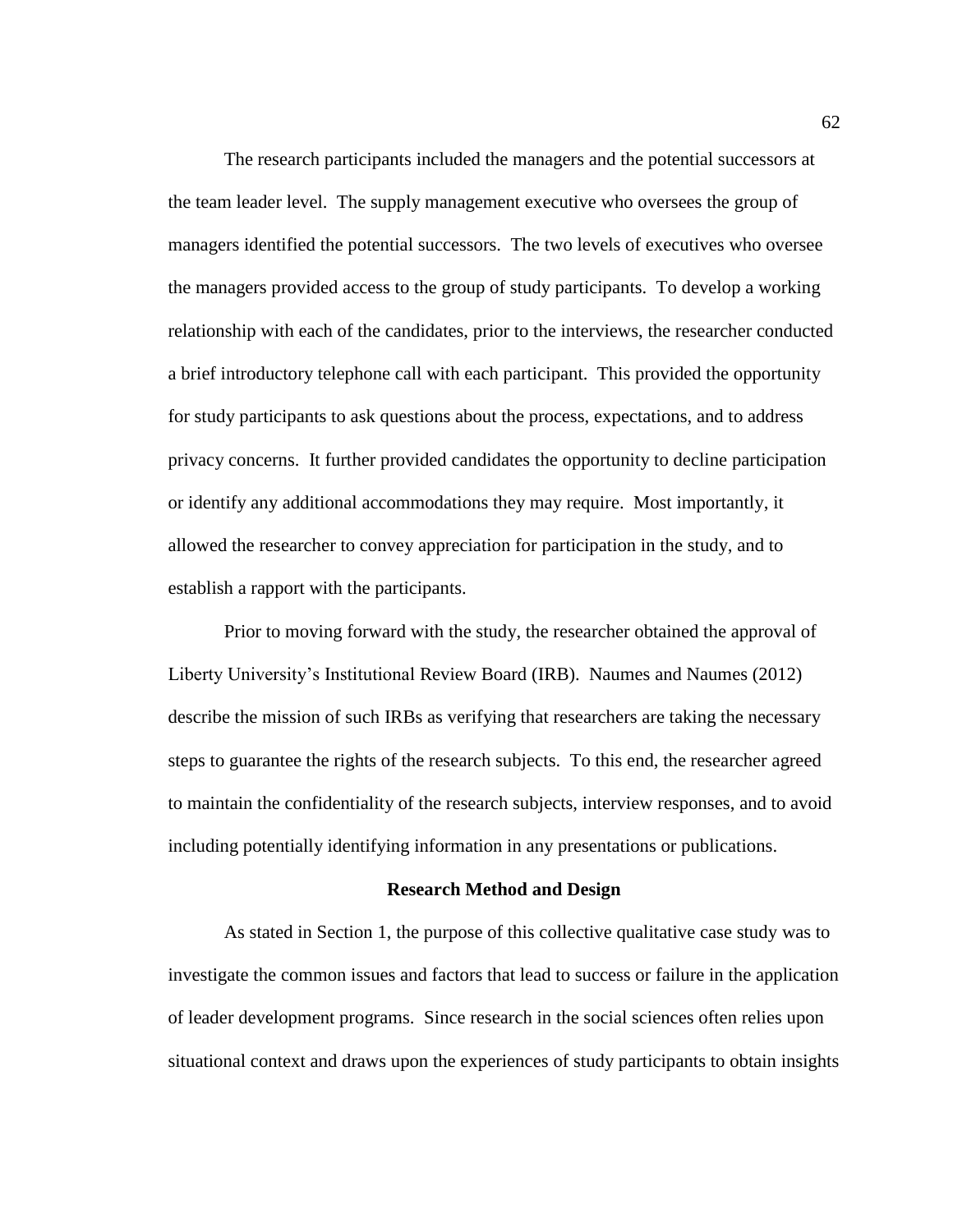(Stake, 2010; Yin, 2012), a qualitative method has been selected. In addition, within the qualitative method, the researcher selected the collective case study design.

#### **Method**

The primary difference between qualitative and quantitative methods is the difference between seeking understanding and explanation (Stake, 2010). The design of present study included gathering information to aid in developing a better understanding of potential causes that have resulted in different levels of success in leader development between different workgroups within one firm. The workgroups included in the study were geographically dispersed throughout the United States and, although they shared a common parent organization and senior leaders, the local managers had broad discretion and a semi-autonomous environment within which to manage. Training and development programs are organization-based, but the managers designate participants. It was necessary to gather information from the perspectives of the local managers and their staff to gain a better understanding of why there was greater success within one of the workgroups. Baxter and Jack (2008) note that inquiries approached through the perspectives of multiple individuals suggest a qualitative method. Further, the spectrum of variation in culture and personalities inherent to the study because of multiple geographical regions and manager autonomy posit a qualitative approach. Yin (2012) underscores the importance of including contextual conditions when considering the cause of a phenomenon.

Although the researcher has provided the study design and data collection process elsewhere within this manuscript, please note that one of the primary sources of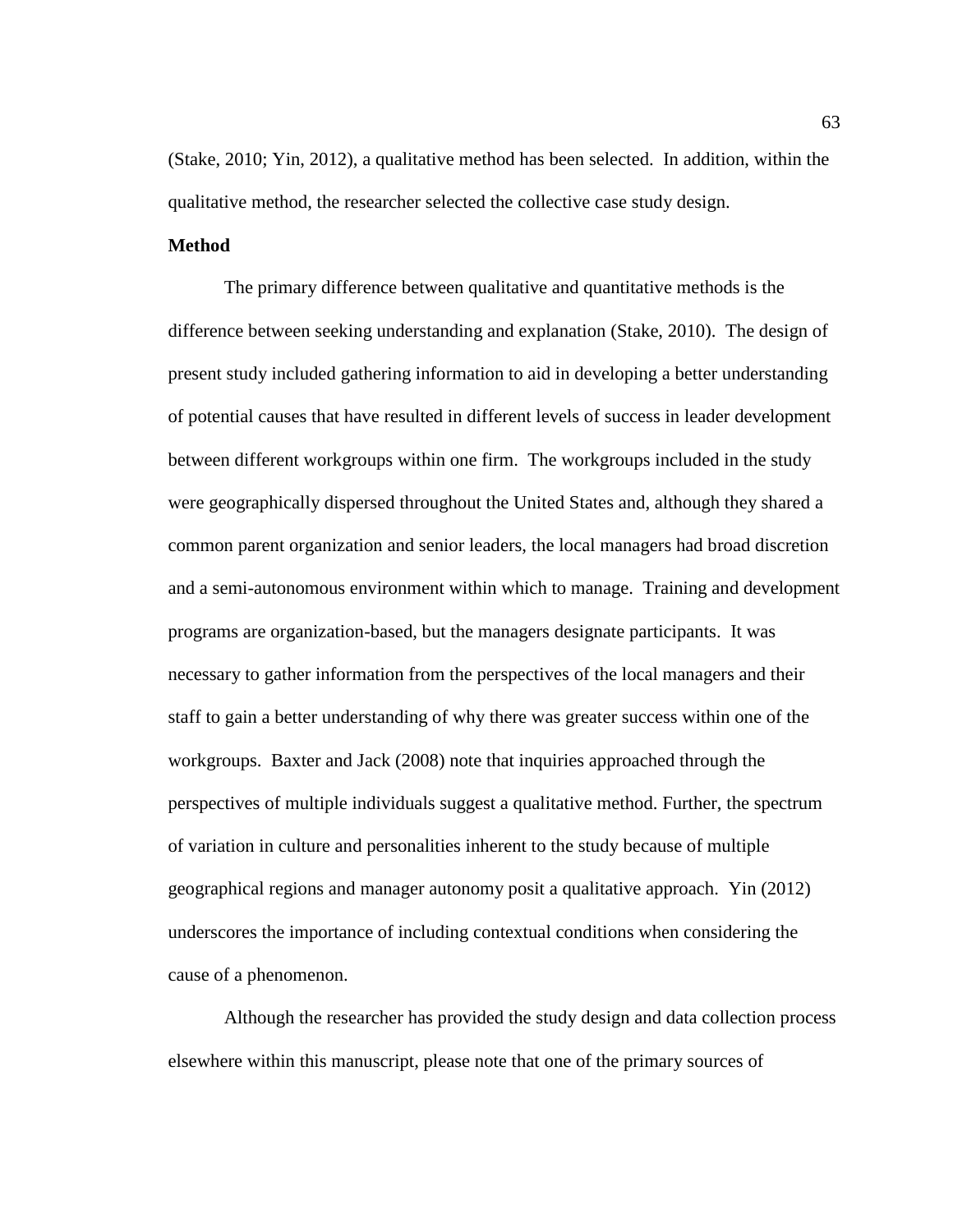information was participant interviews. This reliance on human perceptions and the imprecise nature of the data collection method do not support the methods and design necessary to support quantitative analysis (Creswell, 2009; Stake, 2010). Further, in addition to the data collection method, the limited sample size did not provide sufficient data markers to validate correlation, or to provide for more advanced quantitative analysis (Driscoll, Appiah-Yeboah, Salib, & Rupert, 2007).

Upon determining that the study was most appropriately qualitative in method, the researcher selected the case study in lieu of phenomenological, grounded theory, ethnographic, and historical research. Historical qualitative studies are based on interpreting past historical events to predict future events (Creswell, 2013). The current study explores present and ongoing interactions between participants, their managers, and the organization. Indeed, the conceptual basis of the study was to address incongruence between the existing literature that suggests participation in leader development programs is a precursor to future success, and the practical results. As such, the historical approach would not be effective.

A phenomenological study also would not be appropriate for the present study. According to Creswell (2013), phenomenological studies tend to focus on experiences of people to specific events that shape their perspectives of the world around them. Although the foundation of the present study considers the interactions between participants and their managers, the design of the study does not focus on the suppositions of the participants, but on influence the leadership styles of the managers have on the development of the participants. Further, phenomenological studies, in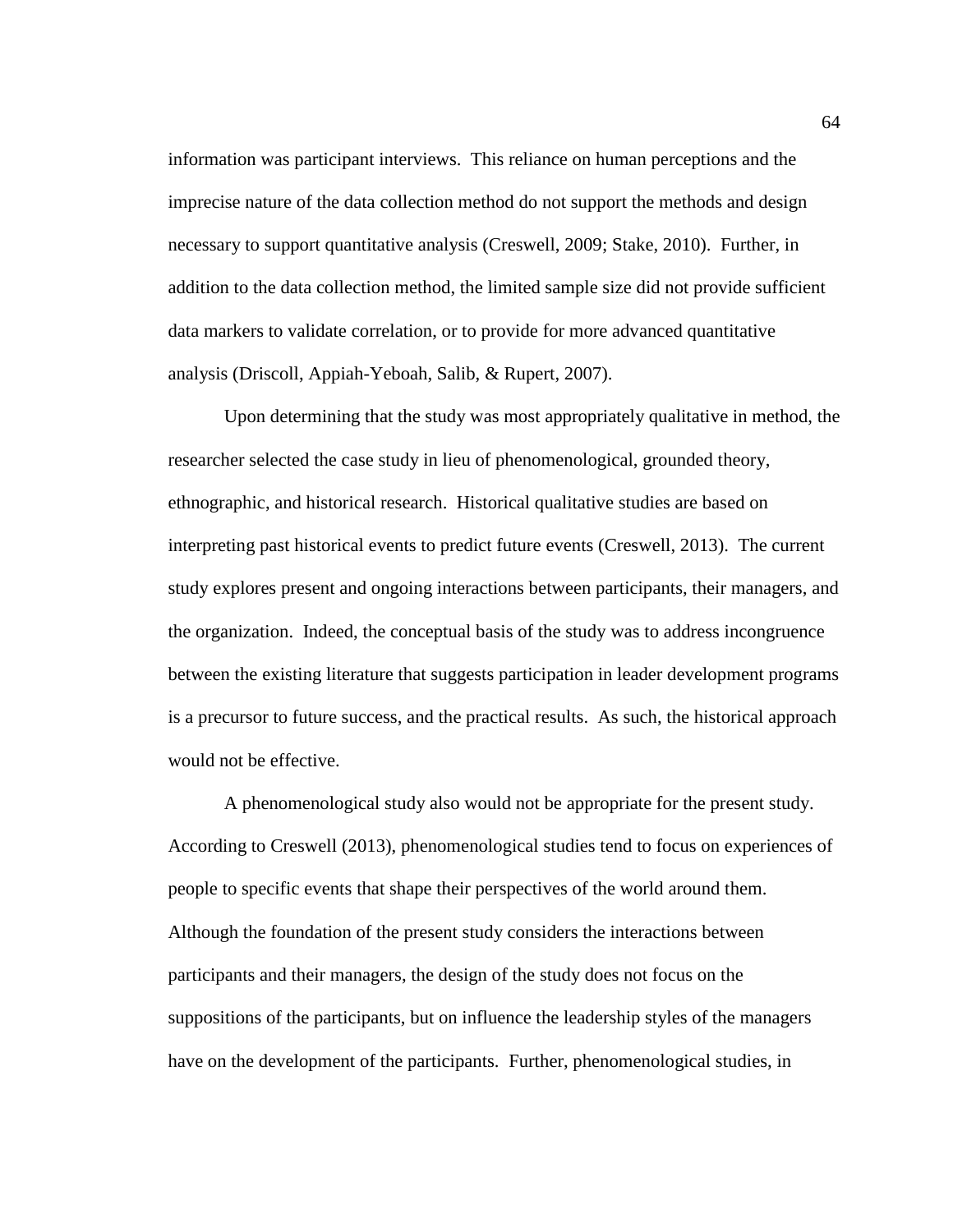focusing on the reactions of individuals to certain events, as opposed to the overall context of the event, may not be generalizable.

The final approaches, ethnographic and grounded theory were also not appropriate for the study. Ethnographic studies examine cultures, and grounded theory requires the testing of propositions to develop a theory (Creswell, 2013). The study included geographically dispersed individuals from multiple ethnic backgrounds. While these groups may be individual subcultures of the larger organization, the focus of the study was not on the culture, but upon specific relationships within the workgroups. Grounded theory would not apply as the study as designed was focused on current practices. Depending on the outcome of the case study, opportunities for grounded theory research may arise in the future.

## **Research Design**

There are four types of case study design: single-holistic, single-embedded, multiple-holistic, and multiple-embedded (Yin, 2012). First, the researcher considered whether single or multiple (also called collective) would be appropriate. Yin (2012) notes that a common multiple case study approach may apply when the researcher is attempting to replicate the findings across multiple cases. Baxter and Jack (2008) also recommend using a collective case study where multiple cases of a similar nature are considered and the researcher intends to analyze across settings.

The anatomy of the workgroups identified in the present study lends itself to a multiple case study design. Each of the four geographically dispersed groups is comprised of a manager, team leaders, and two sub-levels of purchasing specialists. The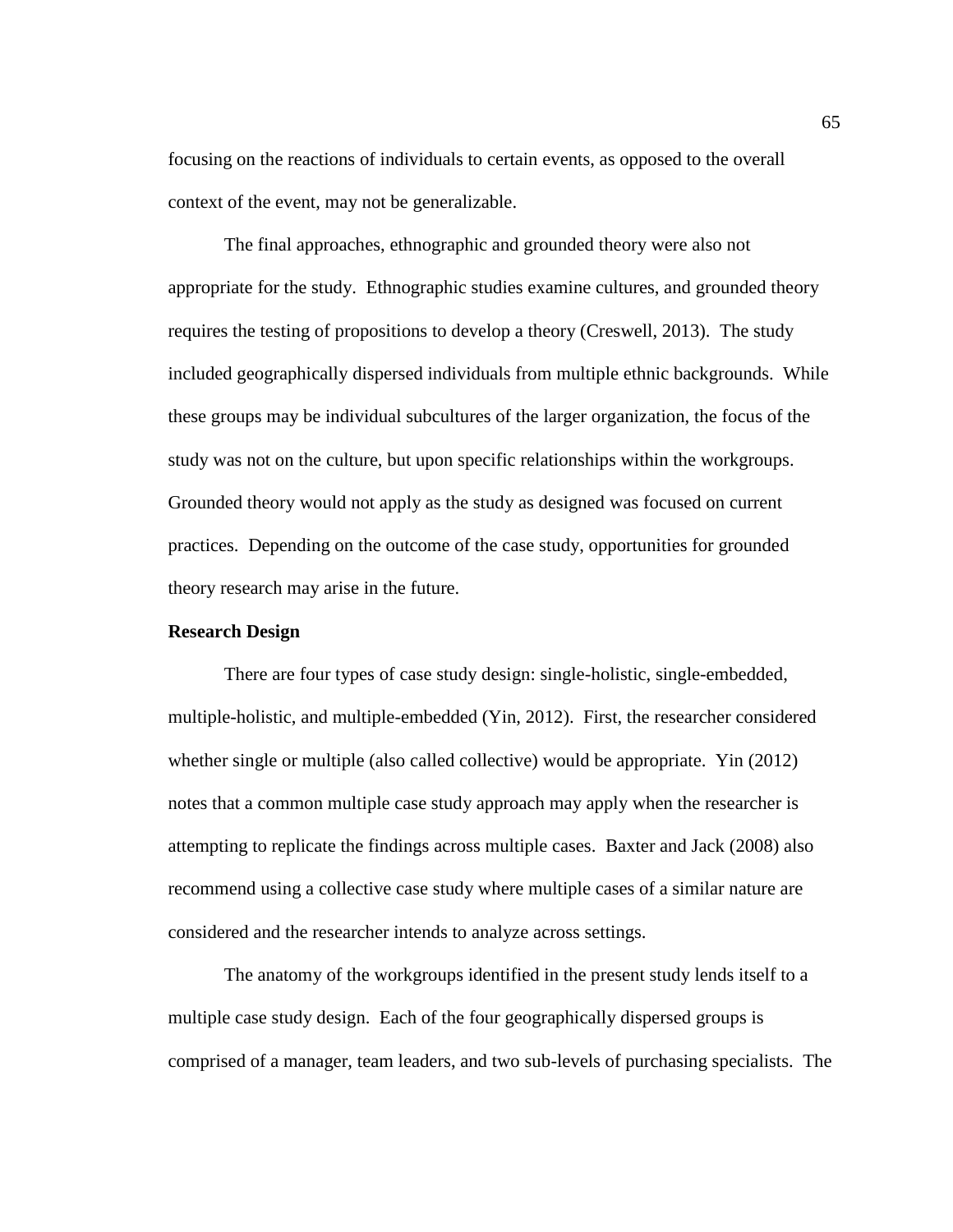groups operate semi-autonomously, but share a common executive. Additionally, corporate leadership manages the training and development for the firm. Thus, each office provides a unique case to study the interactions between the manager and team leaders. The researcher then compares the individual cases with one another to consider the second research question: How has the leadership style of the manager influenced the leader development of the candidate? This study design is superior to the single case as the context between workgroups varies based on the leadership style of the manager. Baxter and Jack (2008) recommend choosing a single holistic case study design to minimize complexity as appropriate, but also suggest that disparity in context supports the collective design.

Having determined that a multiple, or collective, case study was appropriate, the researcher further determined the study design should be of the embedded variety. Yin (2012) points out that an embedded study is appropriate when a secondary unit of analysis is present in addition to the main case. In the current study, the comparison between groups of the impacts of the leadership style of the manager on the development of the candidate could be the main case. Embedded within the study, though, would also be the individual comparisons regarding training, experience, and self-development as reflected in the first and third research sub-questions.

### **Population and Sampling**

For this study, the researcher used a purposeful sampling method to select the four managers and the ten team leaders that they directly supervise. Purposeful sampling is a technique by which the researcher selects information-rich cases due to the insights that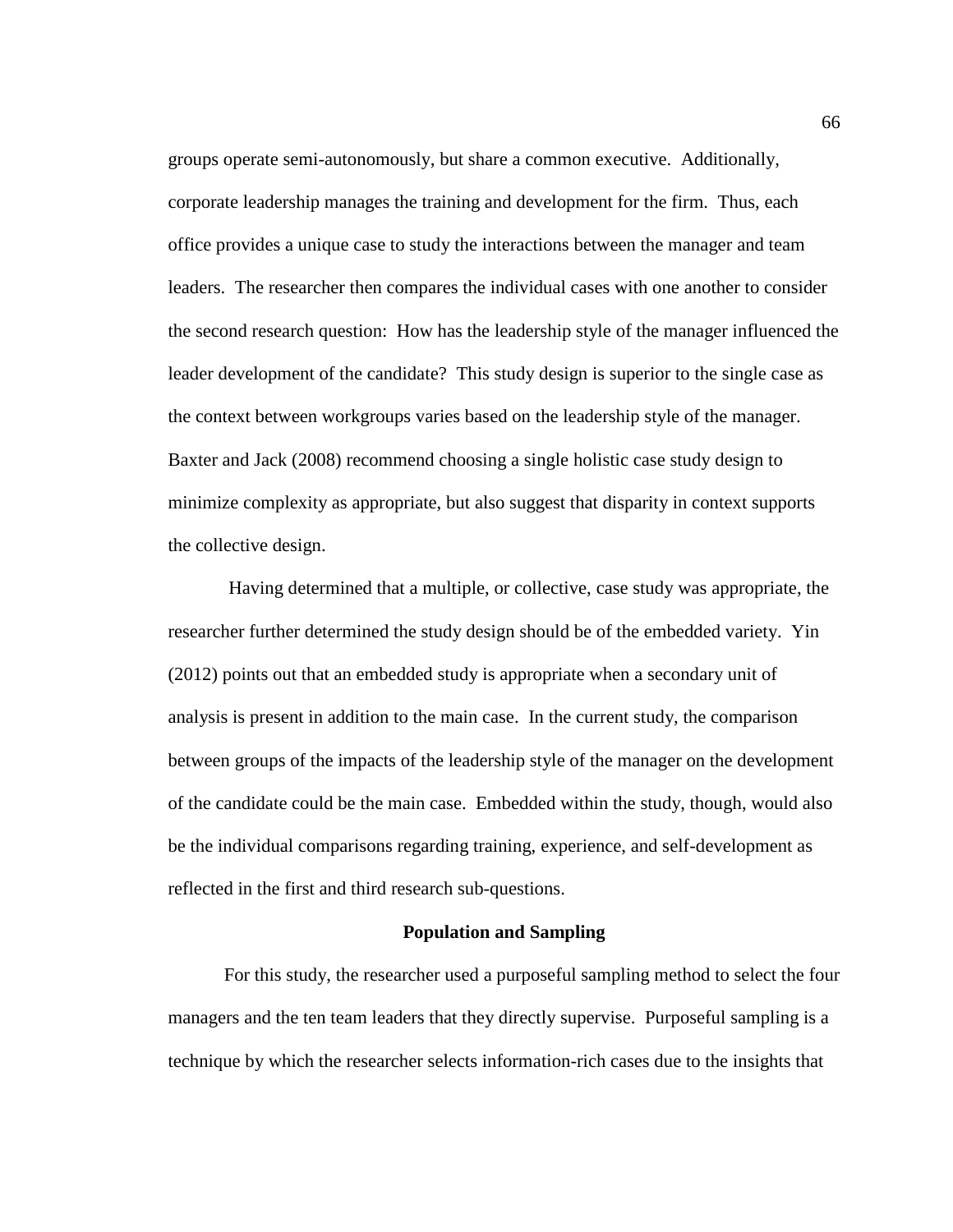are central to the purpose of the study (Suri, 2011). Unlike random sampling that is necessary for unbiased quantitative inquiry, purposeful sampling leverages the participants to gain in-depth understanding rather than empirical generalizations (Emmel, 2013).

The sample consists of participants from one commodity management center within a larger supply management organization of a national firm. Following the retirement of several of the commodity center managers, there was a shortage of qualified candidates for promotion into the vacant manager positions. Supply management executives reviewed potential candidates and discovered there was a gap in competency levels between potential successors who had similar levels of training and experience. Although there was some notional evidence that this issue may be more pervasive within the organization, it was more apparent in three of the four geographically dispersed workgroups included in the study. These groups comprise the sample because they are unique in the commodity that they source, and are the only commodity group that is widely dispersed.

The sample size for the study was determined based upon available study participants and the number needed to obtain sufficient information. Within each of the four workgroups, there is a manager, and at least three direct reports although three of the four groups have four direct reports. There are 100 supply management specialists within the four centers. Although saturation is the prevailing concept in determining appropriate sample size, Malterud, Siersma, and Guassor (2015) suggest that adequate sample size is determined by the amount of relevant information returned by the sample;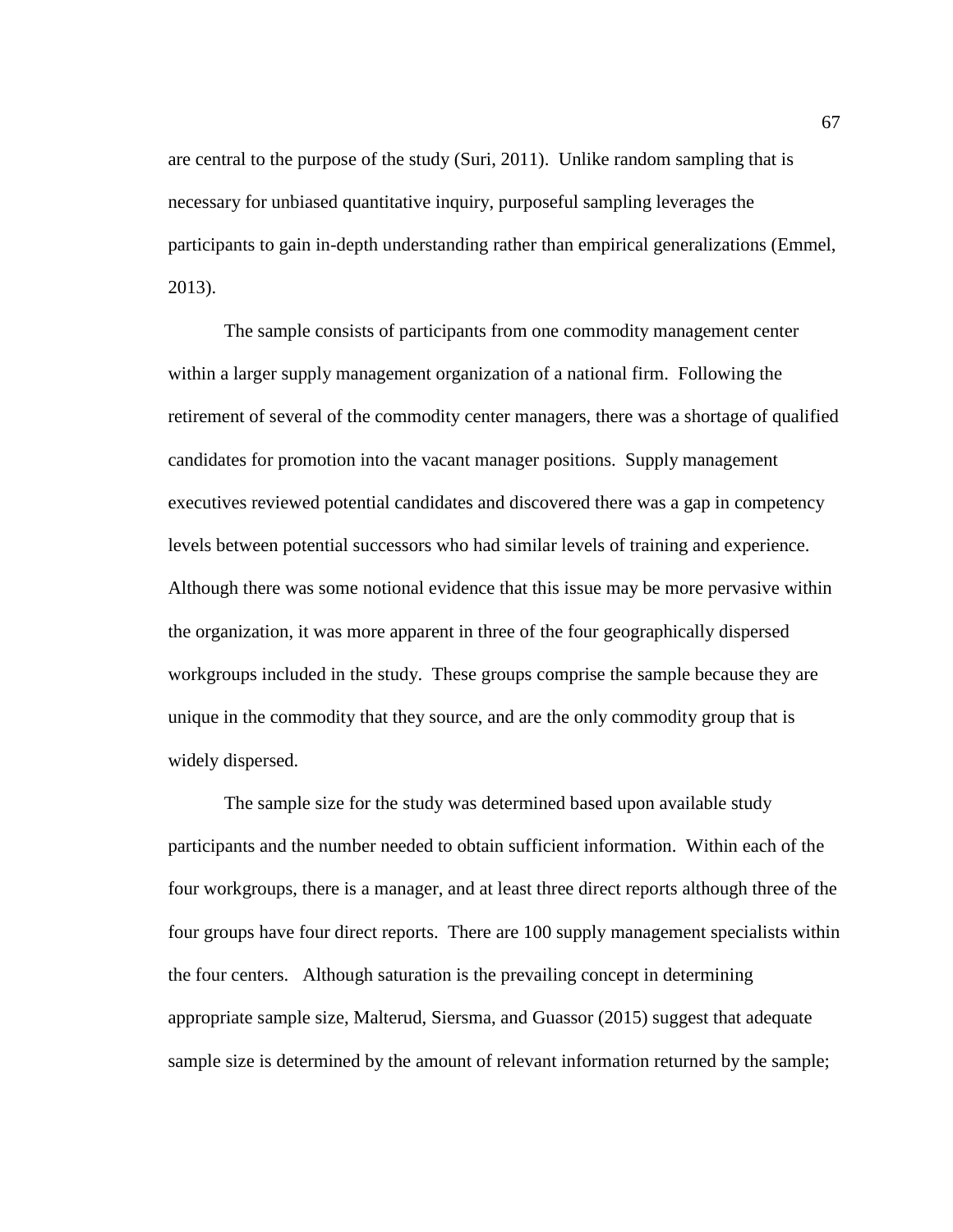which aligns with the purposeful sampling technique. They recommend a small sample size when the aim of the study is narrow and the participant interactions are highly specific. The study group in this case is very specialized, and the bounds of the study dictated the sample size of the four managers and two direct reports from each center, for a total of 12 participants. Only those employees at the manager or team leader level were eligible for inclusion in the population. The executive leadership of the organization requested to limit the participant pool to focus on employees who the firm has identified as potential successors to the current managers. Finally, only those managers or team leaders who responded affirmatively to the invitation are included in the sample.

The selected sample is relevant to the present study as it includes participants who may provide insights and in-depth understanding into the research questions. Specifically, the participants include the managers and direct reports identified by the organization's leadership as representative of the gap between training and experience, and leadership acumen. The interview responses of the participants may illustrate the factors that lead to success or failure of leader development efforts within the organization.

# **Data Collection**

This study collected data through one-on-one participant interviews with the researcher. Yin (2012) describes interview-based data as the richest form of data collection due to the amount of information you can obtain from the individuals. Yin further points out that only through interviews can the researcher discern subtle details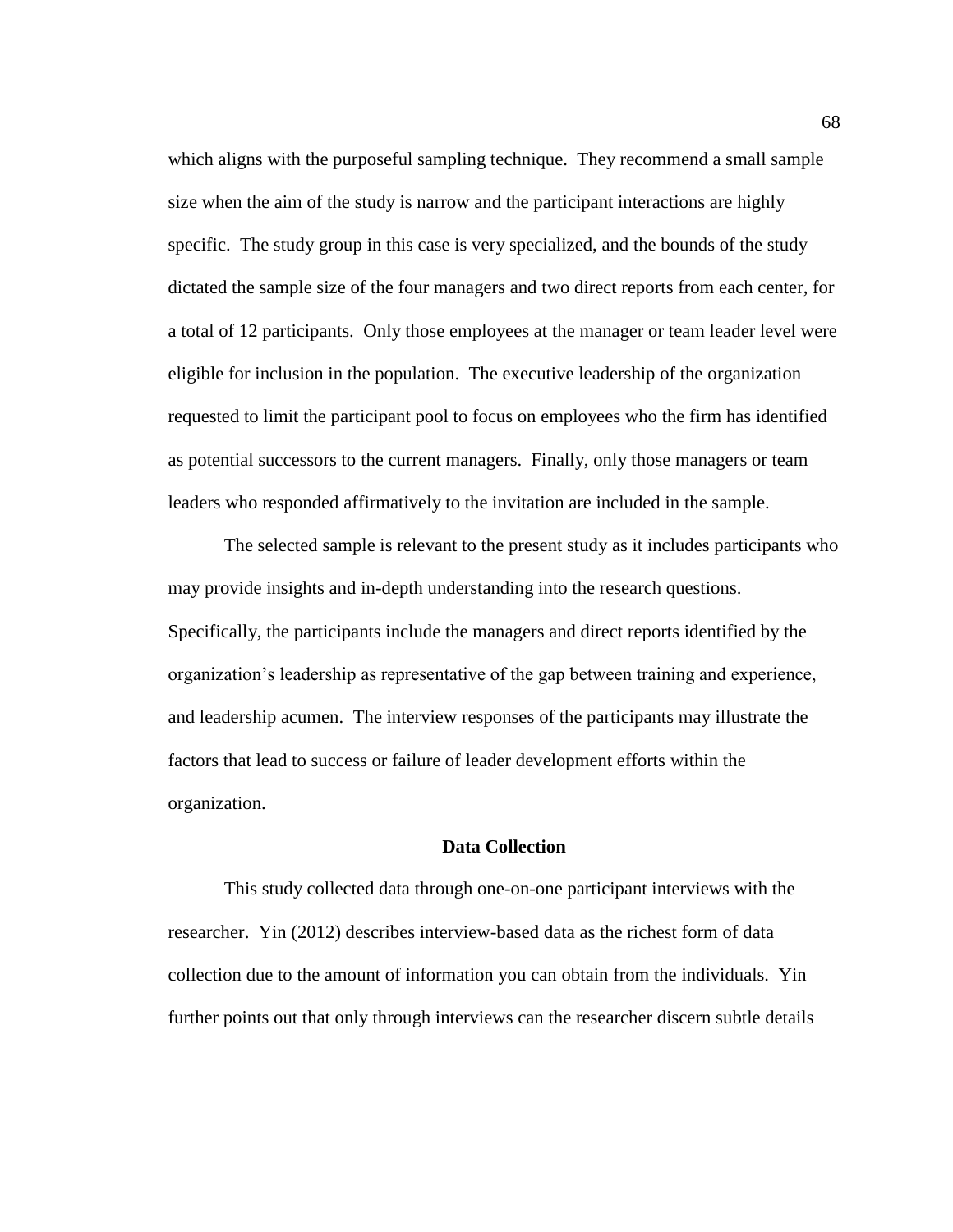that provide greater understanding from the research participants. The interview questions specifically address the research questions.

#### **Instruments**

The present collective case study considered one primary and three research subquestions to shed light on the topic of leader development. While traditional studies into leadership may have included leadership questionnaires or personality tests, the present study considers the impacts of the organizational interventions, managerial interactions, and self-development efforts on the demonstrative leader acumen of the potential successors. As such, the researcher decided to use interviews as the primary instrument to gather information. This provided greater insight into the relational aspects of the study. In addition, the researcher collected artifacts from the organization and the participants in the form of a competency guide and training transcripts respectively.

The interview questions were open-ended questions to gain greater clarity into the primary research question and the three research sub-questions. Additionally, the researcher used two separate interview scripts depending upon the participant type. Specifically, the leader candidates answered a base of set questions and the current managers answered both the base set and a series intended to obtain greater information regarding the leader candidates. Beginning with the leader candidates, they first answered a series of questions to ascertain their experience level, types of training they participated in that was provided by the organization, and perceived contributions to the work environment based upon the training. Next, to provide context to the second subquestion that focused on the leadership style of the manager, the candidates responded to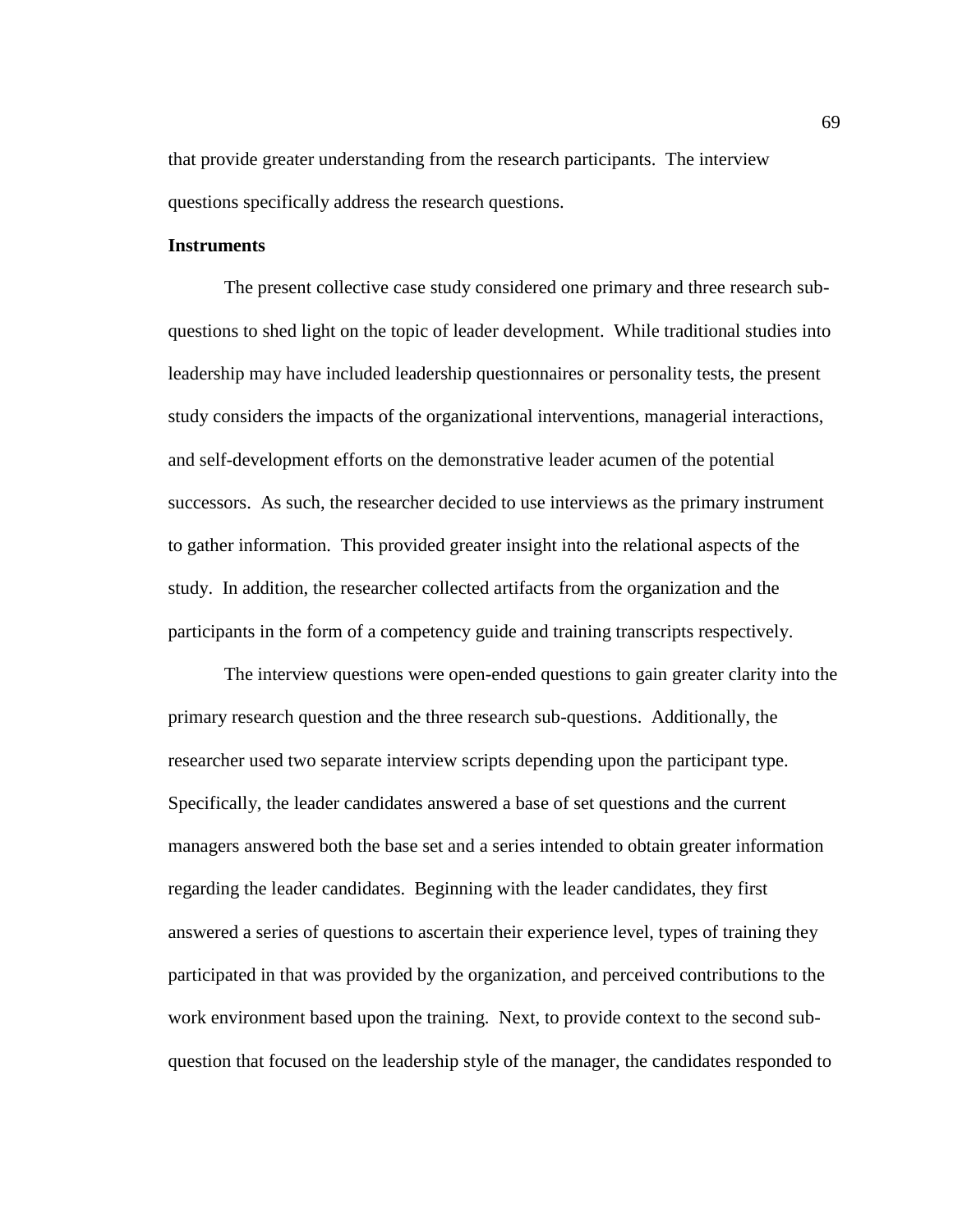questions to describe interactions with the manager, the environment the manager creates, and the leadership style exhibited by the manager. Finally, the leader candidates responded to several questions to obtain the value they place on self-development, to indicate the level to which they engage in self-development activities, and the perceived impacts on their demonstrative leadership behaviors.

The managers answered the same base questions as the leader candidates to obtain information regarding their perceptions of the impacts of organizational, managerial, and self-development impacts on leader development. In addition, the managers responded to a series of questions regarding each of the leader candidates in their office. These additional questions described the managers' perceptions of the leadership acumen displayed by the leader candidates. In response to the first research sub-question, the managers answered questions regarding the leadership style of the candidate, discussed demonstrative leader behaviors, and relayed training information provided to each candidate. The managers responded to questions about the work environment they are creating for the candidates to address the second research questions. Those questions included topics surrounding autonomy, work assignments, and steps the organization or manager has taken to improve the candidates' preparedness to assume greater responsibilities in the organization. Finally, the managers answered questions regarding any self-development activities they were aware of on the part of the candidate, and whether those efforts have resulted in improved leader behaviors.

To maintain the reliability and validity of the interview instrument, the researcher applied several strategies. First, the interview questions were developed in advance of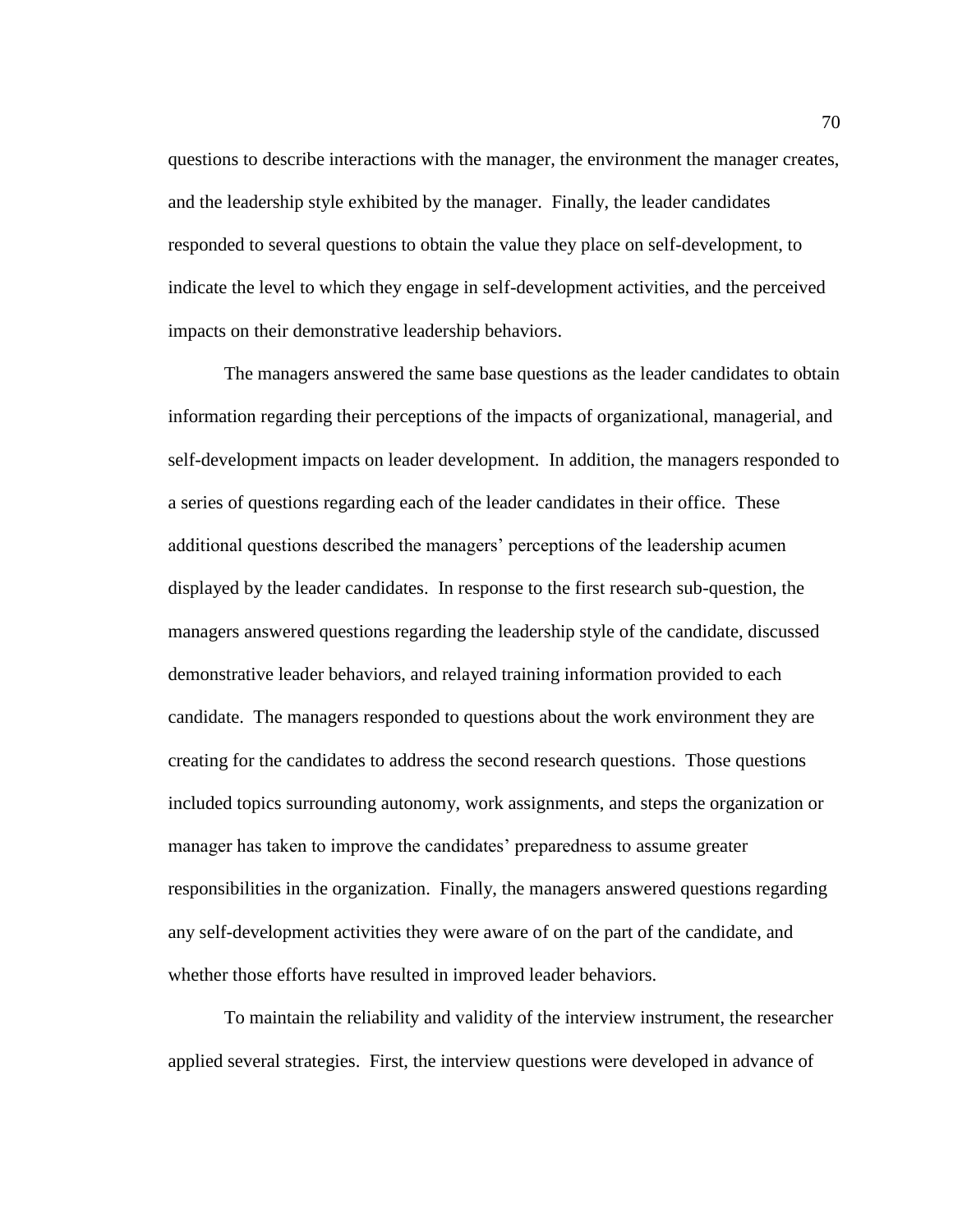the data collection process to ensure that they adequately addressed the research questions. Next, the questions were standardized, submitted, and approved through the University's Institutional Review Board. The interview questions are contained in Appendices A and B to allow for replication. Finally, the interview questions allowed for multiple levels of triangulation by comparing the responses of the participant groups, and by comparison with other artifacts. The researcher was able to triangulate responses to training questions through reviewing training records. In addition, the competency model provided by the organization provided a basis for discovering the relationships between leadership acumen and organizational imperatives. Finally, member checking enabled the participants to verify responses for accuracy.

The participants had the opportunity to discuss their own perspectives on elements addressing each of the three research sub-questions. This information, in addition to the perspectives offered by the executive leadership that prompted the study, should provide sufficient support for comparisons between responses. Although personal perspectives can differ, the number of participants helped limit potential bias. Subsequent sections included further information regarding the reliability and validity of the study and the data collection process.

### **Data Collection Technique**

For the purpose of gathering information related to the first and third research sub-questions regarding training and experience, and self-development efforts, participants responded to a series of questions to provide context around these elements. The questions pursued general information about the time spent in the group, the types of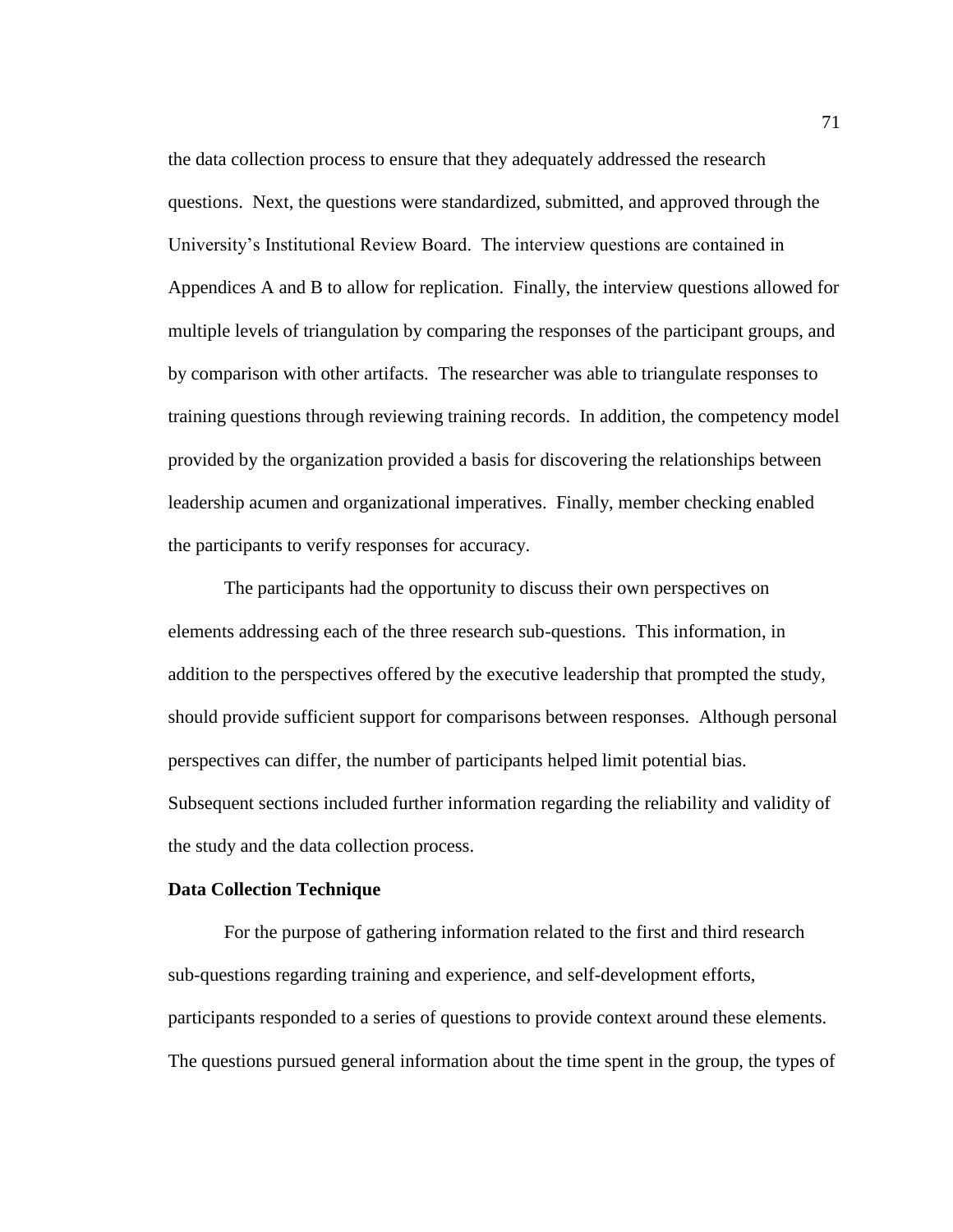training the organization had provided, the types of training the participants had pursued on their own, and the application of training in the workplace. Participants at the team leader level established the experience and training context, and the participants at the manager level provided the demonstrative characteristics of said training and experience.

The questions employed to evaluate research sub-question 2 focused on the interactions between the managers and the individual team leaders. Each level discussed the elements of leadership style, with the latter provided situational context of where managers provided opportunities to practice leader behaviors. The managers responded to probing questions to assess the steps they take to prepare candidates for leadership roles in the organization. Complete copies of the interview questions are in Appendices A and B.

The researcher conducted and recorded the interviews using a WebEx platform; however, the firm's technology did not support video capability. Therefore, data collection mirrored a telephonic interview. Some researchers have suggested that telephone interviews in qualitative study are less effective than in-person interviews (Trochim & Donnelly, 2007). Sturges and Hanrahan (2010), found no significant difference in the information obtained through telephone interviews verses face-to-face interviews. Holt (2010) also concluded that telephone interviews could be considered as a viable alternative to in-person interviews.

## **Data Organization Techniques**

In organizing the data, the researcher was concerned with tracking and cataloguing the data, as well as maintaining the privacy of the participants, and the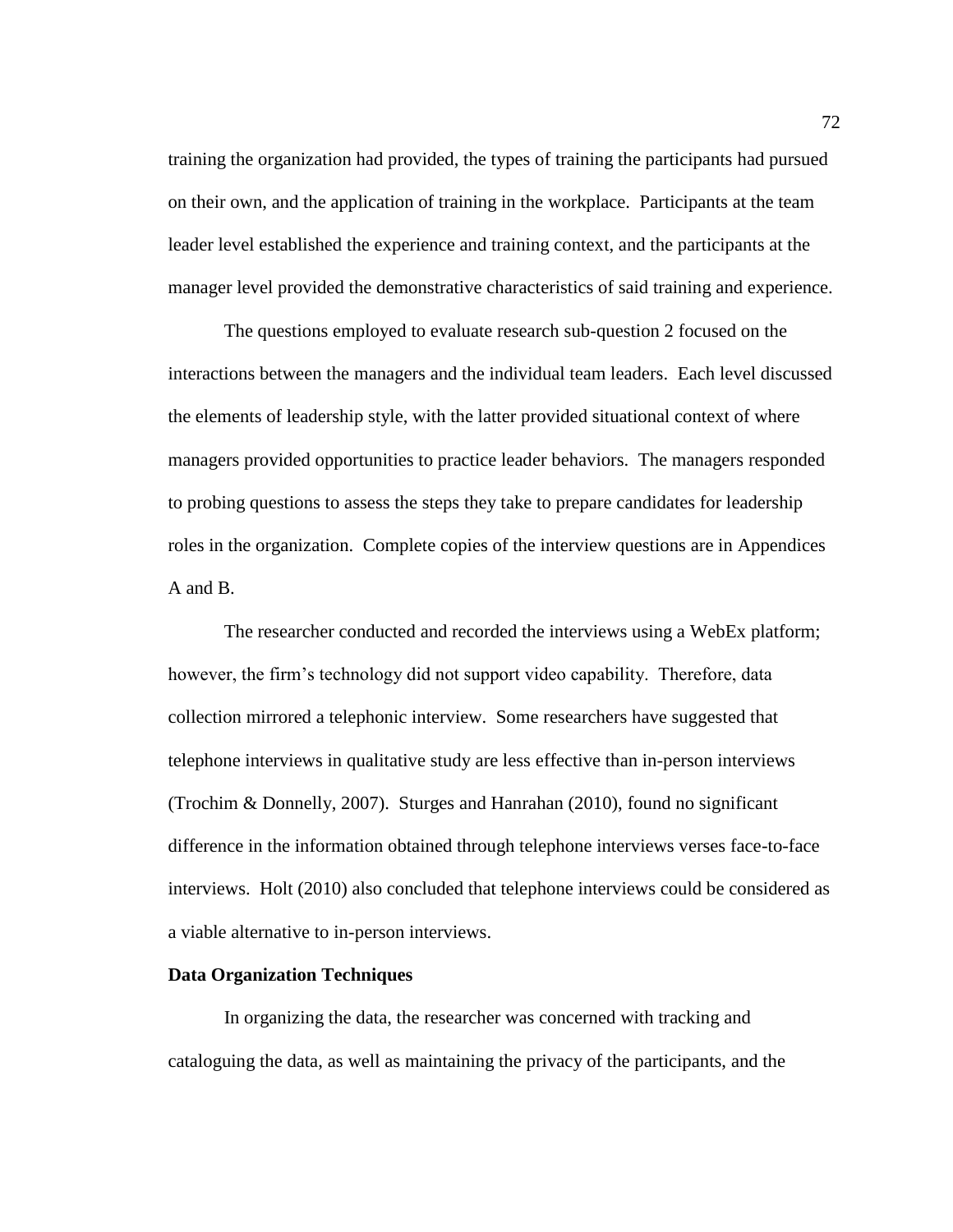security of the information collected. To protect the privacy of the individuals, participants chose the preferred location (work/home) and time for the WebEx conferences. The researcher recorded each interview, chronicled notes, produced transcriptions, and saved them into a Microsoft Word document. Although the interviews were brief, the researcher also created and maintained a summary of each interview to include key quotes, participant questions or concerns, and other information offered beyond the structured interview questions. The researcher then saved all documents and audio recordings in a separate file and maintained in a password protected file location on a portable USB thumb drive. The researcher did not retain participant identities on the documents; instead, assigning each participant a pseudonym. The master list of pseudonyms is stored in a password-protected file accessible only by the researcher.

The researcher compiled the data collected, identified elements that were responsive to the study questions, and coded the responses for subsequent analysis. Coding is a means of classifying or sorting the information obtained through qualitative research into topics, themes, and elements important to the study (Stake, 2010). Recall from the conceptual framework in section one that the key elements of the study center on the organizational and managerial interventions, and the personal development efforts of the candidates. This design of the overarching study and specific interview questions enabled coding to these three points of emphasis to maintain the differentiation. Specifically, the researcher used coding in conjunction with the conceptual framework and study design to reflect participant responses in the following categories: Organizational Intervention – training, experience, formal HRM practices; Manager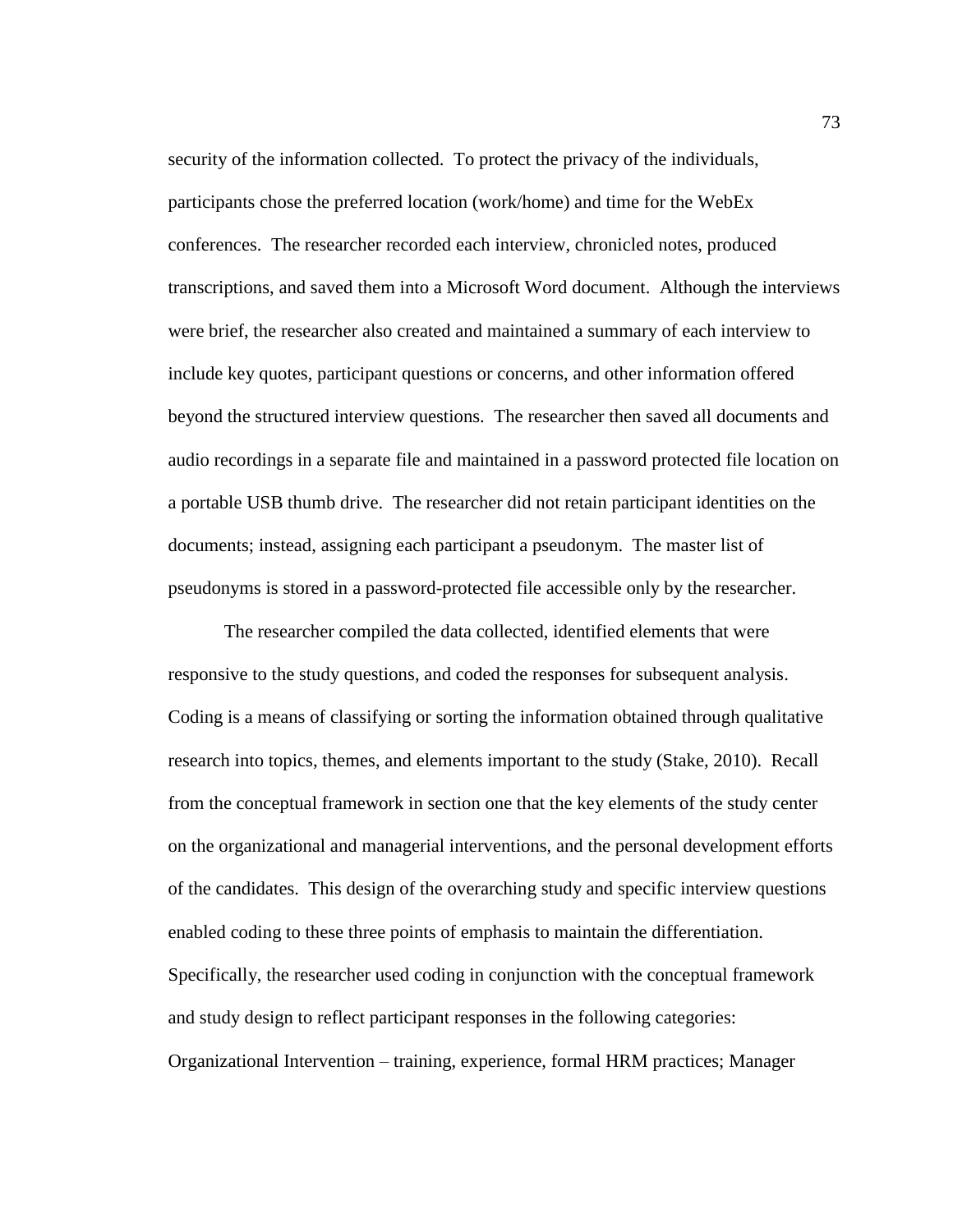Intervention – Informal mentoring, work environment, job assignments, perceived leadership style; and, Personal Development – independent training, participant perceived leadership style. The nomenclature used in the coding process and all materials, including interview results, will be retained for the required period and then destroyed.

### **Data Analysis Technique**

Stake (2010) identifies two methods for analyzing data: interpretive and aggregative. A researcher will use interpretive to consider responses from study participants and determine how the responses inform the research questions. Conversely, the researcher will use the aggregative method when posing standard questions analyzing the responses to find typical versus dissimilar answers. The present study applied the aggregative analysis technique and the data collected had been analyzed consistent with the research questions and conceptual framework to obtain the findings of the study. The researcher used a coding system to capture the elements that contributed to examining each of the three research questions. The coding system categorized responses into multiple buckets based on key words and phrases. Due to the limited number of participants and the structured nature of the interviews, the researcher used Microsoft Excel for the coding process during data collection.

Classifying participant responses within the Excel program allowed for analysis of overlapping terms and potential themes contained therein. For instance, the literature review identified a number of leader behaviors that contributed to successful development. The researcher mined through the participant responses to identify those containing the key words and synonyms captured in the literature. Data mining based on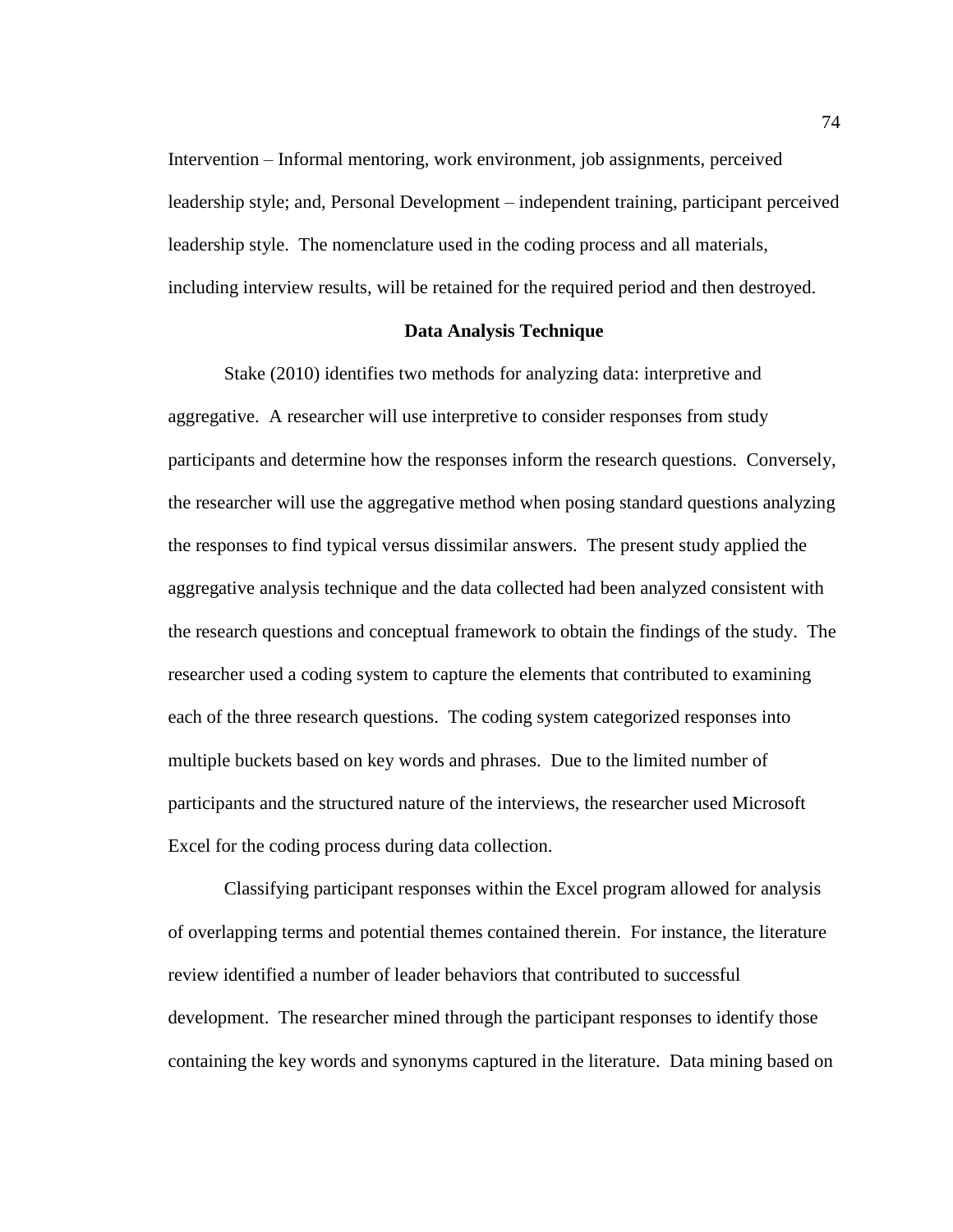repeated words and phrases provided the platform for the interpretation of responses and study results. Likewise, differences between the outlying remarks or comments and the typical responses were reviewed.

The researcher used the data analysis to develop the presentation of findings based upon the conceptual framework of the study. First, the researcher considered the impacts of the organization on the leader development of the participants. Next, the managerial interactions are discussed, followed by the implications of candidate selfdevelopment. Finally, recommendations for further study of topics that need closer examination are identified.

#### **Reliability and Validity**

Qualitative case studies have not been widely accepted as scientific due to concerns over a perceived inability to generalize findings, and from a presumption that qualitative data collection methods are less robust than quantitative methods (Yin, 2012). Nevertheless, qualitative studies have proven to be more appropriate than quantitative studies when trying to evaluate certain experiences in context (Stake, 2010). Even so, the researcher must be sensitive to ensuring study methods and designs provide for trustworthy and credible conclusions. Validity and reliability are included within the study design.

## **Reliability**

Reliability as a concept is the ability for another researcher to replicate the results of the study by using the same methods with the same participants (Yin, 2012). Yin further suggests that in order to establish reliability, it is incumbent upon the researcher to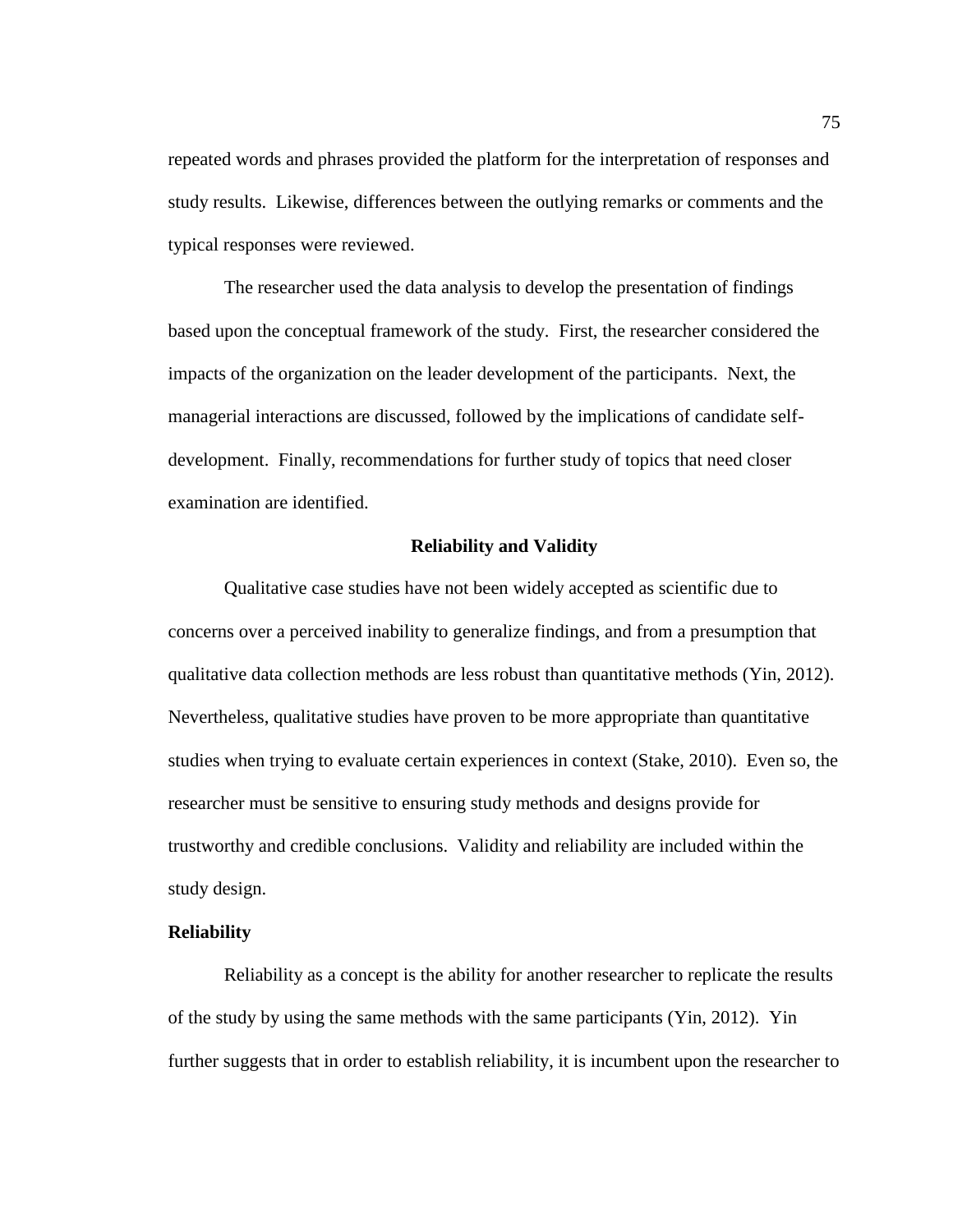be meticulous in documenting the entire process. Suter (2012) also recommends rich documentation and audit trails to support the reliability, or dependability, of the study.

For this study, the researcher employed several techniques to document the collection, organization, and interpretation of the data. Beginning with the participant invitations and consent forms, the researcher retained all emails with the participants to document the timing of the data collection process, and any apprehensions or questions from the research participants. Then, prior to, during, and after the interview, the researcher kept field notes to capture time of day, circumstances, and general information from the participants that fell outside of the structured interview questions. Finally, the research participants reviewed the interview response transcripts to verify their answers, make any corrections, and offer any further explanations. All of these artifacts were included in the analysis and retained as records.

## **Validity**

Qualitative research addresses the concepts of internal and external validity. External validity refers to the ability to generalize the results of a study to other contexts within the field of study (Yin, 2012). Internal validity focuses on the credibility of the findings (Suter, 2012).

Providing detailed descriptions about the context or theories presented in the case study enhances external validity, or transferability (Suter, 2012). For the purpose of this study, the researcher attempted to provide sufficient context around the training, experience, and self-development efforts of the participants. In addition, both the managers and the potential successors responded to the managerial interactions questions.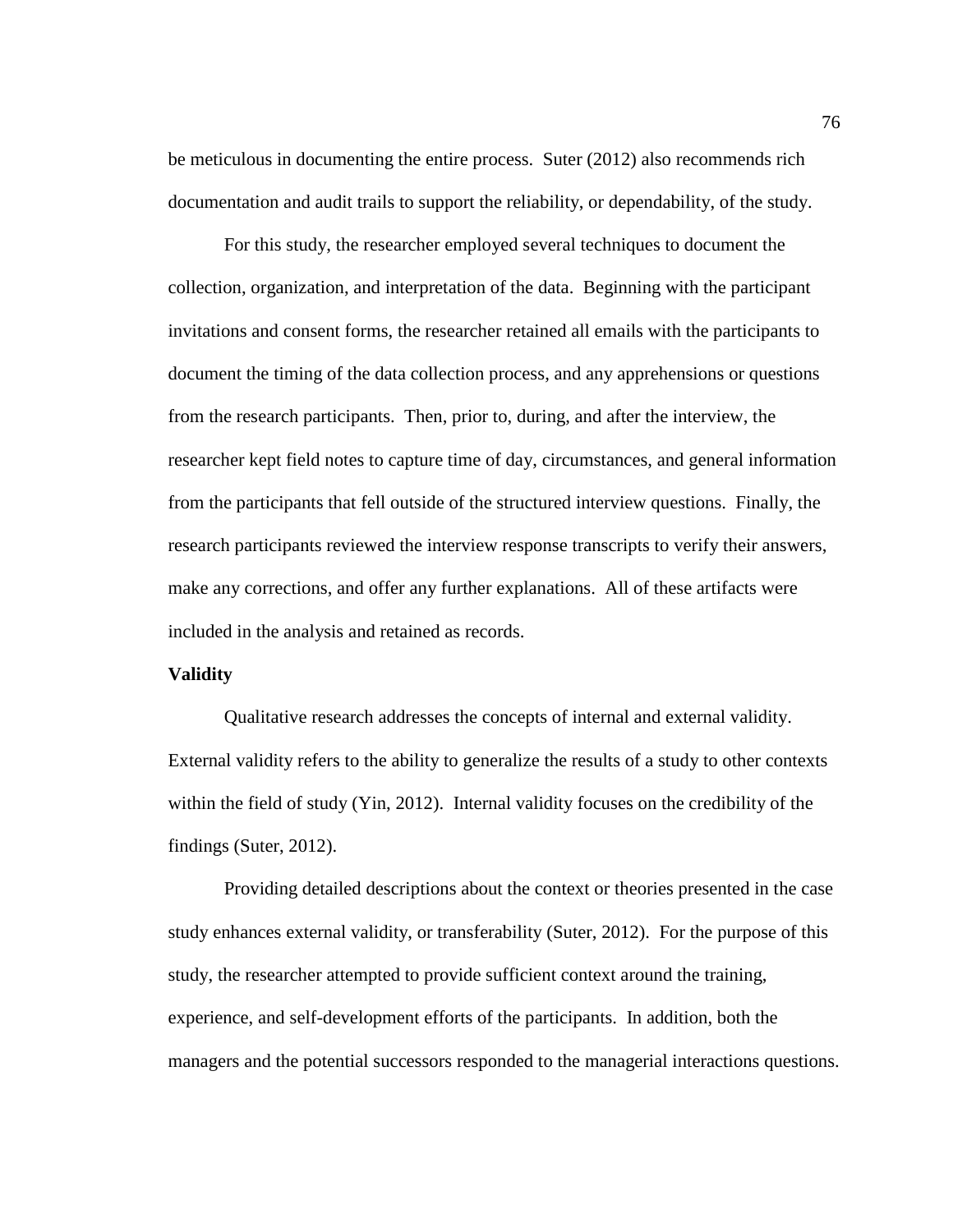This method provided readers with the ability to consider other contexts where similar perspectives were available for comparison.

Linking the evidence from the study to the constructs of the study establishes internal validity, or credibility (Suter, 2012). In this instance, the researcher was seeking to understand the incongruence between the literature on leader development and the practical experience of one workgroup within one firm. The collective case study design provided the opportunity to examine the problem from multiple angles. The consistency between results of the multiple studies, especially within the unsuccessful groups, provided for the credibility of the study results and the interview instrument.

#### **Transition and Summary**

In section 2, the research method and design were reviewed, participants identified, and role of the researcher established. In addition, researcher presented the data collection, organization, and analysis techniques. Finally, the concepts of reliability and validity were discussed.

The study reviewed the organization and managerial interventions, as well as selfdevelopment efforts of study participants. Based upon the context of the study and the selected research questions, the multiple, or collective case study design was chosen. Further, the inclusion of training, experience, and self-development suggests an embedded study to allow for individual comparisons beyond the main case comparisons between groups.

The researcher included interviews as a primary means for data collection, but also obtained artifacts related to competencies and training activities. The data were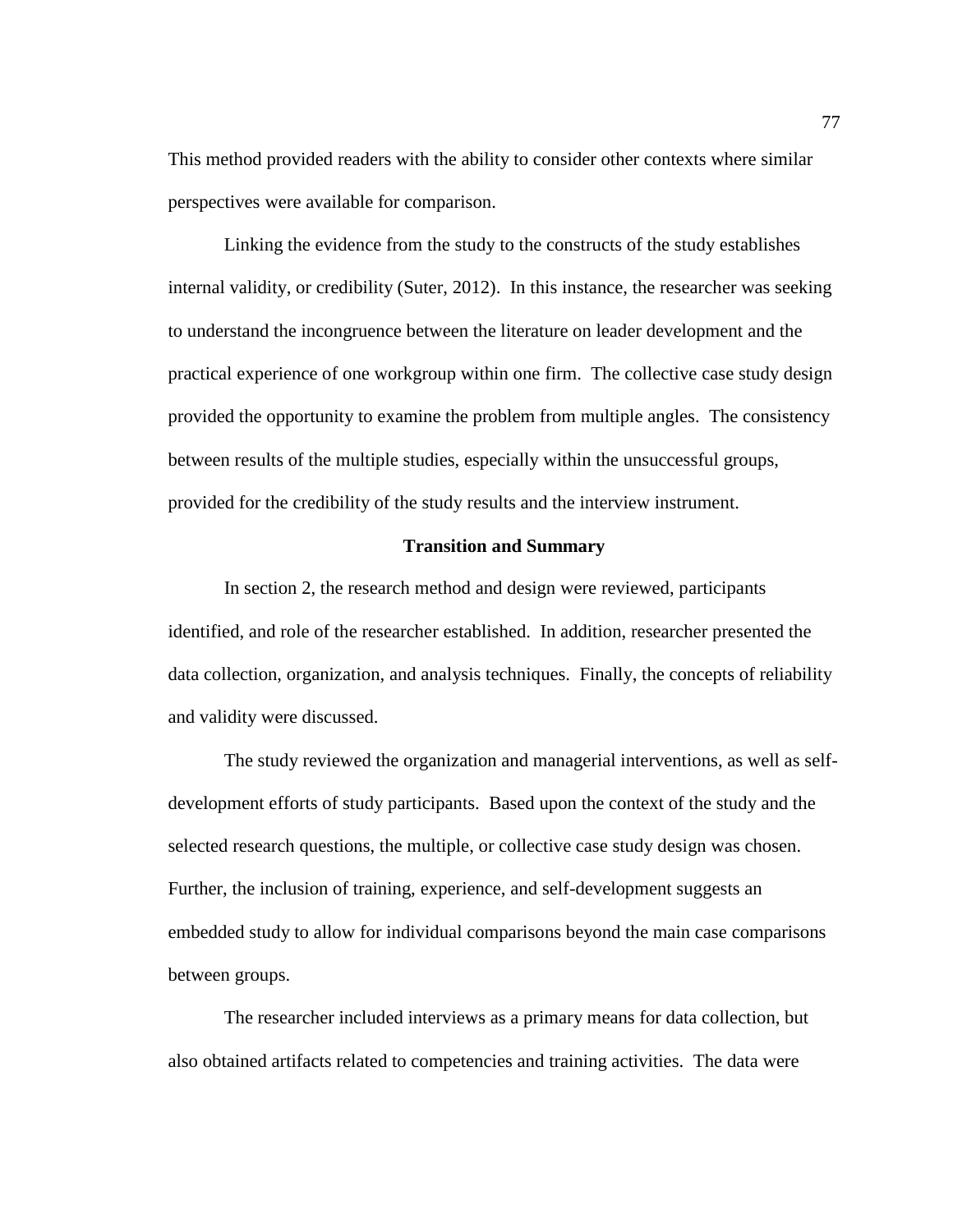coded relevant to the established conceptual framework for the project. Confidentiality and security measures to prevent disclosure of participant information were employed, and procedures approved by the institutional review board. Section 3 presents the findings from the research and applications to professional practice.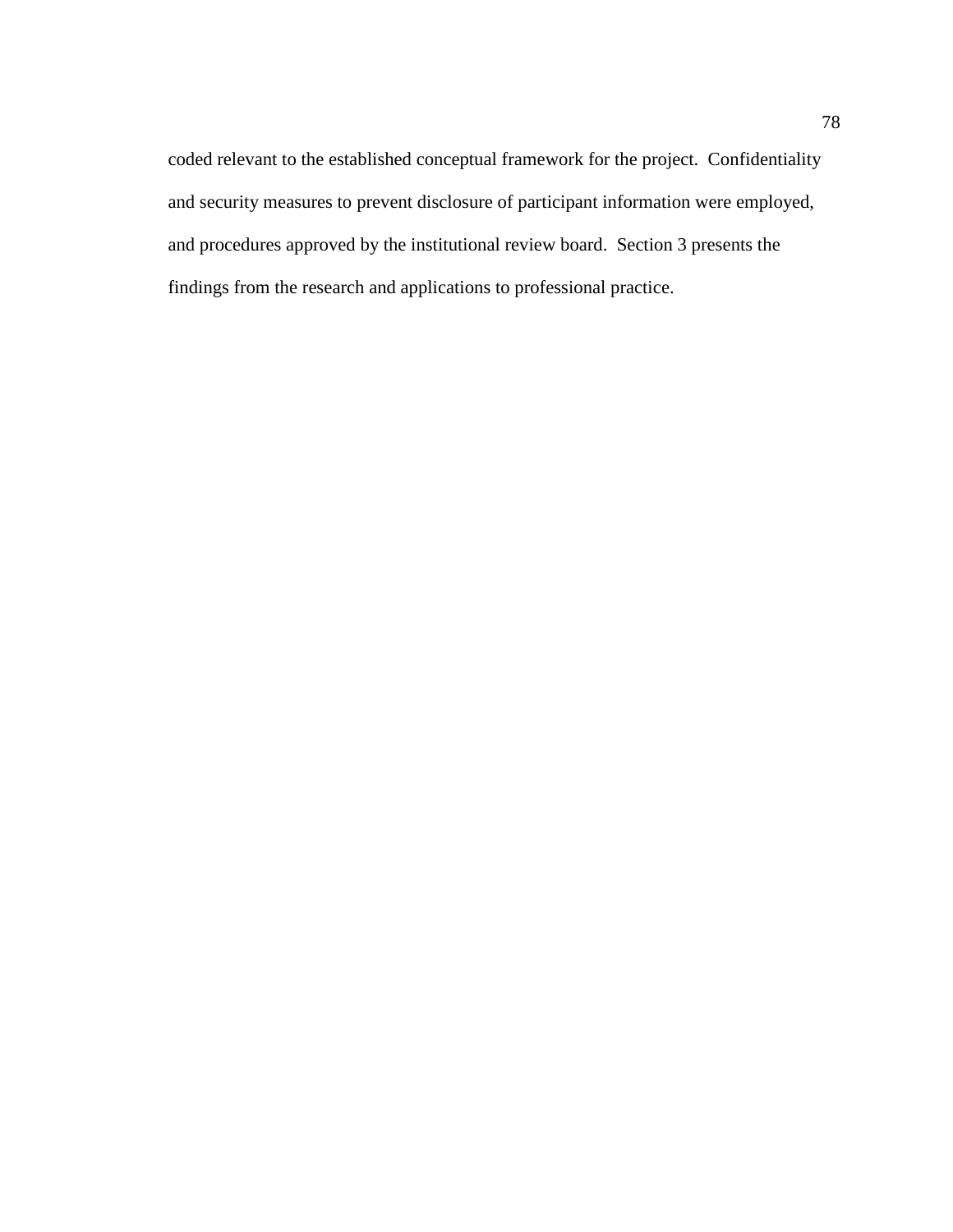Section 3: Application to Professional Practice and Implications for Change

Within this section, the researcher provides a brief overview of the study, presents the findings, reviews application to professional practices, provides recommendations for action, and identifies recommendations for further study. In addition, the researcher reflects on the experience with the research process, and discusses the biblical principles connected to the study. Finally, the researcher provides a summary of the conclusions of the study.

### **Overview of Study**

The purpose of this case study was to explore leader development within a firm's supply management organization to identify differences between one group that has experienced practical success in building a bench of qualified successor candidates, and several other that have not met with comparable success. The researcher conducted structured interviews with managers and potential successors from four geographically disperse supply management offices within a large national service industry organization. The objective of the interviews was to answer the research question of how organizational and managerial interventions, along with personal development efforts, contribute to effective leader development. To support the main research question, three sub-questions were also considered: (1) In the instances of comparable levels of training and experience, how are potential successors demonstrating different levels of leadership acumen? (2) How has the leadership style of the manager influenced the leader development of the candidate? and, (3) How have candidate self-development efforts advanced demonstrative leader behavior?The participants were selected based upon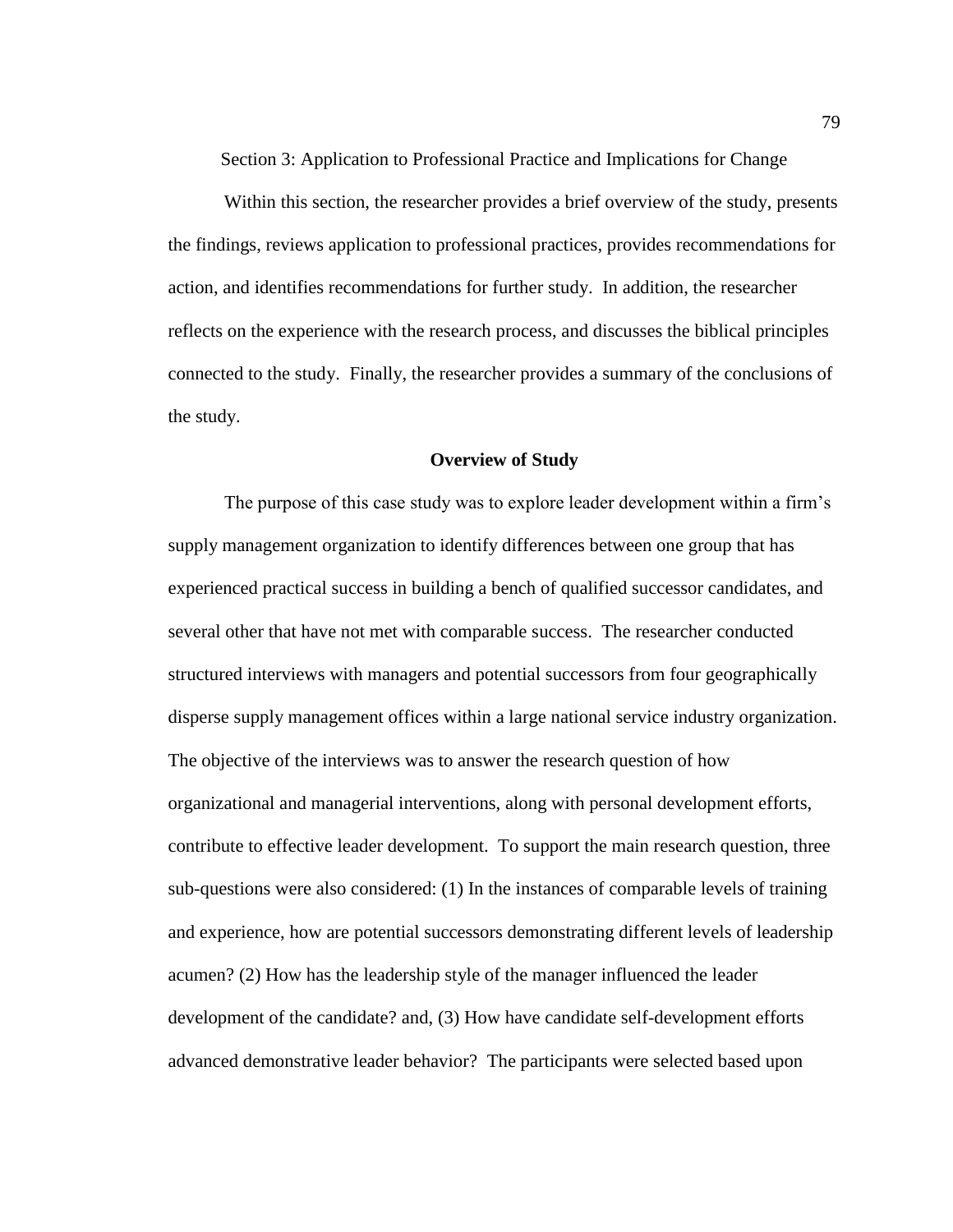their position in the organization's hierarchy, and divided into two groups: manager, and potential successor. Both groups answered fifteen structured interview questions (see Appendix A), and the managers answered an additional fifteen questions for each of the potential successors from their office (see Appendix B). In addition to interviews, the researcher reviewed learning management system transcripts for each of the participants and the supply management competency model utilized by the organization. Upon reviewing the company documents and transcribing the interviews, the researcher conducted member checking to validate the data collection, and then imported the data into NVivo 11 software for coding and further analysis. The researcher compared the findings with the research question to illustrate the relationship of the findings to the conceptual framework and the prevailing literature. After this review, four themes emerged. The first theme related to the organizational approach to training and development. The second related to demonstrative indications of leadership acumen. The third theme related to the influence of managerial leadership style. The final theme related to self-development.

To summarize the results of the study, the researcher found that the organizational approach to training and development might result in candidates not receiving the levels of formal training recommended in the literature. In addition, self-development was not leveraged by candidates, nor promoted by the leaders. Managerial leadership style, however, did influence leader development. In the office with demonstrated success in developing leaders, the manager was described as having attributes suggesting a visionary or servant leadership approach. By contrast, the offices that had not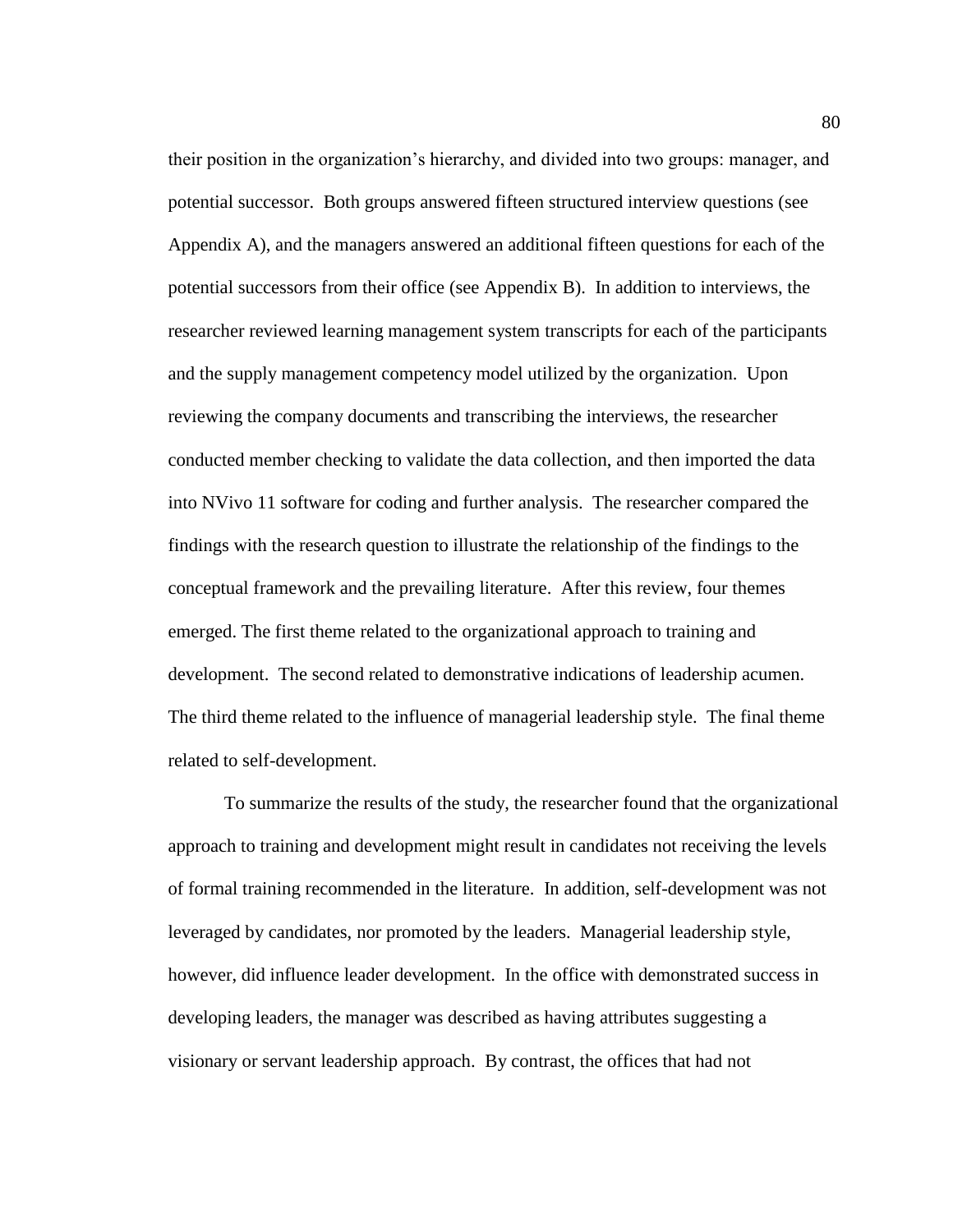demonstrated success in leader development were led by managers described as having attributes congruent with a laissez-faire or pacesetting style.

### **Presentation of the Findings**

The conceptual framework for this case study was derived from the relevant literature on leader development. Although Klagge (1996) suggested that course development and candidate identification were the cornerstones for successful leader development, more recent studies like that completed by Howard and Irving (2014), identify antecedents that include increasing the responsibility of the candidate, participation in projects requiring change implementation, formal training courses, rotational job assignments, interaction with organizational stakeholders and senior leadership, mentoring, and coaching. Goldman, Wesner, Plack, Manikoth, and Haywood (2014) further suggest that permitting candidates to apply approaches and techniques they have learned, contributes to ongoing development. In addition, organizations have been placing emphasis on candidate self-development as a means for continued growth (Boyce, Zaccaro, & Wisecarver, 2010). Summarily, training, contextual factors, individual experiences, and self-development have been found to lead to more effective leader development (McDermott, Kidney, & Flood, 2011; O'Connell, 2014). Thus, the conceptual framework for the study identifies the elements of organizational intervention through training and experience, managerial intervention through the leadership style of the manager, mentoring, and job assignments, and the personal development of the candidate through independent training, as contributory to successful leader development.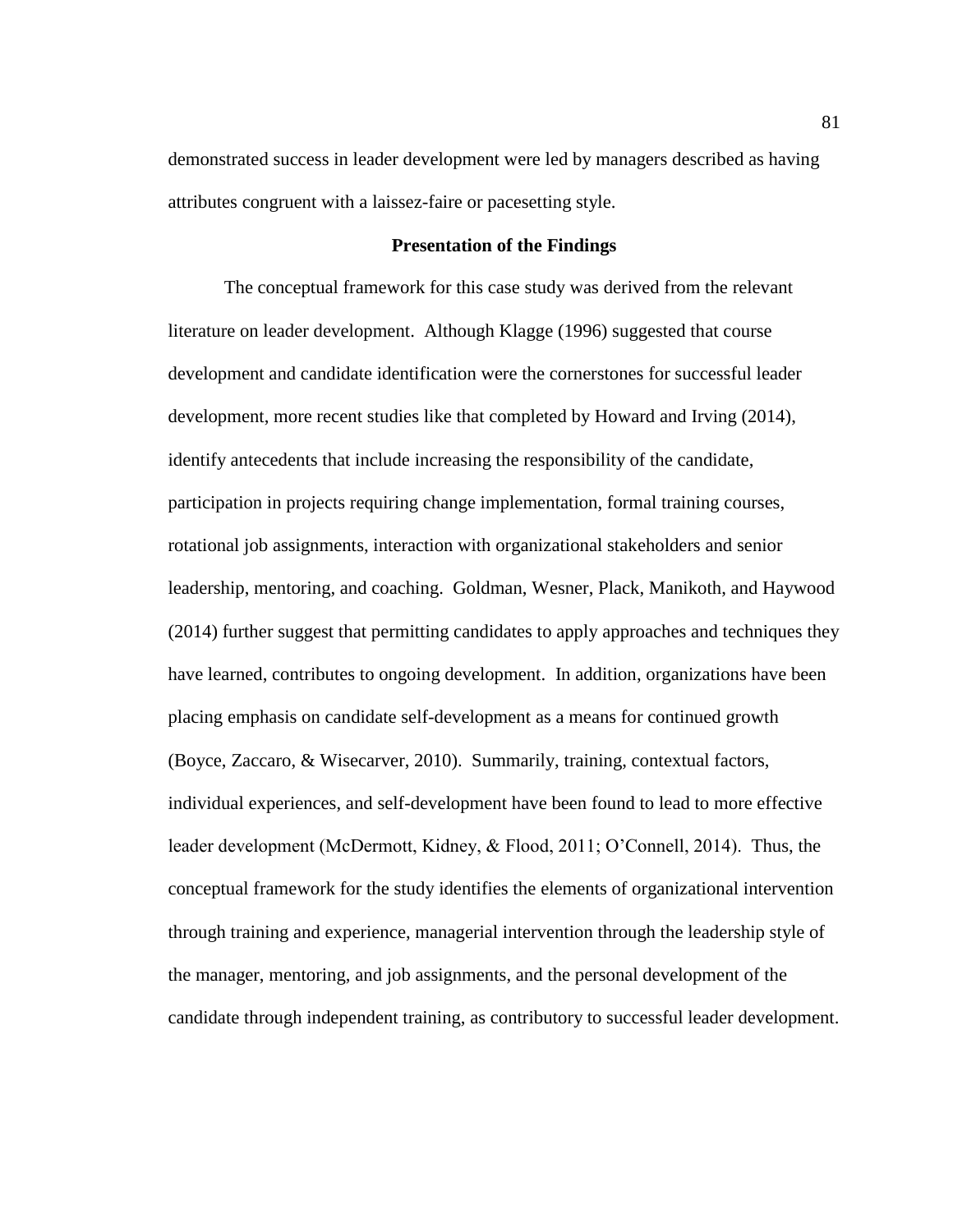The population for this study included four geographically dispersed units within one supply management commodity center for a large national service industry organization. Each of the four managers, and two potential successors from each office, were included in the study group. Prior to the study, only one of the four locations was identified by the organization as successfully preparing candidates for succession. Based upon this, the information gathered from the participants provided relative support to the conceptual framework. A collective case study design served as an effective way to identify differences between the successful group and unsuccessful units. For the purpose of identification, where differences existed between the two cases, the group that had found success in leader development will be referred to as Group A, and the unsuccessful groups as Group B.

## **Theme 1: Leadership Training and Development**

The first emergent theme is the level and type of training and development provided by the organization. Day, Fleenor, Atwater, Storm, and McKee (2014) suggest it is vital that managers acquire the strategic and business skills as they begin to ascend higher in the organization. For leaders to be successfully developed, Howard and Irving (2014), noted that a candidate should attend formal training courses, have increased levels of responsibility, and participate in projects requiring change implementation. Within the first theme, each of these three elements was identified through the participant responses and artifacts.

Questions 3, 4, 7, and 11 of the participant interview focused on training and development. The participants provided responses that helped determine the types of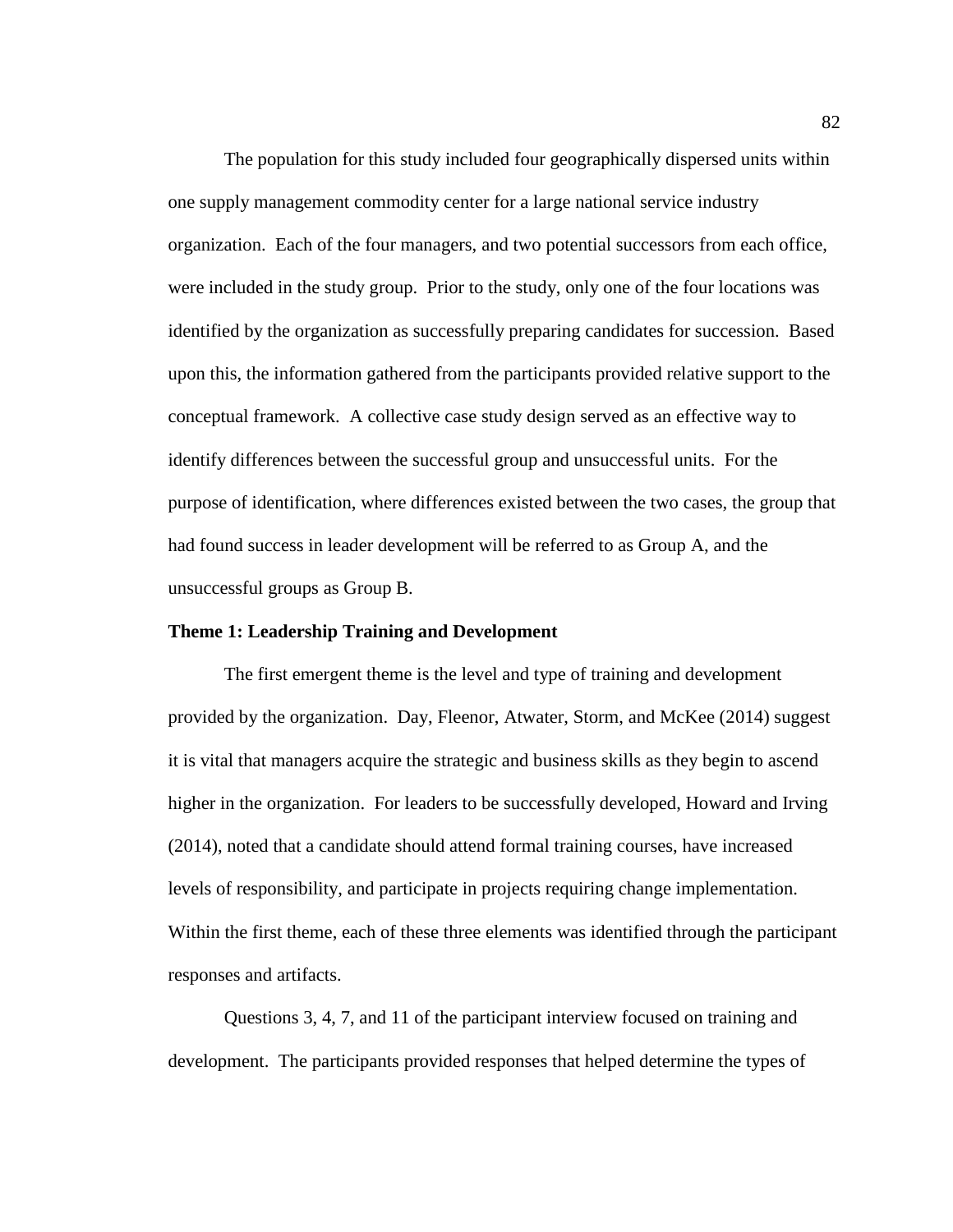formal training courses that were provided by the organization, the levels of responsibility they experienced, and what types of projects they participated in outside of their primary work assignments. Although the overall formal training was managed by the organization, the managers at each location had discretion to determine the levels of responsibility afforded the potential successors, and to provide the opportunities to participate on project teams outside of the primary work environment.

**Formal training.** The organization offers four focused leadership programs for different levels of the organization: one for new front-line supervisors, one for middle managers, one for potential executive successors, and one for new executives. Question 4 asked the participants what types of leader training each had been involved with. Of the potential successors, only one indicated participation in one of the formal training programs (middle managers), and that occurred outside of the current department. Of the present managers, one participated in the program for middle managers, and two in the program for potential executive successors. The fourth manager had not participated in any formal leadership programs offered by the organization. It should be noted that the manager of Group A attended the program for executive successors.

Despite the lack of participation in the specific leadership programs, the study participants did indicate that they had received a significant amount of formal training from the organization. Question 3 asked what types of training had the organization provided, and the responses were consistent across both groups and favorably conveyed by the participants. For example, one participant explained, "The organization has provided me a lot of good training actually, especially in the last few years". Another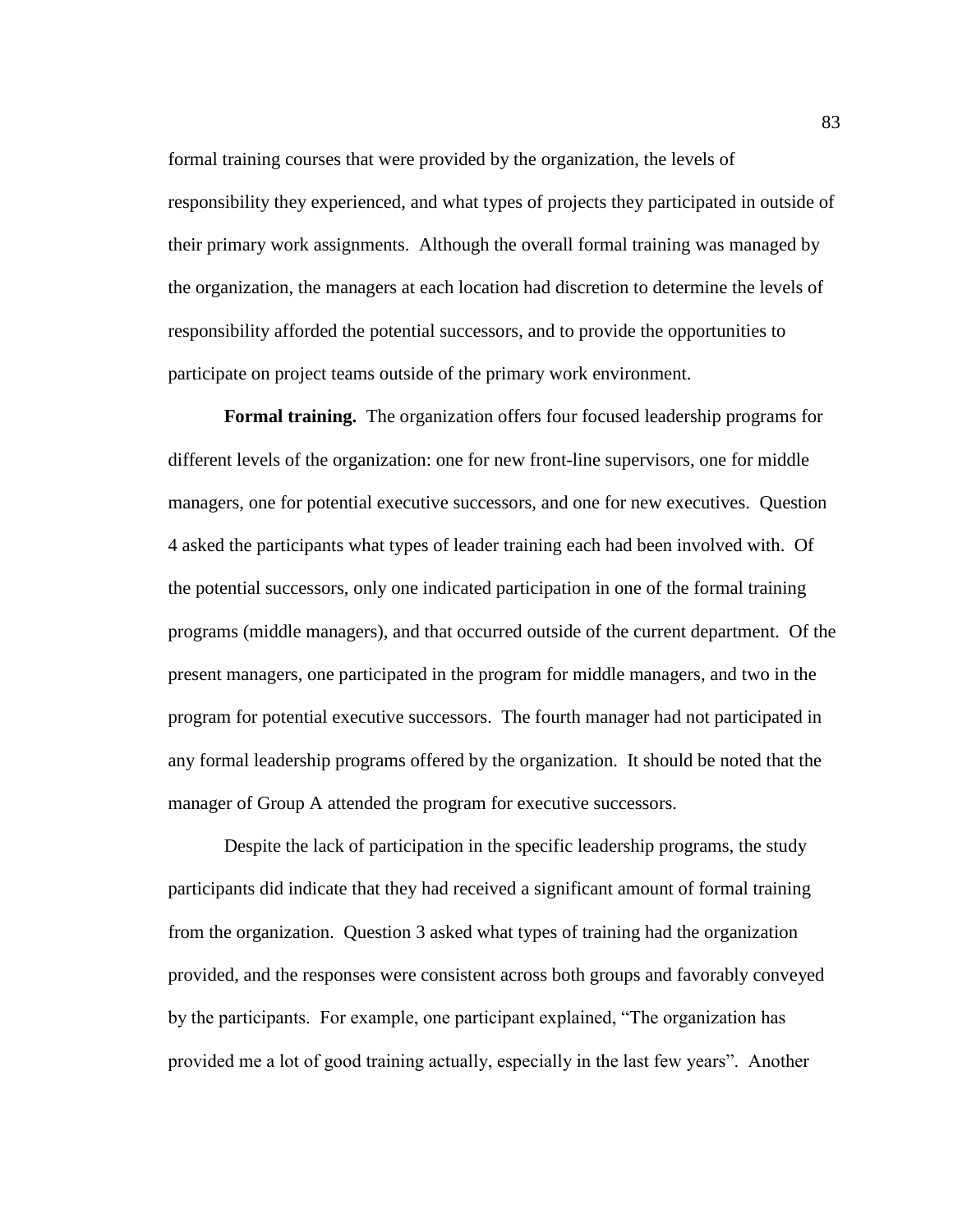said, "The organization has come about some very good training recently in the past couple of years". Still another responded, "Recently they've started going back into their training programs…their classroom trainings, which I find to be personally very beneficial". The training programs they describe are directly related to the field of supply management, and include subjects centered around contract law, negotiation skills, source selection, and cost and pricing analytics. The review of the training records provided indicated that of the eight potential successors, five have completed all of the courses in the program, and three had completed all but one. With each of the four courses in the program requiring a week at an organization-run training campus, this amounted to 29 weeks of training over the past two years.

In addition to the functional supply management training, the training records indicated that the participants are also provided other formal training, albeit mostly through required on-line learning. This training can best be categorized as organizational citizenship training and includes courses on ethics, understanding sexual harassment, violence in the workplace, and treating others with dignity and respect. The records indicated that the organization required around 32 hours of this type of training annually, and that the courses are repetitive from year to year.

**Levels of responsibility.** One of the keys to successful leader development is providing an appropriate level of responsibility to future leaders. Mumford, Marks, Connelly, Zaccaro, and Reiter-Palmon (2000) noted that for leaders to develop, they must be given some decision-making discretion. Each of the potential successors in the study oversaw purchasing teams under the direction of their respective managers.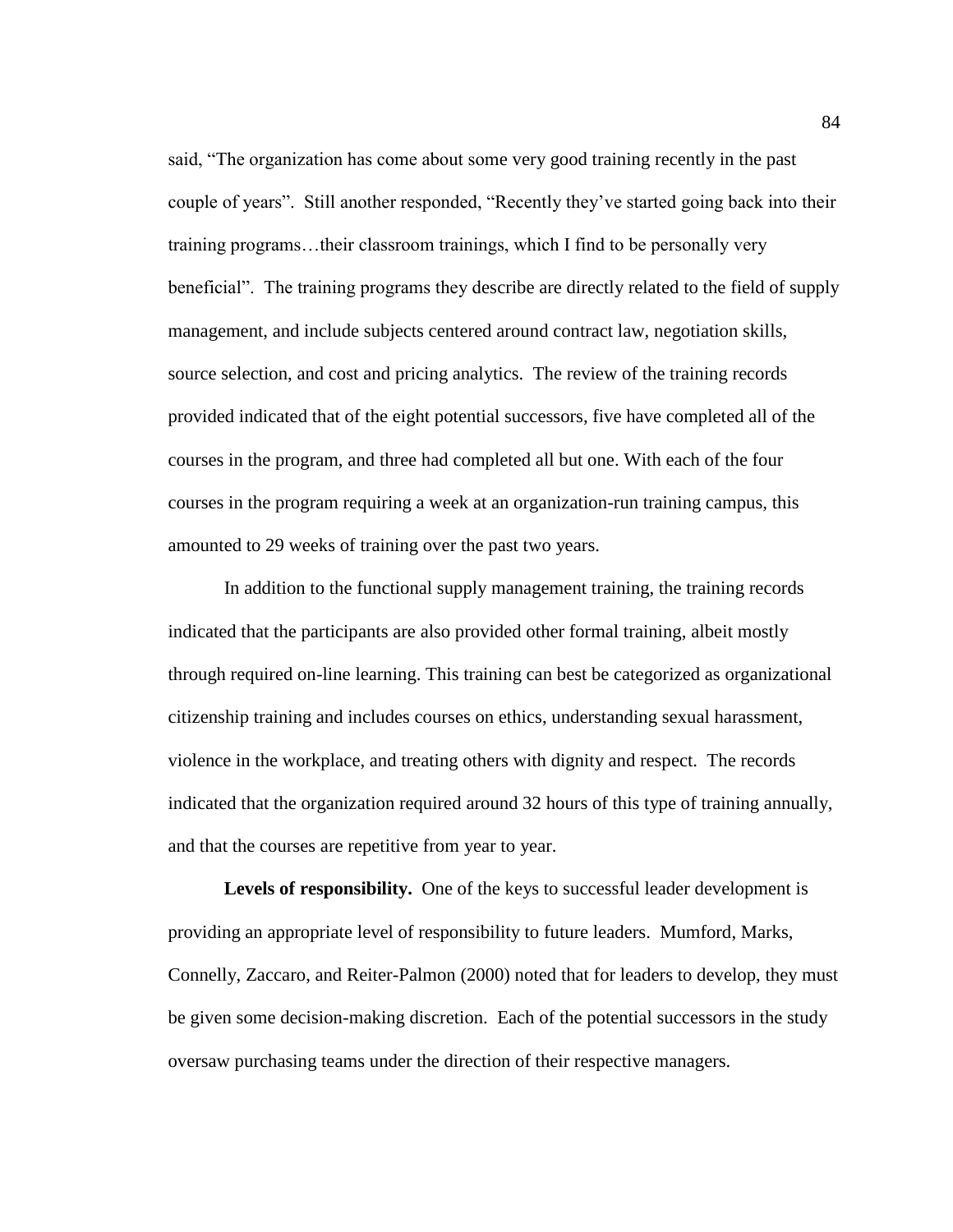Question 7 provided the participants an opportunity to discuss the level of autonomy provided them to manage their respective teams. Potential successors from Group A used phrases like, "complete autonomy", and, "very autonomous" when describing the level of decision-making authority they were afforded in overseeing their teams. The responses from Group B varied between the three offices in the group. The successors from one office believed they had no autonomy, the second office had qualified autonomy, and the third office had almost complete autonomy. Within the office with no autonomy, the participants described the working relationship as a "manager/employee" relationship, and later used the term "micromanager" to describe the manager's leadership style. Those from the office with qualified autonomy believed they had been given sufficient responsibility to oversee their teams; however, the manager was constantly checking progress against goals, and wanted to weigh in on certain types of decisions, mostly related to risk factors impacting the outcomes. The participants from the final office in Group B said they had complete autonomy.

The three managers from Group B also responded to question 7, but were asked to refer back to the time period prior to when they became the managers. Their responses to the levels of autonomy they had experienced aligned with the levels of autonomy their current staffs described. In the office where the potential successors said they had no autonomy, the manager described his prior experience by saying, "it wasn't quite so good…we had a lot more micromanagement from the (higher) level". In the office with qualified autonomy, the current manger recollected, "we became part of headquarters…there seemed to be a little bit more oversight than what we were used to".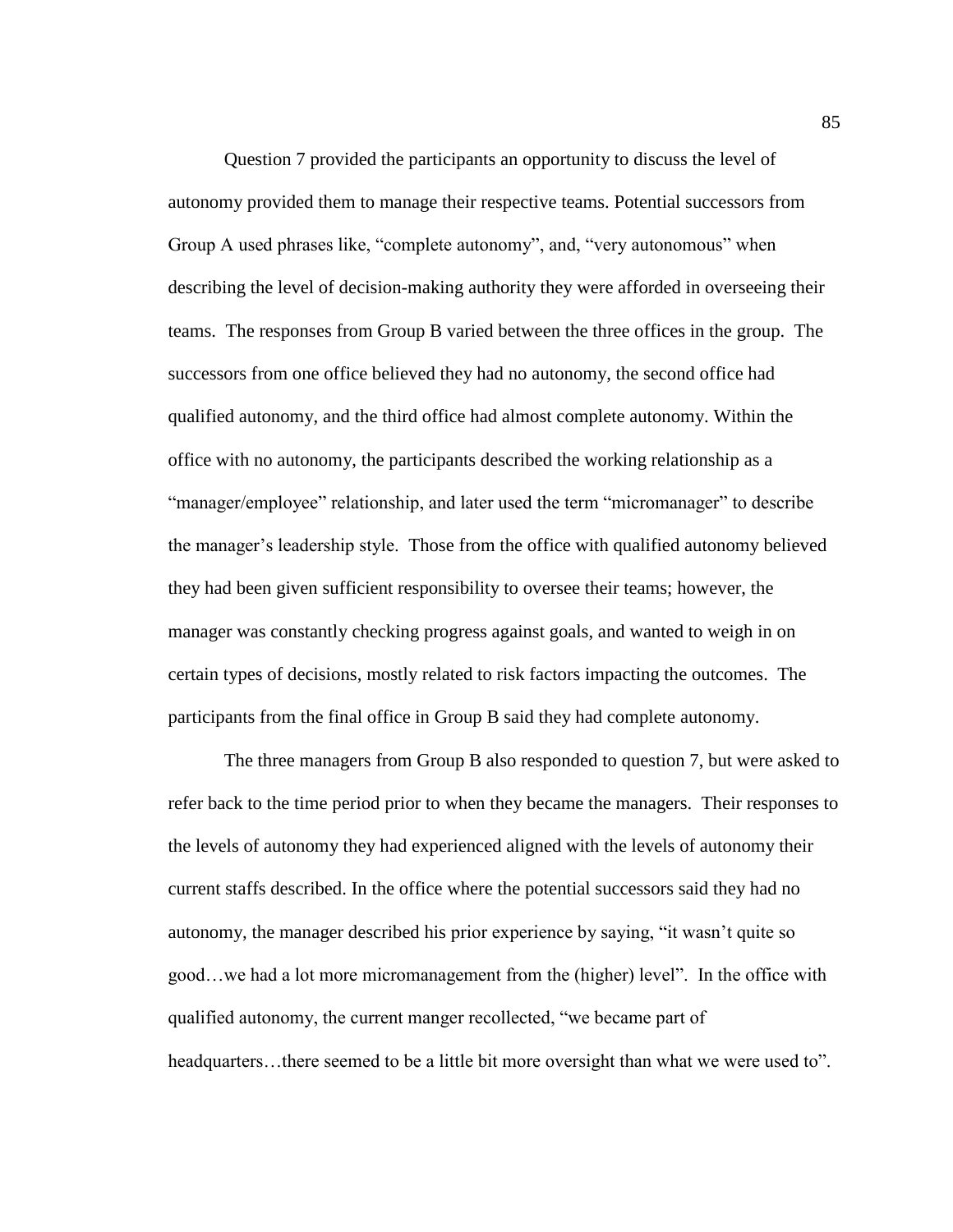And the final manager from Group B said simply, "Great autonomy". The manager from Group A offered, "I had a good manager and I had a good relationship with my manager, so there was a lot of autonomy given".

**Project opportunities.** Reichard and Johnson (2001) suggest that a manager who understands the desired outcomes for leader development will be able to provide support and opportunities that promote achievement. Mumford et al. (2000) further recommend that potential successors be afforded assignments with more complex organizational concerns and that create positive interactions with present leadership to improve the success of a leader development program. Responses to question 11 provide insight into the types of opportunities study participants have been given to work on projects or complete tasks outside of their permanent work assignments.

There was no substantial difference between Group A and Group B with regard to project opportunities. In response to the question, only two of the eight potential successors had negative responses. The first said no opportunities had been afforded, and the second could only come up with a project that occurred 14 years prior. The remainder of the participants said they had been given the lead on major programs or strategic procurements that were considered critical by the organization.

Each of the managers was also asked whether they believed that providing opportunities was important. The responses were positive and consistent across both Groups. One of the managers from Group B characterized it this way, "I think there's value in it as long as it's the right type of assignment based on their skills and abilities and their strengths and weaknesses…I think exposure to anything new and different is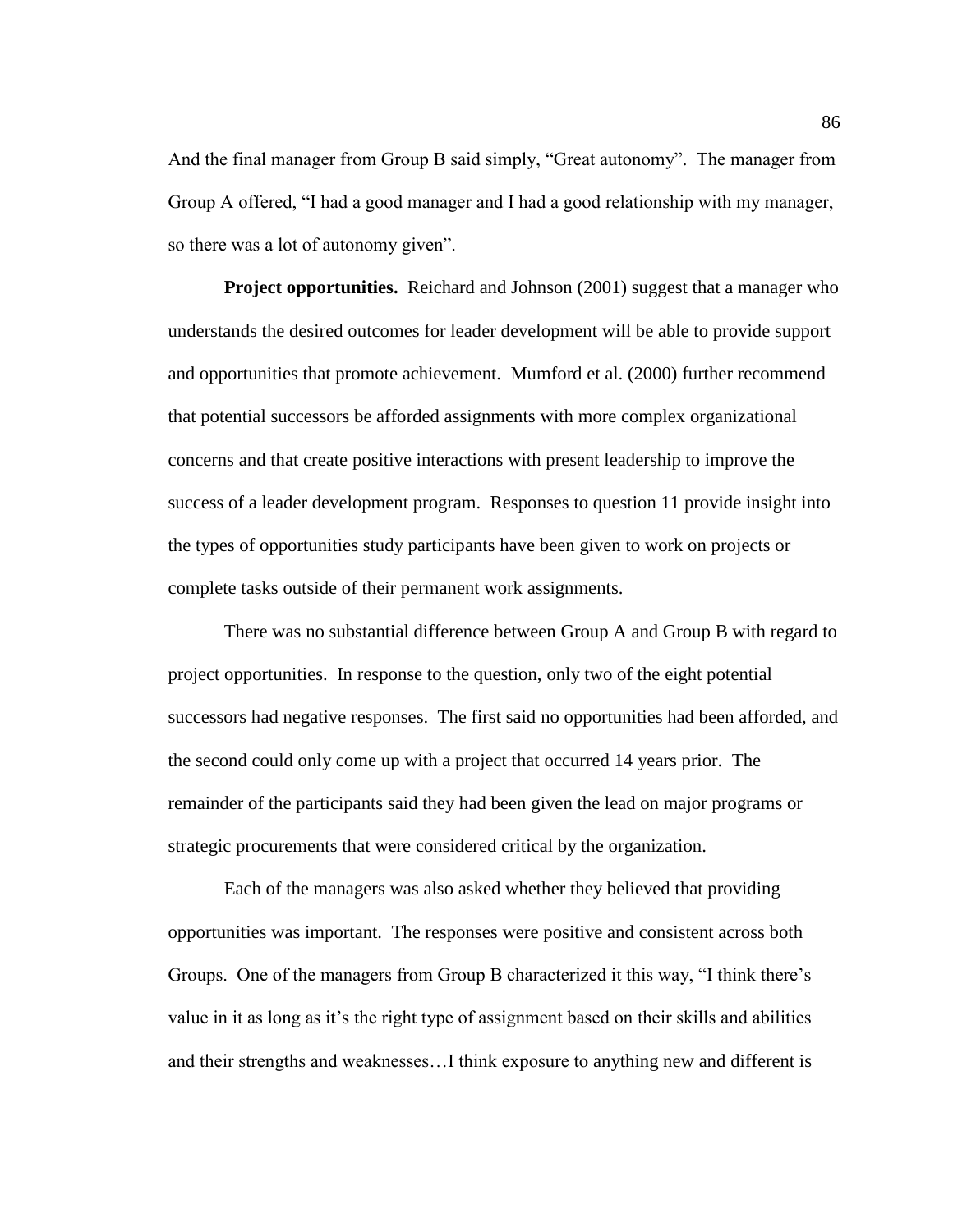probably valuable for personal and professional development". Of the three elements of formal training, levels of responsibility, and project opportunities, the latter was most consistently applied by the managers of both groups.

**Summary of Theme 1.** This theme provided information around the primary research question regarding the contribution of organizational interventions to leader development. Specifically, participant interviews and artifacts indicated that although the organization is providing substantial tactical training in supply management, and additional corporate citizenship behavior, it is not providing the types of leader training recommended in the literature. Further, levels of responsibility and project opportunities afforded the candidates did not differ significantly between Group A and all respondents in Group B. Based on the information obtained from the respondents, the organizational interventions associated with formal training, increased levels of responsibility, and project opportunities could not explain the differences between the two groups in the case study.

### **Theme 2: Demonstration of Leadership**

Within the context of the study, the first sub-question to be addressed was: in the instances of comparable levels of training and experience, how are potential successors demonstrating different levels of leadership acumen. The results covered in the previous theme indicated that there was consistency in the types of training the potential successors have been provided. Question 2 of the potential successor interview asked the participants to indicate how long they had been working within the supply management group. The years of experience included 2 participants with 7 years each, 4 with 10-13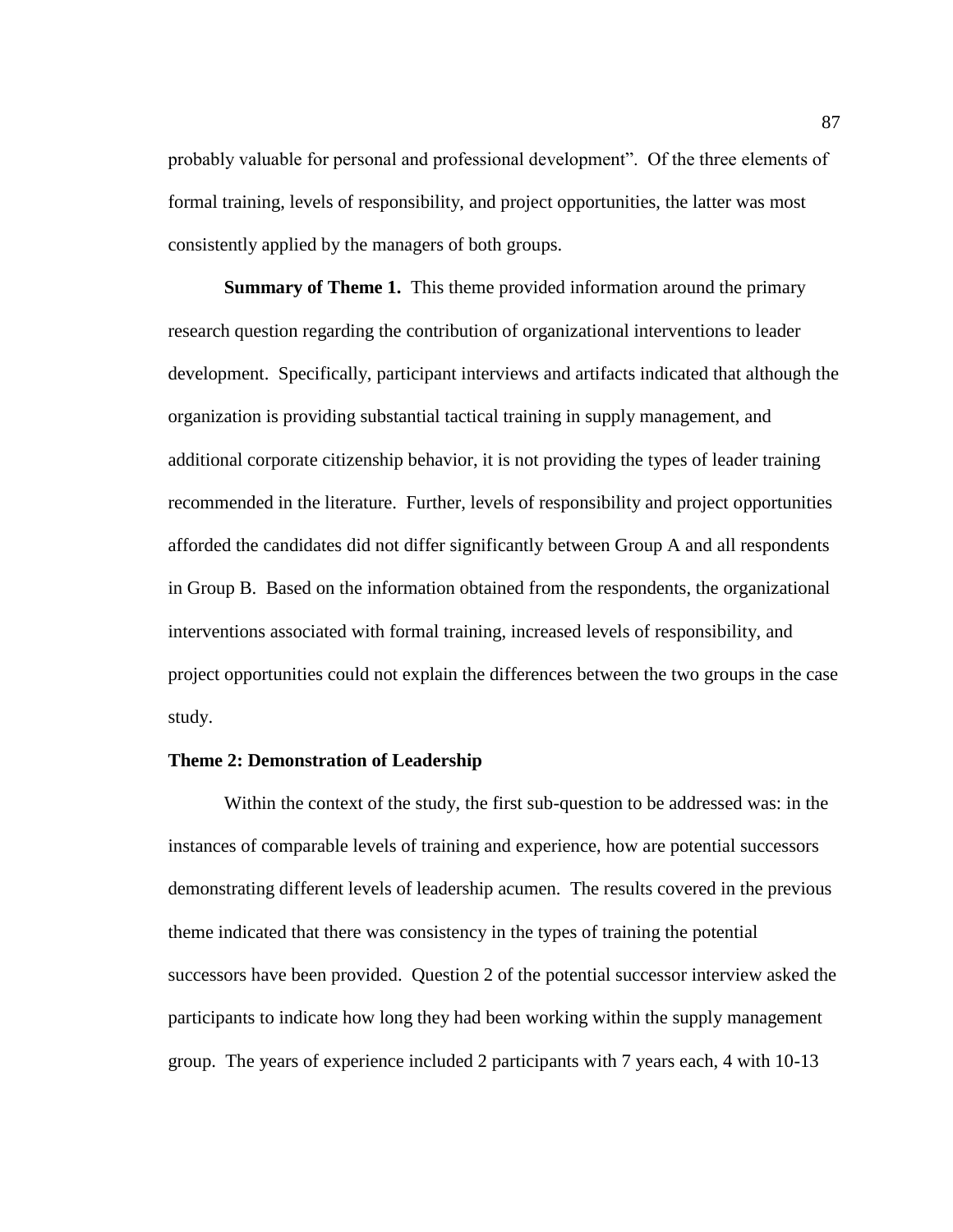years, and 2 with 17-19 years. Although a gap in the years of experience exists, all of the participants have spent substantial time in the group.

**Successor Perspective.** Potential successors were asked to respond to question 8 of the interview by describing whether they are given opportunities to demonstrate their leadership capabilities. There were no substantial differences in the responses from the two groups, and all of the potential successors believed they have been given opportunities to demonstrate their leadership capabilities. Several of the ways the participants identified demonstrations of leadership included, "In as much as my supervisor may call on myself to take the lead on a specific project or maybe thinking outside of the box, a different way of achieving the same end goal", "I think it's up to me how successful my team actually is…it's what I do determines whether or not we're successful", and "I do it every day with my team…I've never had formal training on leadership, but I'm trying to get them training or give them training to help them to do a better job each day and whatever issues they have, they come to me". The responses indicated that the potential successors believed they had demonstrated leadership acumen.

**Manager Perspective.** The current managers were also asked how the potential successors had demonstrated their leadership skills. Beginning with group B, the managers offered different opinions than the successors in four of the six instances. Comments from the managers from group B included, "She comes in here and asks a lot of questions…I haven't really grasped her yet", "her team is upset at how she grabs all the glory and uses them to get it", and "he does well dealing with motivated people, but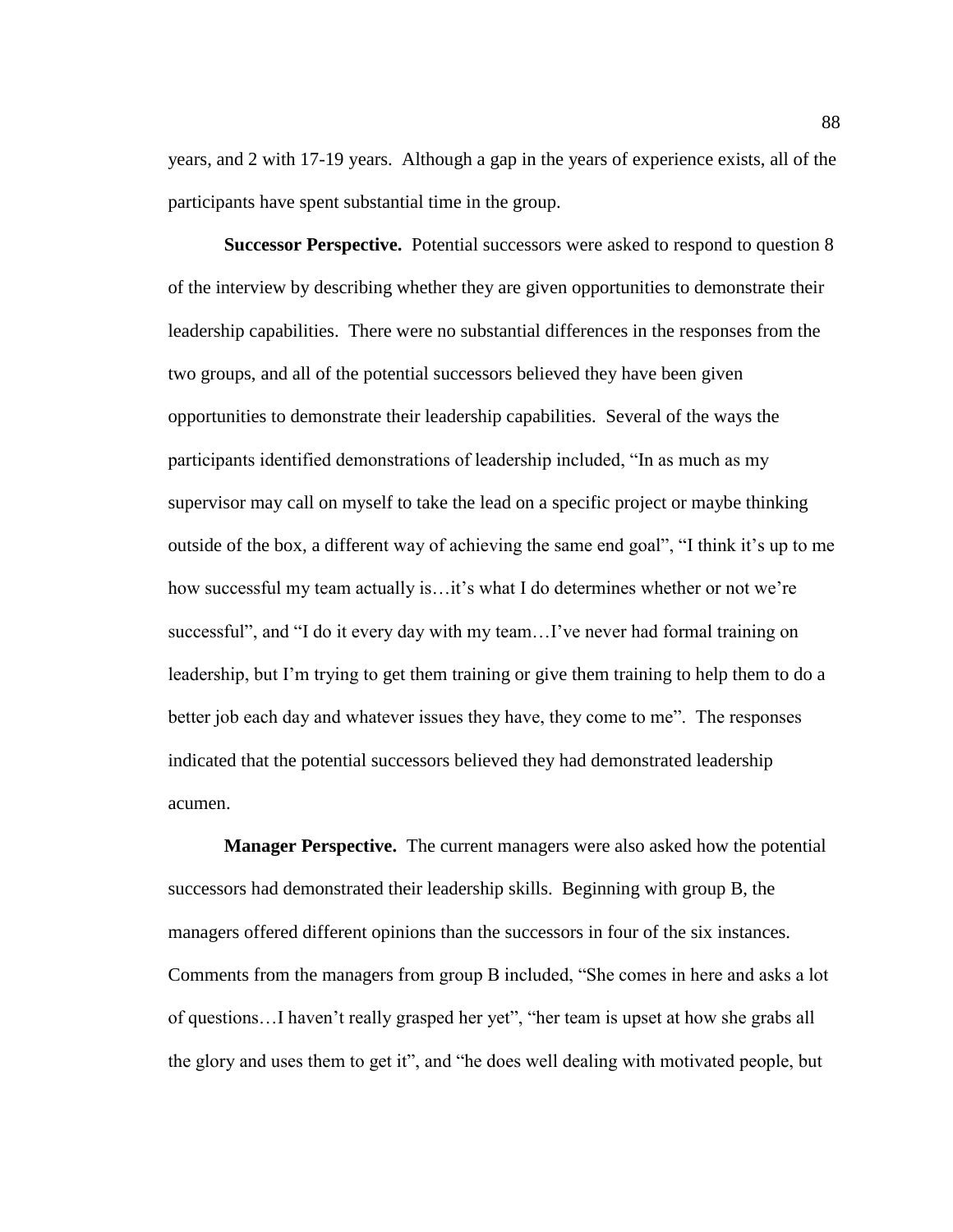unmotivated people he wasn't very effective with". For the two positive and confirming responses they cited a strong work ethic and ability to ensure a team exceeds goals and objectives. It should be noted that the two positive responses were from two different offices in Group B.

Similar to the reasons provided by the Group B managers for the successors who had demonstrated some level of leadership, the Group A manager also cited work ethic and team success. The first successor was described as, "(the successor) will demonstrate that he's willing to help resolve an issue with any of his team members, and he'll show them an objective way to look at the issue and resolve the problem…he engages with the team". And the second was characterized as, "providing a good example in how he does his work and his willingness to pitch in and help where needed...elicits a lot of loyalty from his team".

**Summary of Theme 2.** Of note were the different characterizations of demonstrative leadership between the candidates and the managers. In their responses, the potential successors identified strategic thinking, team achievement, and team development; while the managers seemed to focus primarily on work ethic, goal achievement, and interpersonal relationships. This dichotomy provided insight into the first research sub-question in that demonstrative leadership may have been viewed differently by the managers and the potential successors. Within the context of the primary research question, this theme also provided no clear differences between the two case study groups as it related to leader development.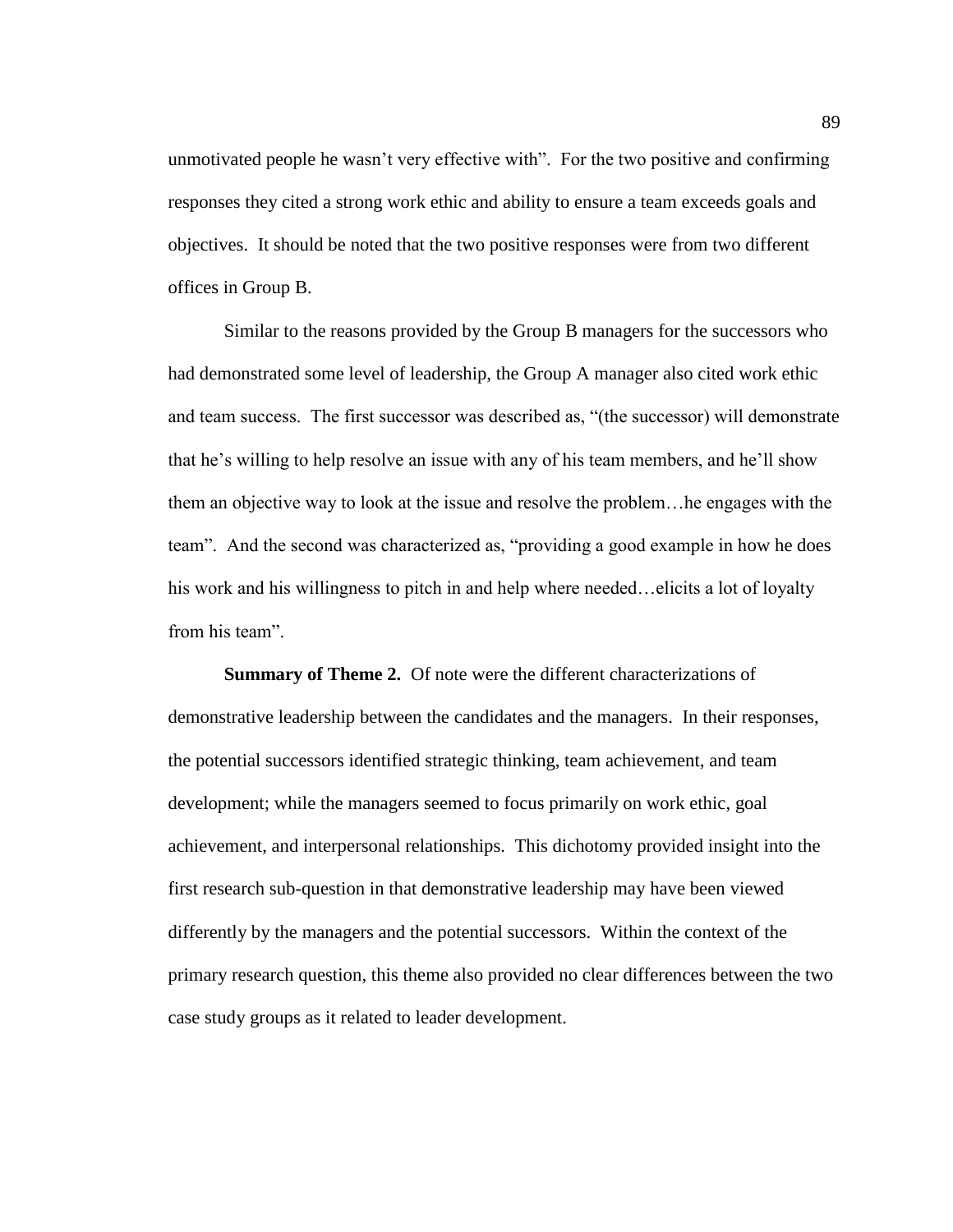#### **Theme 3: Managerial Leadership Styles**

From the review of current literature, the style elements that contribute to leader development include idealized influence, inspirational motivation, intellectual stimulation, empowerment, ethical behavior, and a willingness to emphasize the growth of the follower (Avolio & Bass, 2002; Liden, Wayne, Zhai, & Henderson, 2008; Northouse, 2007; Odumeru & Ogbonno, 2013; Winston & Fields, 2015). The study interviews included questions for both the managers and the potential successors regarding the leadership styles of the current managers. The second research question addresses how the leadership style of the manager influenced the leader development of the candidate. Similar to the different perceptions of demonstrative leadership in theme 3, the managers and successors had different perspectives of leadership styles.

**Successor Perspective.** Participant responses to questions 6, 9 and 10 of the potential successor interviews provide some insight into the perspectives the candidates hold of the leadership styles of the current managers. Question 6 provided the participants an opportunity to describe the day-to-day interactions with their managers, question 9 dealt directly with a description of leadership style, and question 10 was related to mentoring. The responses from participants in Group B differed within the group and with the responses from Group A.

Leader number 1 from Group B is described as having something of a Laissezfaire approach to leadership. Leader 1 was described as follows by the potential successors in the office, "I would pretty much say hands-off and leaves it up to the team leader how best to lead the team. I think that (leader 1) provides basic communication to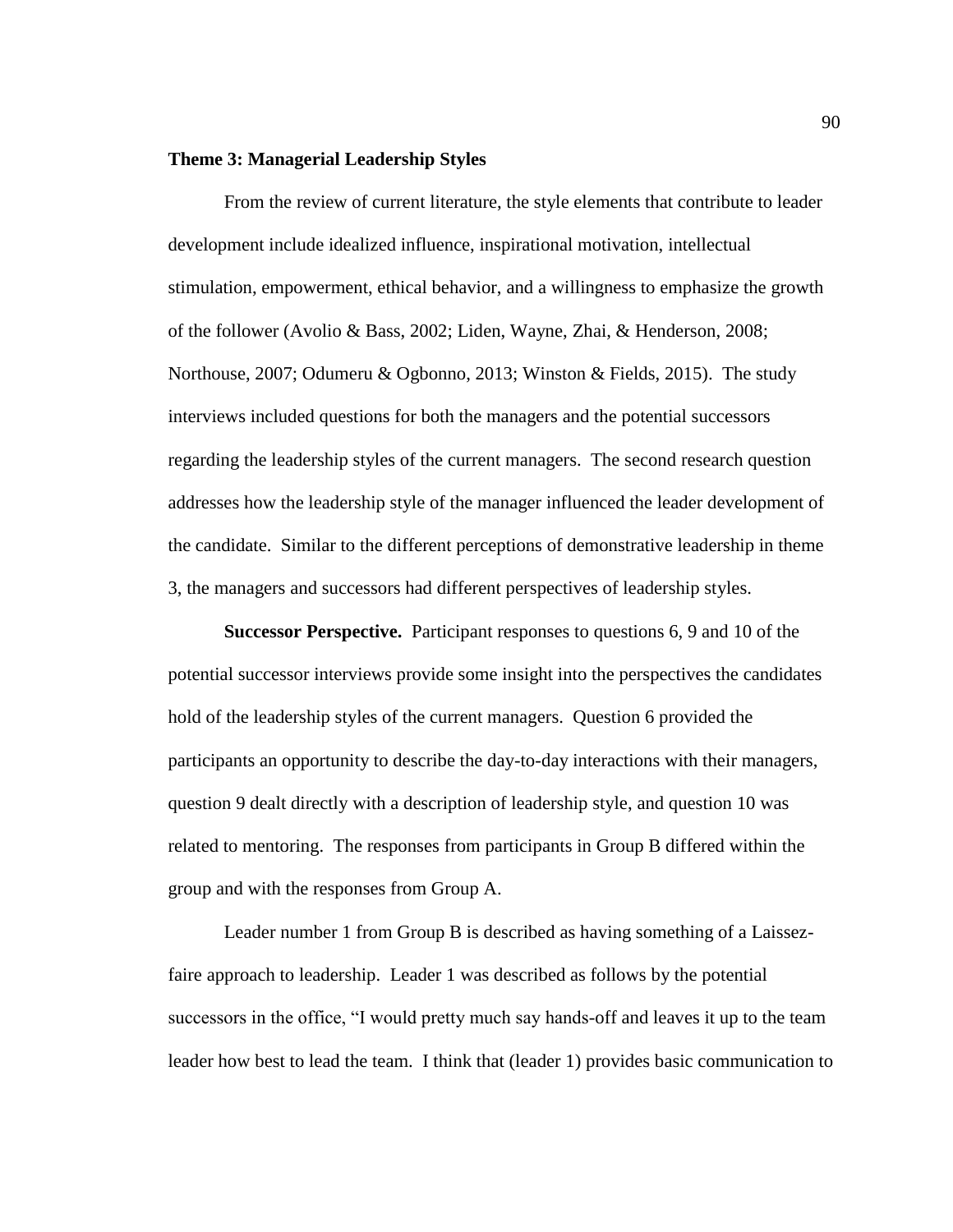the office …but the leadership style is pretty much hands-off", and, "Leader 1 has an open door policy when (in the office), but we send an email or telephone and sometimes (leader 1) responds, sometimes (leader 1) doesn't…I think (leader 1) needs training too". The participants characterize the day-to-day interactions with leader 1 as being "relatively a positive experience", but note that the interactions are primarily in cases where task clarification is needed. Both participants from leader 1's office stated they do not have a mentor.

Based on the responses of the potential successors in leader 2's office, leader 2 appears to fall in the Pacesetting leadership style. A pacesetting leader is highly skilled and exemplifies high levels of performance, however, they are likely to step in and take over tasks causing followers to feel buried under the relentless demands of the leader (Goleman, Boyatzis, & McKee, 2002). Leader 2 was described as, "very involved as a micro, where you see every detail…wanted to be involved with everything…pretty demanding and detail oriented" and "he tells us what needs to be done…but usually we have very strict deadlines so (leader 2) is often very structured". When asked about the day-to-day interactions, one successor said, "he's taught me a lot about organizing my day and completing projects and working on standard operating procedures". The other described the interactions as centered on the work as the manager took the responsibility of being the final decision maker on everything. With regard to mentors, only one of the participants suggested having a mentor, but indicated the mentoring consisted of speaking to several people within and outside the present organization.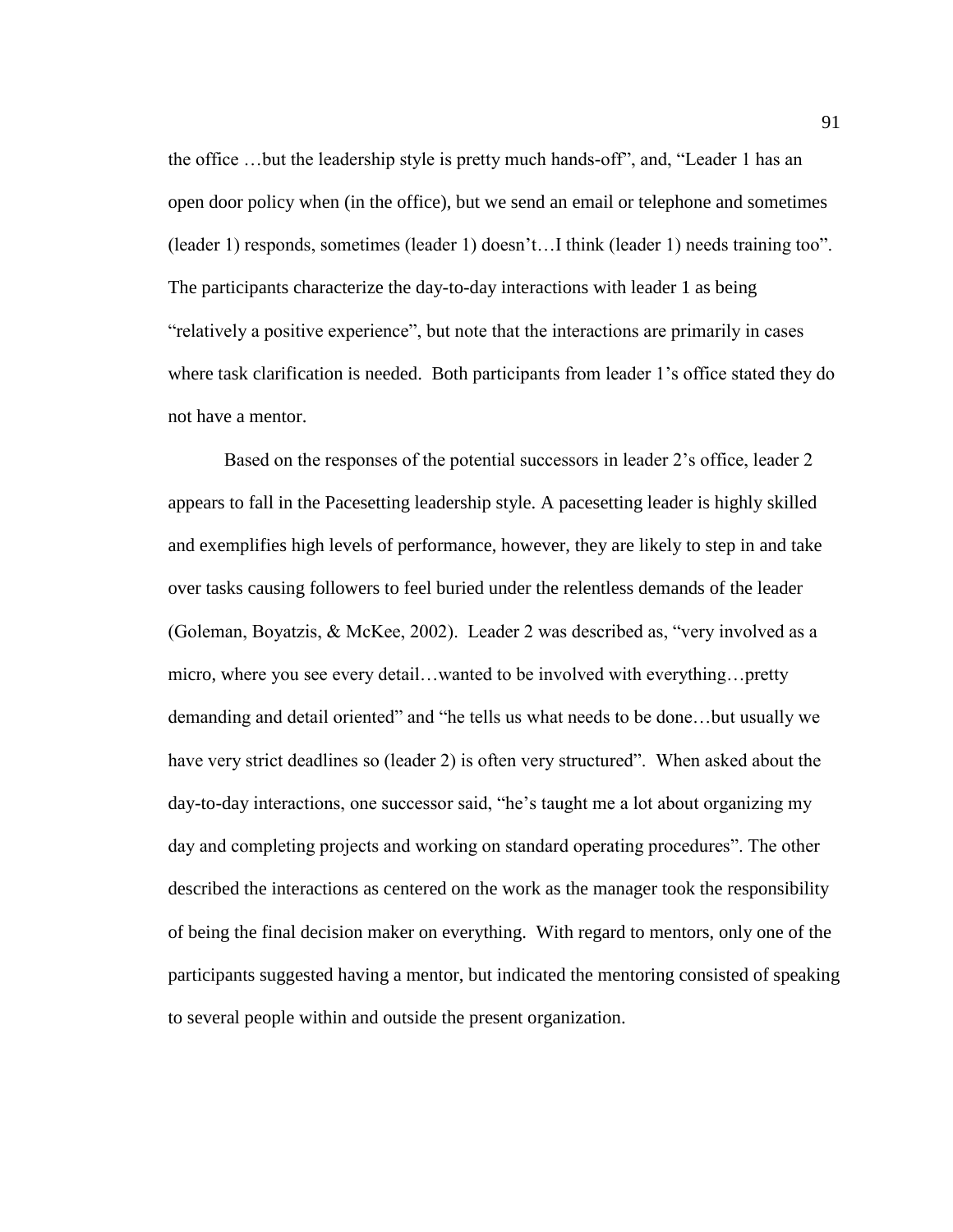Leader 3 appears to also have pacesetting tendencies, but that may signal a change from a laissez-faire approach. One of the participants characterized the leadership style of leader 3 as follows, "as of late, (leader 3) started engaging more, which is kind of disconcerting when you used to be the one who said 'this is good', now you have to ask (leader 3)". The characterization went on to suggest that leader 3 doesn't always remember what needs to be done, so the team leaders have to keep leader 3 on track. Another potential successor from office 3 said, "(leader 3) is not what I would call a micromanager but is very knowledgeable in what (leader 3) does…if there was probably any area of opportunity and improvement it's probably more the relationship type piece of it which I think is vitally important in terms of your ability of managing your people". Of the two potential successors, only one indicated having a mentor, and indicated the mentor was from another department that the candidate met while working in another group.

The leadership style of the manager of Group A aligns more closely with the visionary style under Goleman's guide, or the servant leader description espoused by Greenleaf. Listed among the qualities of a visionary leader are the concepts of encouragement, inclusivity, and flexibility (Preston, et al., 2015). Within the context of servant leadership, Liden, Wayne, Zhao, and Henderson (2008) include conceptual skills, empowering, and helping subordinates grow and succeed. In describing the leadership style and day to day interactions with the leader of Group A, one potential successor said, "There's no hesitancy on my part to go in and request feedback, opinions, guidance, on issues that I may need a second opinion on…(leader of Group A) has a relaxed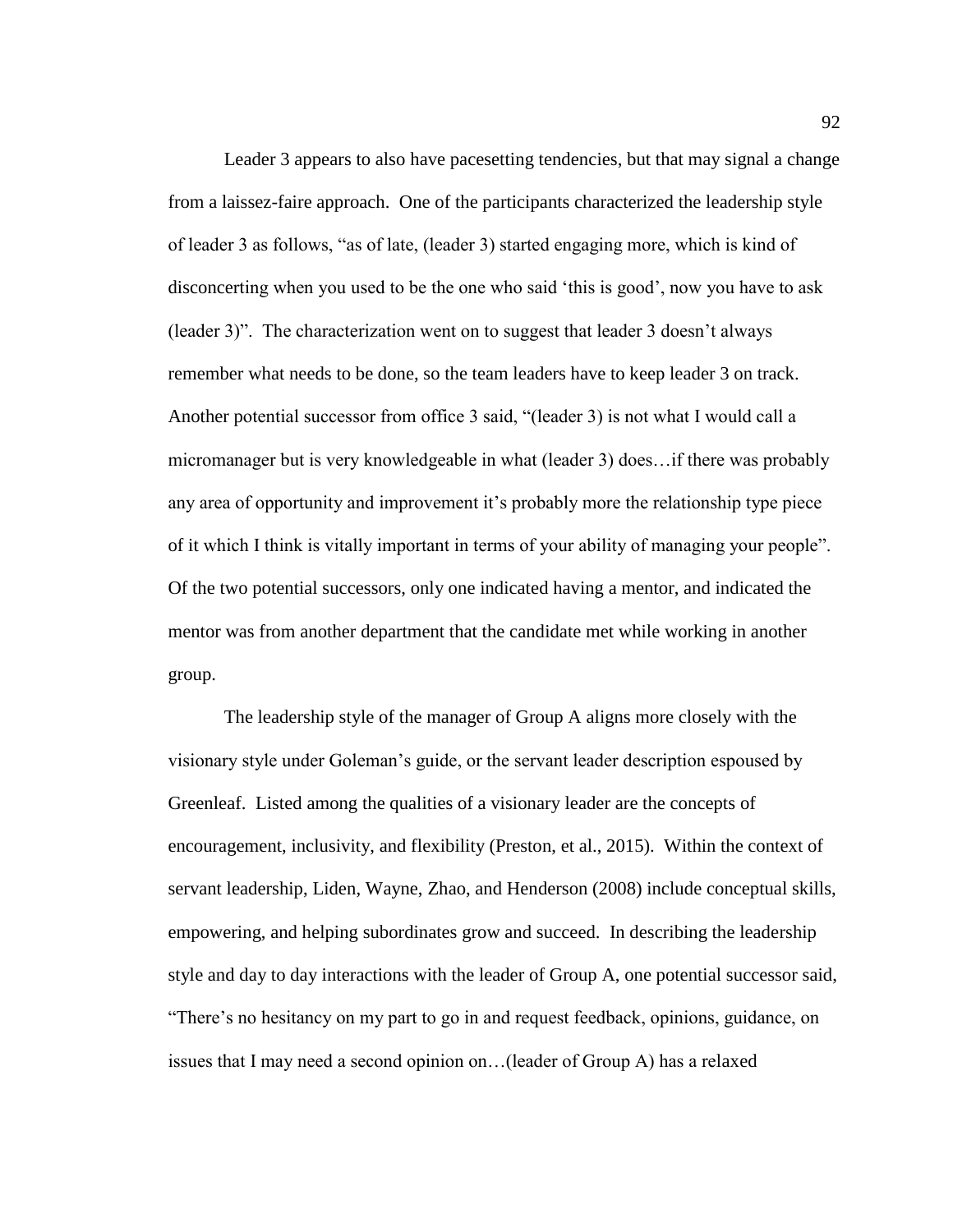management style, but gets the job done…I don't think there's anybody in this office that does not know what their goals and requirements are…we are open and willing to assisting our sister offices without saying, 'this is my box and I'm not getting outside this box'". And the other potential successor compliments this assessment by saying, "(Leader of Group A) is available as a resource…a very credible resource, but relies upon us to exercise judgment and decision making ability". He characterized the day-to-day interactions as "informal" and noted the manager is always available if he needs something. Both of these potential successors indicated they view their current manager as a mentor.

**Manager Perspective.** Included in the interview scripts for the managers were five questions that were used to gain insight into the managers' perspectives of their own leadership styles. The questions included a direct request to describe their leadership styles, an opportunity to describe how they encourage candidates to develop leadership skills, steps they take to prepare candidates for leadership roles, whether or not they have mentors, and whether they are aware if the candidates have mentors. Overall, the styles claimed by the managers of Group B did not match the potential successors' observations; however, there was congruence between the description of the Group A manager and the successors Group A.

Beginning with Leader 1 in Group B who was described by the potential successors as laissez-faire, Leader 1 described the leadership style as, "I'm not a micro manager, so I'm pretty much a manager who feels like I'm more of a coach than a manager, and I'm more of a manager who allows people the opportunity to think and to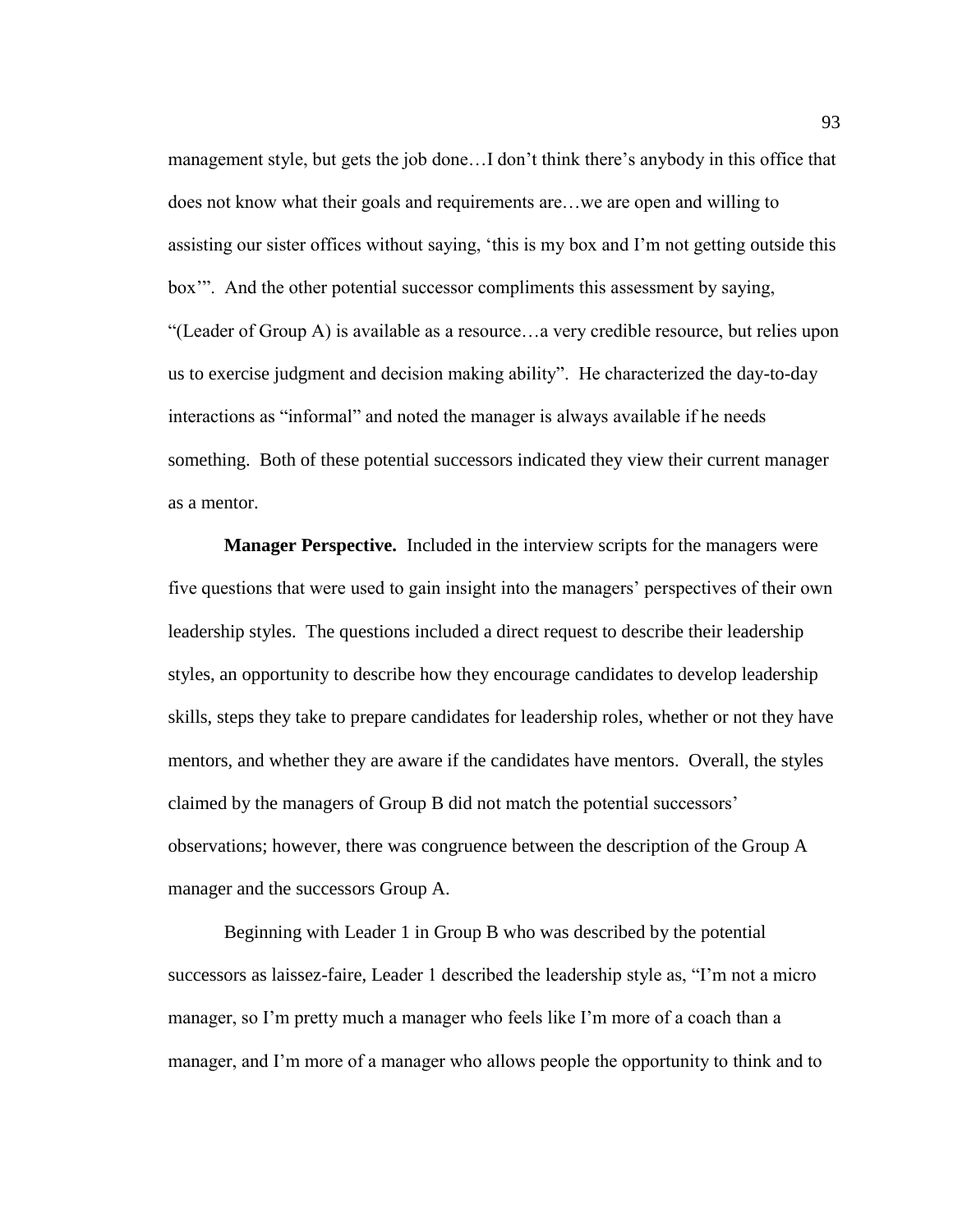run their teams as they would like to run them". This Leader also cited having a mentor who worked in another group. When asked what steps were being taken to prepare the successors for leadership roles, Leader 1 stated, "I'm not taking any steps" for one of the candidates, and was unaware if either candidate had a mentor. In leader 1's responses to the question on encouraging candidates to continue to develop their skills, leader 1 stated, "I share things that I've learned from either management or what I've read, or I always tell my team leaders as well as the employees, things that they need to do to get to the next level".

Leader 2, who was described as a pacesetter, provided this description of personal leadership style, "I would describe it as situation…it's a combination between a supportive and a directive approach…It really depends on the experience level of the individual staff member so it is kind of situational". Leader 2 did not have a mentor but claimed to mentor the potential successors in the office. With regard to preparing the candidates to assume leadership roles, Leader 2 shared, "I try to give (potential successor) as many opportunities to develop operating procedures and process improvement initiatives so that the candidate learns how to be more valuable to the organization…I try to explain to (the candidate) that its' beneficial from a career standpoint and just a general life standpoint to be better at those types of things in terms of time management, planning, and communication". Leader 2 also mentioned a standard approach to encourage candidates to develop leadership skills by pursuing professional certifications and further education.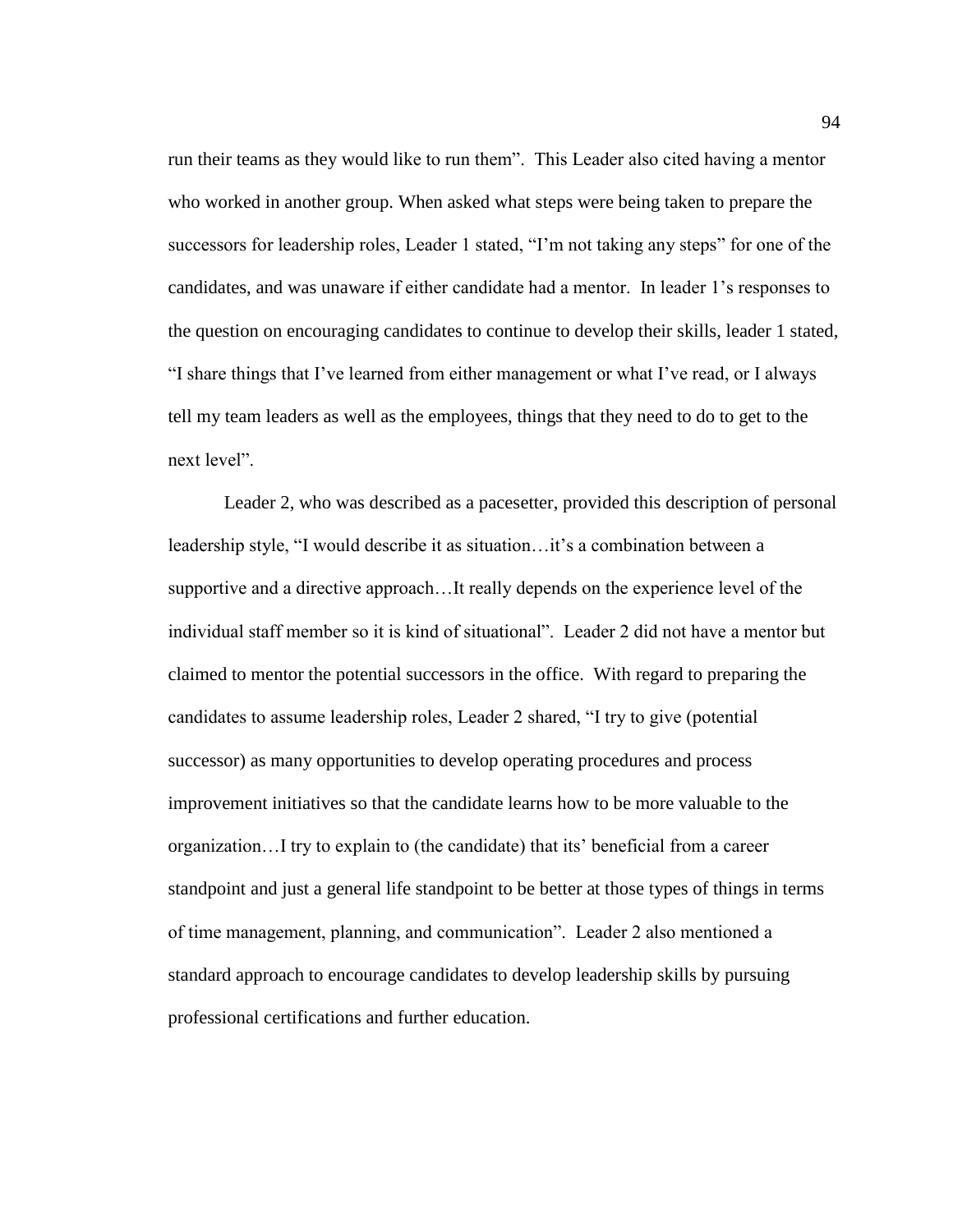Leader 3, who seemed to be moving from laissez-faire toward pacesetting selfdescribed by saying, "I see myself as an enabler...I try to lead people, give them the guidance on what the requirements are and make sure they have the proper instructions on how to achieve those requirements, and give them the leeway on how to accomplish it". Leader 3 alluded to being mentored by the manager of Group A. Leader 3 also stated with regard to preparing candidates to assume leadership roles, "I give (candidates) counseling whenever I think they are off base. I think I give pretty good guidance I don't hold by my opinions". Leader 3's self-perception aligns more closely with the coaching style described by Goleman.

The Group A manager seemed to fall into a servant or visionary leader category based on the responses from the potential successors in Group A. When asked about leadership style, the Group A manager provided only a brief response of, "I think I have a coaching, mentoring style". The Group A manager is not currently being mentored but considered the potential successors as protégés. The Group A manager's approach to preparing candidates for future leadership positions is based in providing exposure to the executive leadership through volunteering them for special projects, short-term highprofile assignments, and cross-functional teams. The researcher noted that the manager of Group A had very short descriptions of personal leadership style and accomplishments, but provided considerable detail about the successors.

**Summary of Theme 3.** Of the leadership styles that were most likely to contribute to leader development, only the manager of Group A demonstrated the preferred style elements, as evidenced by the consistency in participant responses. While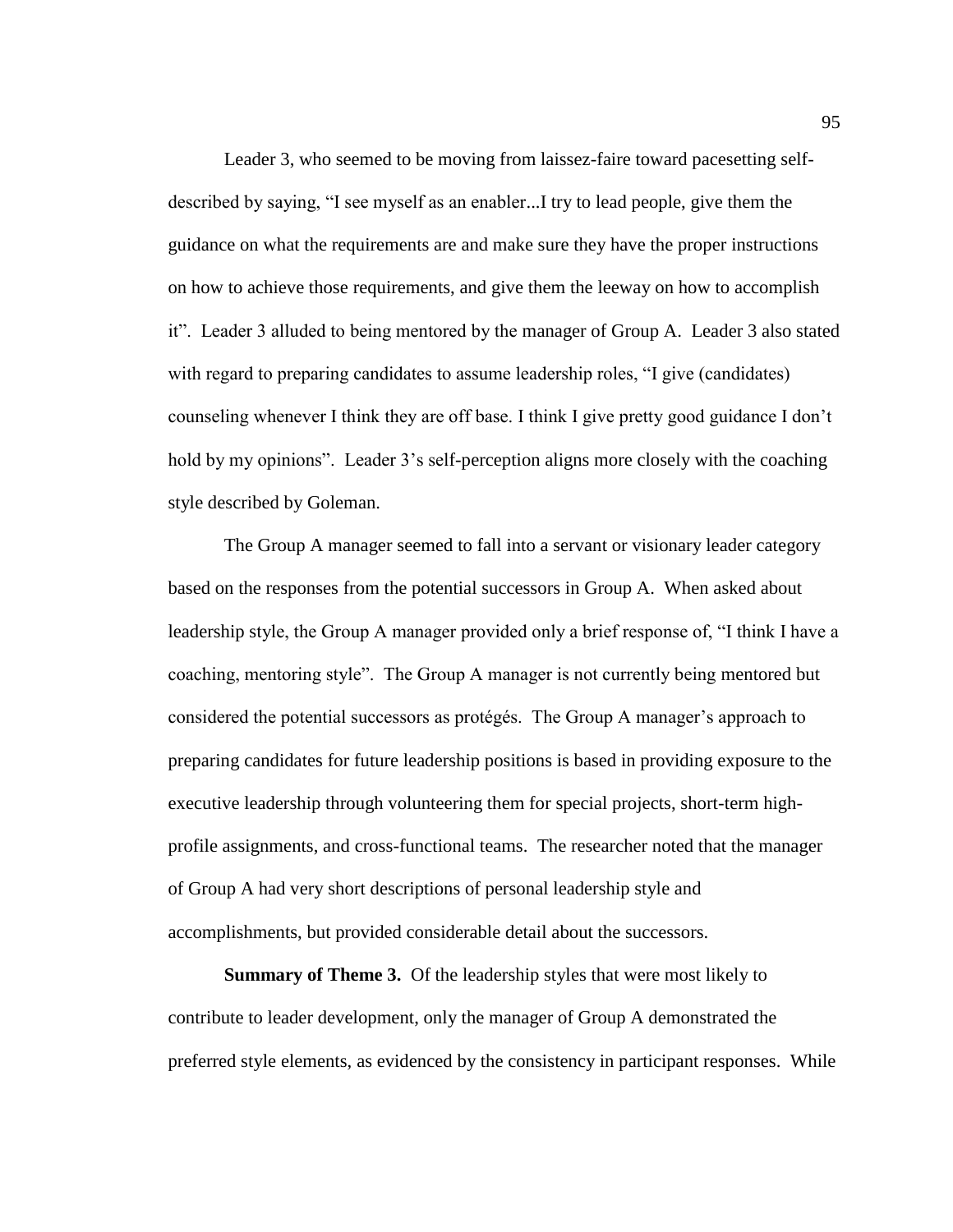the managers of Group B self-identified into those styles, the potential successors did not support the same characterization. The second sub-question related to the influence of the leadership style of the manager on the leader development of the candidate. In the case of Group B, the candidates did not characterize the managers' leadership styles as containing those elements in the literature that support leader development. Group A, which has been able to demonstrate success in leader development is managed by a leader who exhibits the elements found in the literature that are associated with success.

Within the central research question of how organizational and managerial interventions, along with personal development efforts contribute to effective leader development, the difference in managerial interactions provides the greatest disparity between cases. Group A, which has been successful in developing leaders, was led by a manager who was described as having leadership style elements that aligned more closely with Visionary or Servant Leadership. Group B, which has not been successful in developing leaders, is led by managers who were described as exhibiting Laisse-Faire or Pacesetting styles.

## **Theme 4: Self-Development**

Self-development is the action taken by a leader to assume primary responsibility for personal growth by determining the required knowledge and skills, and identifying and pursuing the learning experiences that will best provide development in those areas (Orvis & Ratwani, 2010). Felfe and Schyns (2014) noted that organizations should emphasize self-development to improve the effects of leader development. The final subquestion was intended to provide information on how candidate self-development efforts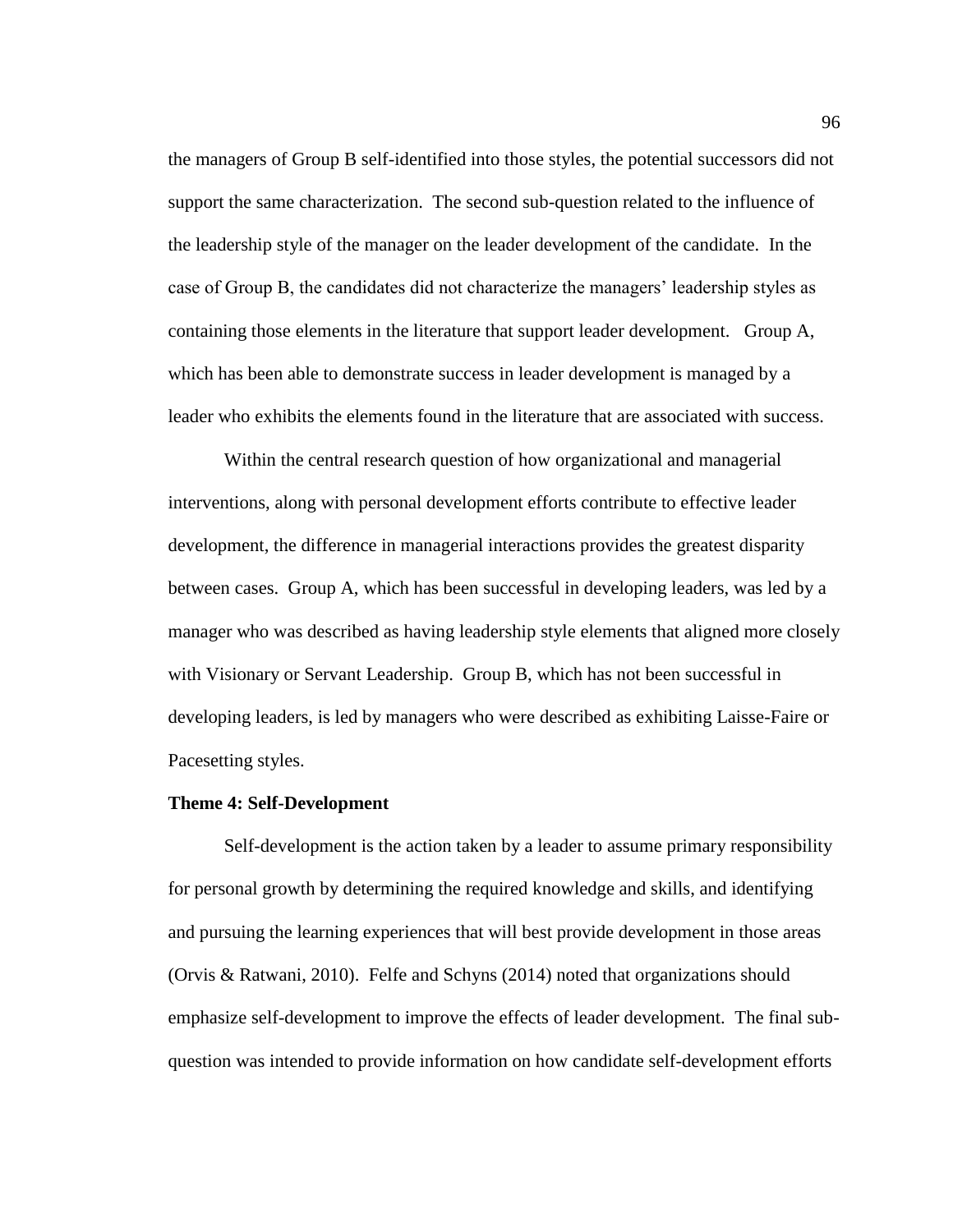advanced leader behaviors. Based on the information obtained through the interviews, there was not an observable difference in self-development activities between groups.

Questions 12, 14, and 15 of the potential successors interview provided opportunities to reflect on personal self-development, how candidates became aware of self-development opportunities, and the level at which the organization encouraged successors to pursue self-development activities. The managers were also asked to discuss what types of resources had been provided to candidates to encourage selfdevelopment efforts. There was some variance in responses between managers, however, with one exception, there was no observable difference in responses across the successors.

**Group A**. The manager of Group A, when asked about providing resources or information to candidates regarding self-development responded simply, "I have not". The candidates in the office echoed this sentiment. They indicated they were encouraged to take advantage of any training opportunities offered by the organization, but not to pursue individual activities outside of those provided by the firm.

**Group B**. Each of the mangers from Group B indicated they had encouraged candidates to pursue self-development, but to varying degrees. Leader 1 indicated that a library of resources had been established at Leader 1's office, and was available to all of the employees including the potential successors. Both of the successors from Leader 1's office indicated that self-development was not encouraged, although one participant was working toward an advanced degree at the time of interview.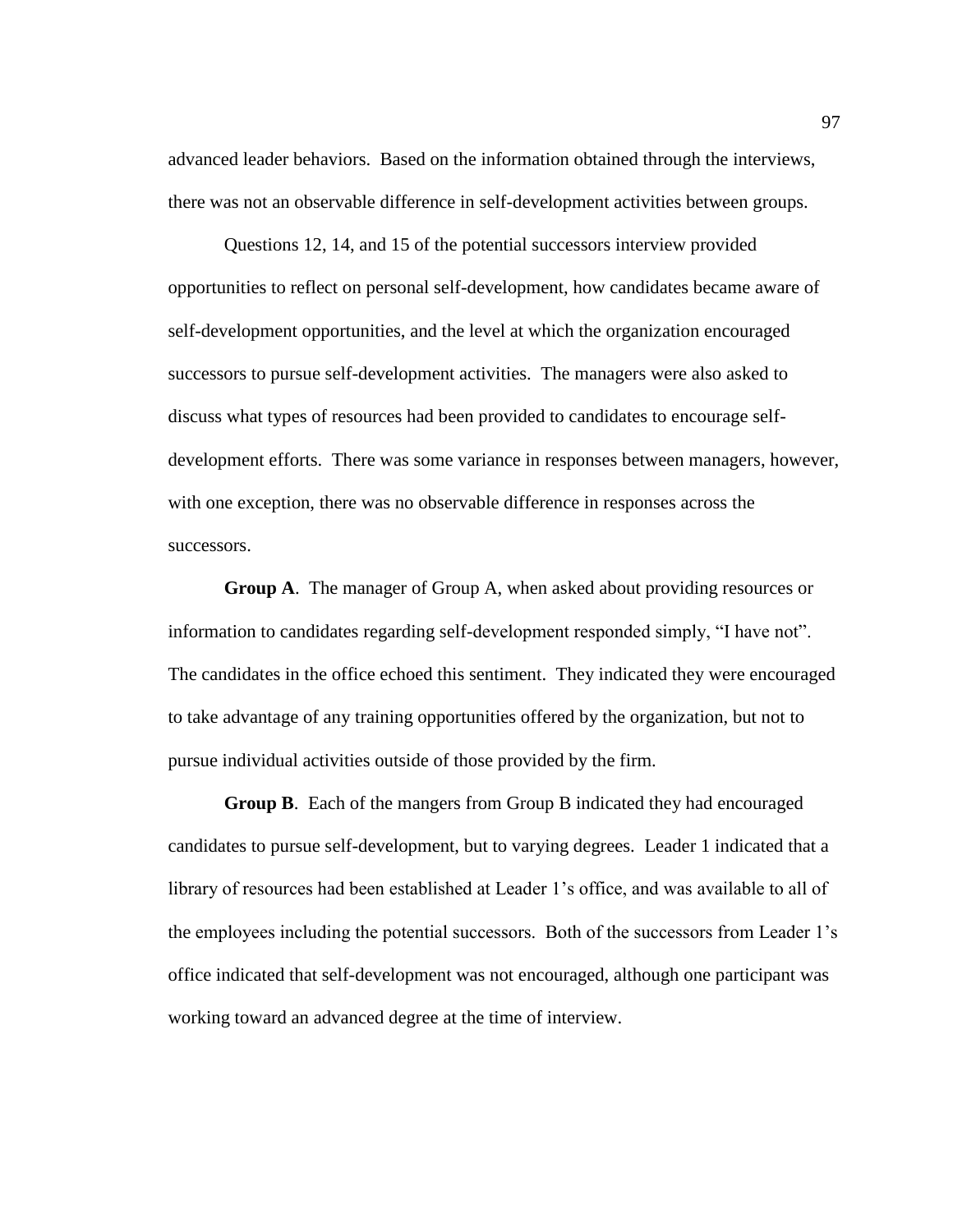Leader 2 indicated that candidates from Leader 2's office were always encouraged to take the necessary steps to obtain further education or professional certifications. Although the candidates from Leader 2's office agreed that the manager provided that advice to all employees, they indicated the organization did not provide any time or resources to pursue those activities. One of those candidates indicated that it would probably take 30 years to complete a four-year degree due to working long hours to meet the expectations Leader 2 places on the staff.

Leader 3 adopted the tact of recommending free on-line resources to the staff and allowing staff members to listen to the seminars during work hours as they were able. Similar to the library set up by Leader 1, however, the candidates from Leader 3's office did not indicate they were encouraged to pursue self-development. Instead, where one candidate simply responded "I don't think we are", the other went into detail about attempting to pursue an outside opportunity that the candidate believed was supported by the manager, only to find that the manager was unwilling to support the training both from a financial and time commitment perspective.

**Summary of Theme 4.** This theme provided information around the primary research question regarding the contribution of self-development activities to leader development. Most of the study participants indicated that they are not involved in selfdevelopment activities. Moreover, the two participants that indicated they did engage in self-development were located in the group that did not demonstrate effective leader development. Based on the information obtained from the respondents, self-development activities could not explain the differences between the two groups in the case study.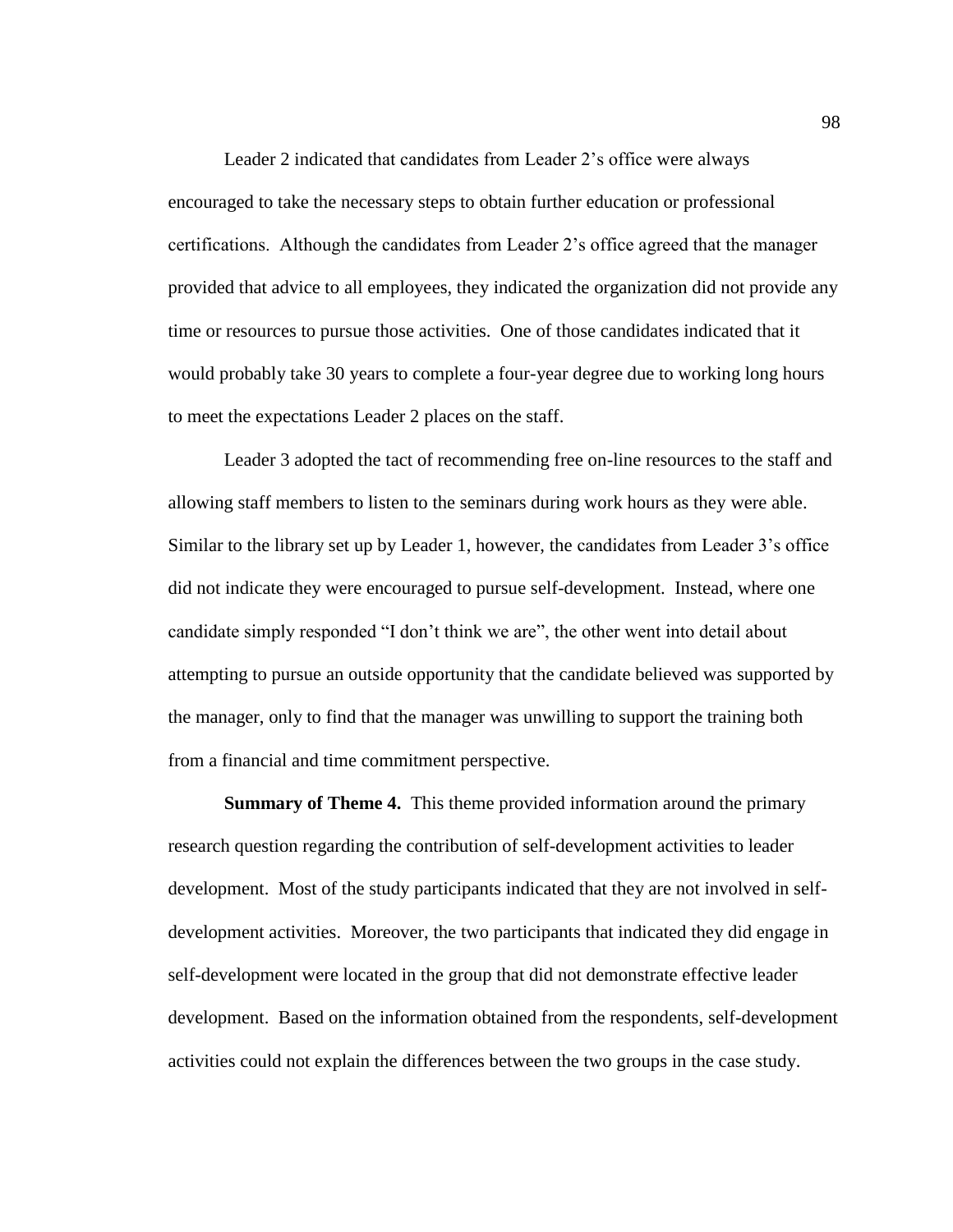# **Summary of Differences Between Cases**

The central research question explored within the context of the case was how organizational and managerial interventions, along with personal development efforts, contribute to effective leader development. Within this central question were three subquestions: in the instances of comparable levels of training and experience, how are potential successors demonstrating different levels of leadership acumen; how has the leadership style of the manager influenced the leader development of the candidate; and, how have candidate self-development efforts advanced demonstrative leader behavior. The study included four geographically dispersed workgroups that operate under the umbrella of one commodity management center for a large organization. Only one of the four groups, which was labeled Group A, had demonstrated successful leader development. The other three offices in the case were combined into Group B. Table 1 summarizes the study findings and differences between the two groups.

Table 1

| <b>Emergent Themes</b>                                |                             | Group A                                                                                                                                                                                                                                             | Group B              |                            |                       |  |
|-------------------------------------------------------|-----------------------------|-----------------------------------------------------------------------------------------------------------------------------------------------------------------------------------------------------------------------------------------------------|----------------------|----------------------------|-----------------------|--|
|                                                       |                             |                                                                                                                                                                                                                                                     | Leader 1             | Leader 2                   | Leader 3              |  |
| Theme 1:<br>Leadership<br>Training and<br>development | Formal<br>Training          | The organization has four levels of leadership training, which<br>only three of the managers and one of the potential successors<br>have attended. Training is most closely associated with practical<br>job related training in supply management. |                      |                            |                       |  |
|                                                       | Levels of<br>Responsibility | Complete<br>autonomy                                                                                                                                                                                                                                | Complete<br>autonomy | N <sub>0</sub><br>Autonomy | Qualified<br>Autonomy |  |

*Collective Case Study Results by Theme*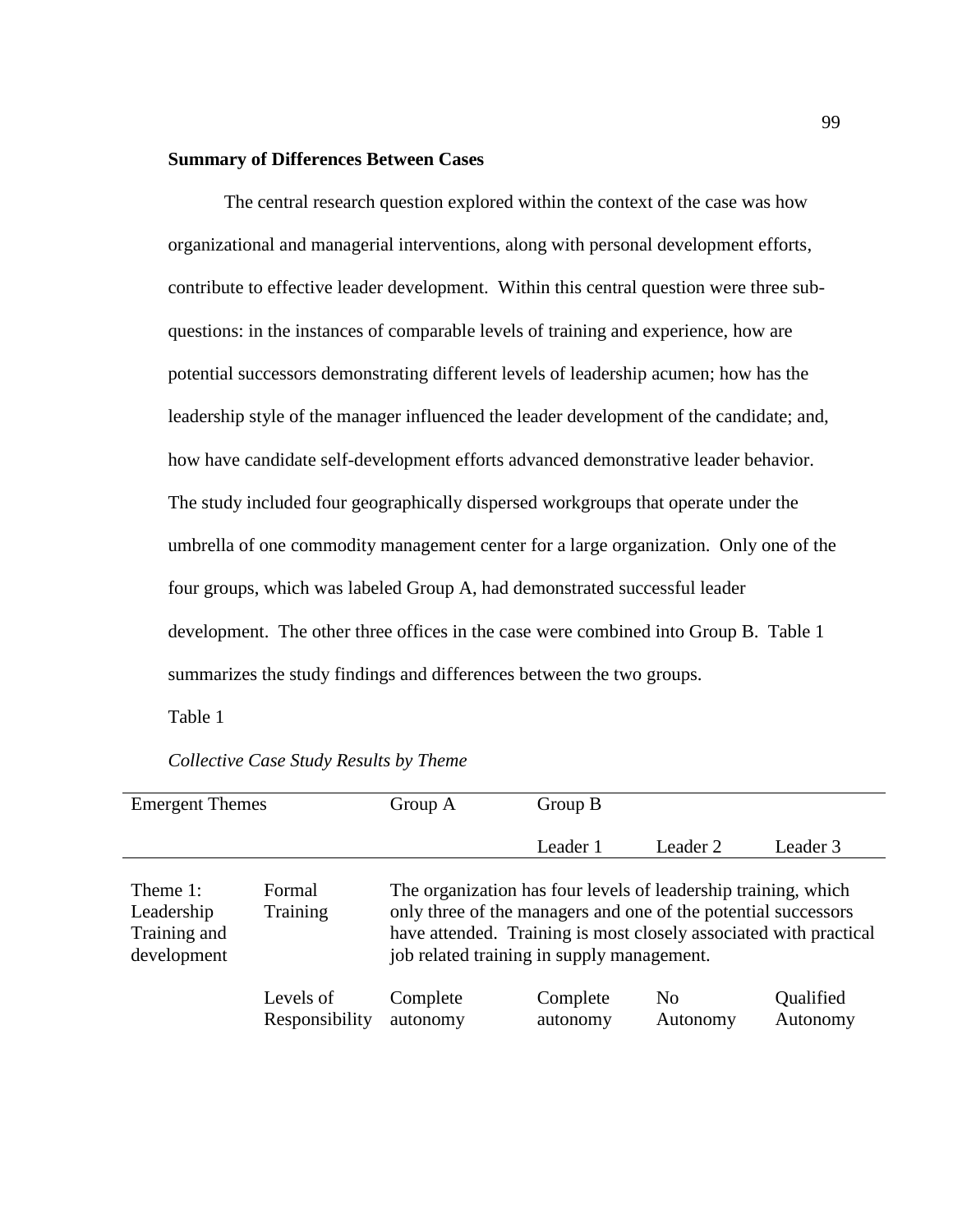|                                                       | Project<br>Opportunities | The majority of the potential successors indicated they had been<br>given the lead on major programs or strategic procurements<br>considered critical by the organization.                              |                                                                                                    |                                                                                                           |                                                                   |  |
|-------------------------------------------------------|--------------------------|---------------------------------------------------------------------------------------------------------------------------------------------------------------------------------------------------------|----------------------------------------------------------------------------------------------------|-----------------------------------------------------------------------------------------------------------|-------------------------------------------------------------------|--|
| Theme 2:<br>Demonstration<br>of Leadership            | Definition               | The potential successors identified strategic thinking, team<br>achievement, and team development; whereas the managers<br>focused on work ethic, goal achievement, and interpersonal<br>relationships. |                                                                                                    |                                                                                                           |                                                                   |  |
|                                                       | Successor<br>Perspective | All potential successors believe they demonstrate leadership in<br>their current work assignments.                                                                                                      |                                                                                                    |                                                                                                           |                                                                   |  |
|                                                       | Manager<br>Perspective   | Both potential<br>successors<br>considered to<br>demonstrate<br>leadership.                                                                                                                             | Four of the six candidates were not<br>considered to exhibit leadership acumen by<br>the managers. |                                                                                                           |                                                                   |  |
| Theme 3:<br>Managerial<br>Leadership<br><b>Styles</b> | Successor<br>Perspective | Transformational<br>/ Servant                                                                                                                                                                           | Laissez-faire                                                                                      | Pacesetting                                                                                               | Laissez-faire                                                     |  |
|                                                       | Manager<br>Perspective   | Coaching                                                                                                                                                                                                | Coaching                                                                                           | Situational<br>Supportive /<br>Directive                                                                  | Coaching                                                          |  |
| Theme 4: Self-<br>Development                         | Successor<br>Perspective | Manager does<br>not encourage<br>self-development                                                                                                                                                       | Manager<br>does not<br>encourage<br>self-<br>development                                           | Manager<br>encourages<br>college and<br>certifications<br>but unwilling<br>to provide<br>time or<br>money | Manager<br>does not<br>encourage<br>self-<br>development          |  |
|                                                       | Manager<br>Perspective   | Manager does<br>not encourage<br>self-development                                                                                                                                                       | Set up a<br>library of<br>resources                                                                | Encourage<br>continuing<br>education<br>and<br>professional<br>certifications                             | Provide free<br>online<br>resources for<br>employees to<br>review |  |
|                                                       | Activity                 | No self-<br>development                                                                                                                                                                                 | One<br>successor<br>completing                                                                     | No self-<br>development                                                                                   | No self-<br>development                                           |  |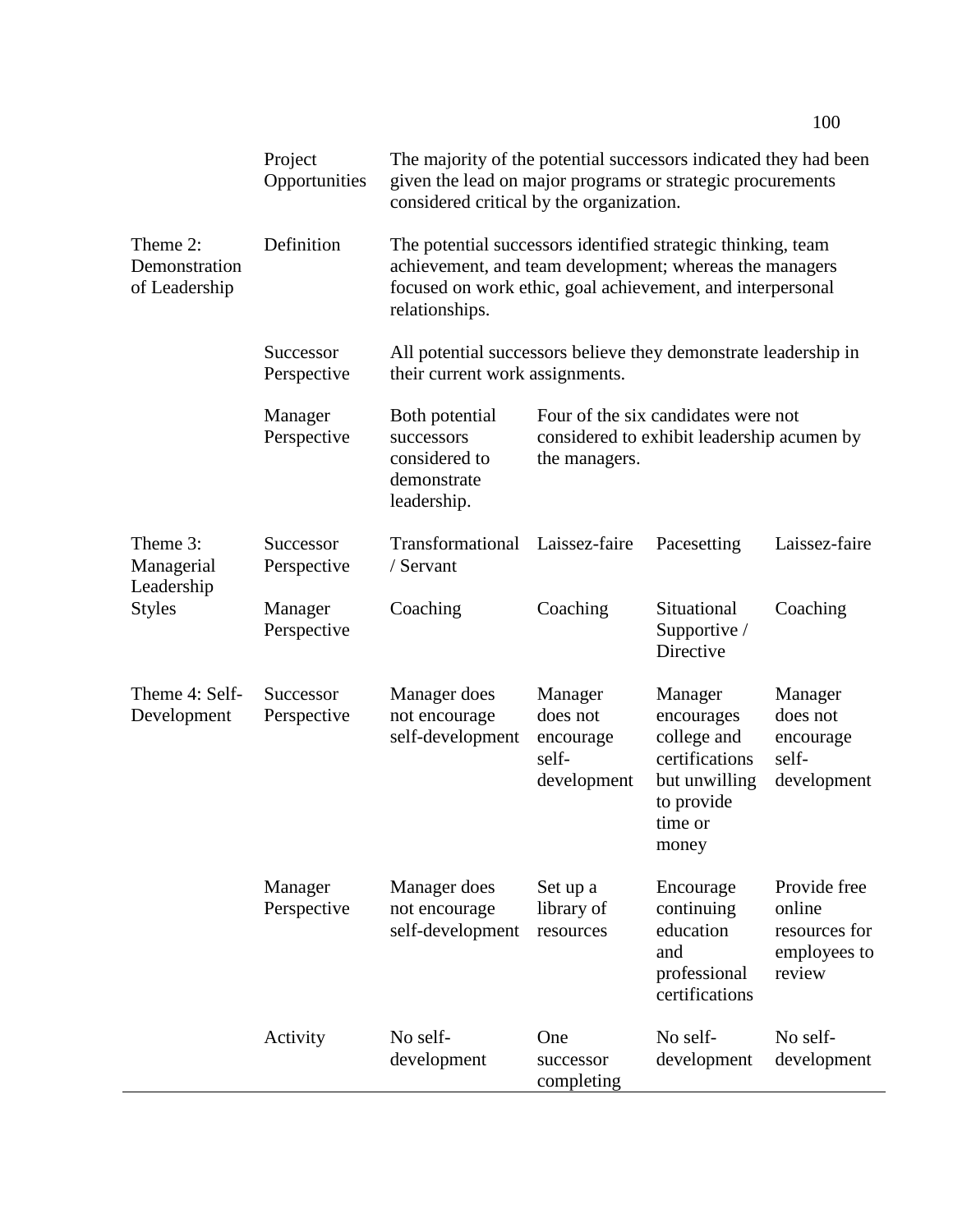advanced degree

Within the first theme of leadership training and development there were no observable differences between the two groups. The responses of participants indicated the organization provided training most closely associated with practical supply management concepts, and did not provide focused leader training. There were also no substantial differences indicated within themes 2 and 3, which covered demonstrations of leadership and self-development respectively. Participants indicated that they did not participate in self-development activities, nor were they encouraged by the organization to pursue self-development. The only substantial differences between the two groups were found in theme 3, which considered the managerial styles of the current managers. In the instance of Group A, the manager was described by potential successors as exhibiting behaviors consistent with the Visionary and Servant Leadership styles. In Group B, the potential successors used phrases that suggested their respective managers had styles consistent with Laissez-Faire and Pacesetting.

## **Applications to Professional Practice**

This research is meaningful and applicable to business practice for several reasons. First, the results provide insights that can be leveraged to inform the practice of enhancing leader development. In addition, the leadership styles that were determined in the study to contribute to leader development in the successful group provide additional benefits related to improving organizational culture. Within the overall field of leadership, the study reinforced the importance and cascading effects of leadership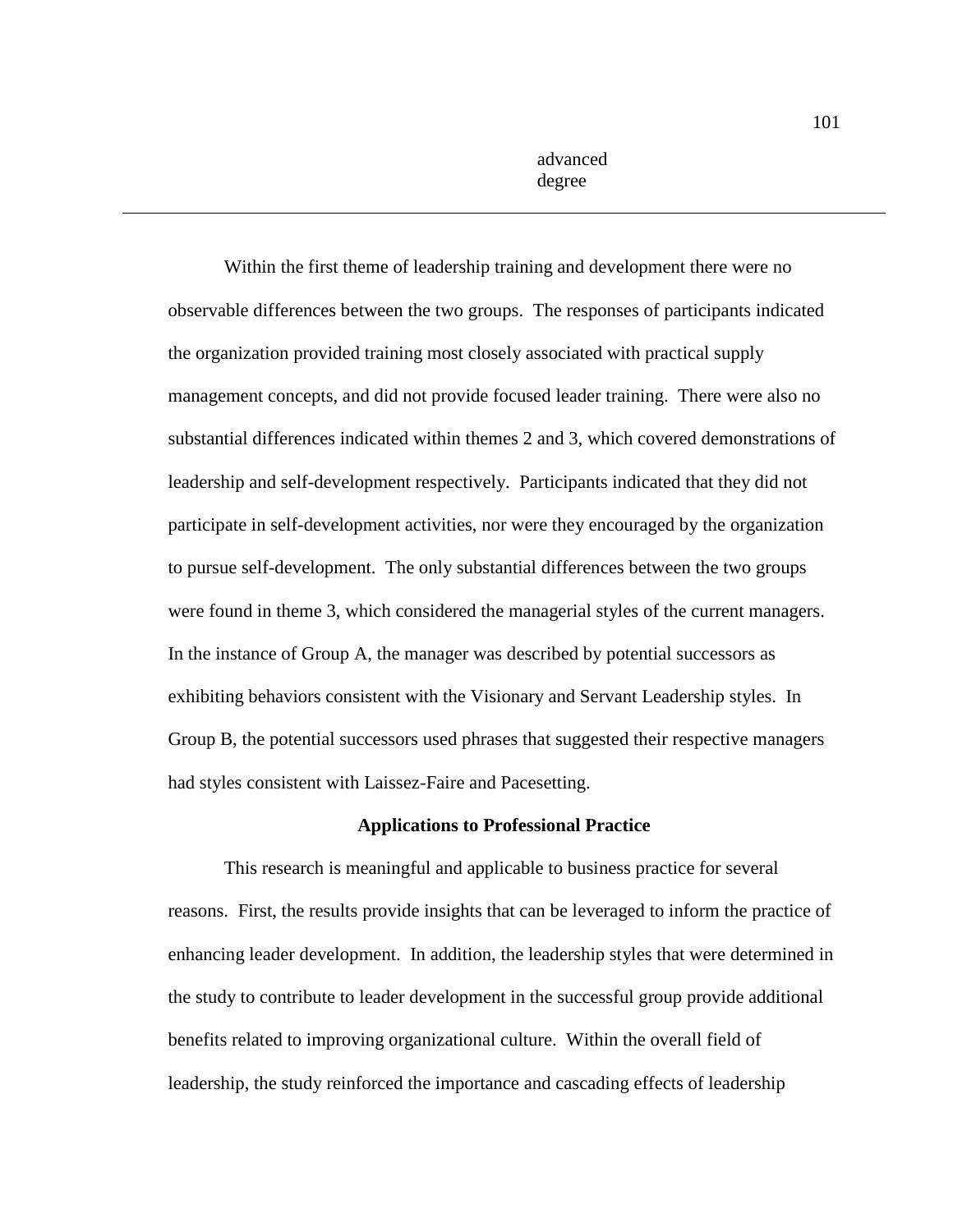practices. Finally, from a biblical perspective, the results linked the servant leadership style of Jesus to successful business practice.

Business sources have indicated that training and development programs for nonexecutive managers were lacking in many firms (Harvard Business Review, 2014). Early literature pointed towards course development and candidate identification as the keys to successful leader development (Klagge, 1996). Howard and Irving (2014), and McDermott, Kidney, and Flood (2011), however, recommend a holistic approach ensuring relevant work experience, and job assignments be included. Popper (2005) suggested that mentoring relationships between leader/follower enables candidates to experience learning opportunities in a far broader and more complex context. This study considered the impacts of training, leadership style of superiors, and personal selfdevelopment initiative on leader development. The results of the study supported the leadership style of the manager as contributory to successful leader development. This information may inform leader development actions within other organizations.

A second way this research applies to the professional practice of business is the improvements in organizational culture that can be obtained through effective leadership practices. Employee engagement is considered by some to be the primary role of leadership (Riwo-Abudho, Lily, & Ochieng, 2012). Mello (2015) links performance levels to engagement levels, and Quong and Walker (2010) suggest that engagement leads to collaborative innovation. The coaching and visionary styles described by Goleman (2000), and the Servant Leadership style offered by Greenleaf (1970) each lead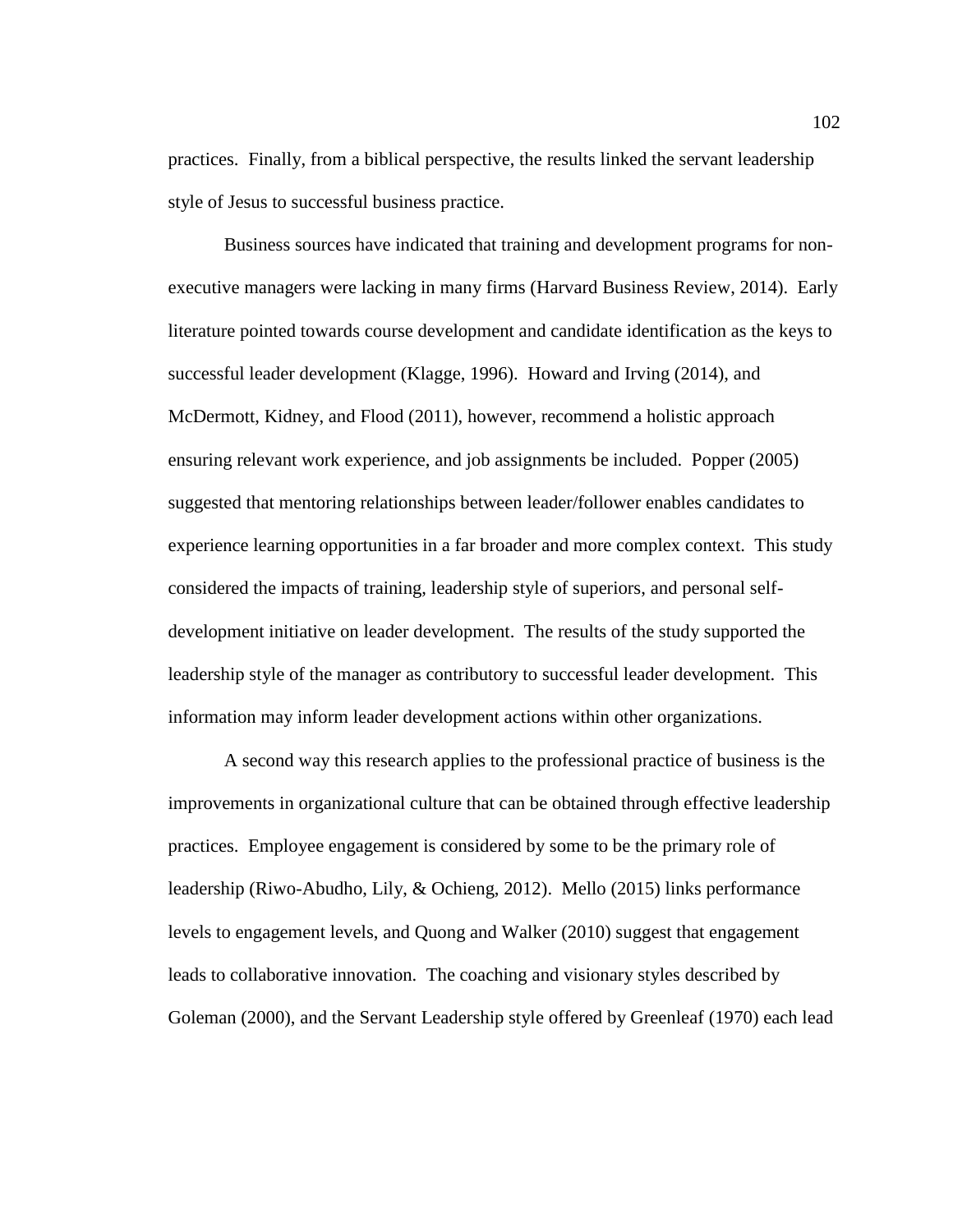to high levels of engagement. The study found that a manager exhibiting elements of these two styles also contribute to leader development.

Within the overall field of leadership, this study provides context to the discussion of the role of leaders within organizations. The literature on leader development was shown to recommend multiple layers of development to achieve success including providing formal training, opportunities to work on high level or strategic projects, and self-development. However, in the results of the study, these components did not provide the basis for differentiating the success of one group over the other. Instead, it was the leadership style of the manager that appeared to mitigate the effects from the absence of these elements. This supports the importance of leadership within organizations to strengthen and promote continuous learning and provide for successor development. Where leaders excel, there may be cascading effects that impact the legacy of the organization.

The results of the study were also applicable within the biblical framework of the study. The leader/follower dyad of Jesus and Peter was provided as an example of leader development. As a fisherman, it was unlikely that Peter would have received any formal training in leadership. Instead, Peter was invited to leave his fishing boat to be mentored by Jesus, a servant leader. The potential successors in the study have not received formal leader training, and have been made to rely upon their current managers to model leader behaviors. Peter went on to lead the church in Jerusalem, and to later be called a pillar of the church by the apostle Paul. This would not have been possible without the servant leadership style displayed by Jesus. There were no great differences between the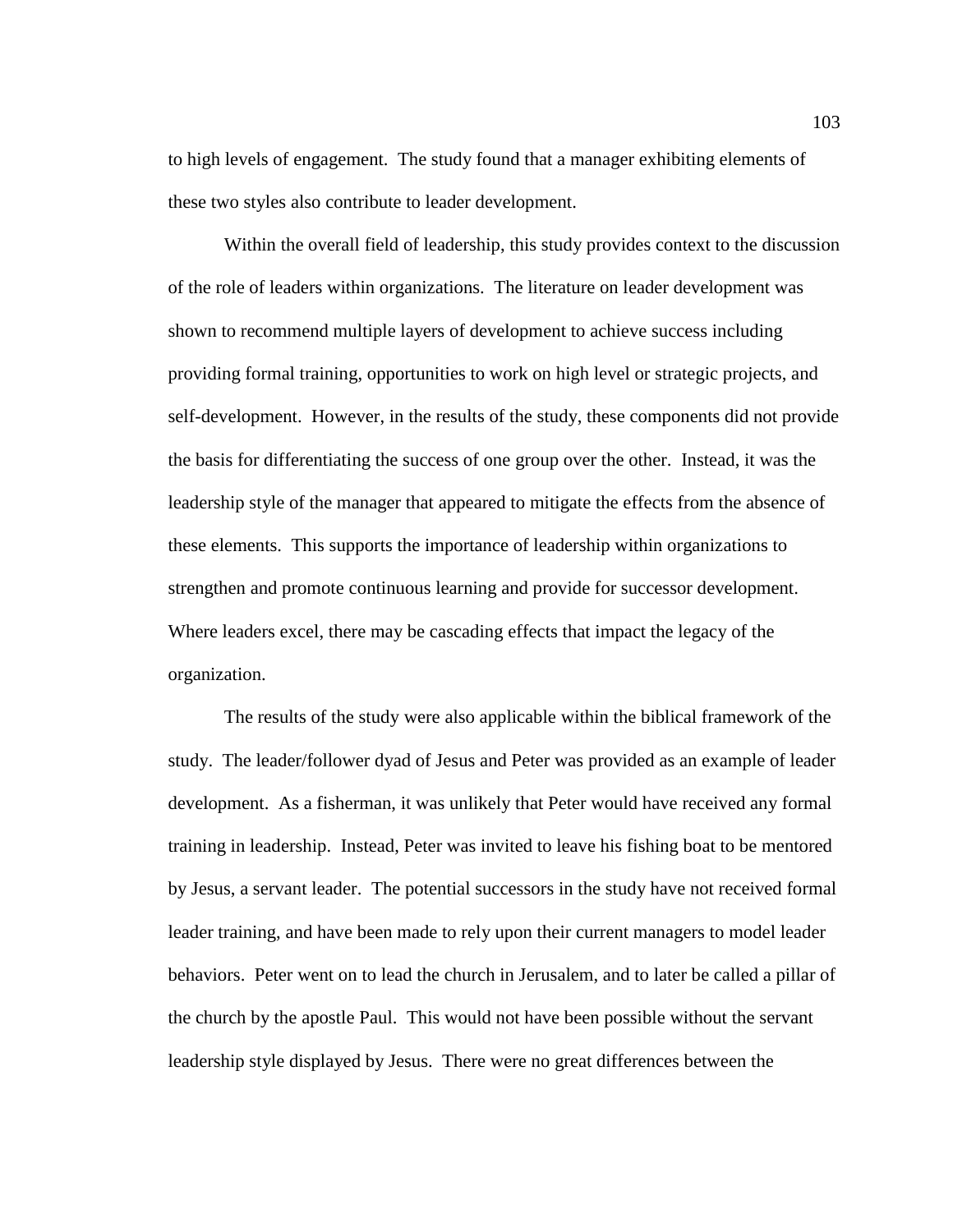organizational interventions and self-development of the participants in the study. It was the managerial interventions, or more specifically, the leadership style of the manager that contributed to successful leader development. Some of the participants in the study indicated that they worked for managers that displayed the leadership styles of laissezfaire and pacesetting. The group that had successfully developed leaders, however, was led by a servant leader.

## **Recommendations for Action**

The purpose of this collective qualitative case study was to discover the common issues and factors that lead to success or failure in the application of leader development programs. Senior organizational leaders and human resources professionals should be encouraged by the results of this study to evaluate several business practices. First, they may need to adapt the level of formal leader training that is being provided to mid-level managers in roles similar to those within the population of this case study. Because midlevel leaders can no longer support menial tasks, but must be leveraged to respond to shifting demands in the workplace (Johnson, 2009), they must be given sufficient resources to succeed. Human resource professionals may consider incorporating elements of leader development into functional assignment training. As an example, when designing functional assignment training, role-playing exercises that permit students to consider both leader and follower perspectives may be appropriate. Additionally, human resource professionals may consider including multiple levels of organizational participants may provide opportunities for greater interactions between leaders and successors.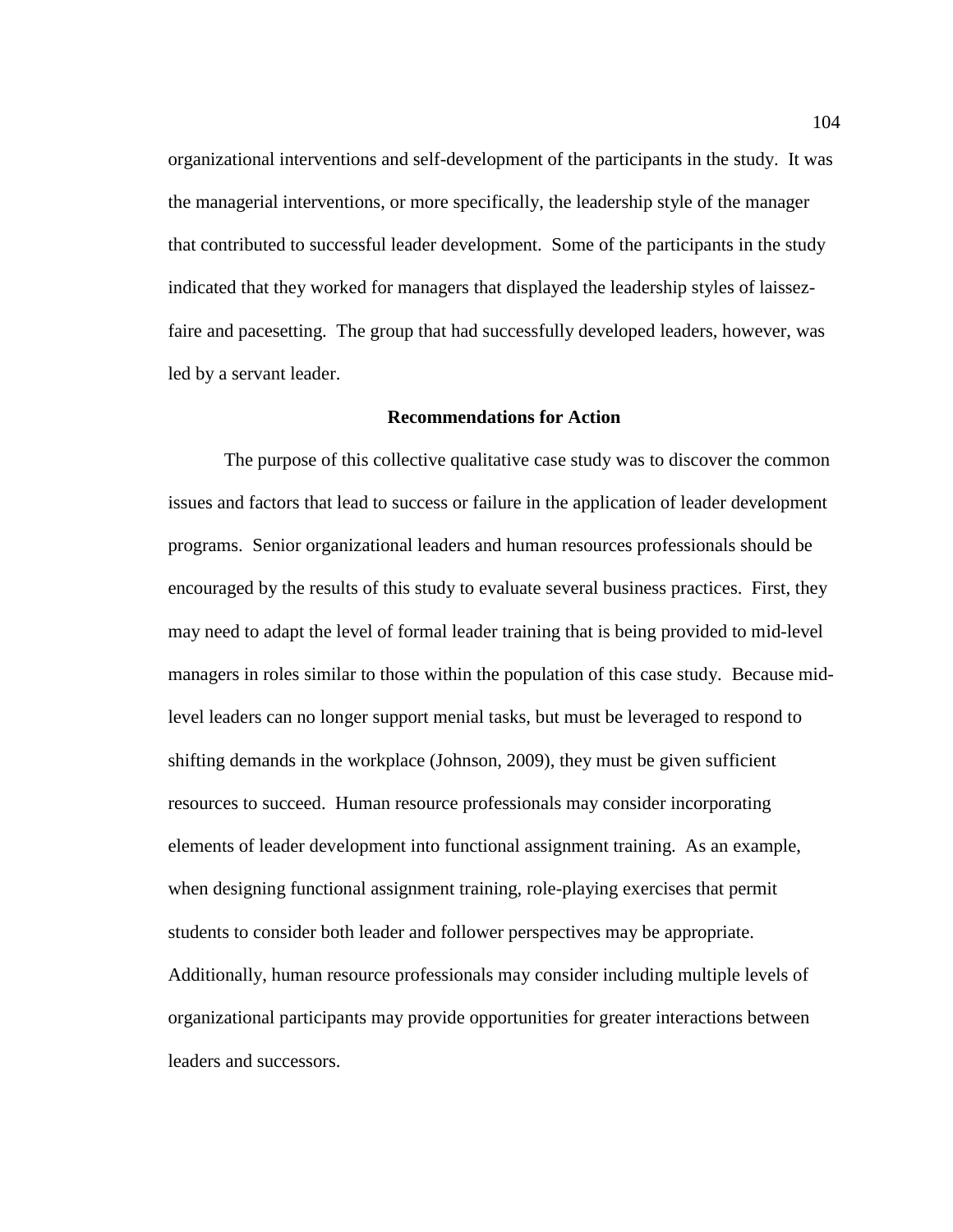Senior leaders may also consider evaluating leadership styles in potential successors prior to promoting individuals into leadership positions. This study demonstrated the positive impact that leadership style may have on the development of future successors. Using tools such as leadership style batteries and 360° feedback surveys, candidate leadership styles may be ascertained in advance of promotional opportunities. These tools in conjunction with executive coaching and formal leader development courses may encourage the candidates to develop and employ the preferred leadership styles. Failure to recognize the impact of leadership style in promotion decisions may result in a negative work environment or impair development of successors.

Finally, the findings from this study are important to senior leaders and human resources professionals with regard to creating a culture that supports self-development. The literature supports the importance of leader self-development for ongoing growth of current leaders, and also for identifying potential leaders within the organization. Selfdevelopment was not apparent in the participant groups within this study. Providing resources and encouraging continued professional growth through these opportunities should be explored. Organizations may be able to offer incentives to candidates that plan, pursue, and achieve self-development goals. Similarly, goals for staff selfdevelopment may be added to current leaders.

The researcher will provide the organization that supported this case study with information about the findings. Additionally, the researcher should consider publicizing the results through publication in scholarly and business journals. The results will also be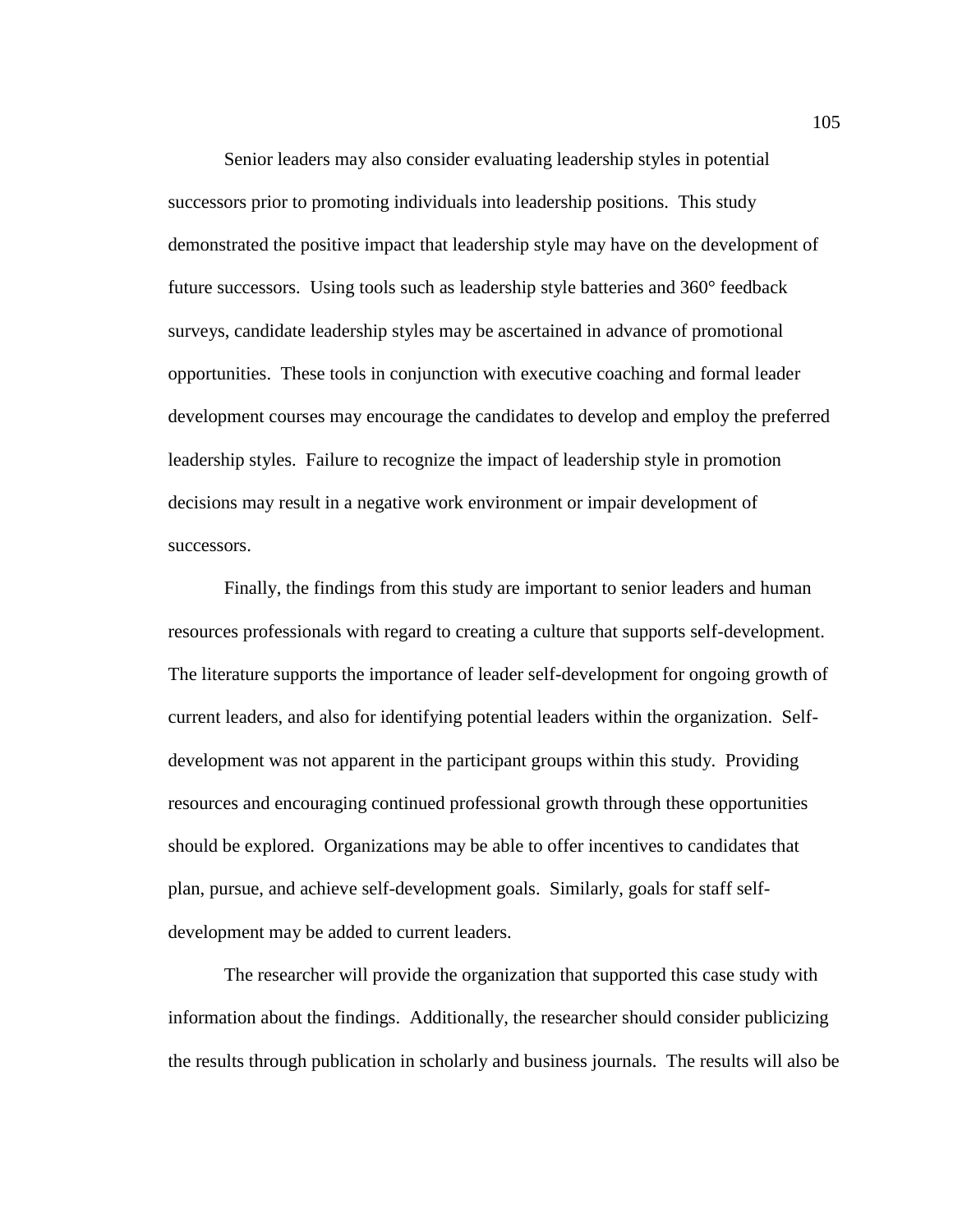shared with leaders and managers from varied organizations and industries through informal interactions within the business community.

## **Recommendations for Further Study**

The findings of this case study warrant additional exploration of leader development efforts at the middle levels of management, and the effects of leadership style of managers on potential successors. One of the primary limitations of the study was the small sample size. One recommendation for further study would include identifying similar concerns in multiple organizations to increase the size of the population. In addition, the study was bounded by industry to transportation logistics commodity buying. A study could be conducted in other industries or functions. Another recommendation for further research would be to identify organizations that are either providing a greater level of formal leader training, or that experience broader selfdevelopment efforts from potential successors, to improve understanding of the interrelatedness of these elements of leader development.

The researcher further recommends conducting a study over a greater period of time. As potential successors are promoted into managerial positions, a study could be conducted to explore the cascading effect of the influence the prior leader had upon the new manager. By the same token, a longer study period may provide insights into the degree of influence the managerial leadership style may have upon a potential candidate.

Finally, the researcher recommends conducting the study using different methods. An additional qualitative study could be used to further explore the leadership styles of the managers, the potential successors, and any cascading effects of formal leadership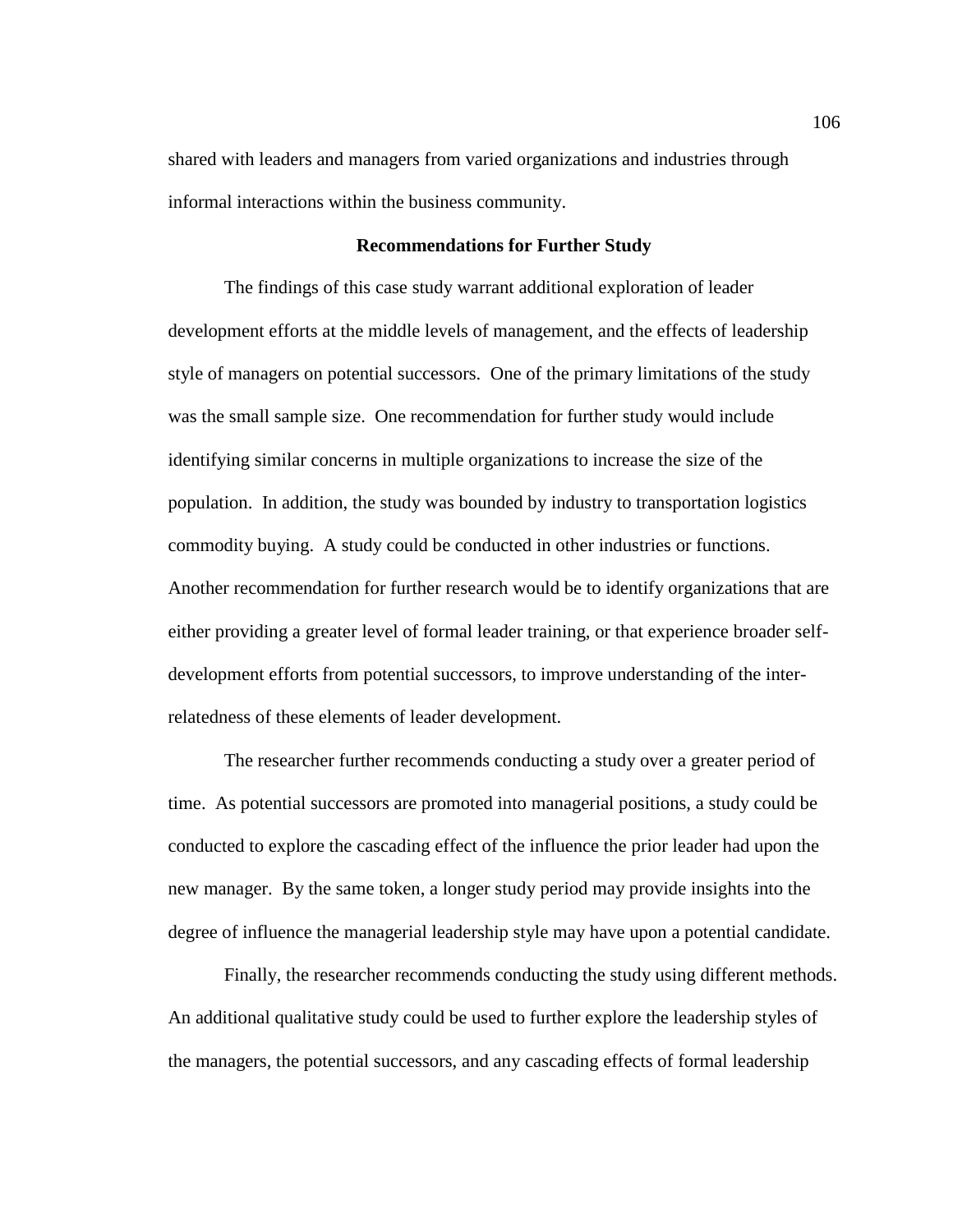training on the study group. Conversely, a quantitative approach could be beneficial to evaluate correlation between organizational intervention, managerial intervention, and self-development.

# **Reflections**

Working through the research project was a challenging experience. Primary to that challenge was setting aside personal bias and preconceived ideas about the topic of the research. To alleviate those concerns, the researcher applied a structured interview approach and relied upon the responses of the participants to determine the findings. The responses were both surprising and challenging as multiple responses did not align with the researcher's perceptions. As a result, the researcher was able to broaden his perspective and recognize the importance of taking the time to understand the viewpoints of others. A key learning point that the researcher will take away is the importance of exploring the perceptions of staff members, as these perceptions directly reflect the nature of engagement.

The researcher also has a personal reflection on the biblical aspects of the study. The overarching theme of the Bible is the work of God to restore the relationship between God and man. Jesus suffered a sacrificial death to ensure a personal relationship with Him. No matter how much time is spent in study, or in formal training, without right relationships, it is difficult to show others the love of God. Relationships are the keystone of the gospel message. As a leader, the style that one exhibits, and the way one relates with others is the key to being a light in this world for Him.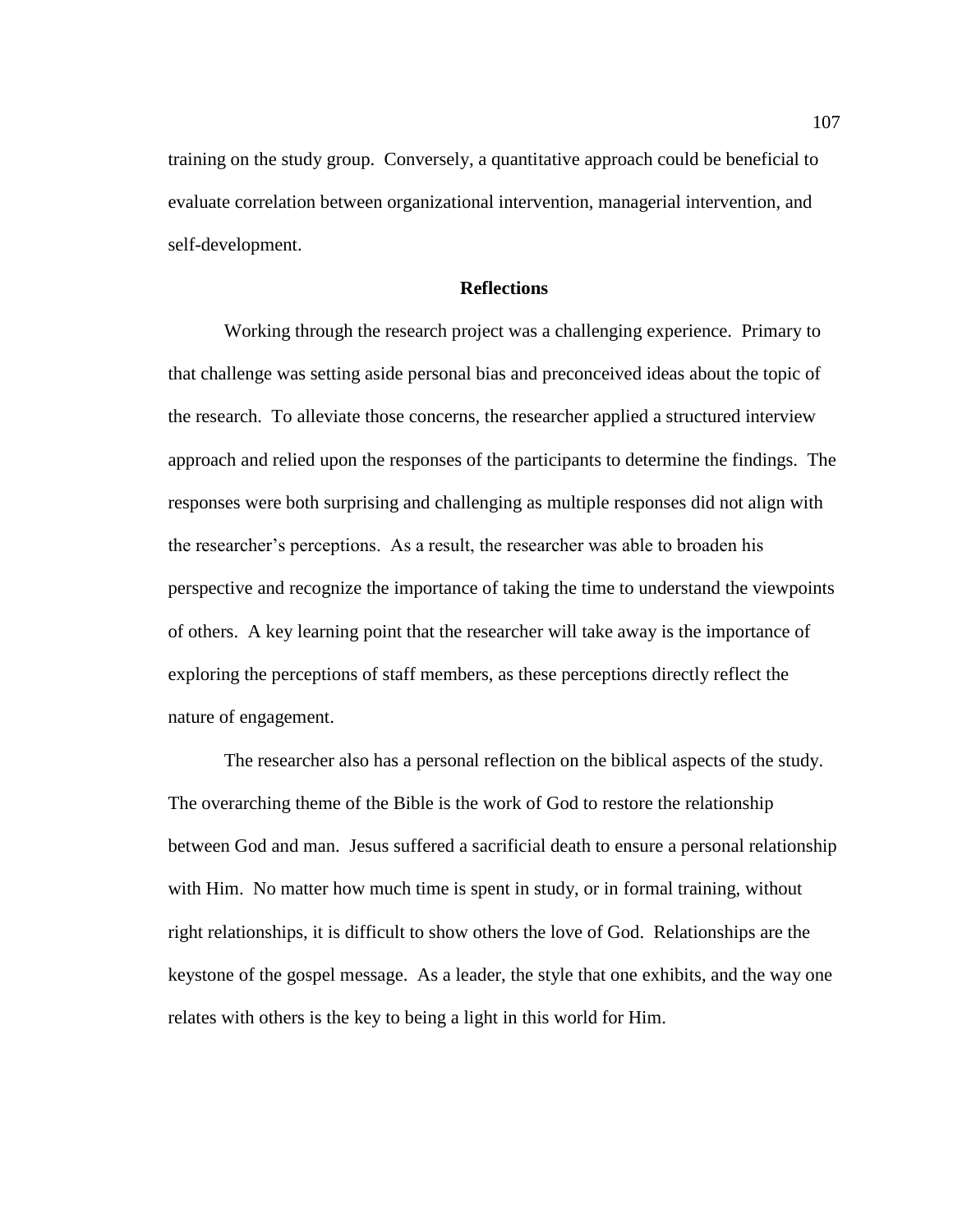### **Summary and Study Conclusions**

The purpose of this collective qualitative case study was to discover the common issues and factors that lead to success or failure in the application of leader development programs. Themes from the literature indicated that organizations, by providing training and appropriate experience; managers, through leadership style and job assignments; and candidates, through self-development contribute to leader development. Further, the managerial leadership styles of Visionary and Servant Leadership emerged from the literature as more likely to result in successor development.

The study was conducted using participants from an organization that had experienced varied levels of demonstrated leader acumen across geographically dispersed sites. Even though comparable levels of experience and training had been provided the potential successors, only one of four offices was having success in producing nextgeneration leaders. The researcher used structured interviews and reviewed organizational artifacts to explore the cases to determine congruence with the literature and understand the differences between cases.

The professional and academic literature on leader development recommends a holistic approach that includes formal leader training, opportunities to work on complex and strategic projects, self-development, and the influence of a positive leader. The focus of this study was to examine the leader development efforts employed within the supply management organization of one firm to identify differences between successful group and unsuccessful groups, and incongruence between the literature and practical application. The results of the study indicated that in practical application the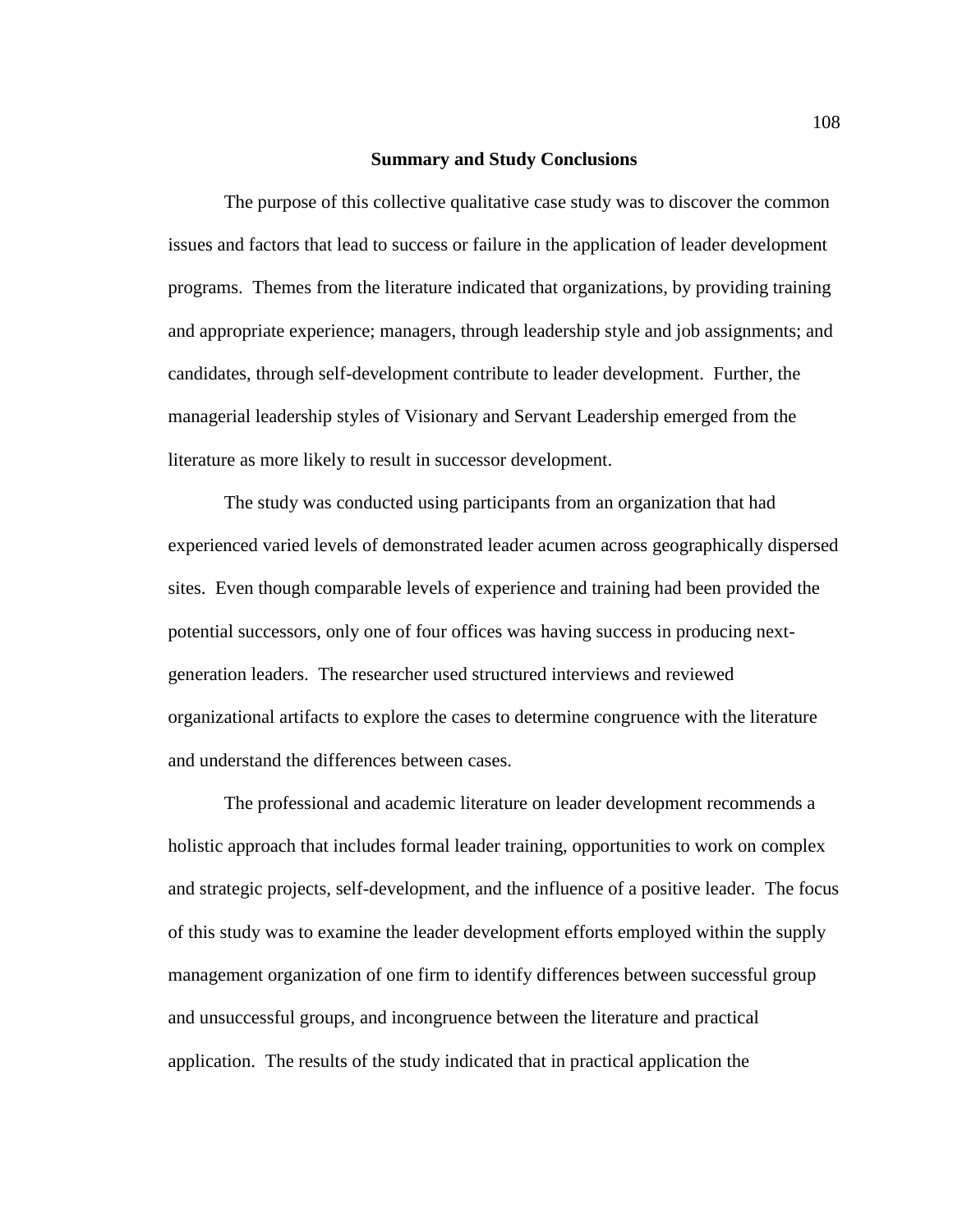participants may not be receiving the levels of formal leader training recommended in the literature. In addition, in contrast to the literature, potential successors are not pursuing self-development; and may not be encouraged to pursue self-development by their managers.

The literature suggests that leaders develop in an engaging work environment and benefit from working on creative and complex projects that encourage interactions with senior leadership. The level of engagement was not explored in the study, however, the work on creative and complex projects was discussed. The results were consistent with all participants suggesting they were provided these opportunities.

Finally, consistent with the literature, and most prominent in the findings was the influence of managerial leadership style. The one element that separated the cases was the leadership style of the manager. The office that had shown continued success in developing leaders was managed by a visionary or servant leader. The other offices were managed by pacesetting or laissez-faire leaders. Accordingly, the findings of this study support that in the absence of formal leader training and self-development, the leadership style of the manager has the ability to contribute to successful leader development.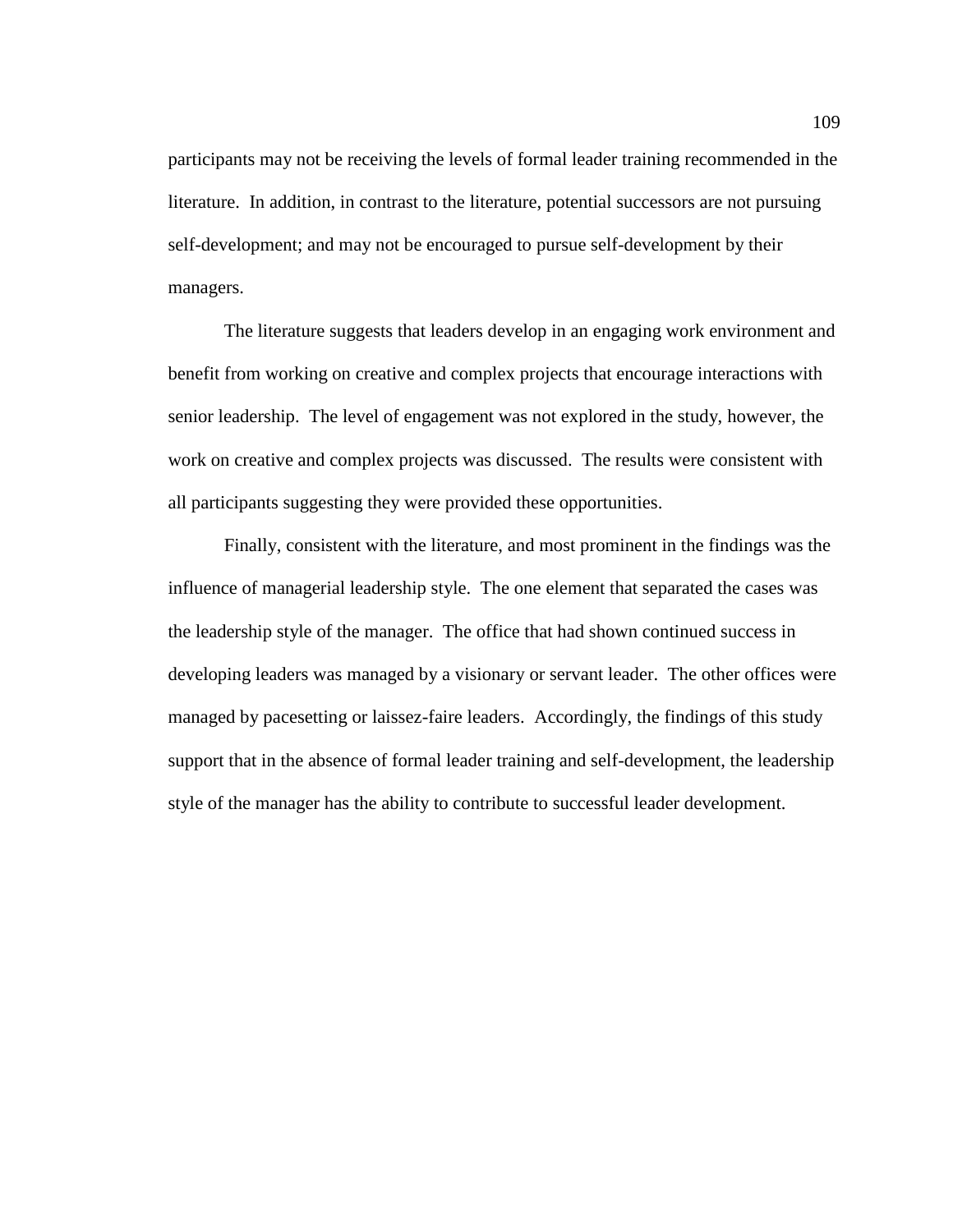#### References

- Avolio, B., & Bass, B. (2002). Developing potential across a full range of leadership. *Human Resource management 41*(4), 507-509. doi: 10.1002/hrm.10060
- Barbuto, J. E., & Wheeler, D. W. (2006). Scale development and construct clarification of servant leadership. *Group & Organization Management, 31*(3), 300-326. doi:10.1177/1059601106287091
- Bass, B. M. (1997). Does the transactional–transformational leadership paradigm transcend organizational and national boundaries? *American Psychologist, 52*(2), 130-139. doi:10.1037/0003-066X.52.2.130.

Bass, B. M. (2007). *The Bass & Stogdill handbook of leadership*. New York: Free Press.

- Bass, B.M., & Avolio, B.J. (1990). The implications of transactional and transformational leadership for individual, team, and organizational development. *Research in organizational change and development,* (4), 231-272. Greenwich, CT: JAI Press.
- Bass, B. M. & Riggio, R. E (2006). *Transformational leadership*. Mahwah, New Jersey: Lawrence Erlbaum Associates, Inc.
- Baxter, P., & Jack, S. (2008). Qualitative case study methodology: study design and implementation for novice researchers. *The Qualitative Report*, *13*(4), 544.
- Beck, C. (2014). Antecedents of servant leadership: A mixed methods study. *Journal of Leadership & Organizational Studies, 21*(3), 299-314. doi: 10.1177/1548051814529993
- Blair, C., Gorman, C., Helland, K., & Delise, L. (2014). The smart leader: Examining the relationship between intelligence and leader development behavior. *Leadership &*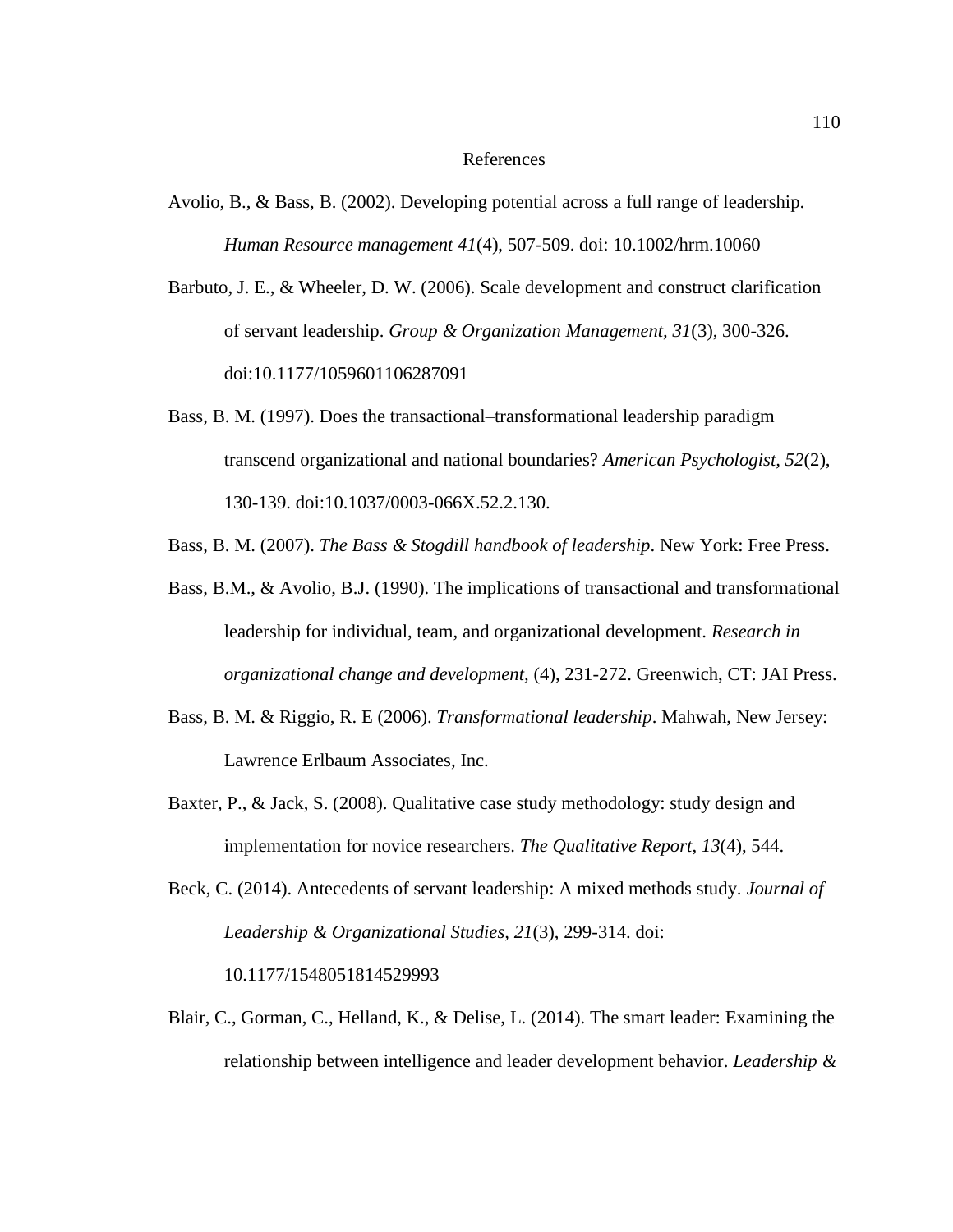*Organization Development Journal, 35*(3), 241-258. doi:10.1108/LODJ-06-2012- 0078

Blanchard, K. H., & Hodges, P. (2005). *Lead like Jesus: Lessons from the greatest leadership role model of all times*. Nashville, TN: W Pub. Group.

Boaden, R. (2006). Leadership development: Does it make a difference? *Leadership & Organization Development Journal, 27*(1), 5-27. doi:10.1108/01437730610641331

- Bottomley, K., Burgess, S., & Fox, M. (2014). Are the behaviors of transformational leaders impacting organizations? A study of transformational leadership. *International Management Review, 10*(1), 5-9.
- Boyce, L., Zaccaro, S., & Wisecarver, M. (2010). Propensity for self-development of leadership attributes: Understanding, predicting, and supporting performance of leader self-development. *The Leadership Quarterly, 21*(1), 159-178. [doi:10.1016/j.leaqua.2009.10.012](http://dx.doi.org/10.1016/j.leaqua.2009.10.012)
- Bussey, L., & Welch, J. (2014). Pathways to excellence: Developing and cultivating leaders for the classroom and beyond. *Advances in Educational Administration, 21*, 21-42. doi: 10.1108/S1479-366020140000021025
- Cacioppe, R. (1998). An integrated model and approach for the design of effective leadership development programs. *Leadership & Organization Development Journal, 19*(1), 44-53. doi: 10.1108/01437739810368820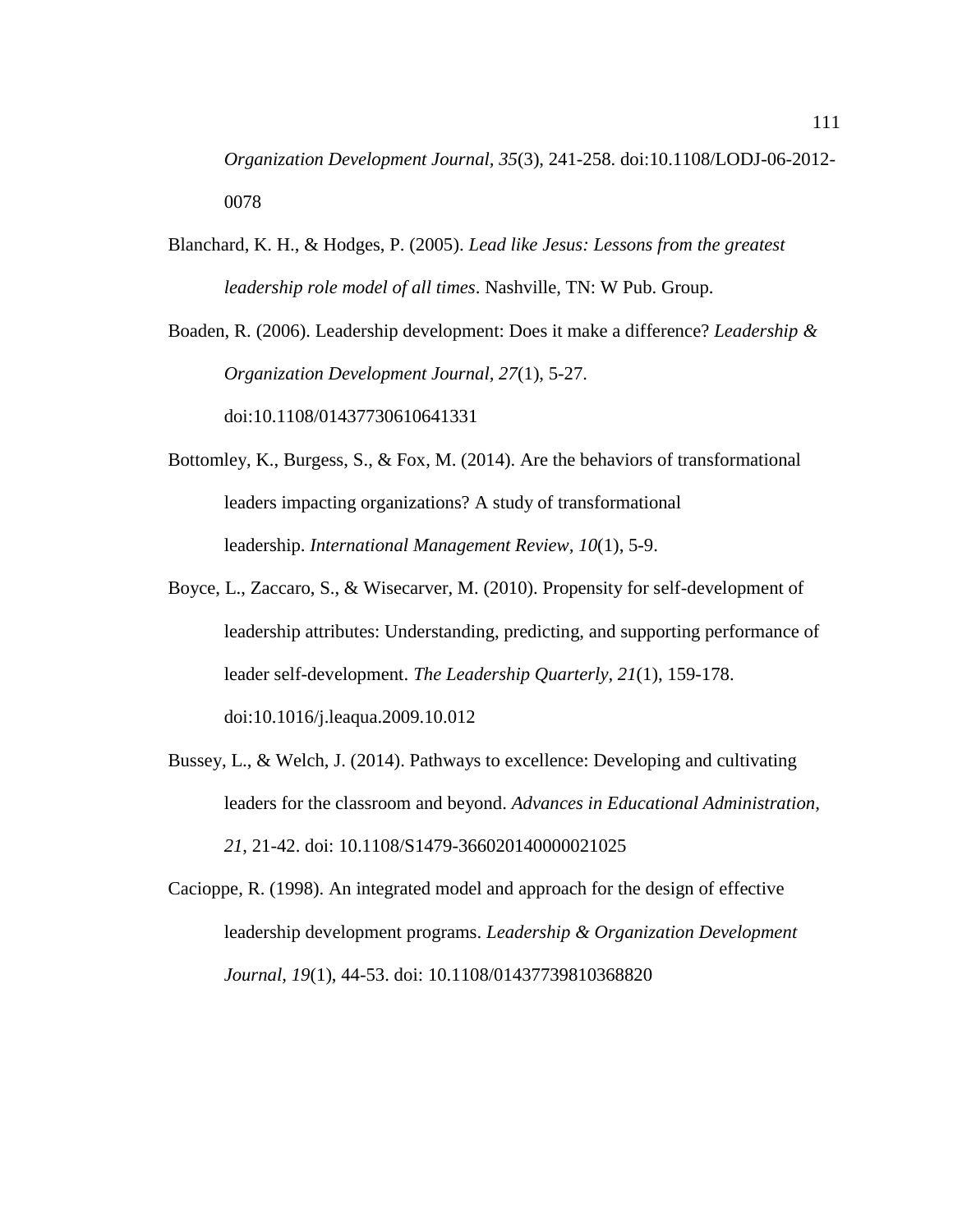Cacioppe, R. (1998). Leaders developing leaders: An effective way to enhance leadership development programs. *Leadership & Organization Development Journal, 19*(4), 194-198. doi: [2048/10.1108/01437739810217179](http://dx.doi.org.ezproxy.liberty.edu:2048/10.1108/01437739810217179)

Chiniara, M., & Bentein, K. (2016). Linking servant leadership to individual performance: Differentiating the mediating role of autonomy, competence and relatedness need satisfaction. *Leadership Quarterly, 27*(1), 124-141. doi:10.1016/j.leaqua.2015.08.004

- Coe, C., Kinlaw, D., & Zehnder, A. (2008). *Coaching for commitment: Managerial strategies for obtaining superior performance (3rd ed.)*. San Francisco: Pfeiffer.
- Collins, J. C. (2001). *Good to great: Why some companies make the leap ... and others don't*. New York: Harper Business.
- Creswell, J. W. (2009). *Research design: Qualitative, quantitative, and mixed methods approaches*. Los Angeles: SAGE Publications.
- Creswell, J. W. (2013). *Qualitative inquiry & research design: Choosing among five approaches*. Los Angeles: SAGE Publications.
- Cunningham, J. (1992). Theory can be practical: How managers develop their skills, *Leadership & Organization Development Journal, 13*(4), 20-26. doi: 10.1108/01437739210013414
- Cunningham, J., Salomone, J., & Wielgus, N. (2015). Project management leadership style: A team member perspective. *International Journal of Global Business,8*(2), 27-54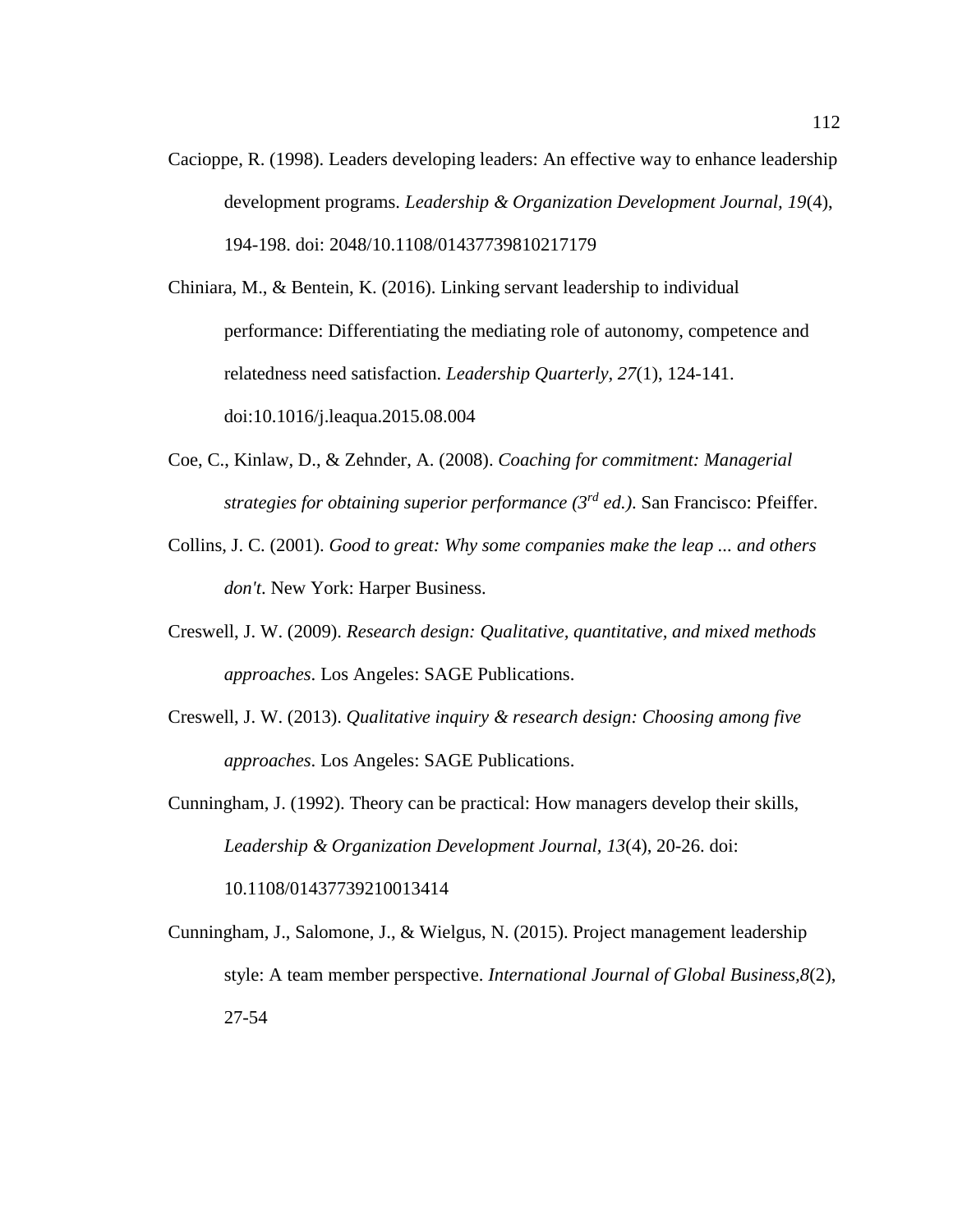- Dávila, N., & Piña-Ramírez, W. (2014). What drives employee engagement? It's all about the 'i'. *Public Manager, 43*(1), 6-9.
- Day, D. (2001). Leadership development: A review in context. *Leadership Quarterly, 11*(4), 581-613. [doi:10.1016/S1048-9843\(00\)00061-8](http://dx.doi.org/10.1016/S1048-9843(00)00061-8)
- Day, D., Fleenor, J., Atwater, L., Sturm, R., & McKee, R. (2014). Advances in leader and leadership development: A review of 25 years of research and theory. *The Leadership Quarterly, 25*(1), 63-82. [doi:10.1016/j.leaqua.2013.11.004](http://dx.doi.org/10.1016/j.leaqua.2013.11.004)
- Day, D. V., & Sin, H. (2011). Longitudinal tests of an integrative model of leader development: Charting and understanding developmental trajectories. *The Leadership Quarterly, 22*(3), 545-560. doi:10.1016/j.leaqua.2011.04.011
- Denton, D. (1994). Empowerment through employee involvement and participation: Ford's development and training programs. *Empowerment in Organizations, 2*(2), 22-28. doi: 10.1108/09684899410061636
- Draper, A., & Swift, J. A. (2011). Qualitative research in nutrition and dietetics: Data collection issues. *Journal of Human Nutrition and Dietetics, 24*(1), 3-12. doi:10.1111/j.1365-277X.2010.01117.x
- Driscoll, D., Appiah-Yeboah, A., Salib, P., & Rupert, D. (2007). Merging qualitative and quantitative data in mixed methods research: How to and why not. *Ecological and Environmental Anthropology 3*(1), 18. Retrieved from: http://digitalcommons.unl.edu/icwdmeea/18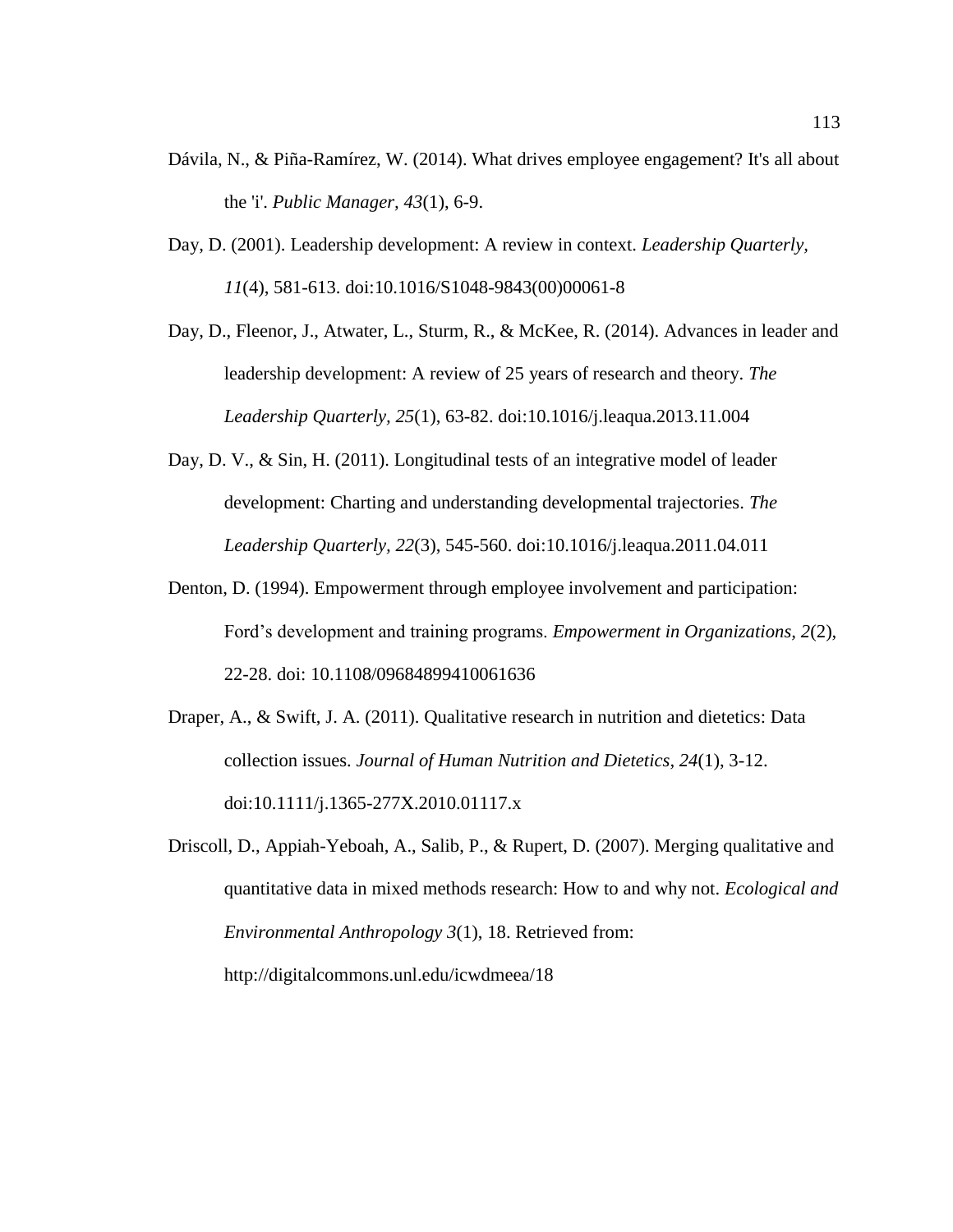- Du Plessis, M., Wakelin, Z., & Nel, P. (2015). The influence of emotional intelligence and trust on servant leadership. *SA Journal of Industrial Psychology, 41*(1), 1-e9. doi:10.4102/sajip.v41i1.1133
- Duff, A. (2013). Performance management coaching: servant leadership and gender implications. *Leadership & Organization Development Journal, 34*(3), 204-221. doi: 10.1108/01437731311326657
- Elo, A., Ervasti, J., Kuosma, E., & Mattila-Holappa, P. (2014). Effect of a leadership intervention on subordinate well-being. *Journal of Management Development, 33*(3), 182-195. doi:10.1108/JMD-11-2012-0146
- Emmel, Nick (2013). *Sampling and choosing cases in qualitative research: A realist approach.* London: Sage.
- Evans, K., McFarland, R., Dietz, B., & Jaramillo, F. (2012). Advancing sales performance research: A focus on five under researched topic areas. *Journal of Personal Selling and Sales Management, 32*(1), 89-105.
- Felfe, J., & Schyns, B. (2014). Romance of leadership and motivation to lead. *Journal of Managerial Psychology, 29*(7), 850-865. doi:10.1108/JMP-03-2012-0076
- Ghosh, R., Haynes, R., & Kram, K. (2013). Developmental networks at work: Holding environments for leader development. *Career Development International, 18*(3), 232-256. doi:10.1108/CDI-09-2012-0084
- Gilley, A., Gilley, J. W., Ambort-Clark, K., & Marion, D. (2014). Evidence of managerial malpractice: An empirical study. *Journal of Applied Management and Entrepreneurship, 19*(4), 24-42.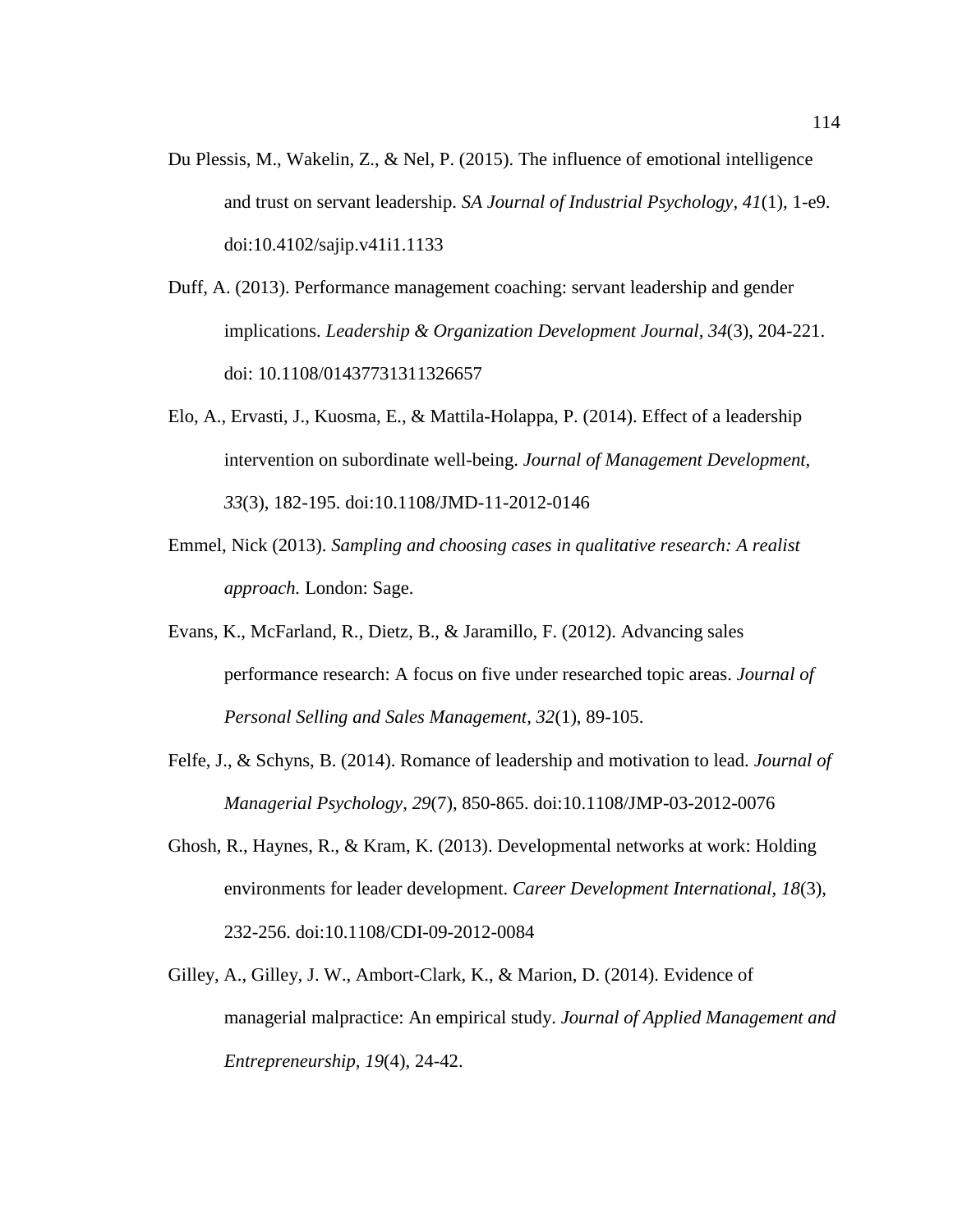Goldman, E., Wesner, M., Plack, M., Manikoth, N., & Haywood, Y. (2014). Secondhand learning from graduates of leadership development programs. *Journal of Workplace Learning, 26*(8), 511-528. doi:10.1108/JWL-01-2017-0003

Goleman, D. (2000). Leadership that gets results. *Harvard Business Review*, *78*(2), 78.

- Goleman, D., Boyatzis, R. E., & McKee, A. (2002). *Primal leadership: Realizing the power of emotional intelligence*. Boston: Harvard Business School Press.
- Greenleaf, R. K. (1970). *The servant as leader*. Cambridge, Mass: Center for Applied Studies.
- Greenleaf, R. K., Frick, D. M., & Spears, L. C. (1996). *On becoming a servant-leader*. San Francisco: Jossey-Bass Publishers.
- Harms, P., Spain, S., & Hannah, S. (2011). Leader development and the dark side of personality. *The Leadership Quarterly, 22*(3), 495-509. [doi:10.1016/j.leaqua.2011.04.007](http://dx.doi.org/10.1016/j.leaqua.2011.04.007)

Harvard Business Review Analytics (2014). *Frontline managers: Are they given the leadership tools to succeed?* Cambridge, MA: Harvard Business Review. Retrieved from:

[https://hbr.org/resources/pdfs/tools/Halogen\\_Report\\_June2014.pdf](https://hbr.org/resources/pdfs/tools/Halogen_Report_June2014.pdf)

- Hirst, G., Mann, L., Bain, P., Pirola-Merlo, A., & Richver, A. (2004). Learning to lead: The development and testing of a model of leadership learning. *The Leadership Quarterly, 15*(3), 311-327. [doi:10.1016/j.leaqua.2004.02.011](http://dx.doi.org/10.1016/j.leaqua.2004.02.011)
- Holt, A. (2010). Using the telephone for narrative interviewing: A research note. *Qualitative Research, 10*(1), 113-121. doi:10.1177/1468794109348686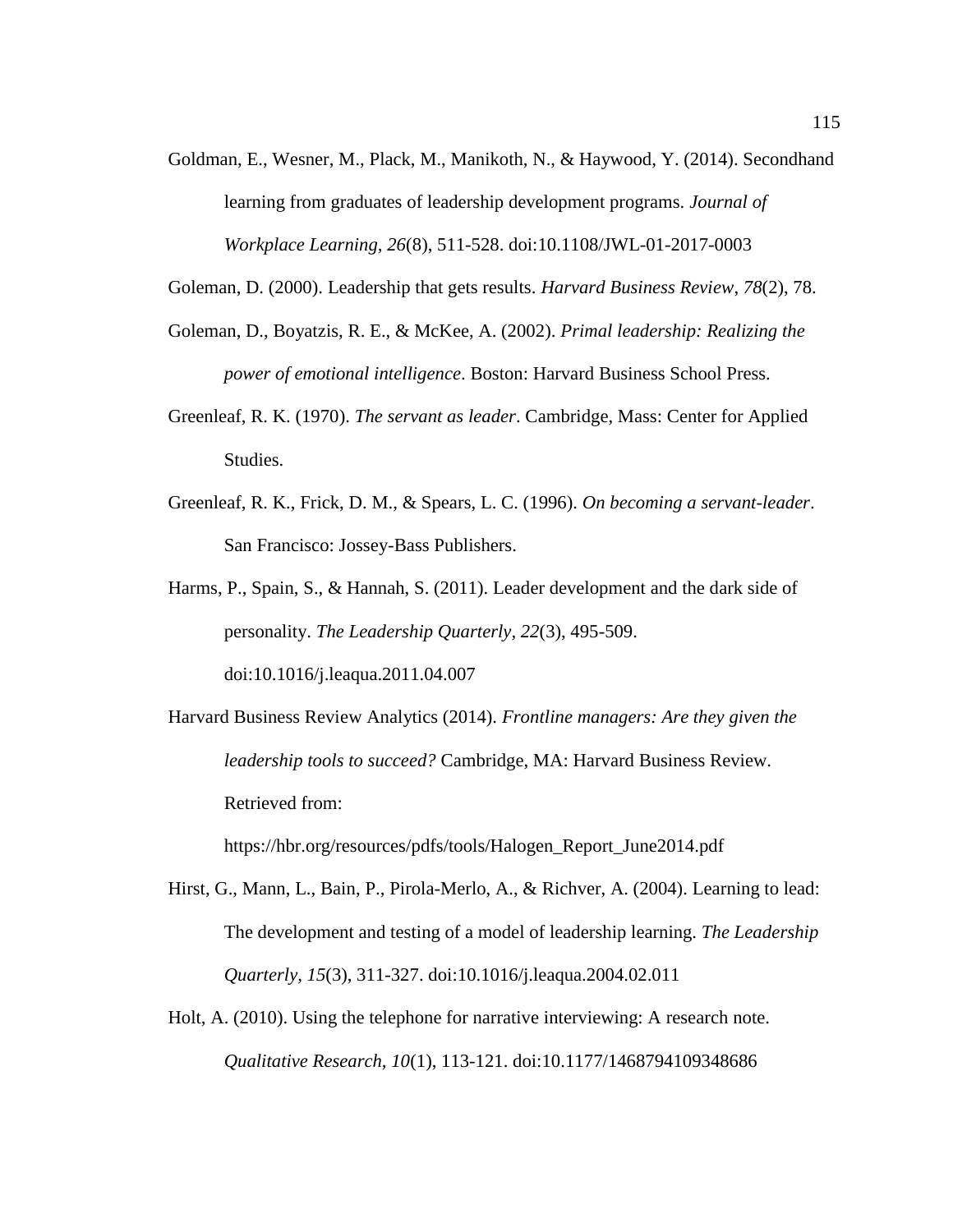- Howard, C., & Irving, J. (2014). The impact of obstacles defined by developmental antecedents on resilience in leadership formation. *Management Research Review, 37*(5), 466-478. doi:10.1108/MRR-03-2013-0072
- Irving, J. A. (2013). Assessing leader goal-orientation, follower-focus, and purpose-inleadership: Development and initial testing of the purpose in leadership inventory. *American Society of Business and Behavioral Sciences, 20*(1) 82-93.
- Johnson, R. (2009). Are managers leaders or are leaders managers? *Supply House Times*, *52*(4), 66.
- Joo, B., Sushko, J. S., & McLean, G. N. (2012). Multiple faces of coaching: Manager-ascoach, executive coaching, and formal mentoring. *Organization Development Journal, 30*(1), 19-38.
- Judge, T., & Piccolo, R. (2004). Transformational and transactional leadership: A metaanalytic test of their relative validity. *Journal of Applied Psychology, 89*(5), 755- 768. doi: 10.1037/0021-9010.89.5.755.
- Karp, T. (2012). Developing oneself as a leader. *Journal of Management Development, 32*(1), 127-140. doi:10.1108/02621711311287080
- Kent, A., Kochan, F., & Green, A. (2013). Cultural influences on mentoring programs and relationships: A critical review of research. *International Journal of Mentoring and Coaching in Education, 2*(3), 204-217. doi:10.1108/IJMCE-08- 2013-0047
- Klagge, J. (1996). Defining, discovering and developing personal leadership in organizations. *Leadership & Organization Development Journal, 17*(5), 38-45.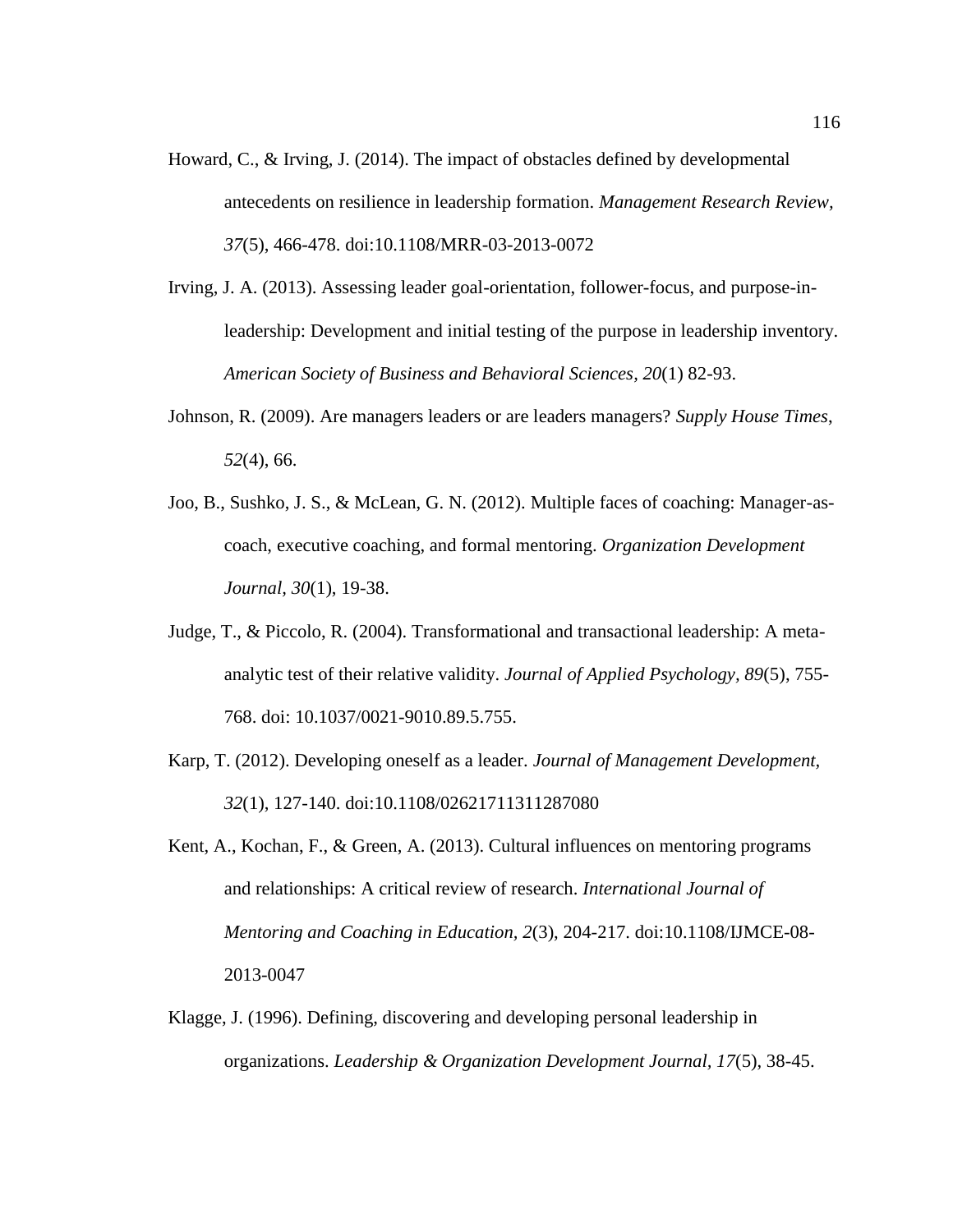Kotter, J. P. (1996). *Leading change*. Boston: Harvard Business School Press.

- Krasikova, D., Green, S., & LeBreton, J. (2013) Destructive leadership: A theoretical review, integration, and future research agenda. *Journal of Management 39*(5), 1308–1338.
- Krog, C., & Govender, K. (2015). The relationship between servant leadership and employee empowerment, commitment, trust and innovative behaviour: A project management perspective. *SA Journal Of Human Resource Management, 13*(1), 1 e12. doi:10.4102/sajhrm.v13i1.712
- Langkamer, K. (2008). Development of a nomological net surrounding leader self development. Fairfax, VA: George Mason University.
- Latham, J. R. (2013). A framework for leading the transformation to performance excellence part I: CEO perspectives on forces, facilitators, and strategic leadership systems. *The Quality Management Journal, 20*(2), 12.
- Leskiw, S., & Singh, P. (2007). Leadership development: Learning from best practices. *Leadership & Organization Development Journal, 28*(5), 444-464. doi:10.1108/01437730710761742
- Liden, R., Wayne, S., Meuser, J., Hu, J., Wu, J., & Liao, C. (2015). Servant leadership: Validation of a short form of the SL-28. *Leadership Quarterly, 26*(2), 254-269. doi:10.1016/j.leaqua.2014.12.002
- Liden, R., Wayne, S., Zhao, H., & Henderson, D. (2008) *Servant leadership: development of a multidimensional measure and multilevel assessment. The Leadership Quarterly, 19*(2), 161-177.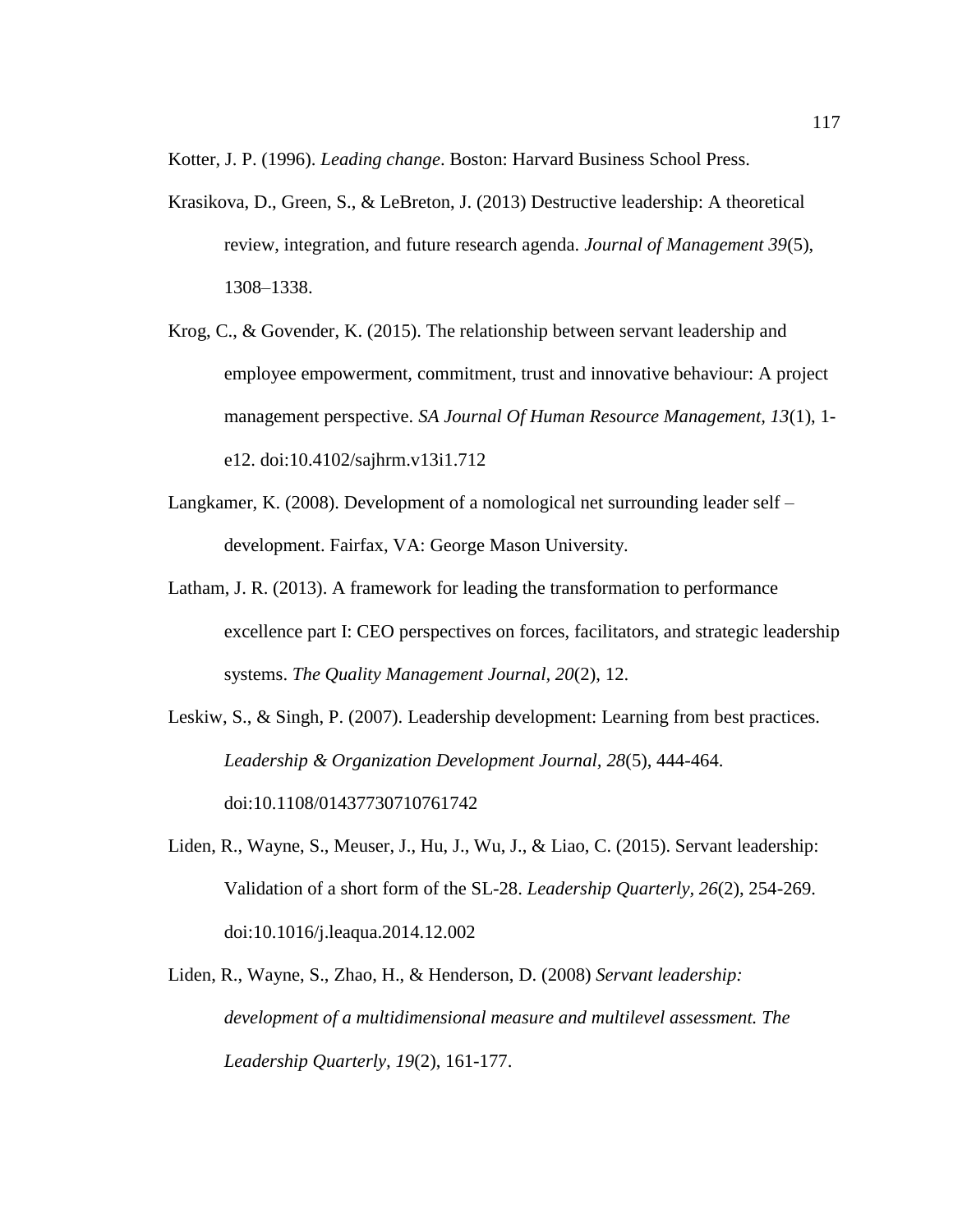- Lord, R., & Hall, R. (2005). Identity, deep structure and the development of leadership skill. *The Leadership Quarterly, 16*(4), 591-615. [doi:10.1016/j.leaqua.2005.06.003](http://dx.doi.org/10.1016/j.leaqua.2005.06.003)
- Mason, C., Griffin, M., & Parker, S. (2014). Transformational leadership development: Connecting psychological and behavioral change. *Leadership & Organization Development Journal, 35*(3), 174-194. doi:10.1108/LODJ-05-2012-0063.
- Malterud, K., Siersma, V. D., & Guassora, A. D. (2015). Sample size in qualitative interview studies: Guided by information power. *Qualitative Health Research*, doi:10.1177/1049732315617444
- McDermott, A., Kidney, R., & Flood, P. (2011). Understanding leader development: Learning from leaders. *Leadership & Organization Development Journal, 32*(4), 358-378. doi:10.1108/01437731111134643
- Mello, J.A. (2015). *Strategic human resource management: Fourth edition*. Stamford, CT: Cengage Learning

Mintzberg, H. (2011). *Managing*. San Francisco: Berrett-Koeler Publishers.

- Mirvis, P., Thompson, K., & Gohring, J. (2012). Toward next-generation leadership: Global service. *Leader to Leader, 2012*(64), 20-26. doi:10.1002/ltl.20018
- Moen, F., & Federici, R. A. (2012). The effect of external executive coaching and coaching-based leadership on need satisfaction. *Organization Development Journal, 30*(3), 63-74.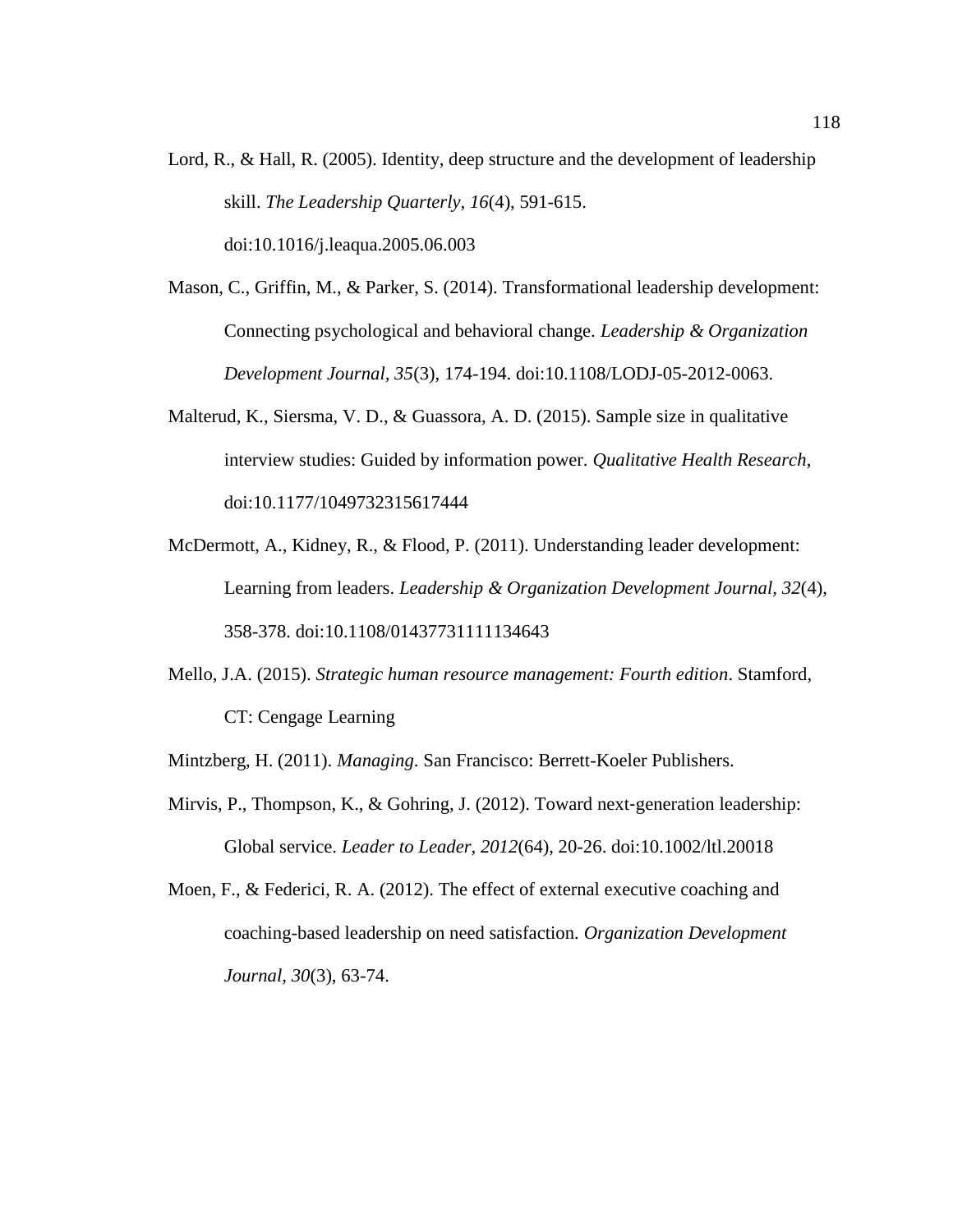- Mumford, M., Marks, M., Connelly, M., Zaccaro, S., & Reiter-Palmon, R. (2000). Development of leadership skills: Experience and timing. *Leadership Quarterly, 11*(1), 87-114. [doi:10.1016/S1048-9843\(99\)00044-2](http://dx.doi.org/10.1016/S1048-9843(99)00044-2)
- Mumford, M. (2000). Leadership skills for a changing world solving complex social problems. *The Leadership Quarterly, 11*(1), 11-35. doi:10.1016/S1048- 9843(99)00041-7
- Murari, K., & Gupta, K. S. (2012). Impact of servant leadership on employee empowerment. *Journal of Strategic Human Resource Management, 1*(1), 28.
- Murphy, S., & Johnson, S. (2011). The benefits of a long-lens approach to leader development: Understanding the seeds of leadership. *The Leadership Quarterly, 22*(3), 459-470. [doi:10.1016/j.leaqua.2011.04.004](http://dx.doi.org/10.1016/j.leaqua.2011.04.004)
- Naumes, W., & Naumes, M. J. (2012). *The art & craft of case writing: Third edition*. Armonk, NY: M.E. Sharp, Inc.
- Nocks, J. (2007). Executive coaching--who needs it? *Physician Executive*, *33*(2), 46.
- Northouse, P. G. (2007). *Leadership: Theory and practice* (Fourth edition.). Thousand Oaks: SAGE Publications.
- O'Connell, P. (2014). A simplified framework for 21st century leader development. *The Leadership Quarterly, 25*(2), 183-203. [doi:10.1016/j.leaqua.2013.06.001](http://dx.doi.org/10.1016/j.leaqua.2013.06.001)
- Odumeru, J. A., & Ogbonna, I. G. (2013). Transformational vs. transactional leadership theories: Evidence in literature. *International Review of Management and Business Research, 2*(2), 355-361.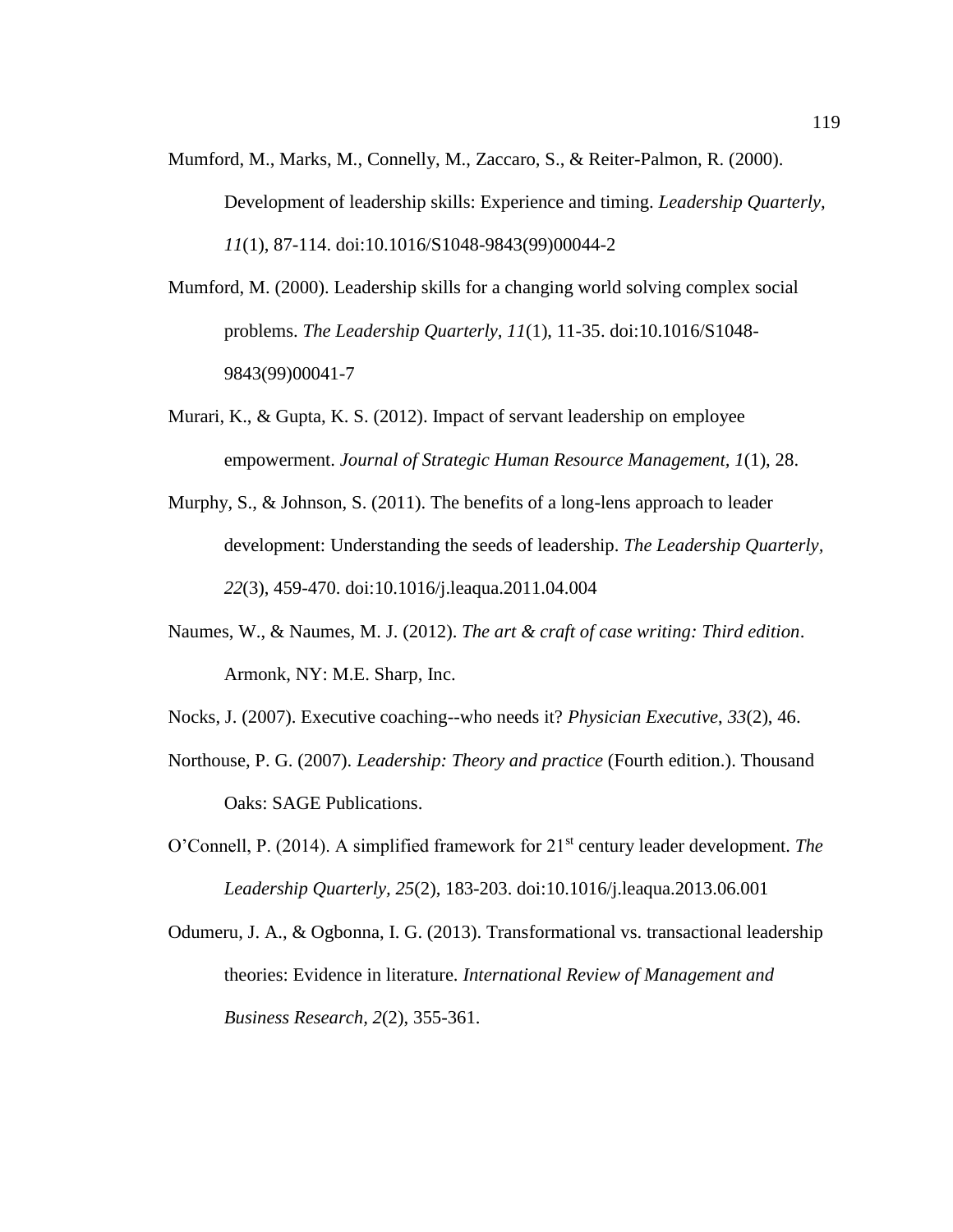- Orvis, K. A. (2007). Supervisory performance feedback as a catalyst for high quality employee self-development. Fairfax, VA: George Mason University
- Orvis, K. A., & Ratwani, K. L. (2010). Leader self-development: A contemporary context for leader development evaluation. *The Leadership Quarterly, 21*(4), 657-674. doi:10.1016/j.leaqua.2010.06.008
- Parolini, J., Patterson, K., & Winston, B. (2009). Distinguishing between transformational and servant leadership*. Leadership & Organization Development Journal, 30*(3), 274-291. doi:10.1108/01437730910949544
- Parris, D. L., & Peachey, J. W. (2013). A systematic literature review of servant leadership theory in organizational contexts. *Journal of Business Ethics, 113*(3), 377-393. doi:10.1007/s10551-012-1322-6.
- Peterson, S., Galvin, B, & Lange, D. (2012). CEO servant leadership: Exploring executive characteristics and firm performance. *Personnel Psychology, 65*(3), 565-596. doi:10.1111/j.1744-6570.2012.01253.x
- Popper, M. (2005). Main principles and practices in leader development. *Leadership & Organization Development Journal, 26*(1), 62-75. doi:10.1108/01437730510575598

Preston, G., Moon, J., Simon, R., Allen, S., & Kossi, E. (2015). The relevance of emotional intelligence in project leadership. *Journal of Information Technology* 

*and Economic Development, 6*(1), 16-40.

Priestland, A., & Hanig, R. (2005). Developing first-level leaders. *Harvard Business Review*, *83*(6), 112-120.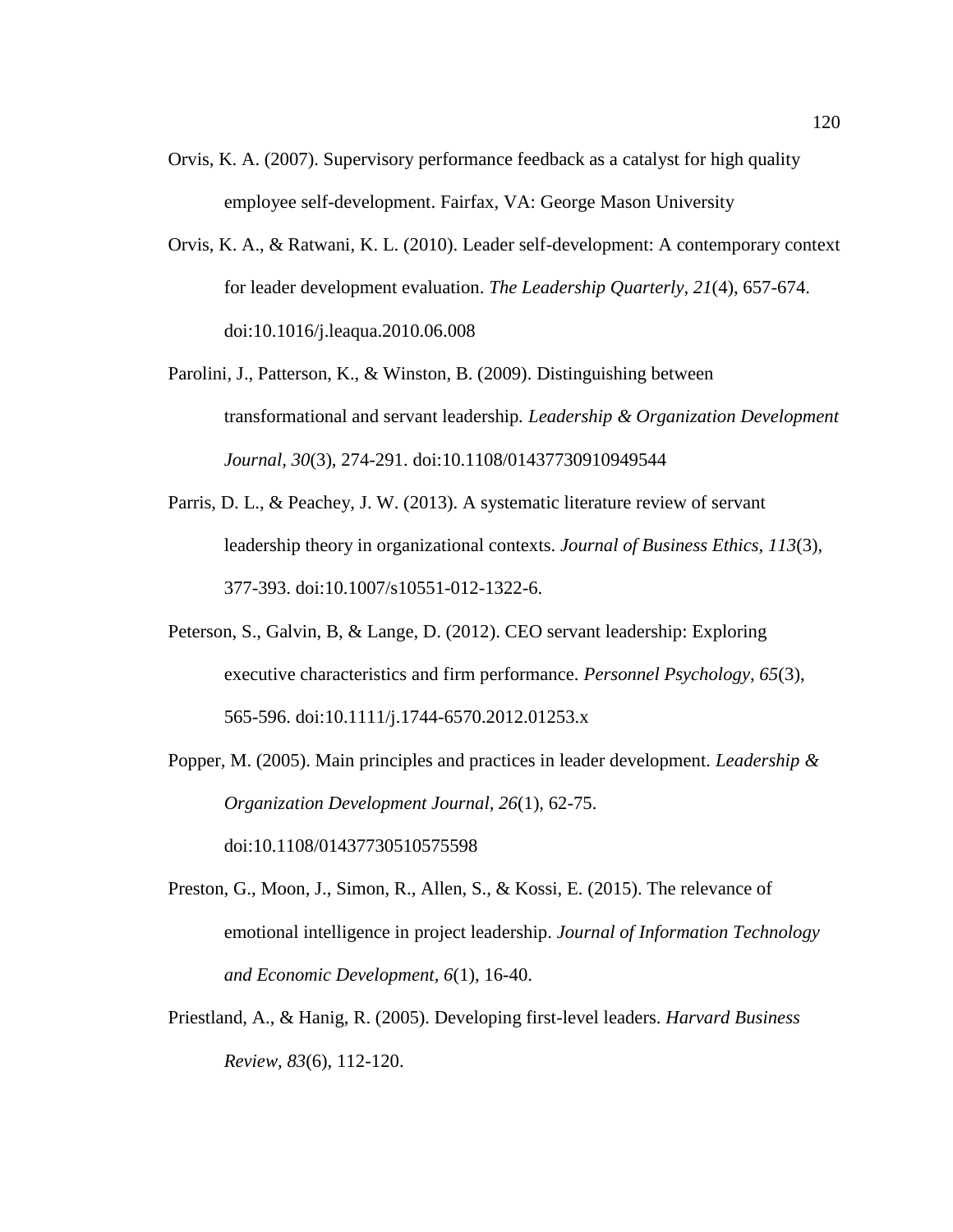- Quintana, C., Ruiz, J., & Vila, L. (2014). Competencies which shape leadership. *International Journal of Manpower, 35*(4), 514-535. doi:10.108/IJM-05-2013- 0107
- Quong, T., & Walker, A. (2010). Seven principles of strategic leadership. *International Studies in Educational Administration, 38*(1), 22-34.
- Raza, A., Murad, H. (2014). Learning new management viewpoints: Recontextualizing strategic leadership in global and regional context. *IBA Business Review, 9*(1), 115.
- Reichard, R., & Johnson, S. (2011). Leader self-development as organizational strategy. *The Leadership Quarterly, 22*(1), 33-42. doi:10.1016/j.leaqua.2010.12.005
- Riwo-Abudho, M., Lily, N., & Ochieng, I. (2012). The role of strategic leadership during change. *KCA Journal of Business Management, 4*(1), 48-61.
- Rowe, W. G., & Hossein Nejad, M. (2009). Strategic leadership: Short-term stability and long-term viability. *Ivey Business Journal*
- Rutsch, A. (2015). *Growth leadership as practice: Leadership, collaboration and growth of knowledge-based organizations*. Available from ProQuest Dissertations & Theses Global. (1727125965)
- Schuler, R., & Jackson, S. (2014). Human resource management and organizational effectiveness: Yesterday and today. *Journal of Organizational Effectiveness: People and Performance, 1*(1), 35-55. doi:10.1108/JOEPP-01-2014-0003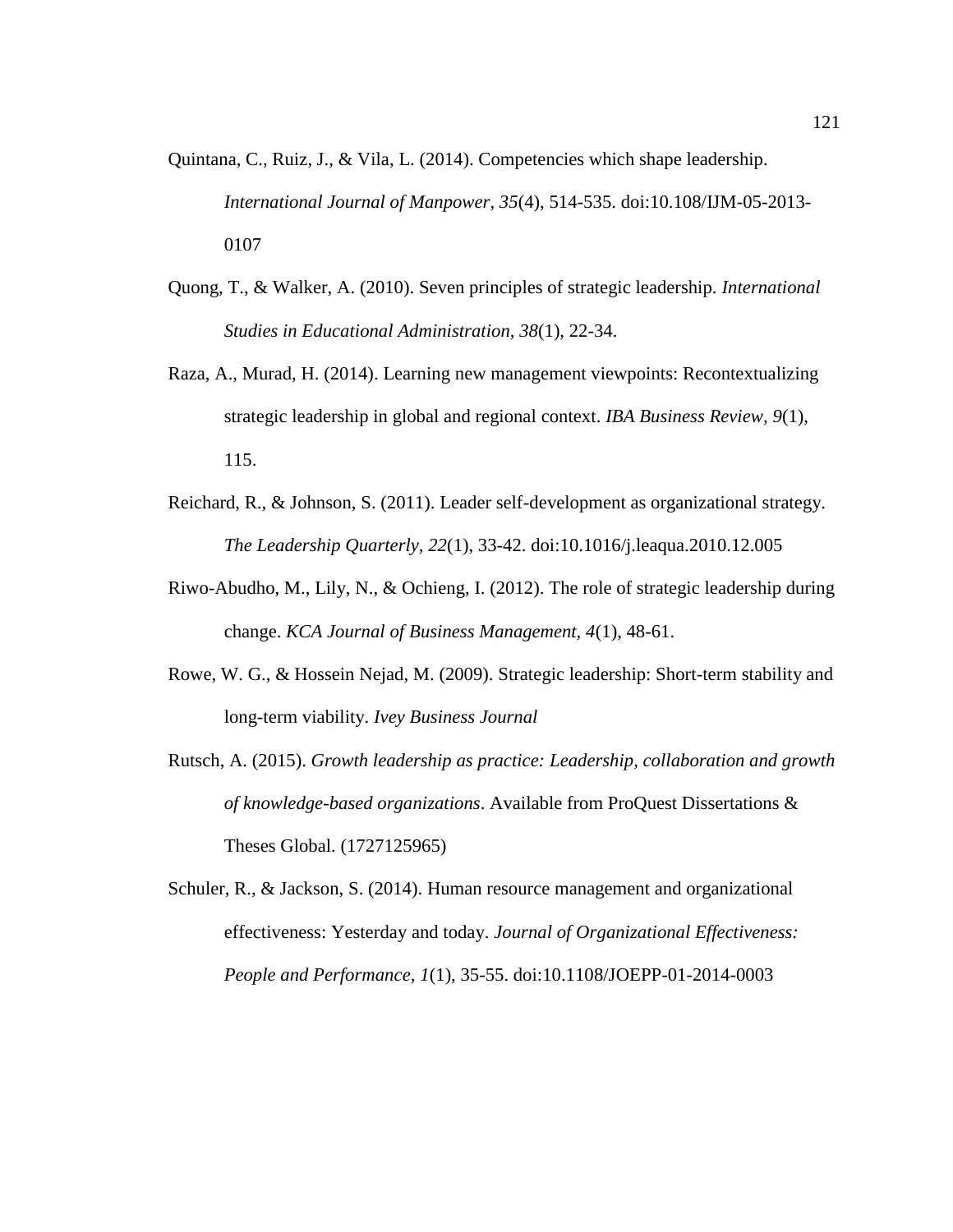- Sendjaya, S., & Sarros, J. (2002). Servant leadership: Its origin, development, and application in organizations. *Journal of Leadership & Organizational Studies, 9*(2), 57–64.
- Spangler, W., Tikhomirov, A., Sotak, K., & Palrecha, R. (2014). Leader motive profiles in eight types of organizations. *The Leadership Quarterly, 25*(6), 1080-1094.
- Spears, L. C. (2010). Character and servant leadership: Ten characteristics of effective, caring leaders. *The Journal of Virtues & Leadership, 1*(1), 25–30.
- Stake, R. (2010). *Qualitative research: Studying how things work*. New York: The Guilford Press
- Sturges, J. E., & Hanrahan, K. J. (2004). Comparing telephone and face-to-face qualitative interviewing: A research note. *Qualitative Research, 4*(1), 107-118. doi:10.1177/1468794104041110
- Suri, H. (2011). Purposeful sampling in qualitative research synthesis. *Qualitative Research Journal, 11*(2), 63-75. doi:10.3316/QRJ1102063
- Suter, W. N. (2012). *Introduction to educational research: A critical thinking approach (2nd ed.)*. Thousand Oaks, CA: SAGE Publications, Inc.
- Thompson, A. A., Strickland, A. J., & Gamble, J. (2005). *Crafting and executing strategy: The quest for competitive advantage: Concepts and cases.* New York, N.Y: McGraw-Hill/Irwin.
- Trochim, W. M. K., & Donnelly, J. P. (2007). *Research methods knowledge base: 3rd ed.* Cincinnati, OH: Atomic Dog Publishing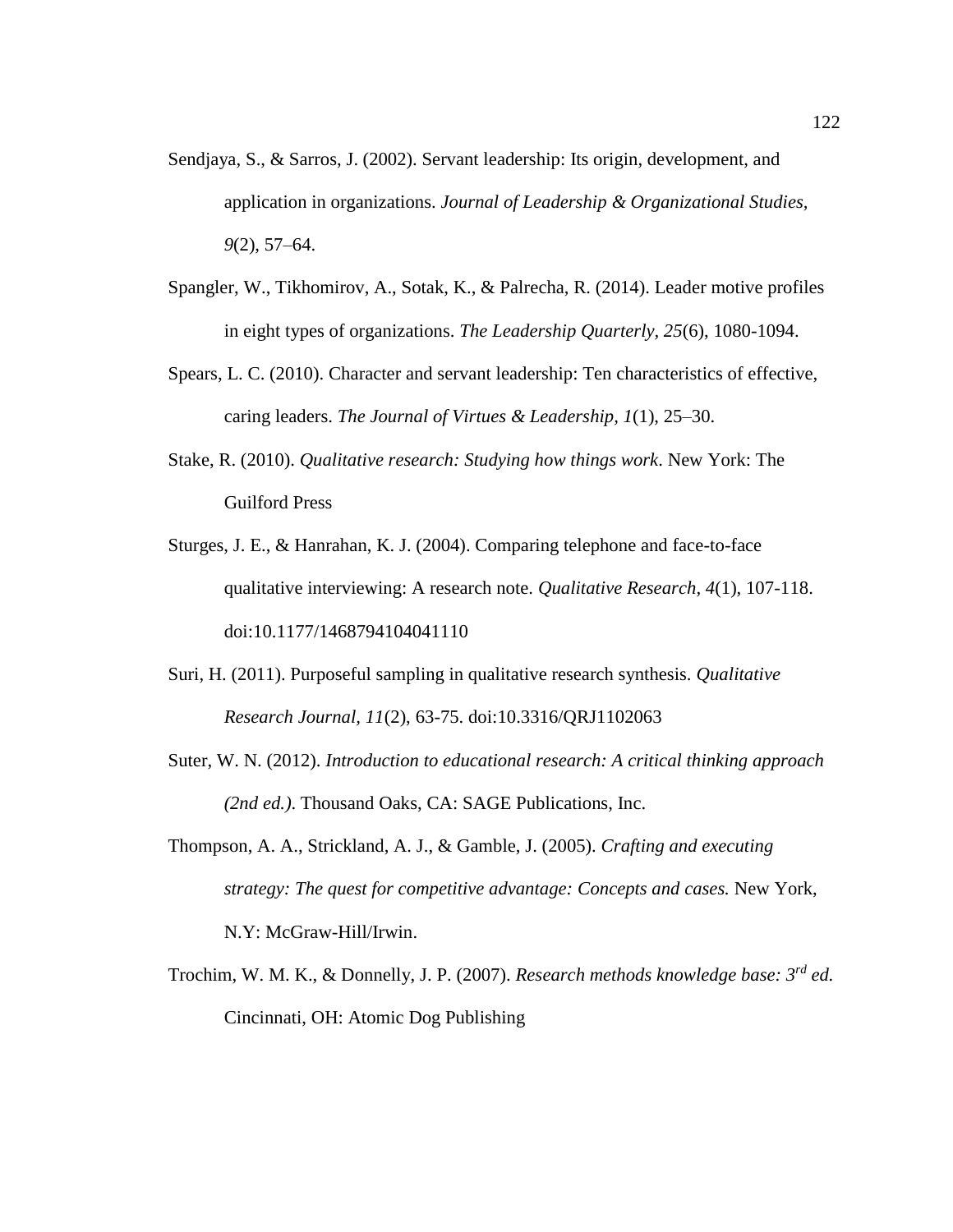- Tuan, L. T. (2016). How servant leadership nurtures knowledge sharing: The mediating role of public service motivation. *The International Journal of Public Sector Management, 29*(1), 91.
- Tufford, L., & Newman, P. (2012). Bracketing in qualitative research. *Qualitative Social Work, 11*(1), 80-96. doi:10.1177/1473325010368316
- Van Dierendonck, D. (2011). Servant leadership: A review and synthesis. *Journal of Management, 37*(4), 1228–1261.
- Van Dierendonck, D., Stam, D., Boersma, P., de Windt, N., & Alkema, J. (2014). Same difference? Exploring the differential mechanisms linking servant leadership and transformational leadership to follower outcomes. *Leadership Quarterly, 25*(3), 544-562. doi:10.1016/j.leaqua.2013.11.014
- Van Duzer, J. (2010). *Why business matters to God: And what still needs to be fixed*. Downers Grove, IL: IVP Academic
- Van Velsor, E., McCauley, C., & Ruderman, M. (2010). *The center for creative leadership handbook of leadership development* (3rd ed.). San Francisco: Jossey-Bass.
- Winston, B. & Fields, D. (2015). Seeking and measuring the essential behaviors of servant leadership. *Leadership and Organizational Development Journal,* 36(4), 413-434.
- Yazdani, N. (2010). Organizational democracy and organization structure link: role of strategic leadership & environmental uncertainty. *IBA Business Review*, *5*(2), 51- 74.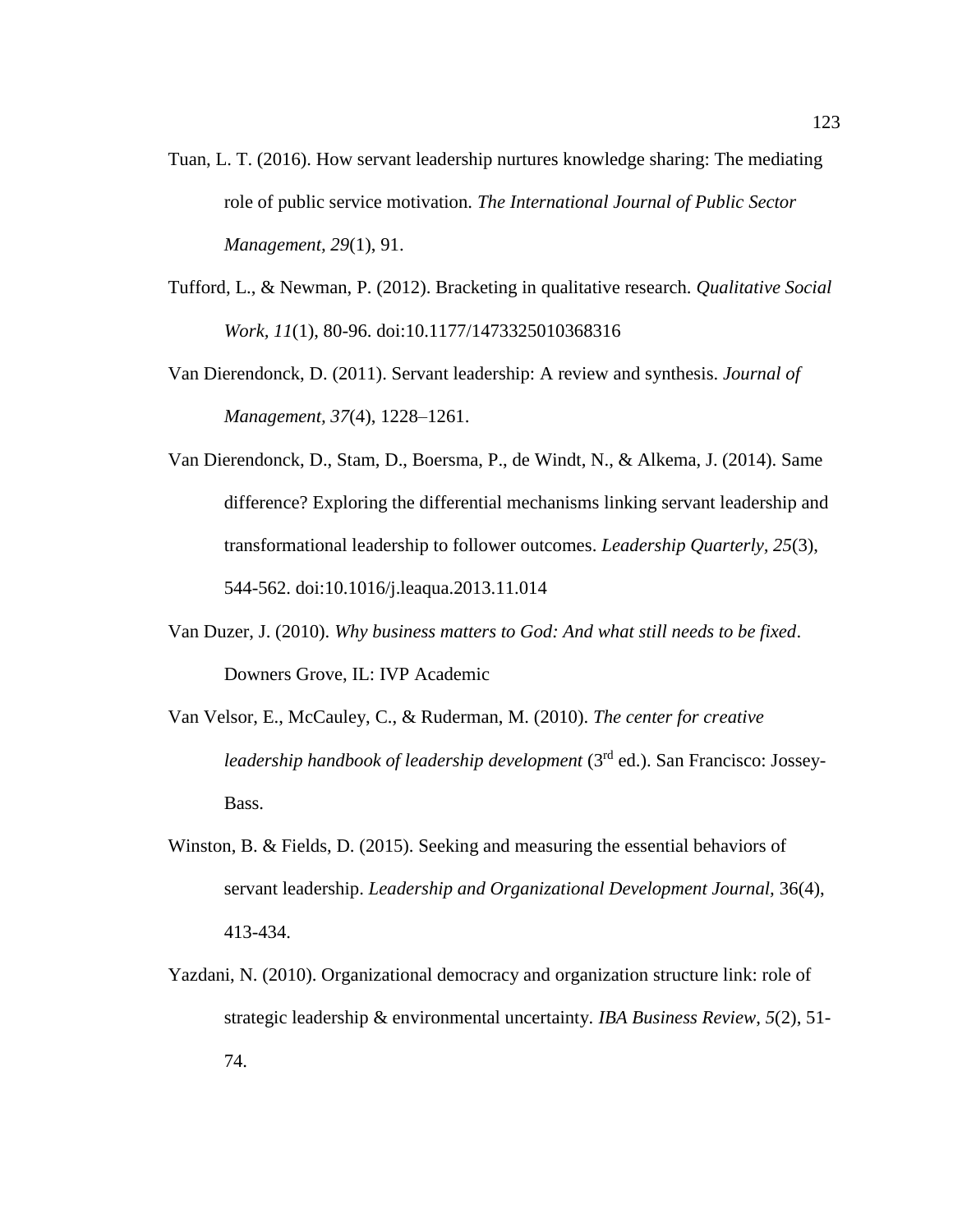- Yin, R. (2012). Applications of case study research (3<sup>rd</sup> ed.). Thousand Oaks, CA: SAGE Publications.
- Yukl, G. A. (2006). *Leadership in organizations* (6<sup>th</sup> *ed*.). Upper Saddle River, N.J: Prentice Hall.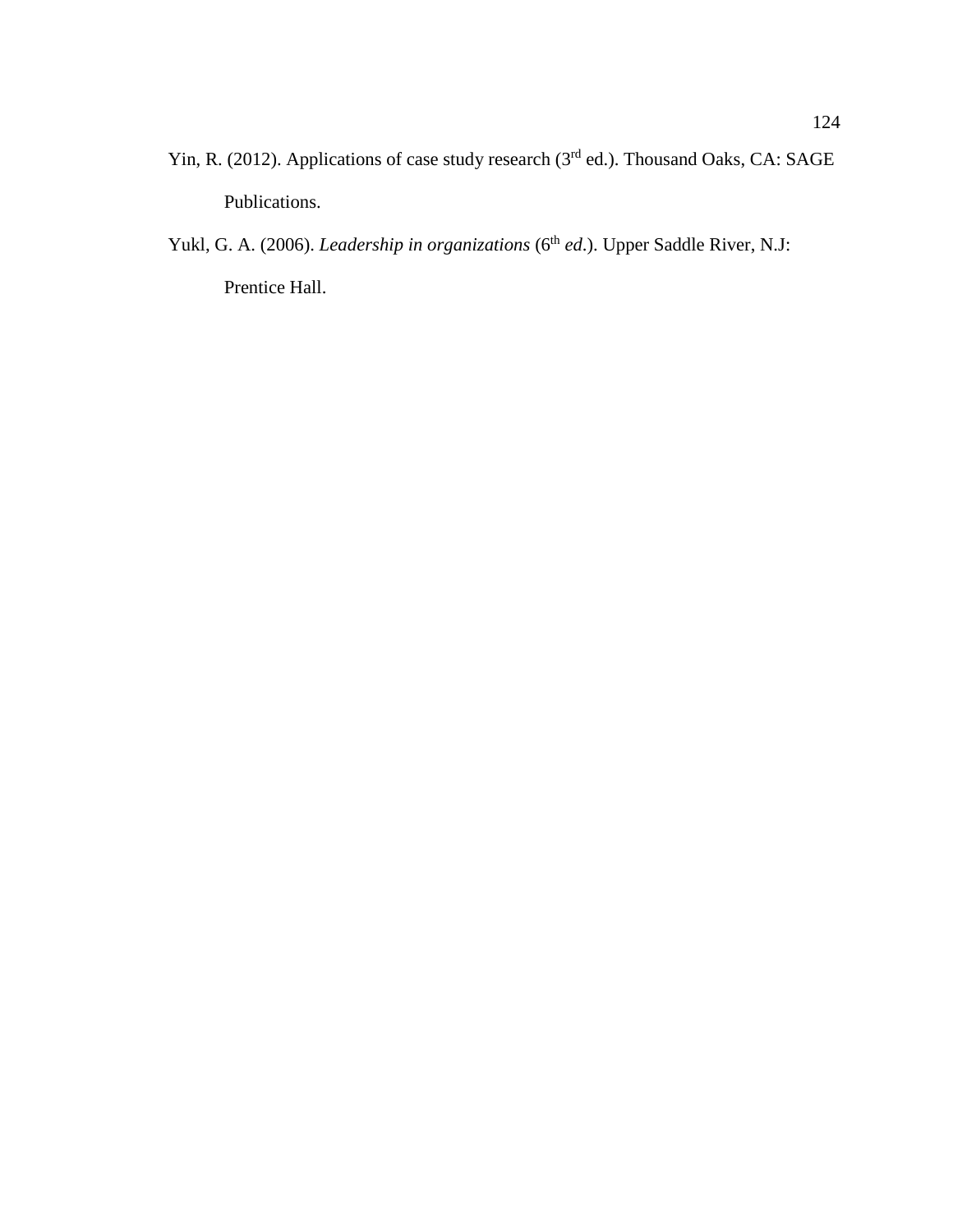## Appendix A: Interview Questions for Potential Successors

- 1. Please describe your current position with the organization. 2. How long have you been working with the supply management group? 3. What types of training has the organization provided to you? 4. What types of leader training have you been involved with (Classroom or otherwise)? 5. How have you utilized the training that has been provided in your work environment? 6. Please describe the day-to-day interactions that you have with your current manager. 7. How would you describe the level of autonomy given to you in managing your team? 8. Are you provided opportunities to demonstrate your leadership capabilities? Explain. 9. How would you describe the leadership style of your current manager? 10. Do you have a mentor at work? Without mentioning names, what is that persons working relationship to you (present manager, co-worker, someone outside the department)? 11. What types of opportunities have you been given to work on projects or complete tasks outside of your permanent work assignment?
- 12. What types of training or development opportunities have you participated in outside of the workplace (university courses, seminars, books)?
- 13. How have you been able to use skills learned outside of the organization to improve your leadership within the firm?
- 14. How are you encouraged to pursue additional self-development outside of the workplace?
- 15. Please describe how you become aware of these types of opportunities.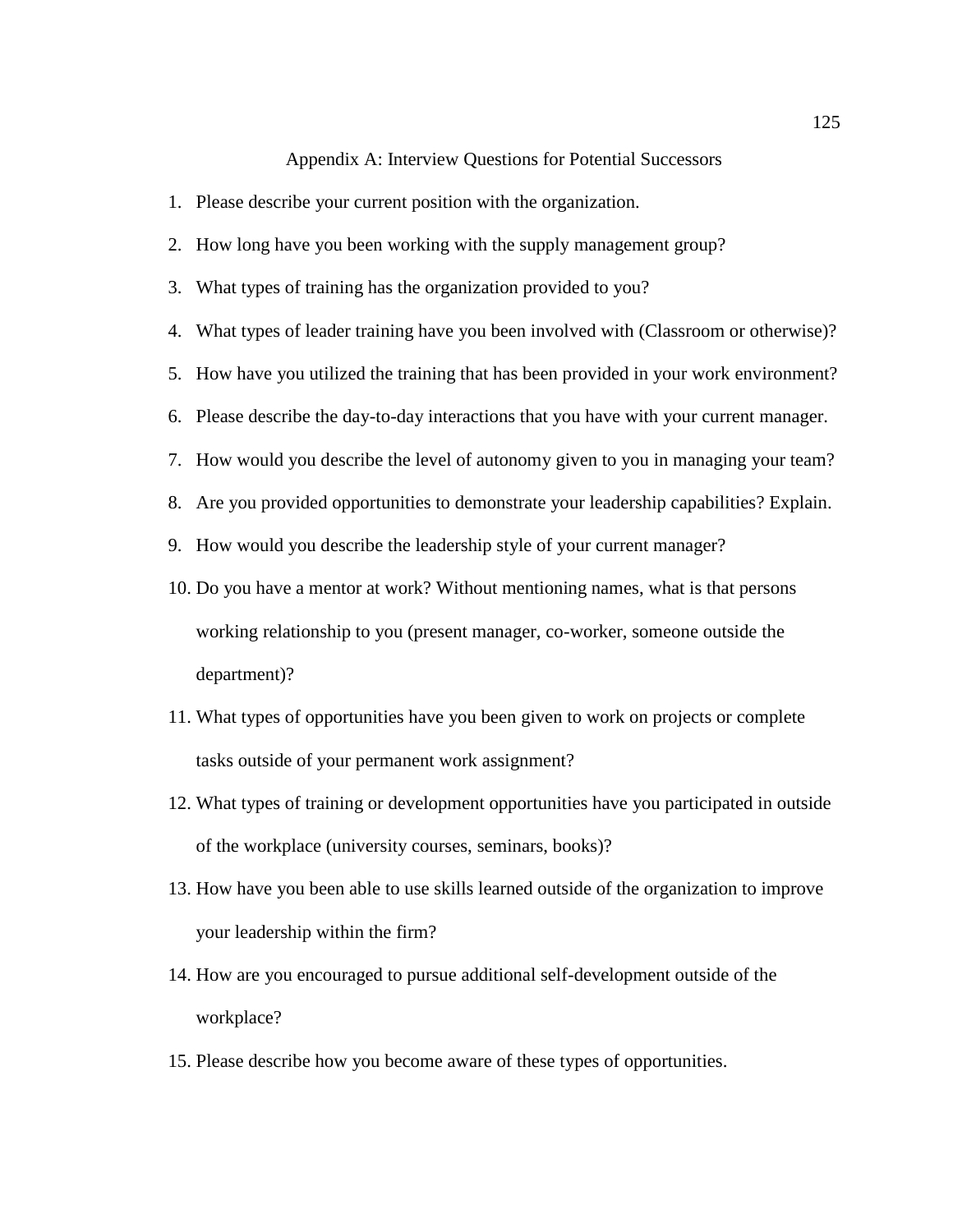Appendix B: Interview Questions for Current Managers

- 1. Please describe your current position with the organization.
- 2. What types of training has the organization provided to you?
- 3. What types of leader training have you been involved with (Classroom or otherwise)?
- 4. How have you utilized the training that has been provided in your work environment?
- 5. For each of the potential successors in your office:
	- a. Describe the leadership style of the successor.
	- b. How has he/she demonstrated his/her leadership skills?
	- c. Can you describe the effectiveness of the successor in leading or managing his/her team?
	- d. How has the candidate utilized the training that has been provided by the organization?
	- e. Has any training that has been provided resulted in observable changes in the candidate's leader or follower interactions?
	- f. To what do you attribute the differences between the candidates in demonstrative leadership acumen?
- 6. Please describe the day-to-day interactions that you had with your manager when you were a team leader.
- 7. At that time, how would you describe the level of autonomy that was given to you in managing your team?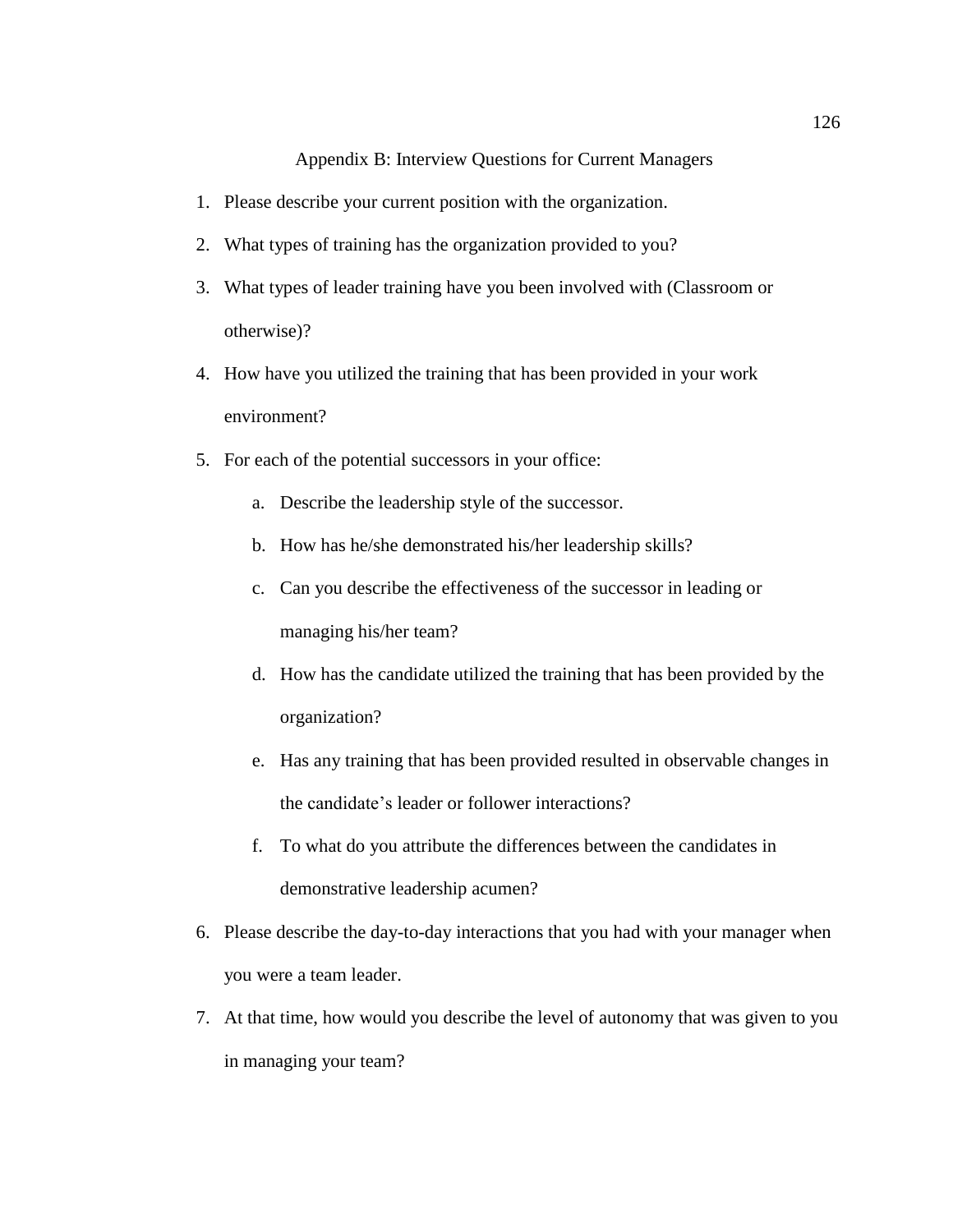- 8. Were you provided opportunities to demonstrate your leadership capabilities? Explain.
- 9. How would you describe your own leadership style?
- 10. Do you have a mentor at work? Without mentioning names, what is that persons working relationship to you (present manager, co-worker, someone outside the department)?
- 11. Do you believe there is any value in providing opportunities to candidates to work on projects or complete tasks outside of their permanent work assignments? Explain.
- 12. To what extent to you believe leadership skills are essential for the manager position in the procurement organization?
- 13. For each of the potential successors in your office:
	- a. What level of autonomy is provided this candidate?
	- b. Describe the typical day-to-day interactions you have with this candidate.
	- c. What steps are you taking to better prepare this candidate to assume a leadership role in the organization?
	- d. Describe what further development this candidate requires to be able to assume a manager's role (training, experience).
	- e. Are you aware of whether this candidate currently has a mentor?
- 14. What types of training or development opportunities have you participated in outside of the workplace (university courses, seminars, books)?